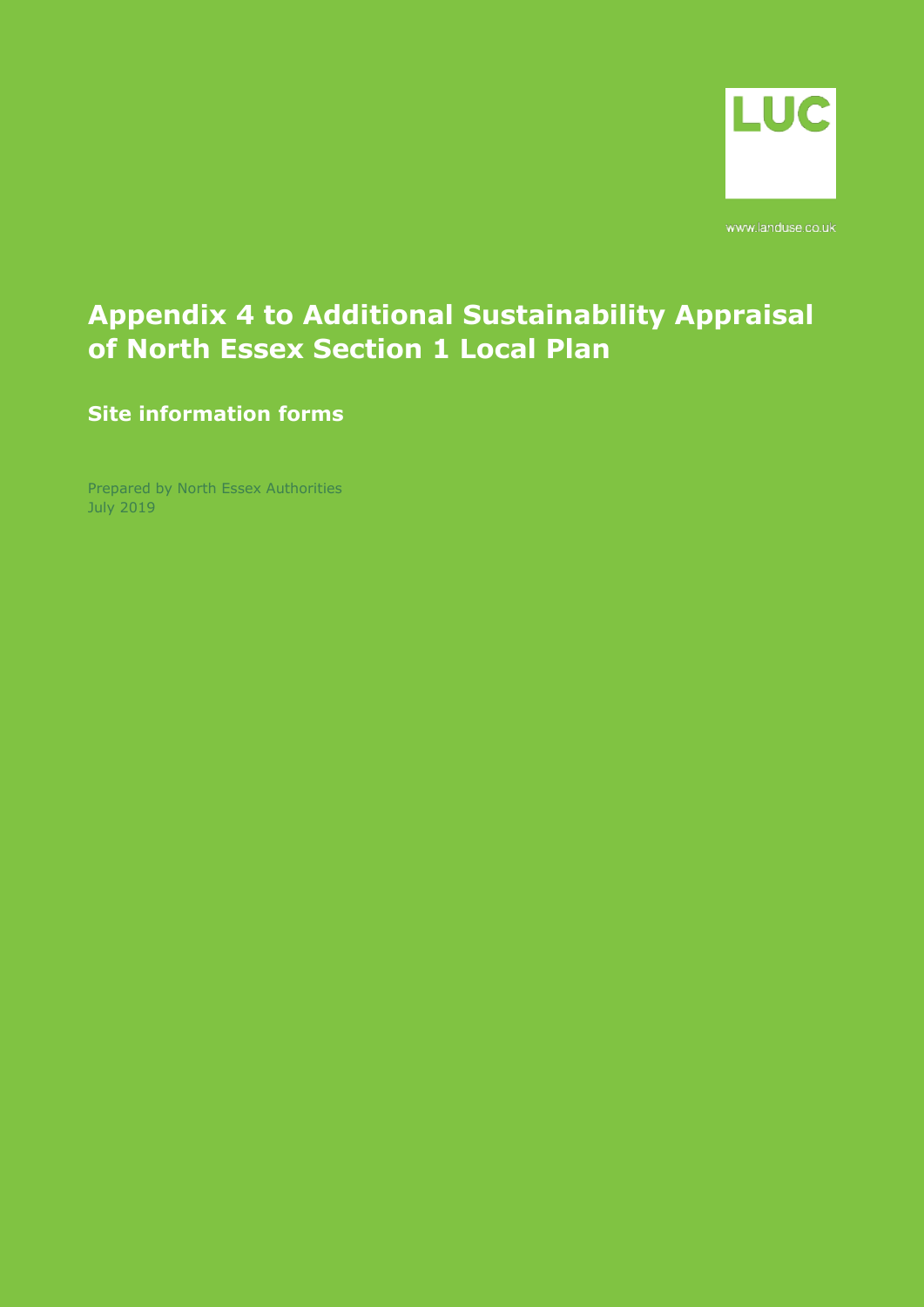#### **Project Title**: North Essex Section 1 Local Plan Additional Sustainability Appraisal

**Client**: North Essex Authorities

| <b>Version</b> | <b>Date</b> | <b>Version Details</b> | <b>Prepared by</b>         | Checked by                            | <b>Approved by</b>         |
|----------------|-------------|------------------------|----------------------------|---------------------------------------|----------------------------|
| 3.0            | 17/7/2019   | Final                  | North Essex<br>Authorities | North Essex<br>Authorities and<br>LUC | North Essex<br>Authorities |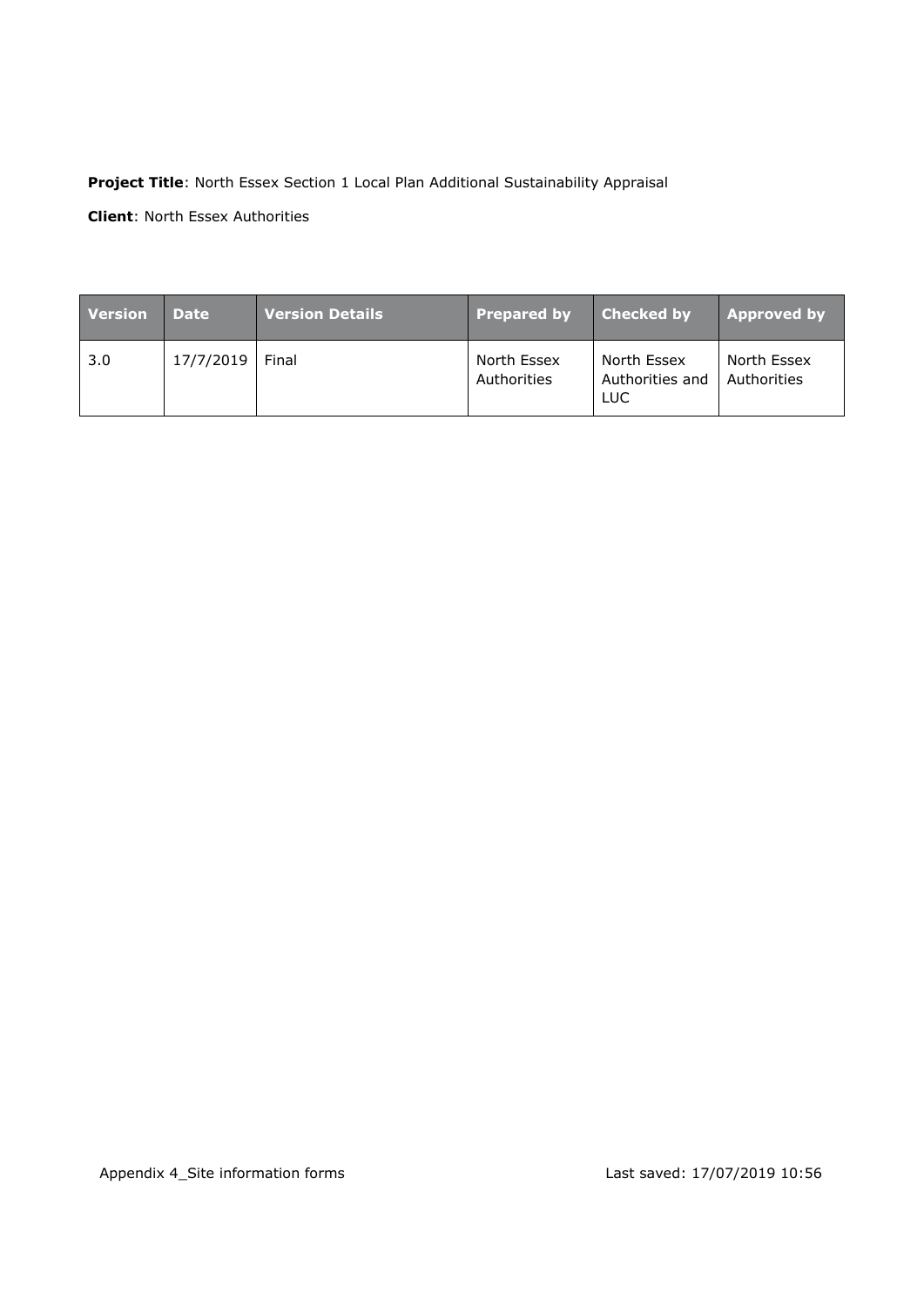

www.landuse.co.uk

## **Appendix 4 to Additional Sustainability Appraisal of North Essex Section 1 Local Plan**

Site information forms

Prepared by North Essex Authorities July 2019

Planning & EIA Design Landscape Planning Landscape Management Ecology GIS & Visualisation LUC LONDON 43 Chalton Street London NW1 1JD T +44 (0)20 7383 5784 london@landuse.co.uk Offices also in: Bristol Edinburgh Glasgow Lancaster



Land Use Consultants Ltd Registered in England Registered number: 2549296 Registered Office: 43 Chalton Street London NW1 1JD LUC uses 100% recycled paper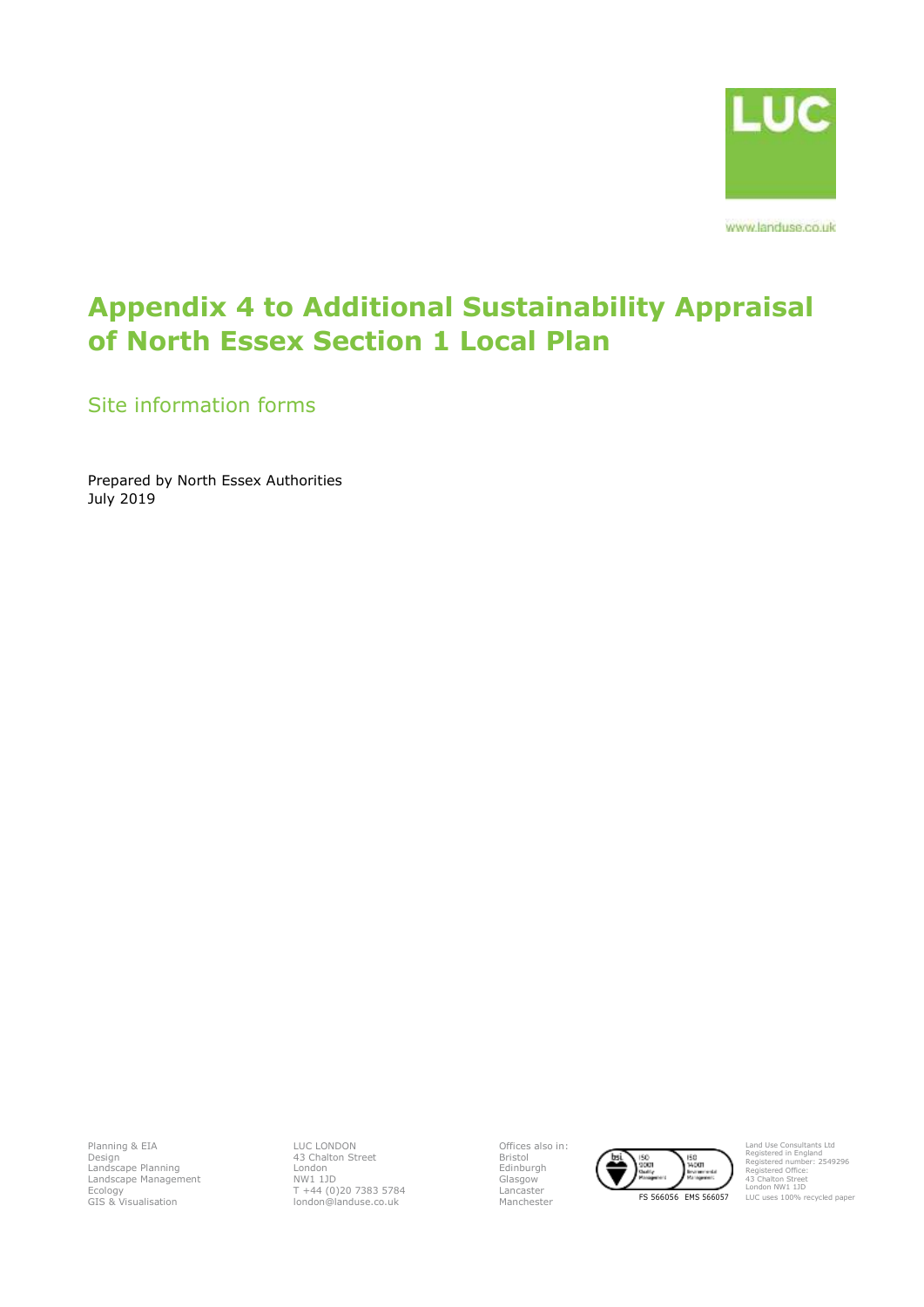## **Contents**

**1 [Introduction](#page-4-0)**

#### **2 [Site information forms](#page-5-0) 2** [Confirmation of Site Proposals](#page-5-1)  - ALTGC2 2 [Confirmation of Site Proposals](#page-8-0)  - ALTGC3 5 [Confirmation of Site Proposals](#page-12-0)  - ALTCGC4 9 [Confirmation of Site Proposals](#page-16-0) - ALTGC6 13 and 2008 and 2008 and 2011 13 [Confirmation of Site Proposals](#page-21-0)  - ALTGC7 18 [Confirmation of Site Proposals](#page-25-0)  - ALTGC8 22 [Confirmation of Site Proposals](#page-28-0) - ALTGC9 25 [Confirmation of Site Proposals](#page-31-0)  - ALTGC10 28 [Confirmation of Site Proposals](#page-34-0)  - ALTGC11 31 [Confirmation of Site Proposal](#page-37-0)  - C1+C2+C3+C4 34 [Confirmation of Site Proposals](#page-46-0) - NEAGC1 43 [Confirmation of Site Proposals](#page-51-0)  - NEAGC2 48 [Confirmation of Site Proposals](#page-56-0)  - NEAGC3 53 [Confirmation of Site Proposals](#page-61-0)  - SUE1 58 [Confirmation of Site Proposals](#page-65-0)  - SUE2 62 [Confirmation of Site Proposals](#page-69-0) - SUE3 66 [Confirmation of Site Proposals](#page-74-0)  - SUE4 71 [Confirmation of Site Proposals](#page-78-0)  - VE1 75 [Confirmation of Site Proposals](#page-84-0)   $-$  VE4 81 [Confirmation of Site Proposals](#page-89-0)   $-$  VE4 86 [Confirmation of Site Proposals](#page-92-0)  - VE5 89

**1**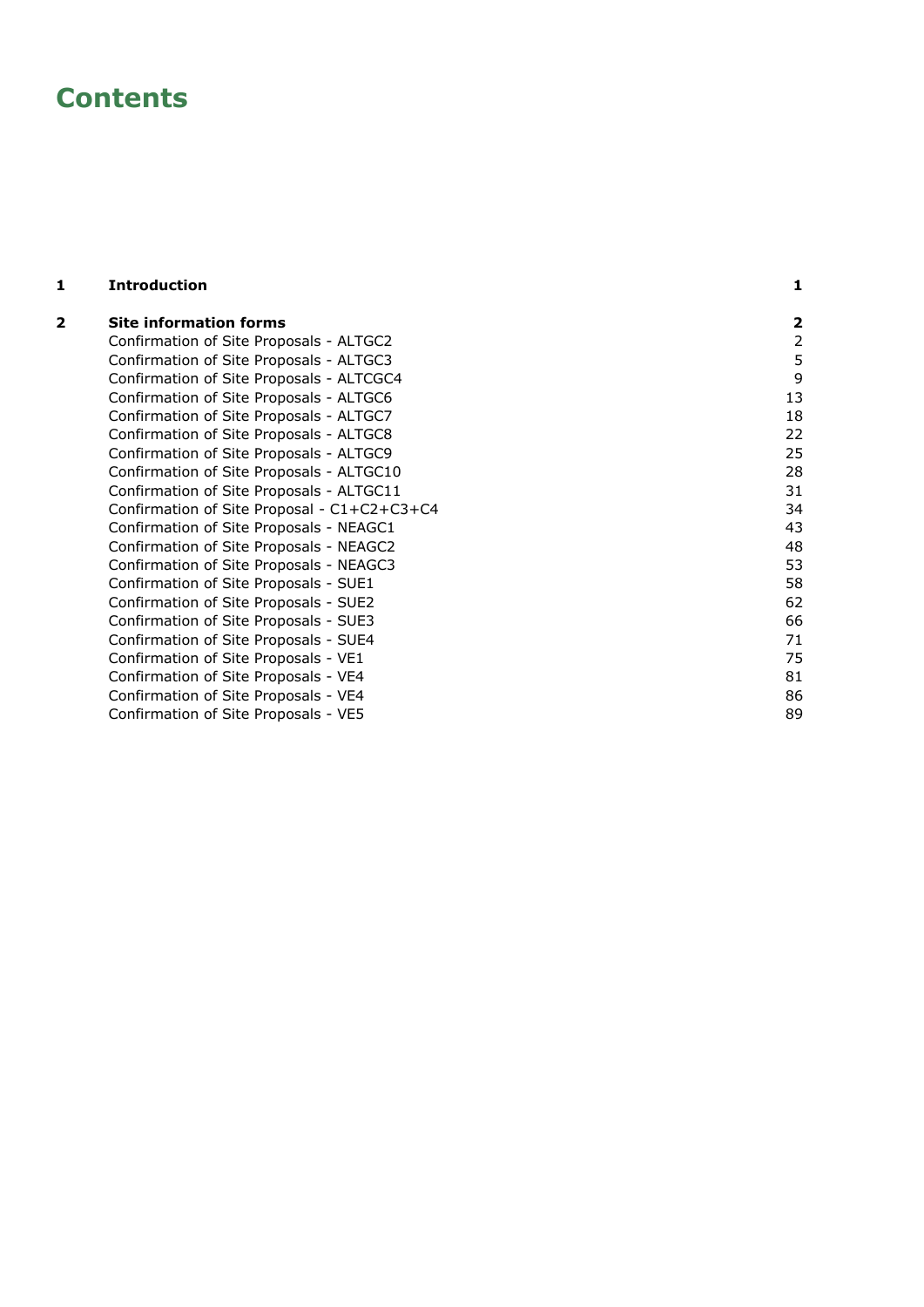## <span id="page-4-0"></span>**1 Introduction**

- 1.1 This document forms an appendix to the Additional SA of the North Essex Section 1 Local Plan.
- 1.2 The North Essex Authorities (NEAs) engaged with each site promoter via a site information form (SIF) to confirm what would be likely to be provided as part of development coming forward at different scales of development. The forms also served to confirm the NEAs' wider understanding of what was being proposed (for example any discrepancies in site boundaries) and to gain a declaration that the proposal is viable in light of stated infrastructure requirements and other aspects of sustainable development. Copies of all of the SIFs are provided in this appendix to the main SA report.
- 1.3 The NEAs made a reasonable effort to contact relevant site promotors using information from their SHLAAs. Where site ownership was fragmented, such as where there are small land holdings within a larger site, engagement focussed on the largest land parcels as smaller sized residential only greenfield developments were assumed to be deliverable and viable on their own. On some occasions, such as at VE4 Weeley Garden Village where the site was more equally split, all relevant site promotors were contacted and multiple SIFs were received, as published.
- 1.4 SIFs were received and moderated by the NEAs in accordance with the instructions provided to site promotors at the time of sending. NEAs have made edits where appropriate to summarise responses, update factual information, correct clear errors, or ensure consistency on the assumptions made for the provision of generic infrastructure.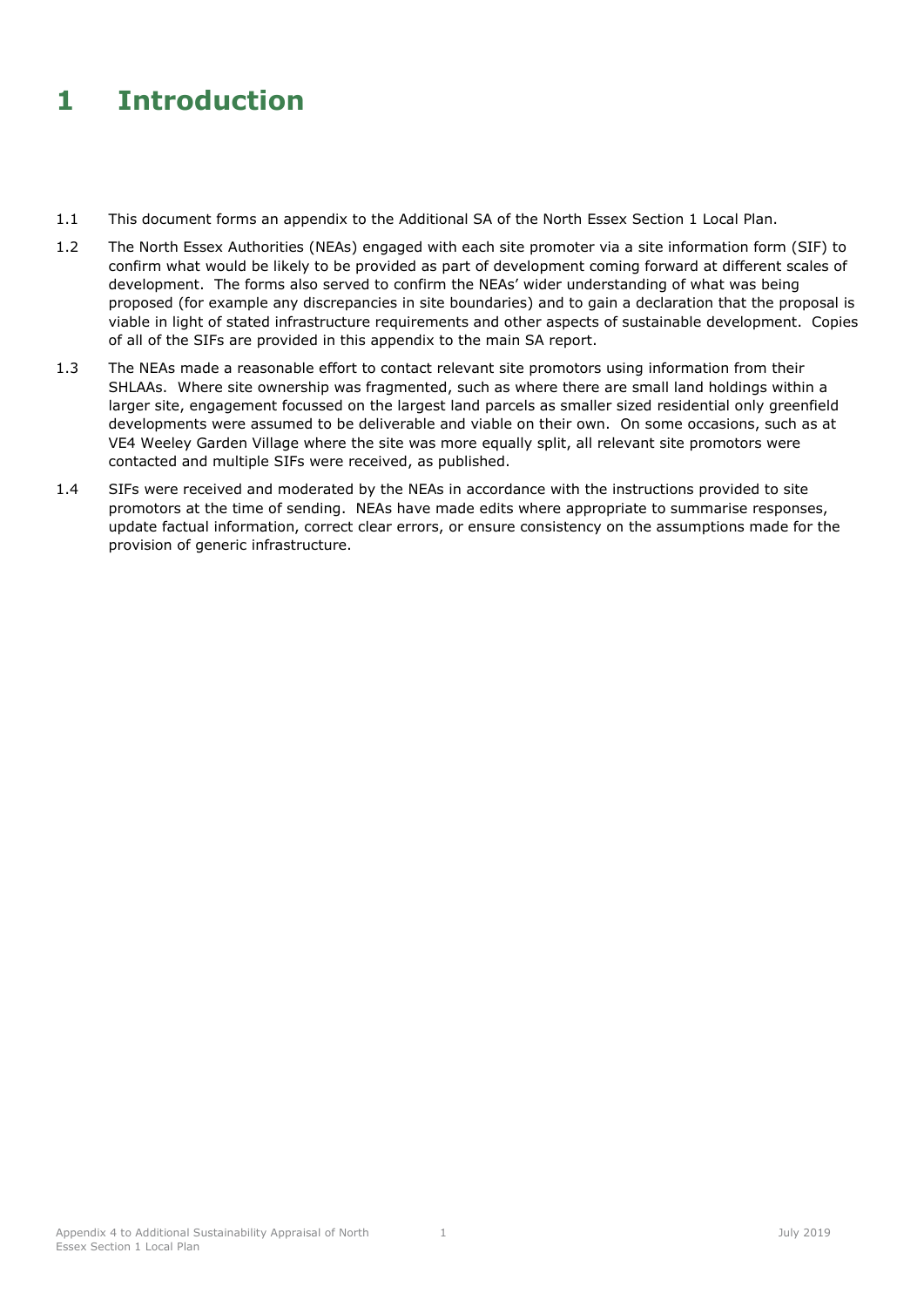# <span id="page-5-0"></span>**2 Site information forms**

### <span id="page-5-1"></span>Confirmation of Site Proposals - ALTGC2

| <b>Site Ref</b>                                                                                                                                                                                            | <b>ALTGC02</b>                                                                                                                                    |
|------------------------------------------------------------------------------------------------------------------------------------------------------------------------------------------------------------|---------------------------------------------------------------------------------------------------------------------------------------------------|
| <b>Site Name</b>                                                                                                                                                                                           | Land Fast of Silver End                                                                                                                           |
| <b>Site Boundary</b><br>Please confirm whether the site boundary in the appendix<br>is correct or if not, please provide a revised site boundary.                                                          | <b>Yes</b>                                                                                                                                        |
| Site Promoter(s)<br>(Please confirm the person(s) / organisation(s) who are<br>promoting the site through the local plan process)                                                                          | <b>Strutt &amp; Parker</b>                                                                                                                        |
| <b>Land ownership and control</b><br>(Please state the person(s) / organisation(s) who own and<br>/ or control the land on the site, and whether this is by<br>ownership, option agreement or other means) | Summary<br>Single landownership, higher deliverability.<br>Ownership / control<br><b>Option Agreement</b>                                         |
| Gross site area (Ha)                                                                                                                                                                                       | 165                                                                                                                                               |
| <b>Demand for housing</b><br>Please confirm that there is demand for housing in this<br>location (and provide a high level justification)                                                                  | Yes - Located in the central corridor housing market<br>value area in Braintree value area 3 This is a high<br>value market area within the NEAs. |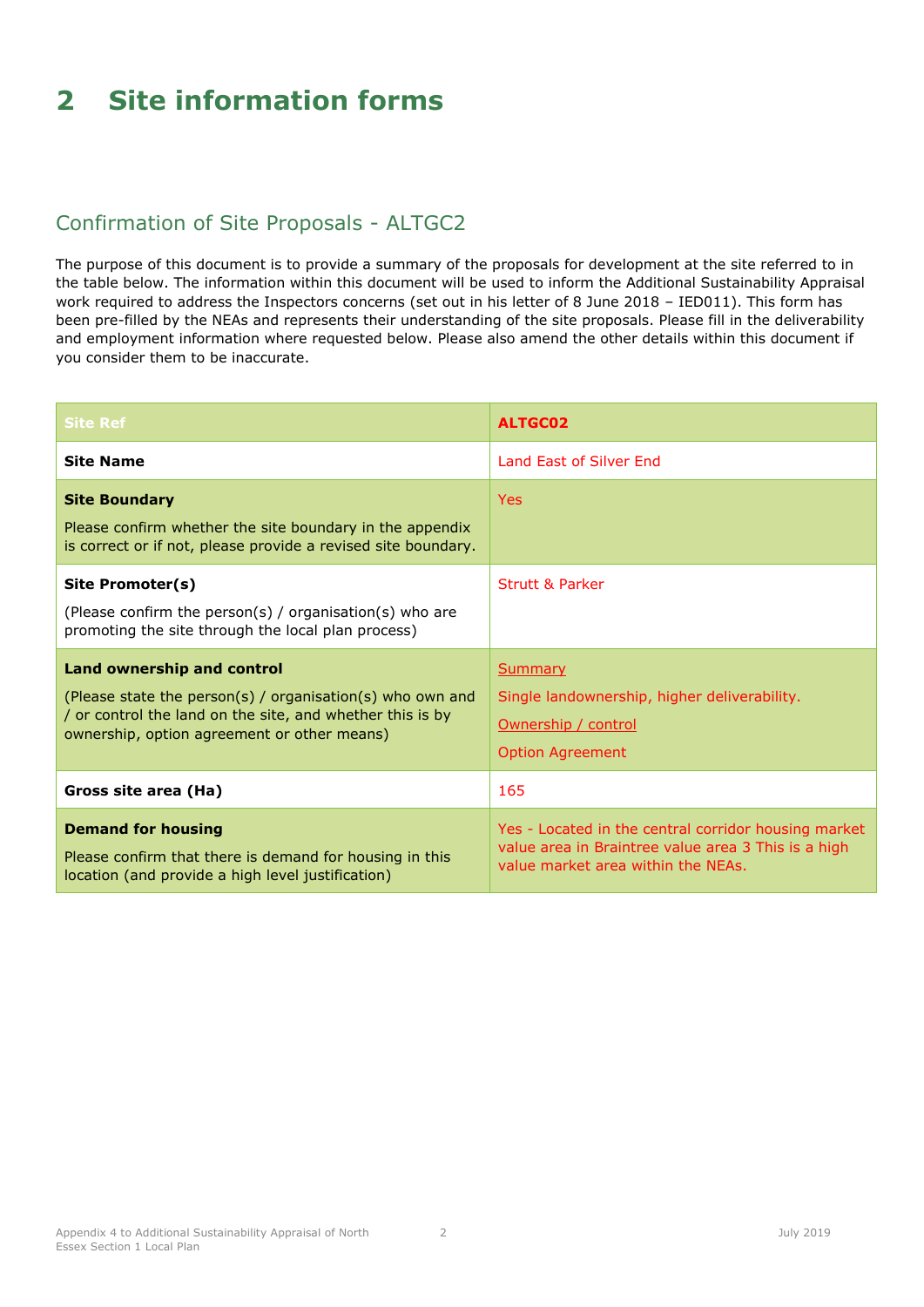|                                                                                                                                                                                                                                                                                                                                                                                                                                                                                                                             | 2,500                                                                                                                                                                                      | 1,800                                                                                                                                                                                                        |
|-----------------------------------------------------------------------------------------------------------------------------------------------------------------------------------------------------------------------------------------------------------------------------------------------------------------------------------------------------------------------------------------------------------------------------------------------------------------------------------------------------------------------------|--------------------------------------------------------------------------------------------------------------------------------------------------------------------------------------------|--------------------------------------------------------------------------------------------------------------------------------------------------------------------------------------------------------------|
| <b>Delivery rate</b><br>Please confirm the anticipated rate of<br>housing delivery.                                                                                                                                                                                                                                                                                                                                                                                                                                         | 250 dwellings per annum from<br>2023/24                                                                                                                                                    | 200 dwellings per annum<br>from 2023/24                                                                                                                                                                      |
| <b>Delivery by 2033</b><br>Please confirm that if allocated in the<br>Section 1 plan by 2020, the site will be<br>able to provide a minimum of 2,250<br>dwellings prior to March 2033.                                                                                                                                                                                                                                                                                                                                      | <b>Yes</b>                                                                                                                                                                                 | N/A                                                                                                                                                                                                          |
| <b>Deliverability</b><br>Are you aware of any issues or constraints<br>that might prevent development taking<br>place on the site, for example in relation<br>to any consultation undertaken with<br>relevant bodies and statutory<br>undertakers? If so, please provide a high<br>level summary of these.                                                                                                                                                                                                                  | <b>No</b>                                                                                                                                                                                  | <b>No</b>                                                                                                                                                                                                    |
| <b>Employment provision</b><br>Please provide the approximate amount of<br>employment land (in hectares) to be<br>provided within the site (if any).                                                                                                                                                                                                                                                                                                                                                                        | 10-20ha, based on indicative<br>proposals put forward in<br><b>Concept Statement</b>                                                                                                       | 10-20ha, based on indicative<br>proposals put forward in<br><b>Concept Statement</b>                                                                                                                         |
| <b>Strategic Infrastructure</b><br>Please confirm the strategic infrastructure<br>listed is required to support development<br>of the site at the relevant dwelling<br>capacity. Infrastructure should be policy<br>compliant, viable and deliverable <sup>1</sup> .<br>$1$ please note that the list of infrastructure<br>provided is a focussed view of what may be<br>required, to inform the sustainability appraisal<br>work. NEAs reserve the right to refine and add<br>to items should they feel this is justified. | Yes<br>• A120 route option D&E<br>Grade-separated A120<br>junction at Silver End<br>. RTS links to Braintree Town,<br><b>Braintree Freeport and</b><br>Colchester                          | <b>Yes</b><br>• A120 route option D&E<br>Grade-separated A120<br>٠.<br>junction at Silver End                                                                                                                |
| <b>Local Infrastructure and mitigation</b><br>Please confirm that the infrastructure and<br>environmental mitigation listed will form<br>part of the proposals.<br><sup>2</sup> Open Space includes country park, mitigation<br>for Habitats Regulations and landscape<br>mitigation as required.                                                                                                                                                                                                                           | <b>Yes</b><br>• Early Years<br>• Primary School(s)<br>Youth Centre provision<br>Open Space <sup>2</sup><br>٠<br><b>Bus services</b><br>Local centre facilities<br>Community meeting spaces | <b>Yes</b><br><b>Early Years</b><br>۰.<br><b>Primary School(s)</b><br>• Youth Centre provision<br>Open Space <sup>2</sup><br><b>Bus services</b><br>٠<br>Local centre facilities<br>Community meeting spaces |
| <b>Viability</b><br>Please confirm that the site can viably                                                                                                                                                                                                                                                                                                                                                                                                                                                                 | Yes<br>• External funding required for                                                                                                                                                     | Yes<br>• External funding required                                                                                                                                                                           |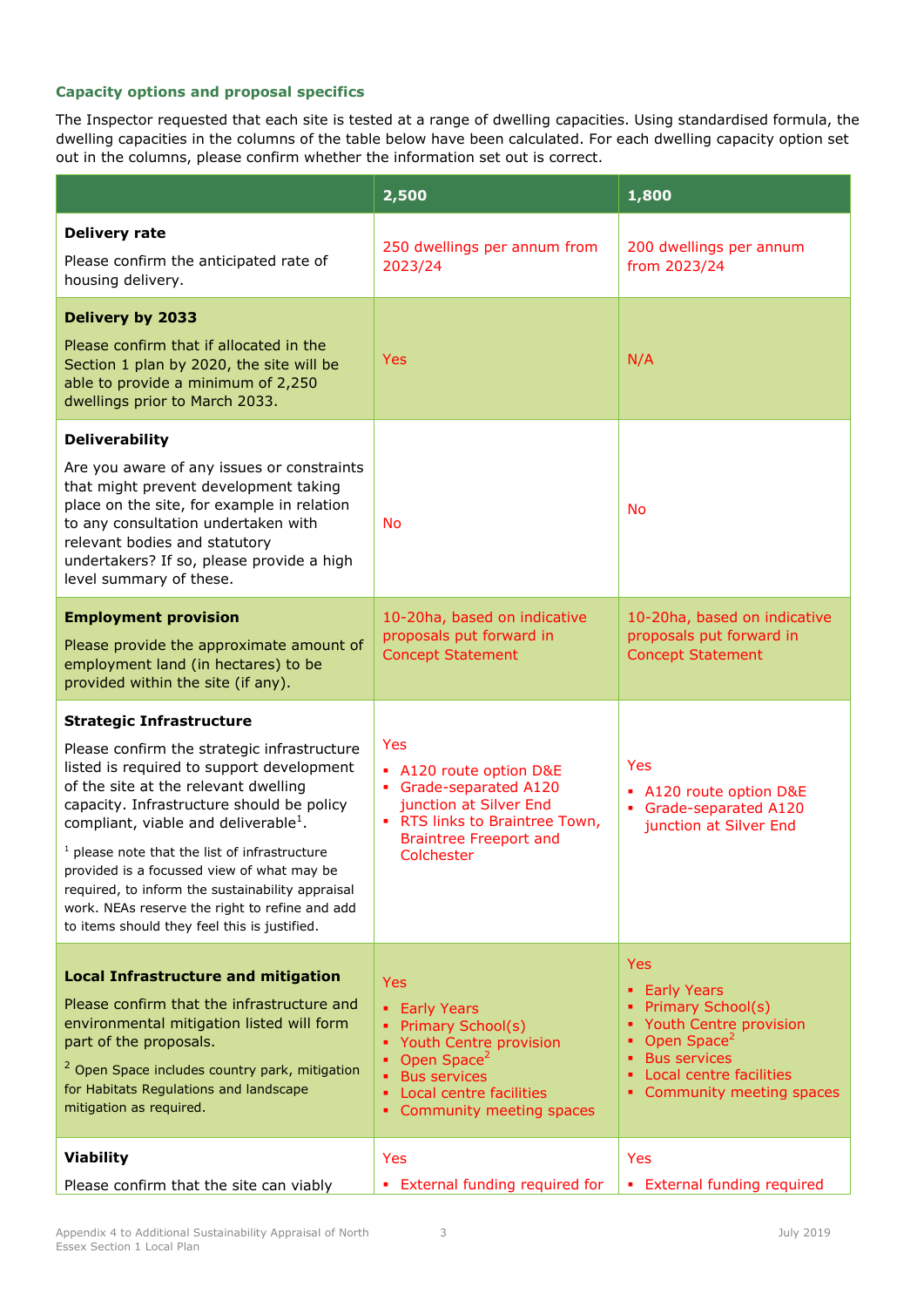|                                                                                                                                                                                                                                                                    | 2,500                                                                                                                                                                                             | 1,800                                                                                                          |
|--------------------------------------------------------------------------------------------------------------------------------------------------------------------------------------------------------------------------------------------------------------------|---------------------------------------------------------------------------------------------------------------------------------------------------------------------------------------------------|----------------------------------------------------------------------------------------------------------------|
| deliver policy compliant sustainable<br>development $3$ and all necessary<br>environmental mitigation, whilst also<br>achieving a benchmark land value in<br>accordance with national planning policy<br>and guidance, at the dwelling capacity in<br>each column. | A120 route option D&E<br>• External funding required for<br>grade-separated A120<br>junction at Silver End<br>• RTS links will require external<br>funding from transport<br>operating companies. | for A120 route option D&E<br>• External funding required<br>for grade-separated A120<br>junction at Silver End |
| Please make clear any related factors,<br>such as reliance on any external funding.                                                                                                                                                                                |                                                                                                                                                                                                   |                                                                                                                |

<sup>3</sup> Policy Compliant Sustainable Development is development which provides for the following:

Community and stakeholder empowerment in the design and delivery of the site;

At an early stage of the delivery of the site, establish a sustainable funding and governance mechanism for future stewardship, management, maintenance and renewal of community infrastructure and assets;

Provide supporting infrastructure ahead of or in tandem with the development it supports;

Provides a minimum of 30% affordable housing;

Provide a mix of housing types and tenures including self-build, custom-build and starter homes at appropriate densities to their context;

Be planned to result in a step change in providing for more sustainable transport, prioritise walking, cycling and use of public transport over private car use and include foot and cycle ways throughout the development;

Be structured to provide sociable, vibrant and walkable neighbourhoods with equality of access for all;

Provide convenient and effective active travel or public transport connections with the surrounding town and service centres and major employment locations;

Provide appropriate access to the highway network;

Protect and/or enhance heritage and biodiversity assets within and surrounding the site and secure net gains in local biodiversity and significant green infrastructure connectivity within and linking to/from the site;

Provide appropriate buffers along strategic road and rail infrastructure to protect new development;

Secure the highest standards of energy efficiency and innovation in technology to reduce the impact of climate change;

Provide for water efficiency (and water neutrality in areas of serious water stress);

Provide, manage and maintain sustainable surface water management measures;

Secure sustainable waste and mineral management including consideration of potential on-site mineral resources through a Minerals Resource Assessment by the Minerals Planning Authority;

High speed and reliable broadband will be provided and homes will include specific spaces to enable working from home; and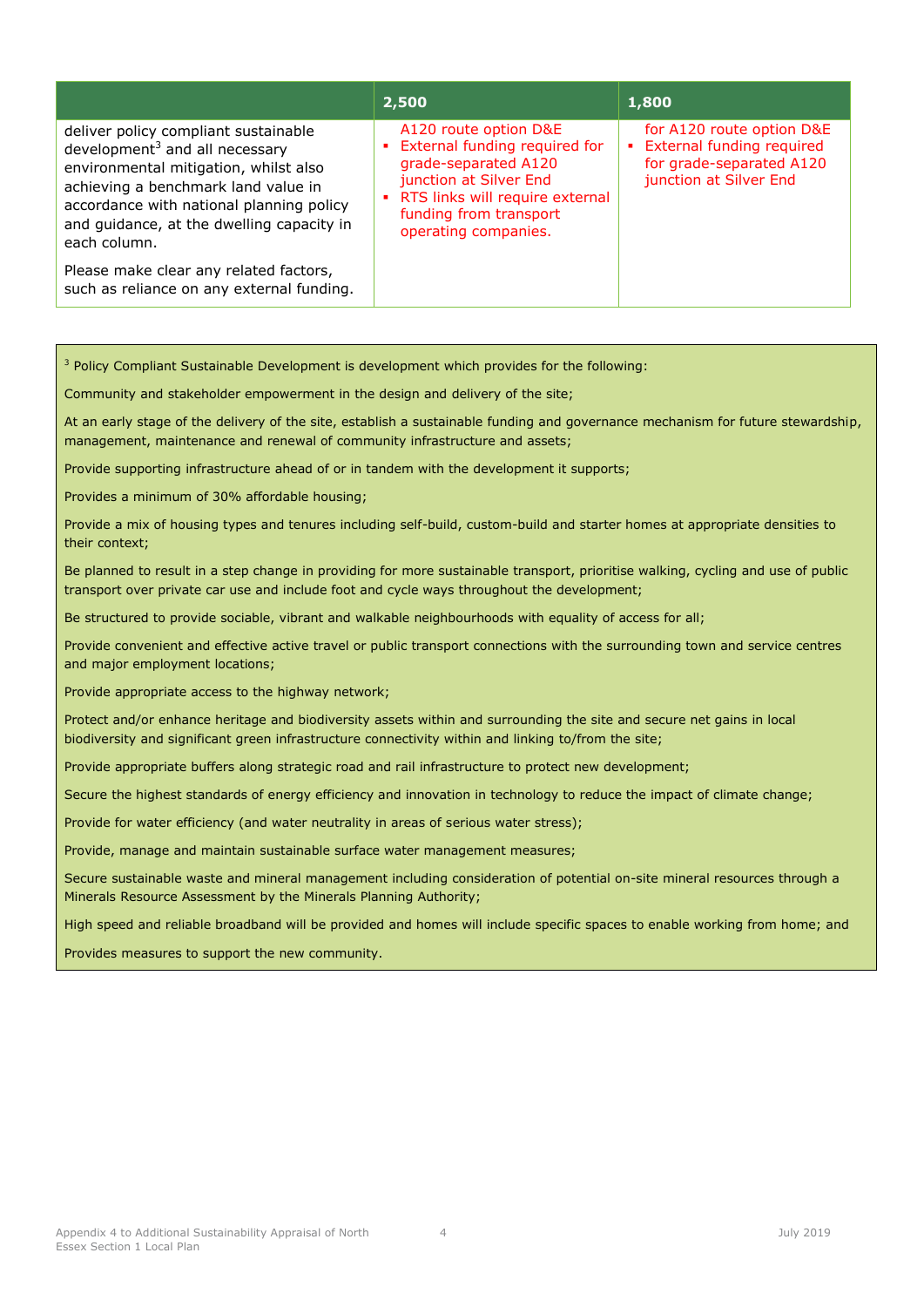<span id="page-8-0"></span>

| <b>Site Ref</b>                                                                                                                                                                                     | ALTGC03                                                                                                                                          |
|-----------------------------------------------------------------------------------------------------------------------------------------------------------------------------------------------------|--------------------------------------------------------------------------------------------------------------------------------------------------|
| <b>Site Name</b>                                                                                                                                                                                    | Monks Wood                                                                                                                                       |
| <b>Site Boundary</b><br>Please confirm whether the site boundary in the appendix is<br>correct or if not, please provide a revised site boundary.                                                   | <b>Yes</b>                                                                                                                                       |
| Site Promoter(s)<br>(Please confirm the person(s) / organisation(s) who are<br>promoting the site through the local plan process)                                                                   | Lightwood Strategic                                                                                                                              |
| Land ownership and control<br>(Please state the person(s) / organisation(s) who own and /<br>or control the land on the site, and whether this is by<br>ownership, option agreement or other means) | Summary<br>Single landownership, higher deliverability.<br>Ownership / control<br>Promotional agreement                                          |
| Gross site area (Ha)                                                                                                                                                                                | 909                                                                                                                                              |
| <b>Demand for housing</b><br>Please confirm that there is demand for housing in this<br>location (and provide a high level justification)                                                           | $Yes -$<br>Located within Braintree Rural Fringe housing<br>market area in Braintree Value Area 3. This is a<br>high value area within the NEAs. |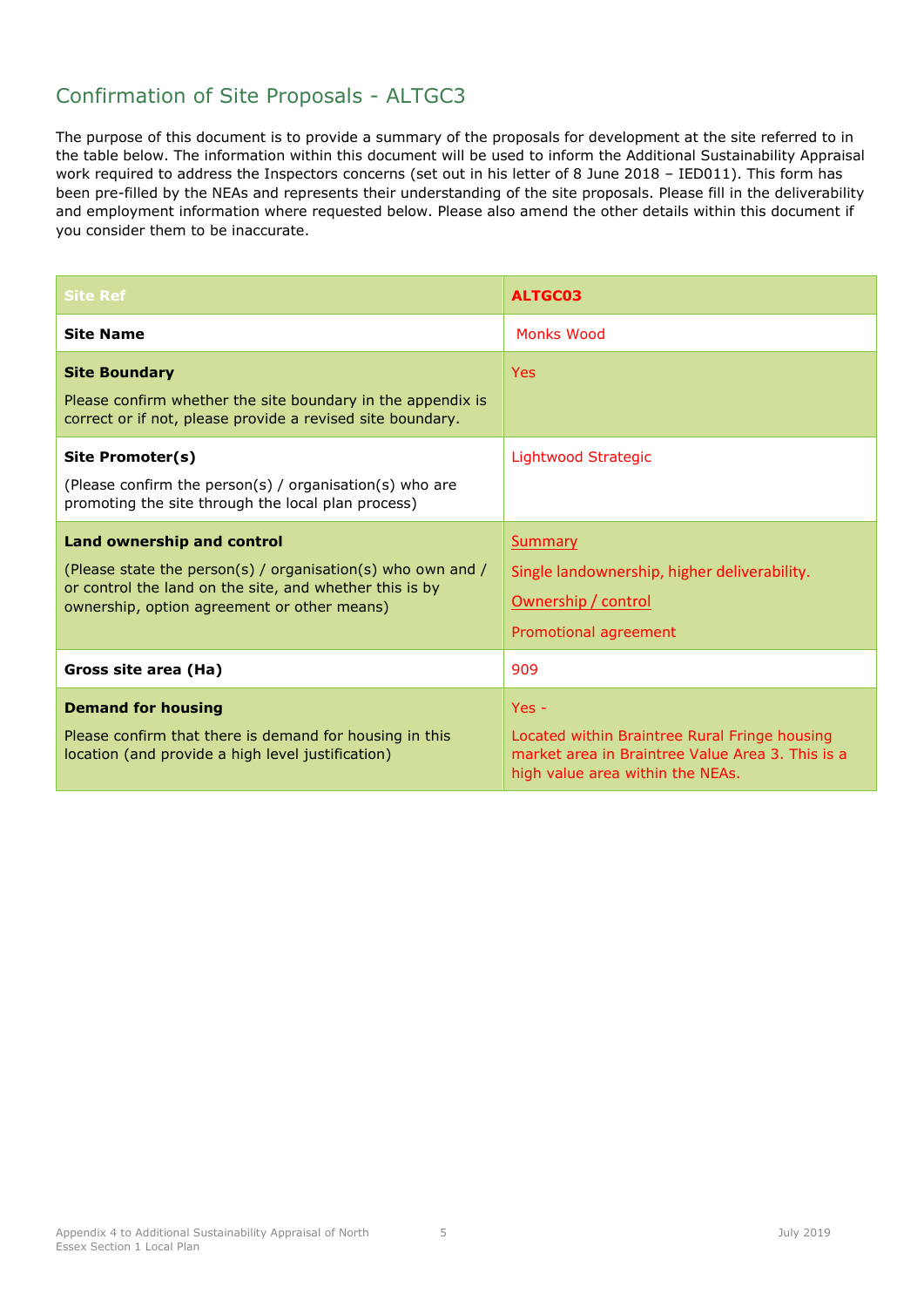|                                                                                                                                                                                                                                                                                                            | 13,500                                                                                                                    | 5,500                                                                                                                                                                                                                                                                                                                                                                                          | 2,000                                                                                                                                                                                                                                                                                                                                                                                                             |
|------------------------------------------------------------------------------------------------------------------------------------------------------------------------------------------------------------------------------------------------------------------------------------------------------------|---------------------------------------------------------------------------------------------------------------------------|------------------------------------------------------------------------------------------------------------------------------------------------------------------------------------------------------------------------------------------------------------------------------------------------------------------------------------------------------------------------------------------------|-------------------------------------------------------------------------------------------------------------------------------------------------------------------------------------------------------------------------------------------------------------------------------------------------------------------------------------------------------------------------------------------------------------------|
| <b>Delivery rate</b><br>Please confirm the anticipated rate of<br>housing delivery.                                                                                                                                                                                                                        | 250 dwellings per annum from<br>2023/24                                                                                   | 250 dwellings per annum from 2023/24                                                                                                                                                                                                                                                                                                                                                           | 250 dwellings per annum from 2023/24                                                                                                                                                                                                                                                                                                                                                                              |
| Delivery by 2033<br>Please confirm that if allocated in the<br>Section 1 plan by 2020, the site will be<br>able to provide a minimum of 2,250<br>dwellings prior to March 2033.                                                                                                                            | Yes                                                                                                                       | <b>Yes</b>                                                                                                                                                                                                                                                                                                                                                                                     | N/A                                                                                                                                                                                                                                                                                                                                                                                                               |
| <b>Deliverability</b><br>Are you aware of any issues or constraints<br>that might prevent development taking<br>place on the site, for example in relation<br>to any consultation undertaken with<br>relevant bodies and statutory<br>undertakers? If so, please provide a high<br>level summary of these. | <b>No</b>                                                                                                                 | <b>No</b>                                                                                                                                                                                                                                                                                                                                                                                      | <b>No</b>                                                                                                                                                                                                                                                                                                                                                                                                         |
| <b>Employment provision</b><br>Please provide the approximate amount of<br>employment land (in hectares) to be<br>provided within the site (if any).                                                                                                                                                       | Minimum 25h.2a for B 'uses'<br>16.2ha for Local Centre 'A' uses.<br>Additional B1 space optional<br>within local centres. | 25h.2a for B 'uses' has been identified in<br>the master plan /land use budget plan<br>that underpins the Alder King Viability<br>Report for Monks Wood (March 2019) at<br>5,500 homes<br>Likewise, 16.2ha has been identified for<br>Retail /District/Local Centre 'A' uses.<br>Upper floors can provide alternative or<br>additional B1 space to that within the<br>25.2ha referred to above | The level of employment land to be<br>provided for a 2,000 homes would likely<br>be reduced proportionality. Thus land for<br>B uses would be around 35% of the land<br>identified for 5,500 i.e. 8.8ha. However,<br>this is not a cap and a viable employment<br>land strategy could involve provision of<br>more than 8.8ha<br>Retail provision would comprise 2-5ha (to<br>be agreed at masterplanning stage). |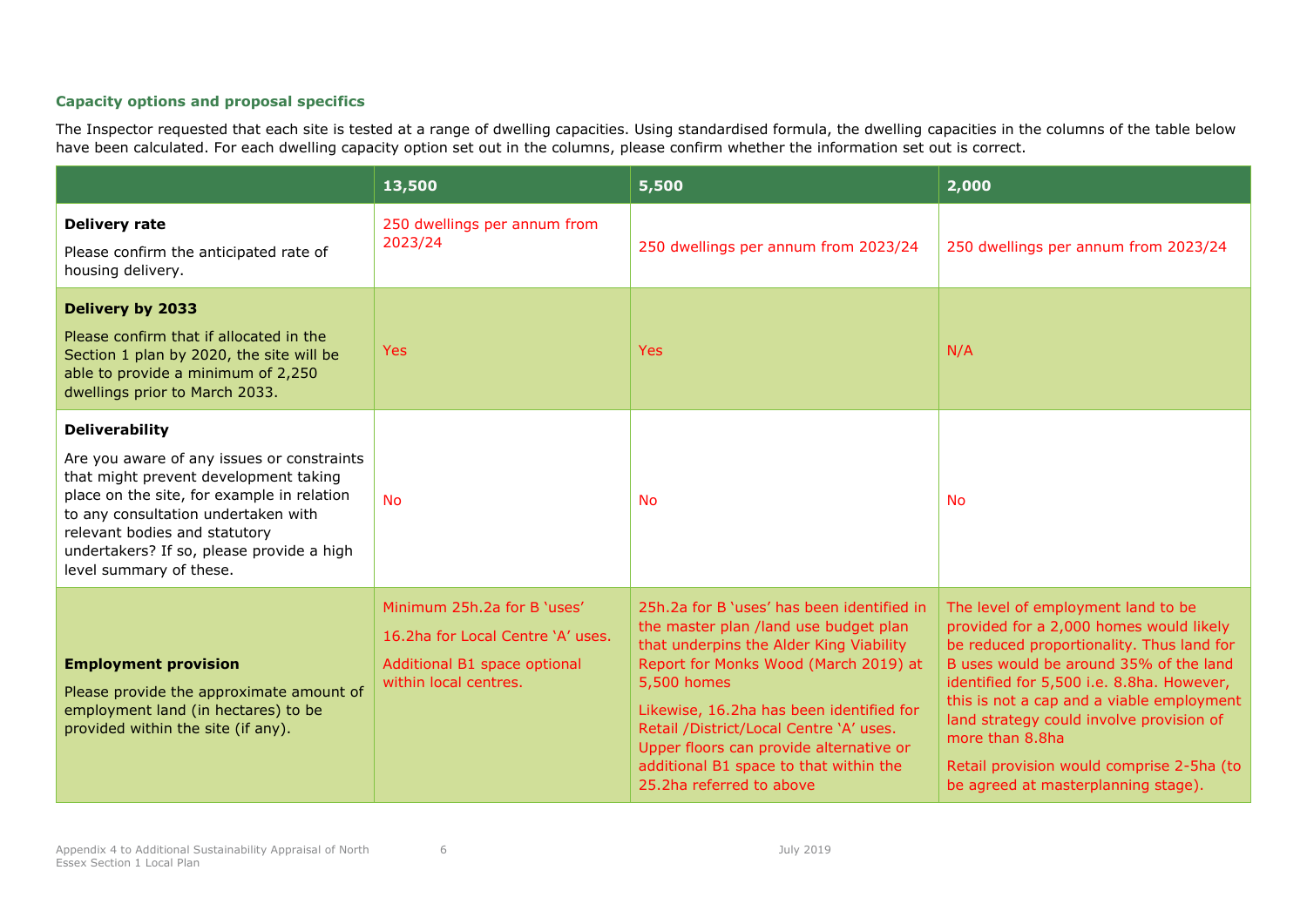|                                                                                                                                                                                                                                                                                                                                                                                                                                                                                                                         | 13,500                                                                                                                                                                                                                                                        | 5,500                                                                                                                                                                                                                                                    | 2,000                                                                                                                                                                                         |
|-------------------------------------------------------------------------------------------------------------------------------------------------------------------------------------------------------------------------------------------------------------------------------------------------------------------------------------------------------------------------------------------------------------------------------------------------------------------------------------------------------------------------|---------------------------------------------------------------------------------------------------------------------------------------------------------------------------------------------------------------------------------------------------------------|----------------------------------------------------------------------------------------------------------------------------------------------------------------------------------------------------------------------------------------------------------|-----------------------------------------------------------------------------------------------------------------------------------------------------------------------------------------------|
| <b>Strategic Infrastructure</b><br>Please confirm the strategic infrastructure<br>listed is required to support development<br>of the site at the relevant dwelling<br>capacity. Infrastructure should be policy<br>compliant, viable and deliverable <sup>1</sup> .<br>please note that the list of infrastructure<br>provided is a focussed view of what may be<br>required, to inform the sustainability appraisal<br>work. NEAs reserve the right to refine and add<br>to items should they feel this is justified. | <b>Yes</b><br>• RTS links to Braintree Town,<br><b>Braintree Freeport and</b><br>Colchester<br>Sustainable transport link to<br>×.<br><b>Kelvedon Station</b><br>Realignment and upgrading of<br>A120 route and junctions to<br>accommodate traffic generated | <b>Yes</b><br>• RTS links to Braintree Town, Braintree<br><b>Freeport and Colchester</b><br>• Sustainable transport link to Kelvedon<br><b>Station</b><br>• Realignment and upgrading of A120<br>route and junctions to accommodate<br>traffic generated | <b>Yes</b><br>• Sustainable transport link to Kelvedon<br><b>Station</b>                                                                                                                      |
| <b>Local Infrastructure and mitigation</b><br>Please confirm that the infrastructure and<br>environmental mitigation listed will form<br>part of the proposals.<br><sup>2</sup> Open Space includes country park, mitigation<br>for Habitats Regulations and landscape<br>mitigation as required.                                                                                                                                                                                                                       | Yes:<br>• Early Years<br>• Primary School(s)<br>• Secondary School<br>• Youth Centre provision<br>• Open Space <sup>2</sup><br>• Bus services<br>• District and Local centre<br><b>facilities</b><br>• Healthcare facilities<br>• Community meeting spaces    | Yes<br>• Early Years<br>• Primary School(s)<br>• Secondary School<br>• Youth Centre provision<br>• Open Space <sup>2</sup><br>• Bus services<br>District and Local centre facilities<br>• Community meeting spaces                                       | <b>Yes</b><br>• Early Years<br>• Primary School(s)<br>• Youth Centre provision<br>• Open Space <sup>2</sup><br><b>Bus services</b><br>• Local centre facilities<br>• Community meeting spaces |

<sup>3</sup> Policy Compliant Sustainable Development is proposed to be development which provides for the following:

Community and stakeholder empowerment in the design and delivery of the site;

At an early stage of the delivery of the site, establish a sustainable funding and governance mechanism for future stewardship, management, maintenance and renewal of community infrastructure and assets;

Provide supporting infrastructure ahead of or in tandem with the development it supports;

Provides a minimum of 30% affordable housing;

Provide a mix of housing types and tenures including self-build, custom-build and starter homes at appropriate densities to their context;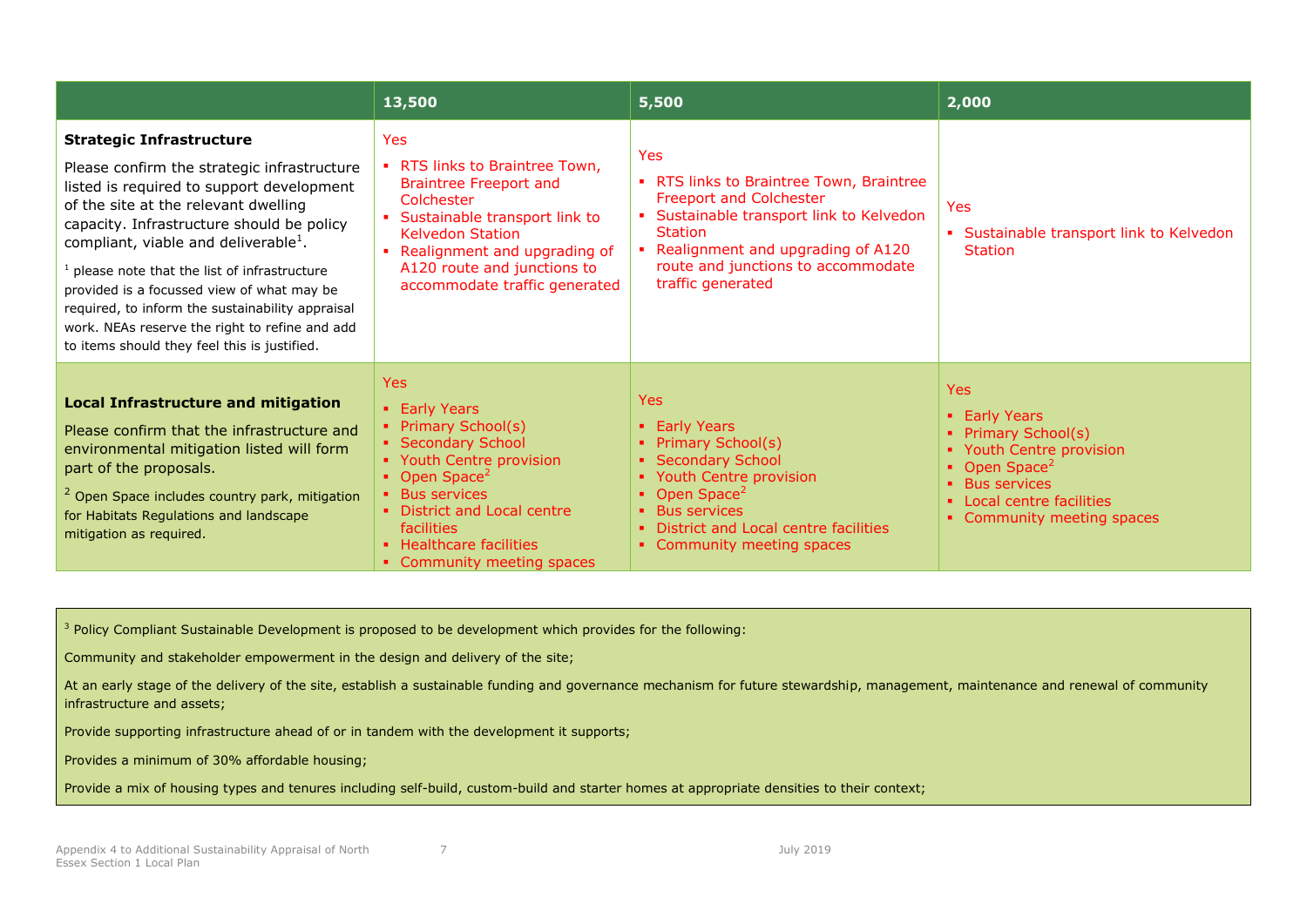Be planned to result in a step change in providing for more sustainable transport, prioritise walking, cycling and use of public transport over private car use and include foot and cycle ways throughout the development;

Be structured to provide sociable, vibrant and walkable neighbourhoods with equality of access for all;

Provide convenient and effective active travel or public transport connections with the surrounding town and service centres and major employment locations;

Provide appropriate access to the highway network;

Protect and/or enhance heritage and biodiversity assets within and surrounding the site and secure net gains in local biodiversity and significant green infrastructure connectivity within and linking to/from the site;

Provide appropriate buffers along strategic road and rail infrastructure to protect new development;

Secure the highest standards of energy efficiency and innovation in technology to reduce the impact of climate change;

Provide for water efficiency (and water neutrality in areas of serious water stress);

Provide, manage and maintain sustainable surface water management measures;

Secure sustainable waste and mineral management including consideration of potential on-site mineral resources through a Minerals Resource Assessment by the Minerals Planning Authority;

High speed and reliable broadband will be provided and homes will include specific spaces to enable working from home; and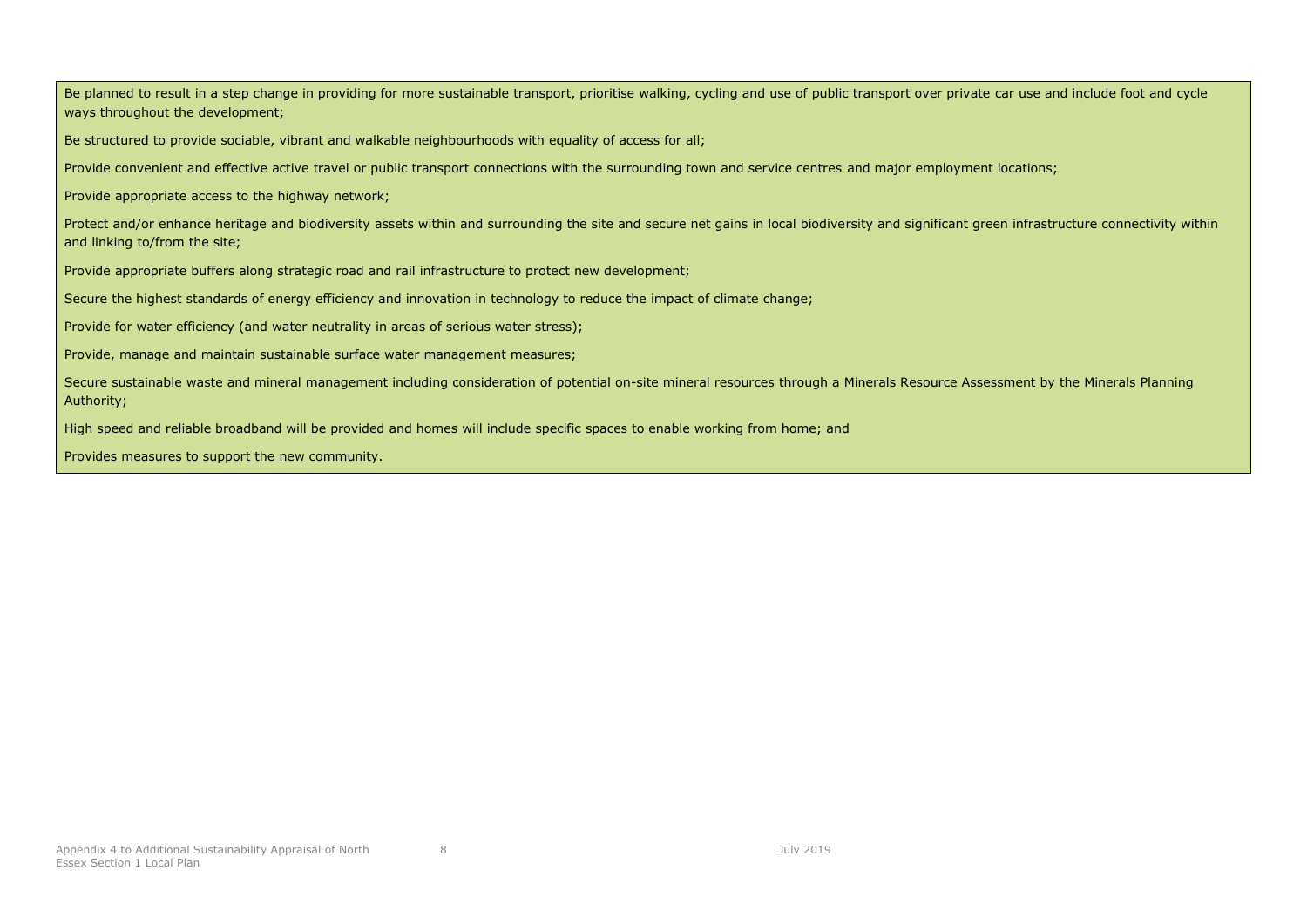<span id="page-12-0"></span>

| <b>Site Ref</b>                                                                                                                                                                                               | <b>ALTGC04</b>                                                                                                                                                      |
|---------------------------------------------------------------------------------------------------------------------------------------------------------------------------------------------------------------|---------------------------------------------------------------------------------------------------------------------------------------------------------------------|
| <b>Site Name</b>                                                                                                                                                                                              | Land at Marks Tey Option 1 (North)                                                                                                                                  |
| <b>Site Boundary</b><br>Please confirm whether the site boundary in the<br>appendix is correct or if not, please provide a revised<br>site boundary.                                                          | <b>Yes</b>                                                                                                                                                          |
| Site Promoter(s)<br>(Please confirm the person(s) / organisation(s) who<br>are promoting the site through the local plan<br>process)                                                                          | L&Q, Cirrus Land and Gateway 120                                                                                                                                    |
| <b>Land ownership and control</b><br>(Please state the person(s) / organisation(s) who<br>own and / or control the land on the site, and<br>whether this is by ownership, option agreement or<br>other means) | <b>Summary</b><br>Owned freehold by multiple landownerships, medium<br>deliverability.<br>Ownership / control<br>Promotion agreement with consortium of landowners. |
| Gross site area (Ha)                                                                                                                                                                                          | 1,000                                                                                                                                                               |
| <b>Demand for housing</b><br>Please confirm that there is demand for housing in<br>this location (and provide a high level justification)                                                                     | $Yes -$<br>Located within Tiptree and rural housing market value<br>area within the Colchester Market Area. This is a medium                                        |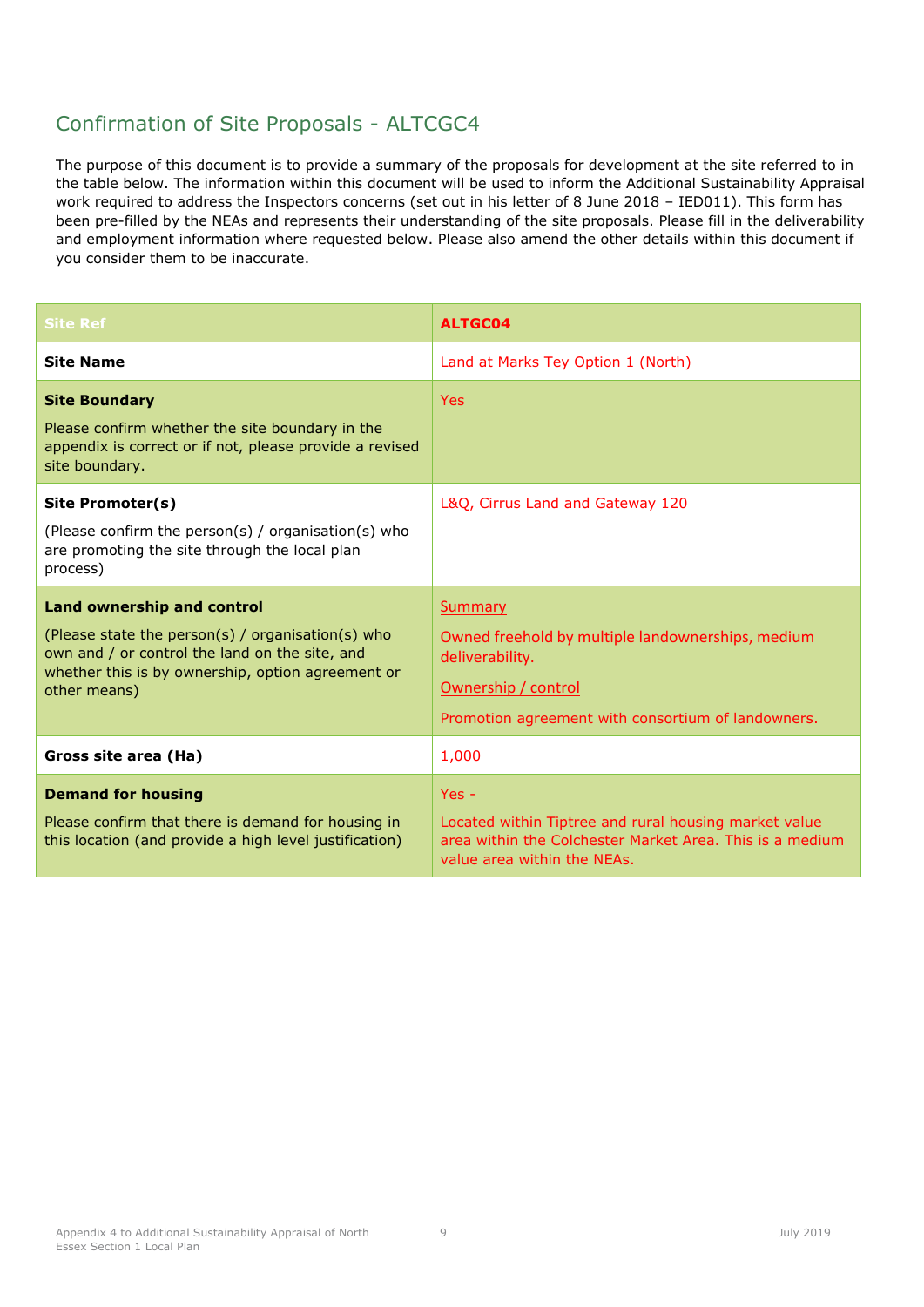|                                                                                                                                                                                                                                                                                                            | 21,000                                                                                                                                                                               | 17,000                                                                                                                                                                               | 2,000                                                    |
|------------------------------------------------------------------------------------------------------------------------------------------------------------------------------------------------------------------------------------------------------------------------------------------------------------|--------------------------------------------------------------------------------------------------------------------------------------------------------------------------------------|--------------------------------------------------------------------------------------------------------------------------------------------------------------------------------------|----------------------------------------------------------|
| <b>Delivery rate</b><br>Please confirm the anticipated rate of<br>housing delivery.                                                                                                                                                                                                                        | 250 dwellings per annum from<br>2023/24                                                                                                                                              | 350 dwellings per annum from 2023/24                                                                                                                                                 | 250 dwellings per annum from<br>2023/24                  |
| <b>Delivery by 2033</b><br>Please confirm that if allocated in the<br>Section 1 plan by 2020, the site will be<br>able to provide a minimum of 2,250<br>dwellings prior to March 2033.                                                                                                                     | Yes                                                                                                                                                                                  | <b>Yes</b>                                                                                                                                                                           | <b>Yes</b>                                               |
| <b>Deliverability</b><br>Are you aware of any issues or constraints<br>that might prevent development taking<br>place on the site, for example in relation<br>to any consultation undertaken with<br>relevant bodies and statutory<br>undertakers? If so, please provide a high<br>level summary of these. | <b>No</b>                                                                                                                                                                            | There are no issues or constraints that<br>would prevent the development taking<br>place in the format, and to the scale                                                             | <b>No</b>                                                |
| <b>Employment provision</b><br>Please provide the approximate amount of<br>employment land (in hectares) to be<br>provided within the site (if any).                                                                                                                                                       | The site includes a dedicated<br>employment park of 40 hectares and<br>includes provision for a significant<br>level of employment within the town<br>centre and other local centres | The site includes a dedicated<br>employment park of 40 hectares and<br>includes provision for a significant level<br>of employment within the town centre<br>and other local centres | Includes provision of employment<br>within local centres |
| <b>Strategic Infrastructure</b><br>Please confirm the strategic infrastructure<br>listed is required to support development<br>of the site at the relevant dwelling<br>capacity. Infrastructure should be policy                                                                                           | <b>Yes</b><br>. RTS links to Braintree Town,<br><b>Braintree Freeport and Colchester</b><br>• Realignment and upgrading of A120<br>route and junctions to                            | Yes<br>RTS links to Braintree Town,<br>$\mathbf{r}$<br><b>Braintree Freeport and Colchester</b><br>Realignment and upgrading of A120<br>route and junctions to accommodate           | Yes                                                      |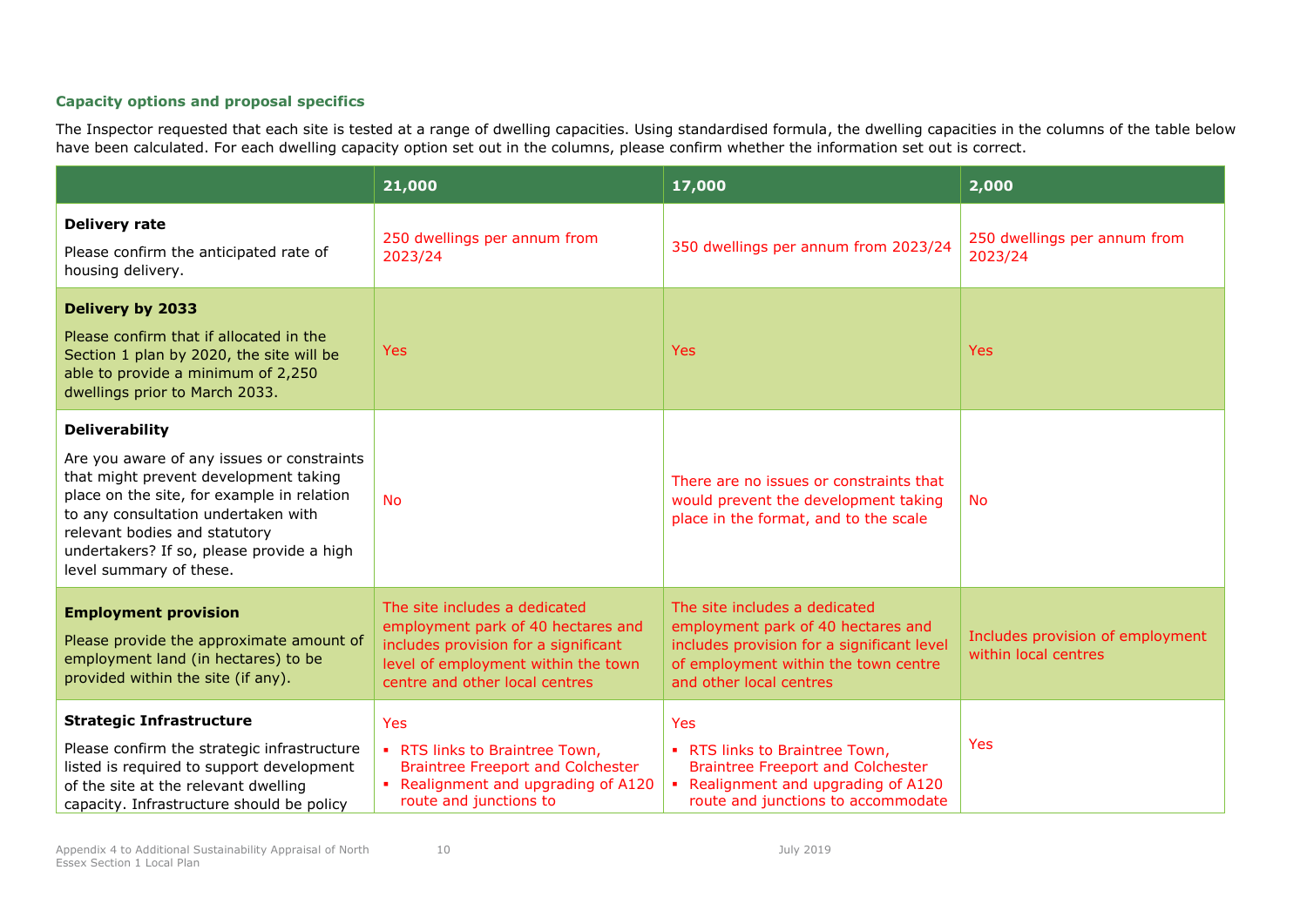|                                                                                                                                                                                                                                                                                                                                                                                                                          | 21,000                                                                                                                                                                                                                                 | 17,000                                                                                                                                                                                                                      | 2,000                                                                                                                                                                                        |
|--------------------------------------------------------------------------------------------------------------------------------------------------------------------------------------------------------------------------------------------------------------------------------------------------------------------------------------------------------------------------------------------------------------------------|----------------------------------------------------------------------------------------------------------------------------------------------------------------------------------------------------------------------------------------|-----------------------------------------------------------------------------------------------------------------------------------------------------------------------------------------------------------------------------|----------------------------------------------------------------------------------------------------------------------------------------------------------------------------------------------|
| compliant, viable and deliverable <sup>1</sup> .                                                                                                                                                                                                                                                                                                                                                                         | accommodate traffic generated                                                                                                                                                                                                          | traffic generated                                                                                                                                                                                                           |                                                                                                                                                                                              |
| $1$ please note that the list of infrastructure<br>provided is a focussed view of what may be<br>required, to inform the sustainability appraisal<br>work. NEAs reserve the right to refine and add<br>to items should they feel this is justified.                                                                                                                                                                      |                                                                                                                                                                                                                                        |                                                                                                                                                                                                                             |                                                                                                                                                                                              |
| <b>Local Infrastructure and mitigation</b><br>Please confirm that the infrastructure and<br>environmental mitigation listed will form<br>part of the proposals.<br><sup>2</sup> Open Space includes country park, mitigation<br>for Habitats Regulations and landscape<br>mitigation as required.                                                                                                                        | <b>Yes</b><br>• Early Years<br>• Primary School(s)<br>• Secondary School<br>• Youth Centre provision<br>• Open Space <sup>2</sup><br>• Bus services<br>• Local centre facilities<br>• Medical facilities<br>• Community meeting spaces | Yes<br>• Early Years<br>• Primary School(s)<br>• Secondary School<br>• Youth Centre provision<br>Open Space <sup>2</sup><br>• Bus services<br>Local centre facilities<br>• Medical facilities<br>• Community meeting spaces | <b>Yes</b><br><b>Early Years</b><br>Primary School(s)<br>• Youth Centre provision<br>Open Space <sup>2</sup><br><b>Bus services</b><br>Local centre facilities<br>• Community meeting spaces |
| <b>Viability</b><br>Please confirm that the site can viably<br>deliver policy compliant sustainable<br>development $3$ and all necessary<br>environmental mitigation, whilst also<br>achieving a benchmark land value in<br>accordance with national planning policy<br>and guidance, at the dwelling capacity in<br>each column.<br>Please make clear any related factors,<br>such as reliance on any external funding. | Yes<br>RTS links will require external<br>٠<br>funding from transport operating<br>companies.                                                                                                                                          | <b>Yes</b><br>• RTS links will require external<br>funding from transport operating<br>companies.                                                                                                                           | Yes                                                                                                                                                                                          |

<sup>3</sup> Policy Compliant Sustainable Development is development which provides for the following:

Community and stakeholder empowerment in the design and delivery of the site;

At an early stage of the delivery of the site, establish a sustainable funding and governance mechanism for future stewardship, management, maintenance and renewal of community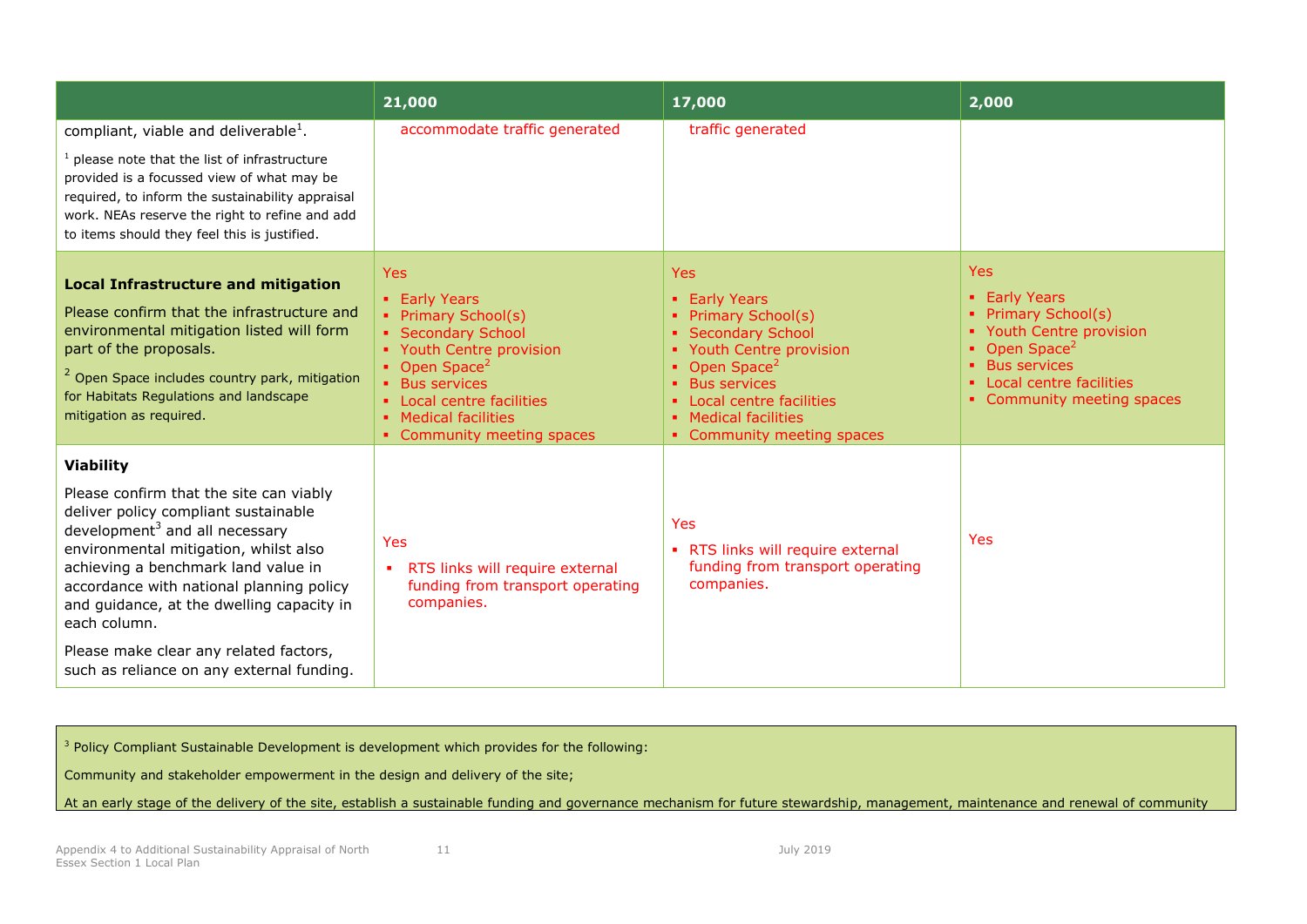infrastructure and assets; Provide supporting infrastructure ahead of or in tandem with the development it supports; Provides a minimum of 30% affordable housing; Provide a mix of housing types and tenures including self-build, custom-build and starter homes at appropriate densities to their context; Be planned to result in a step change in providing for more sustainable transport, prioritise walking, cycling and use of public transport over private car use and include foot and cycle ways throughout the development; Be structured to provide sociable, vibrant and walkable neighbourhoods with equality of access for all; Provide convenient and effective active travel or public transport connections with the surrounding town and service centres and major employment locations; Provide appropriate access to the highway network; Protect and/or enhance heritage and biodiversity assets within and surrounding the site and secure net gains in local biodiversity and significant green infrastructure connectivity within and linking to/from the site; Provide appropriate buffers along strategic road and rail infrastructure to protect new development; Secure the highest standards of energy efficiency and innovation in technology to reduce the impact of climate change; Provide for water efficiency (and water neutrality in areas of serious water stress); Provide, manage and maintain sustainable surface water management measures; Secure sustainable waste and mineral management including consideration of potential on-site mineral resources through a Minerals Resource Assessment by the Minerals Planning Authority; High speed and reliable broadband will be provided and homes will include specific spaces to enable working from home; and Provides measures to support the new community.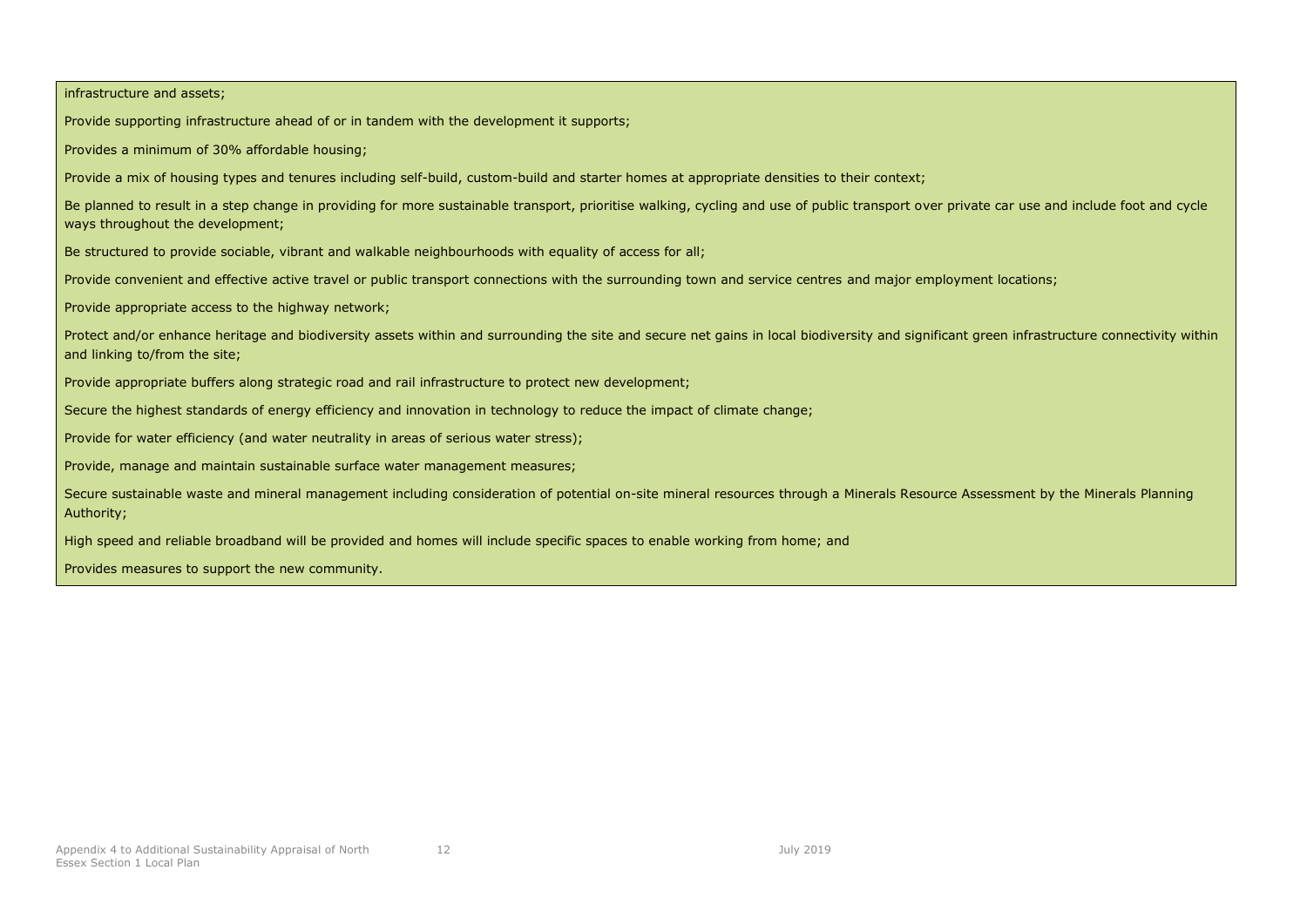<span id="page-16-0"></span>

| <b>Site Ref</b>                                                                                                                                                                                            | <b>ALTGC06</b>                                                                                                                                              |  |
|------------------------------------------------------------------------------------------------------------------------------------------------------------------------------------------------------------|-------------------------------------------------------------------------------------------------------------------------------------------------------------|--|
| <b>Site Name</b>                                                                                                                                                                                           | Land at Marks Tey Option 3 (South)                                                                                                                          |  |
| <b>Site Boundary</b><br>Please confirm whether the site boundary in the appendix<br>is correct or if not, please provide a revised site<br>boundary.                                                       | Yes - in accordance with ALTGC05A (AMP17012_15)                                                                                                             |  |
| Site Promoter(s)<br>(Please confirm the person(s) / organisation(s) who are<br>promoting the site through the local plan process)                                                                          | AM Planning on behalf of Crest Nicholson<br>Operations Limited, RF West Limited, Livelands and<br>David G. Sherwood.                                        |  |
| <b>Land ownership and control</b><br>(Please state the person(s) / organisation(s) who own and<br>/ or control the land on the site, and whether this is by<br>ownership, option agreement or other means) | <b>Summary</b><br>RF West Limited, Livelands and David G.<br>Sherwood (owners).<br>Ownership / control<br>Crest Nicholson Option Agreement on eastern part  |  |
| Gross site area (Ha)                                                                                                                                                                                       | 326                                                                                                                                                         |  |
| <b>Demand for housing</b><br>Please confirm that there is demand for housing in this<br>location (and provide a high level justification)                                                                  | $Yes -$<br>Located within Tiptree and rural housing market<br>value area within the Colchester Market Area. This is<br>a medium value area within the NEAs. |  |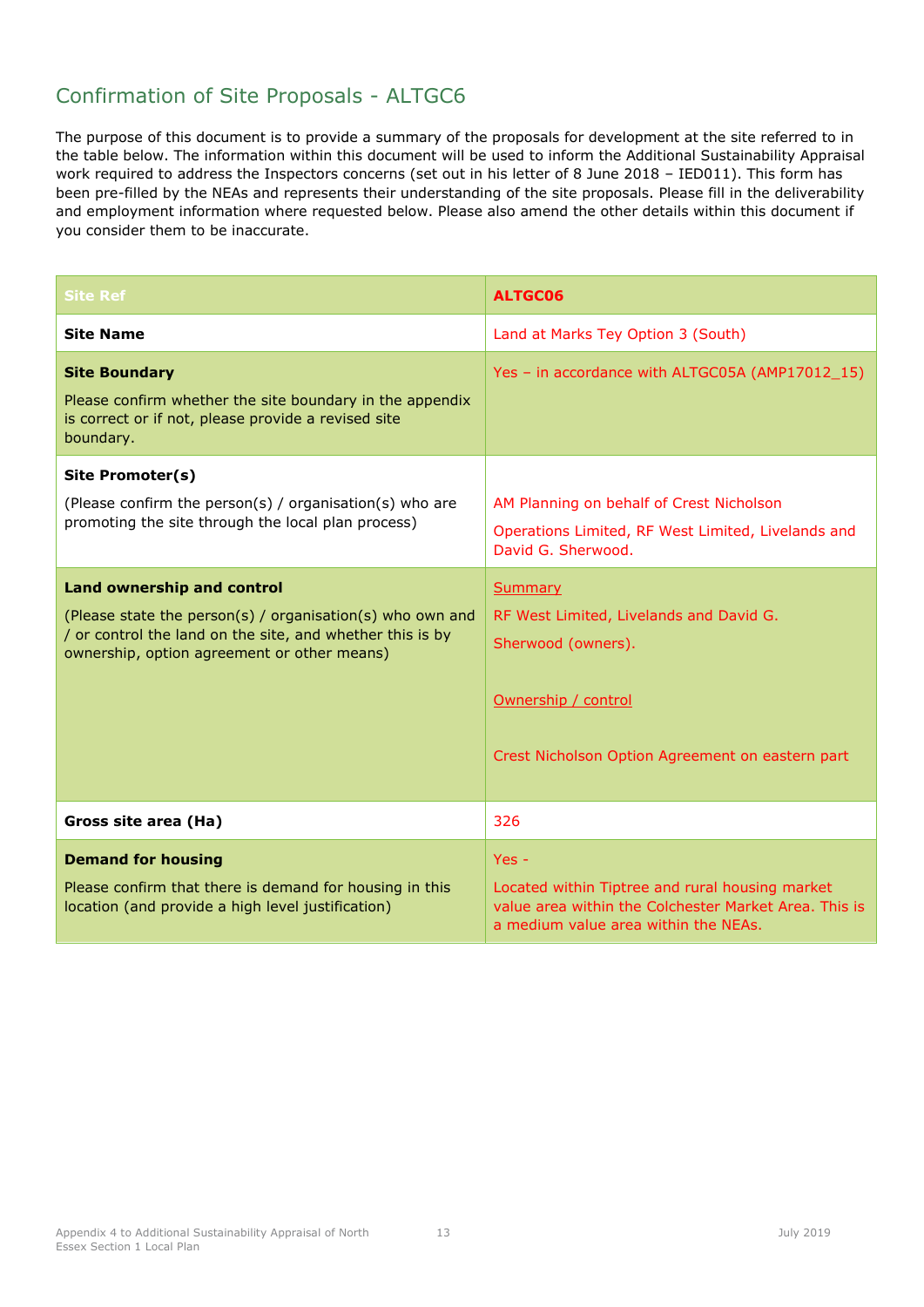|                                                                                                                                                                                                                                                                                                            | 5,000                                                                                                                                                                                                                                                                                                                                                                            | 3,500                                                                                                                                                                                                                                                                                                                                                                     | 2,000                                                                                                                                                                                                                                                                                                                                                                     |
|------------------------------------------------------------------------------------------------------------------------------------------------------------------------------------------------------------------------------------------------------------------------------------------------------------|----------------------------------------------------------------------------------------------------------------------------------------------------------------------------------------------------------------------------------------------------------------------------------------------------------------------------------------------------------------------------------|---------------------------------------------------------------------------------------------------------------------------------------------------------------------------------------------------------------------------------------------------------------------------------------------------------------------------------------------------------------------------|---------------------------------------------------------------------------------------------------------------------------------------------------------------------------------------------------------------------------------------------------------------------------------------------------------------------------------------------------------------------------|
| <b>Delivery rate</b><br>Please confirm the anticipated rate of<br>housing delivery.                                                                                                                                                                                                                        | 250 dwellings per annum from<br>2023/24                                                                                                                                                                                                                                                                                                                                          | 250 dwellings per annum from 2023/24                                                                                                                                                                                                                                                                                                                                      | 250 dwellings per annum from<br>2023/24                                                                                                                                                                                                                                                                                                                                   |
| <b>Delivery by 2033</b><br>Please confirm that if allocated in the<br>Section 1 plan by 2020, the site will be<br>able to provide a minimum of 2,250<br>dwellings prior to March 2033.                                                                                                                     | Yes                                                                                                                                                                                                                                                                                                                                                                              | <b>Yes</b>                                                                                                                                                                                                                                                                                                                                                                | N/A                                                                                                                                                                                                                                                                                                                                                                       |
| <b>Deliverability</b><br>Are you aware of any issues or constraints<br>that might prevent development taking<br>place on the site, for example in relation<br>to any consultation undertaken with<br>relevant bodies and statutory<br>undertakers? If so, please provide a high<br>level summary of these. | No insurmountable on-site<br>technical or environmental<br>constraints, but need to<br>protect and enhance the<br>group of listed buildings at<br>Marks Tey Hall and their<br>setting, which are currently<br>blighted by uncertainty over<br>delays on progressing the<br><b>Section 2 Local Plans</b><br>together with selection of the final<br>route of the A12 realignment. | No insurmountable on-site<br>technical or environmental<br>constraints, but need to<br>protect and enhance the<br>group of listed buildings at<br>Marks Tey Hall and their<br>setting, which are currently<br>blighted by uncertainty over<br>delays on progressing the<br>Section 2 Local Plans together with<br>selection of the final route of the A12<br>realignment. | No insurmountable on-site<br>technical or environmental<br>constraints, but need to<br>protect and enhance the<br>group of listed buildings at<br>Marks Tey Hall and their<br>setting, which are currently<br>blighted by uncertainty over<br>delays on progressing the<br>Section 2 Local Plans together with<br>selection of the final route of the A12<br>realignment. |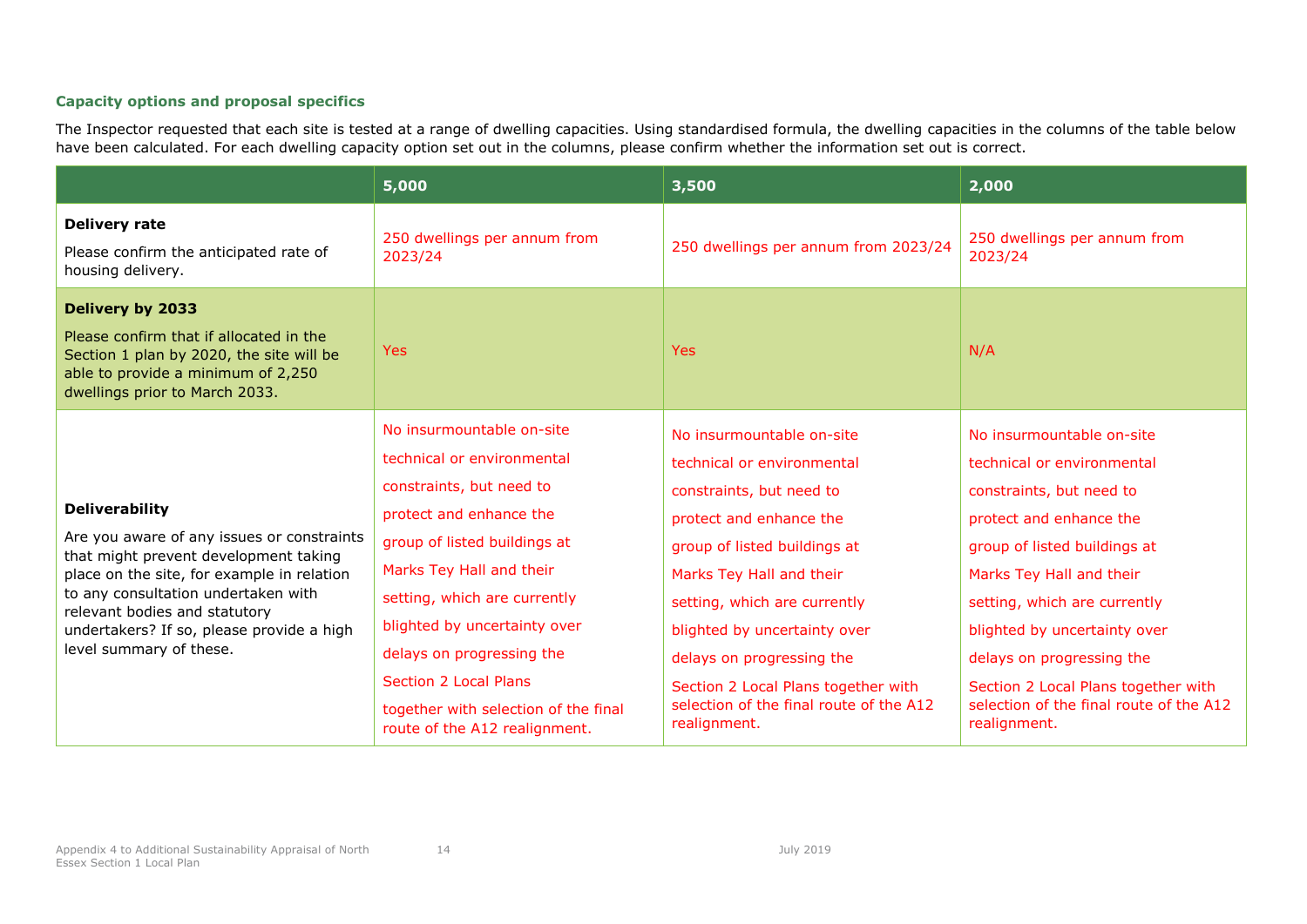|                                                                                                                                                                                                                                                                                                                                                                                                                                                                                                                             | 5,000                                                                                                                                                                                                                                                                           | 3,500                                                                                                                                                                                                                                                                           | 2,000                                                                                                                                                                                    |
|-----------------------------------------------------------------------------------------------------------------------------------------------------------------------------------------------------------------------------------------------------------------------------------------------------------------------------------------------------------------------------------------------------------------------------------------------------------------------------------------------------------------------------|---------------------------------------------------------------------------------------------------------------------------------------------------------------------------------------------------------------------------------------------------------------------------------|---------------------------------------------------------------------------------------------------------------------------------------------------------------------------------------------------------------------------------------------------------------------------------|------------------------------------------------------------------------------------------------------------------------------------------------------------------------------------------|
| <b>Employment provision</b><br>Please provide the approximate amount of<br>employment land (in hectares) to be<br>provided within the site (if any).                                                                                                                                                                                                                                                                                                                                                                        | $6 - 10$ ha<br>Not including Local Centre<br>employment                                                                                                                                                                                                                         | $5 - 6$ ha<br>Not including Local Centre employment                                                                                                                                                                                                                             | $4-5$ ha<br>Not including Local Centre<br>employment                                                                                                                                     |
| <b>Strategic Infrastructure</b><br>Please confirm the strategic infrastructure<br>listed is required to support development<br>of the site at the relevant dwelling<br>capacity. Infrastructure should be policy<br>compliant, viable and deliverable <sup>1</sup> .<br>$1$ please note that the list of infrastructure<br>provided is a focussed view of what may be<br>required, to inform the sustainability appraisal<br>work. NEAs reserve the right to refine and add<br>to items should they feel this is justified. | <b>Yes</b><br>• RTS links to Braintree Town,<br><b>Braintree Freeport and Colchester</b><br>• Minor enhancements to A120 to<br>accommodate traffic generated<br>• Realignment of the A12 and<br>improved connectivity<br>• Improved connectivity to Marks Tey<br><b>Station</b> | <b>Yes</b><br>• RTS links to Braintree Town,<br><b>Braintree Freeport and Colchester</b><br>• Minor enhancements to A120 to<br>accommodate traffic generated<br>• Realignment of the A12 and<br>improved connectivity<br>• Improved connectivity to Marks Tey<br><b>Station</b> | Yes<br>Realignment of the A12 and<br>improved connectivity<br>• Improved connectivity to Marks<br><b>Tey Station</b>                                                                     |
| Yes:<br><b>Local Infrastructure and mitigation</b><br>• Early Years<br>Please confirm that the infrastructure and<br>• Primary School(s)<br>environmental mitigation listed will form<br>• Secondary School<br>part of the proposals.<br>• Youth Centre provision<br>• Open Space <sup>2</sup><br><sup>2</sup> Open Space includes country park, mitigation<br>• Bus services<br>for Habitats Regulations and landscape<br>• Local centre facilities<br>mitigation as required.<br>• Community meeting spaces               |                                                                                                                                                                                                                                                                                 | <b>Yes</b><br>• Early Years<br>• Primary School(s)<br>• Youth Centre provision<br>• Open Space <sup>2</sup><br><b>Bus services</b><br>• Local centre facilities<br>• Community meeting spaces                                                                                   | <b>Yes</b><br>• Early Years<br>• Primary School(s)<br>• Youth Centre provision<br>• Open Space <sup>2</sup><br>• Bus services<br>• Local centre facilities<br>• Community meeting spaces |
| <b>Viability</b><br>Please confirm that the site can viably<br>deliver policy compliant sustainable<br>development $3$ and all necessary<br>environmental mitigation, whilst also<br>achieving a benchmark land value in                                                                                                                                                                                                                                                                                                    | Yes<br>• RTS links will require external<br>funding from transport operating<br>companies.<br>• Major Strategic road improvements<br>will require external funding.                                                                                                             | <b>Yes</b><br>• RTS links will require external<br>funding from transport operating<br>companies.<br>• Major Strategic road improvements<br>will require external funding.                                                                                                      | Yes<br>Major Strategic road improvements<br>will require external funding.                                                                                                               |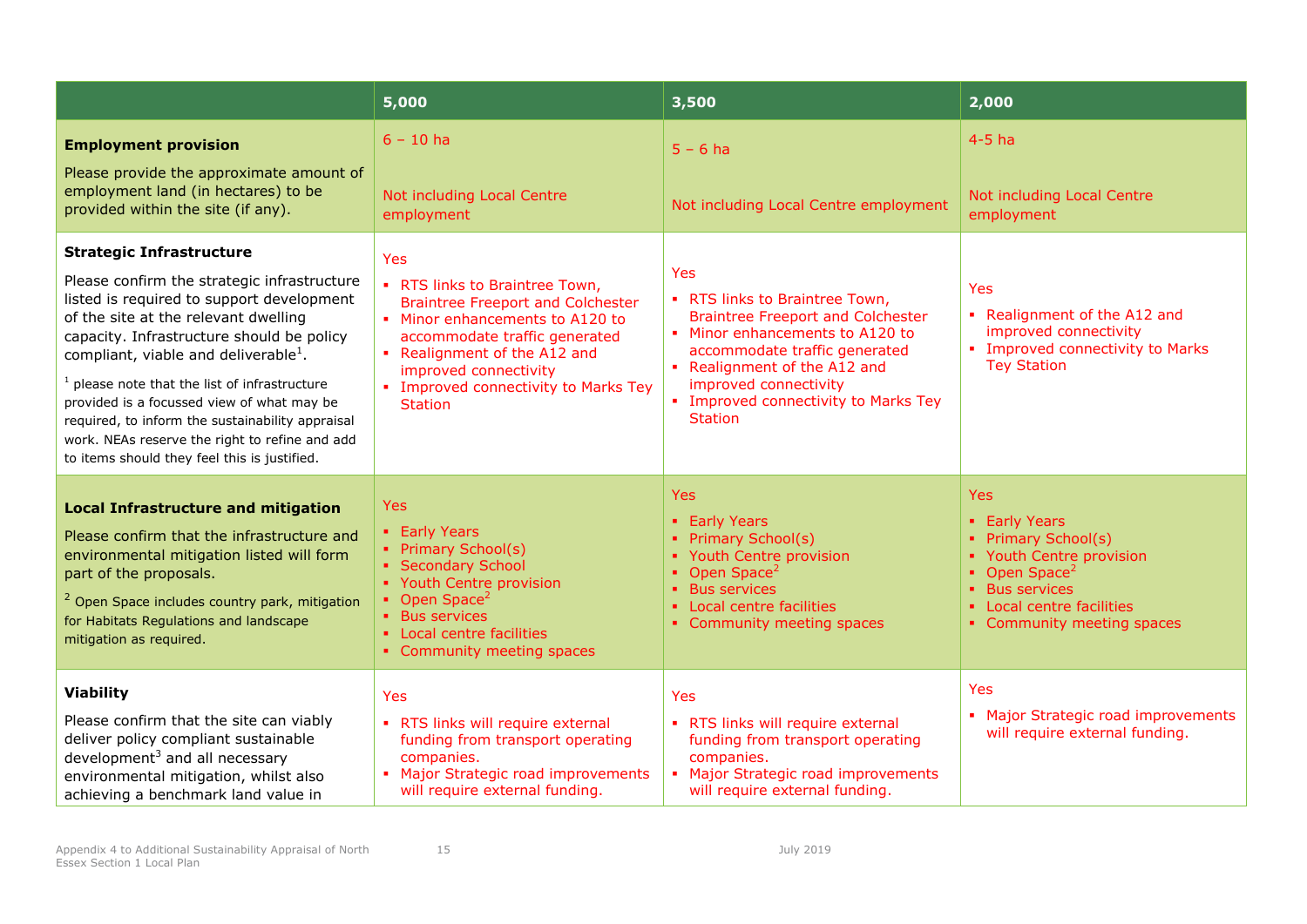|                                                                                                       | 5,000 | 3,500 | 2,000 |
|-------------------------------------------------------------------------------------------------------|-------|-------|-------|
| accordance with national planning policy<br>and guidance, at the dwelling capacity in<br>each column. |       |       |       |
| Please make clear any related factors,<br>such as reliance on any external funding.                   |       |       |       |

<sup>3</sup> Policy Compliant Sustainable Development is development which provides for the following: Community and stakeholder empowerment in the design and delivery of the site; At an early stage of the delivery of the site, establish a sustainable funding and governance mechanism for future stewardship, management, maintenance and renewal of community infrastructure and assets; Provide supporting infrastructure ahead of or in tandem with the development it supports; Provides a minimum of 30% affordable housing; Provide a mix of housing types and tenures including self-build, custom-build and starter homes at appropriate densities to their context; Be planned to result in a step change in providing for more sustainable transport, prioritise walking, cycling and use of public transport over private car use and include foot and cycle ways throughout the development; Be structured to provide sociable, vibrant and walkable neighbourhoods with equality of access for all; Provide convenient and effective active travel or public transport connections with the surrounding town and service centres and major employment locations; Provide appropriate access to the highway network; Protect and/or enhance heritage and biodiversity assets within and surrounding the site and secure net gains in local biodiversity and significant green infrastructure connectivity within and linking to/from the site; Provide appropriate buffers along strategic road and rail infrastructure to protect new development; Secure the highest standards of energy efficiency and innovation in technology to reduce the impact of climate change; Provide for water efficiency (and water neutrality in areas of serious water stress); Provide, manage and maintain sustainable surface water management measures; Secure sustainable waste and mineral management including consideration of potential on-site mineral resources through a Minerals Resource Assessment by the Minerals Planning Authority;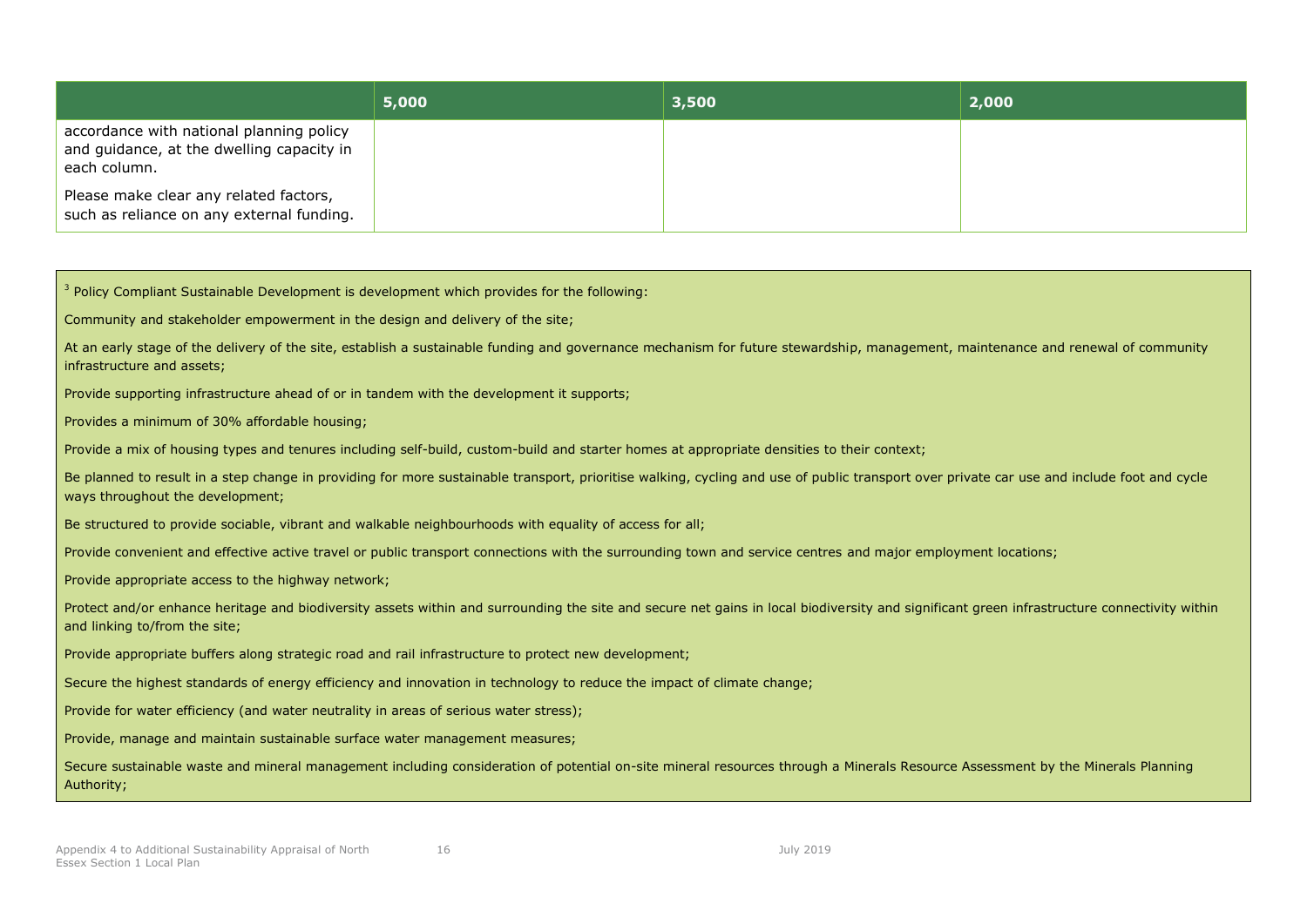High speed and reliable broadband will be provided and homes will include specific spaces to enable working from home; and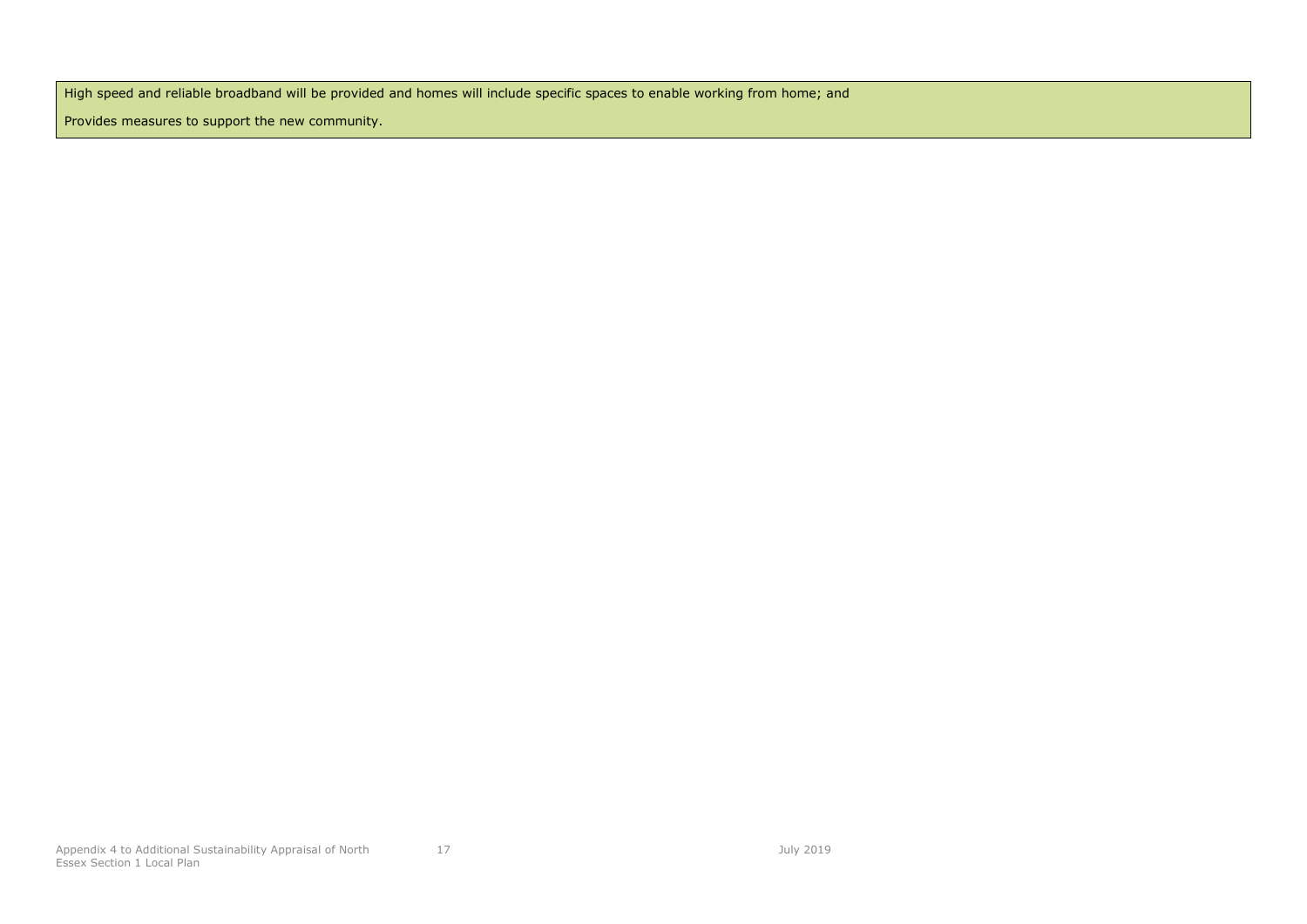<span id="page-21-0"></span>

| <b>Site Ref</b>                                                                                                                                                                                               | ALTGC07                                                                                                                                                                                                                                                            |
|---------------------------------------------------------------------------------------------------------------------------------------------------------------------------------------------------------------|--------------------------------------------------------------------------------------------------------------------------------------------------------------------------------------------------------------------------------------------------------------------|
| <b>Site Name</b>                                                                                                                                                                                              | Land at North East of Colchester Option One                                                                                                                                                                                                                        |
| <b>Site Boundary</b><br>Please confirm whether the site boundary in the<br>appendix is correct or if not, please provide a<br>revised site boundary.                                                          | See updated plan                                                                                                                                                                                                                                                   |
| Site Promoter(s)<br>(Please confirm the person(s) / organisation(s) who<br>are promoting the site through the local plan<br>process)                                                                          | <b>Catesby Estates Ltd</b><br>Persimmon                                                                                                                                                                                                                            |
| <b>Land ownership and control</b><br>(Please state the person(s) / organisation(s) who<br>own and / or control the land on the site, and<br>whether this is by ownership, option agreement or<br>other means) | <b>Summary</b><br>Catesby Estates Ltd control part of the site<br>through a promotional agreement. Persimmon<br>control part of the site through an option<br>agreement.<br>Ownership / control<br>Multiple land ownership with<br>Promotion and Option Agreements |
| Gross site area (Ha)                                                                                                                                                                                          | 132 (in accordance with attached plan).                                                                                                                                                                                                                            |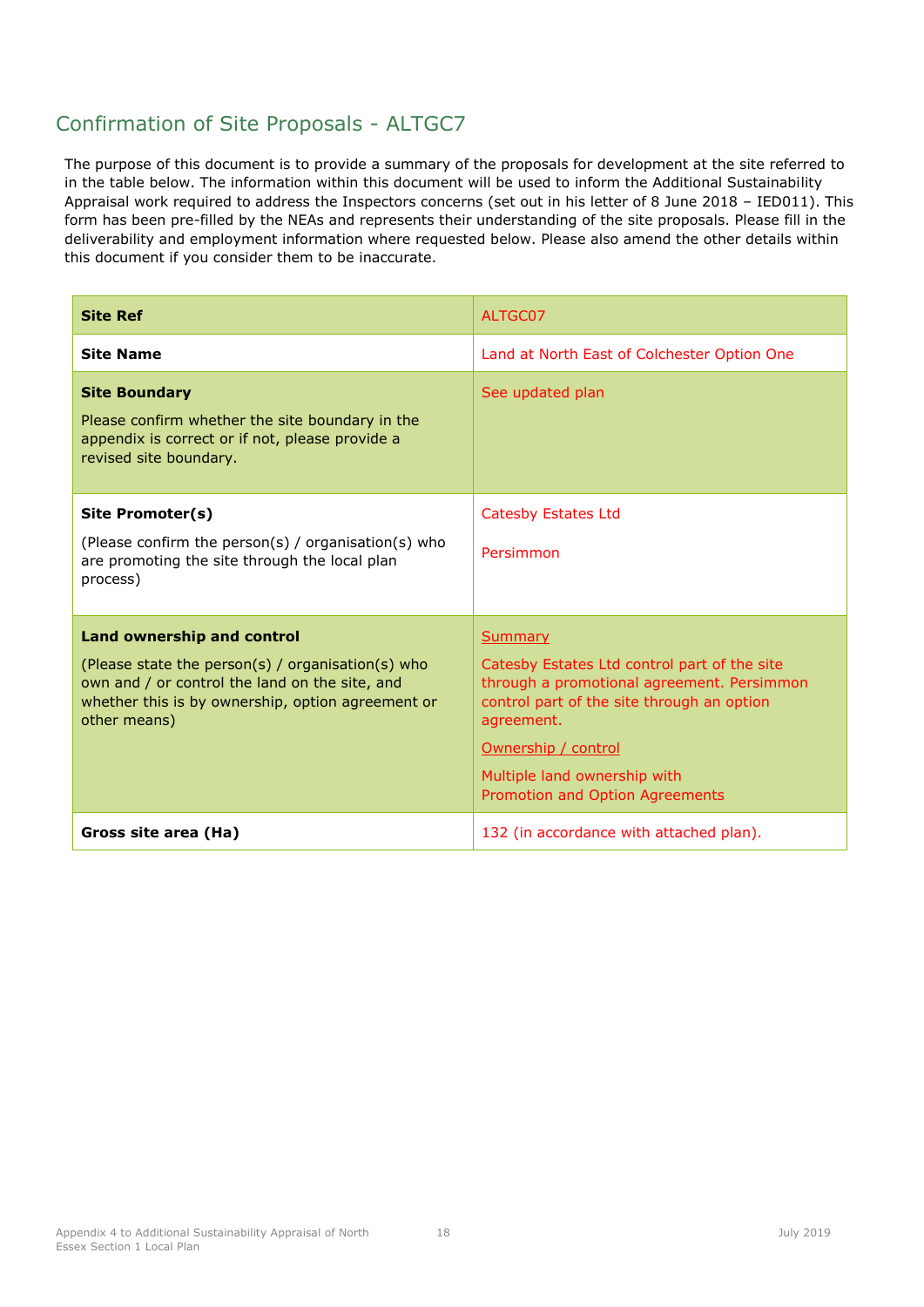| <b>Demand for housing</b>                                                                                    | $Yes -$                                                                                                                                                                                                                                                                                                                                                                                                                                                                                                                                                                           |
|--------------------------------------------------------------------------------------------------------------|-----------------------------------------------------------------------------------------------------------------------------------------------------------------------------------------------------------------------------------------------------------------------------------------------------------------------------------------------------------------------------------------------------------------------------------------------------------------------------------------------------------------------------------------------------------------------------------|
| Please confirm that there is demand for housing in<br>this location (and provide a high level justification) | Located within Central Colchester market<br>value area within the Colchester Broad Rental<br>Market Area. This is a medium value area<br>within the NEAs.                                                                                                                                                                                                                                                                                                                                                                                                                         |
|                                                                                                              | Over the past 5 years the councils have delivered<br>an average of 0% affordable dwellings<br>(Tendring) and 11% (Colchester) when Right to<br>Buy losses are taken into account. There are a<br>significant number of applicants on the Housing<br>Register in both Tendring and Colchester - in<br>Tendring 1,361 people and in Colchester 4,392,<br>all of whom are recognised as being in need of<br>affordable housing and requiring assistance with<br>meeting their housing needs. There is an acute<br>affordable housing need in addition to the<br>market housing need. |

|                                                                                                                                                                                 | 4,000                                   | 2,000                                   |
|---------------------------------------------------------------------------------------------------------------------------------------------------------------------------------|-----------------------------------------|-----------------------------------------|
| Delivery rate<br>Please confirm the anticipated rate of<br>housing delivery.                                                                                                    | 250 dwellings per annum<br>from 2023/24 | 250 dwellings per annum<br>from 2023/24 |
| Delivery by 2033<br>Please confirm that if allocated in the<br>Section 1 plan by 2020, the site will be<br>able to provide a minimum of 2,250<br>dwellings prior to March 2033. | <b>Yes</b>                              | <b>Yes</b>                              |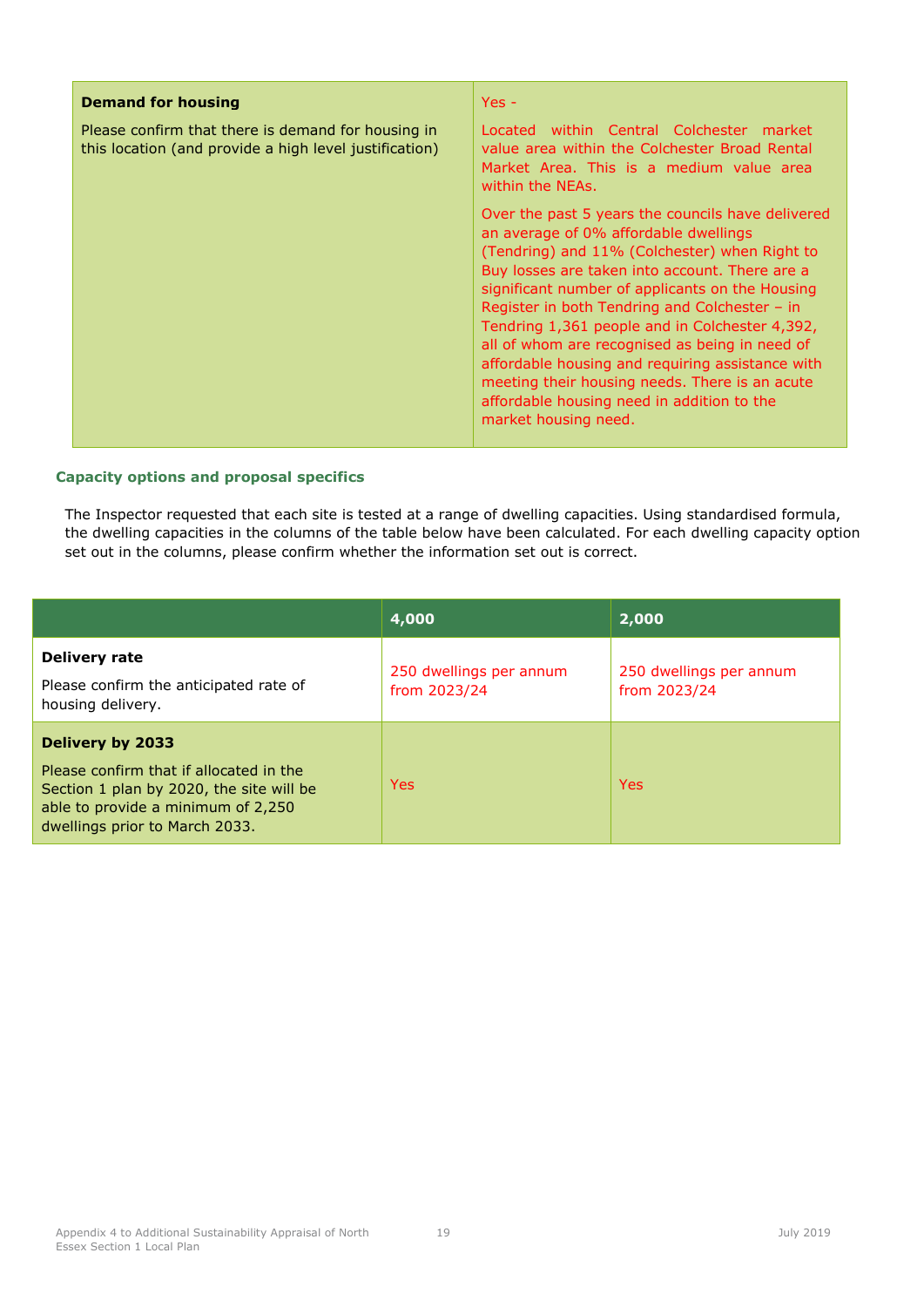| <b>Deliverability</b><br>Are you aware of any issues or constraints that<br>might prevent development taking place on the<br>site, for example in relation to any consultation<br>undertaken with relevant bodies and statutory<br>undertakers? If so, please provide a high level<br>summary of these.                                                                                                                                                                                                                              | western boundary. In addition, this is ancient<br>designed to incorporate this stand-off.<br>Planted buffers and acoustic measures will be<br>screens.<br>a sensitively designed scheme.<br>scheme.<br>Road (A137) to the east. | Bullock Wood is a designated Site of Special Scientific<br>Interest (SSSI) which borders part of the site's<br>woodland which would require a minimum 15m stand<br>off from built development which can be sensitively<br>proposed where the site abuts the A120 and the<br>existing railway line, creating visual and acoustic<br>The site falls within Environment Agency Flood Map<br>for Planning (Rivers and Seas), Flood Zone 1 'low<br>probability' and is not at risk of any river or reservoir<br>flooding. Small areas at risk of surface water flooding<br>have been identified and can be accommodated within<br>A 1375mm public surface water sewer crosses the<br>northern part of the site with an associated 13m<br>easement which can be incorporated into the open<br>space and public realm through a sensitively designed<br>Primary vehicular access for new development on site<br>could be in the form of a new link road connecting<br>Ipswich Road in the west to St John's Road to the<br>south with Parson's Heath/Harwich Road/Colchester |
|--------------------------------------------------------------------------------------------------------------------------------------------------------------------------------------------------------------------------------------------------------------------------------------------------------------------------------------------------------------------------------------------------------------------------------------------------------------------------------------------------------------------------------------|---------------------------------------------------------------------------------------------------------------------------------------------------------------------------------------------------------------------------------|-----------------------------------------------------------------------------------------------------------------------------------------------------------------------------------------------------------------------------------------------------------------------------------------------------------------------------------------------------------------------------------------------------------------------------------------------------------------------------------------------------------------------------------------------------------------------------------------------------------------------------------------------------------------------------------------------------------------------------------------------------------------------------------------------------------------------------------------------------------------------------------------------------------------------------------------------------------------------------------------------------------------------------------------------------------------------|
| <b>Employment provision</b><br>Please provide the approximate amount of<br>employment land (in hectares) to be provided<br>within the site (if any).                                                                                                                                                                                                                                                                                                                                                                                 | No as the site is within walking<br>distance to existing<br>employment provision,<br>including but not limited,<br>Servalls Industrial Park                                                                                     | No as the site is within walking<br>distance to existing<br>employment provision,<br>including but not limited,<br>Servalls Business Park                                                                                                                                                                                                                                                                                                                                                                                                                                                                                                                                                                                                                                                                                                                                                                                                                                                                                                                             |
| <b>Strategic Infrastructure</b><br>Please confirm the strategic infrastructure<br>listed is required to support development of<br>the site at the relevant dwelling capacity.<br>Infrastructure should be policy compliant,<br>viable and deliverable <sup>1</sup> .<br><sup>1</sup> please note that the list of infrastructure provided is a<br>focussed view of what may be required, to inform the<br>sustainability appraisal work. NEAs reserve the right to<br>refine and add to items should they feel this is<br>justified. | Yes<br><b>RTS links to Colchester</b>                                                                                                                                                                                           | Yes<br>Link road between Ipswich Road<br>and Harwich Road                                                                                                                                                                                                                                                                                                                                                                                                                                                                                                                                                                                                                                                                                                                                                                                                                                                                                                                                                                                                             |
| <b>Local Infrastructure and mitigation</b><br>Please confirm that the infrastructure and<br>environmental mitigation listed will form part<br>of the proposals.<br><sup>2</sup> Open Space includes country park, mitigation for<br>Habitats Regulations and landscape mitigation as<br>required.                                                                                                                                                                                                                                    | Yes<br>• Early Years<br><b>Primary School(s)</b><br>٠<br>Youth Centre provision<br>٠<br>Open Space <sup>2</sup><br>٠<br><b>Bus services</b><br>Local centre facilities<br>٠<br>Community meeting spaces                         | <b>Yes</b><br><b>Early Years</b><br>٠<br><b>Primary School(s)</b><br>٠<br>• Youth Centre provision<br>Open Space <sup>2</sup><br>٠<br><b>Bus services</b><br>٠<br>Local centre facilities<br>Community meeting spaces                                                                                                                                                                                                                                                                                                                                                                                                                                                                                                                                                                                                                                                                                                                                                                                                                                                 |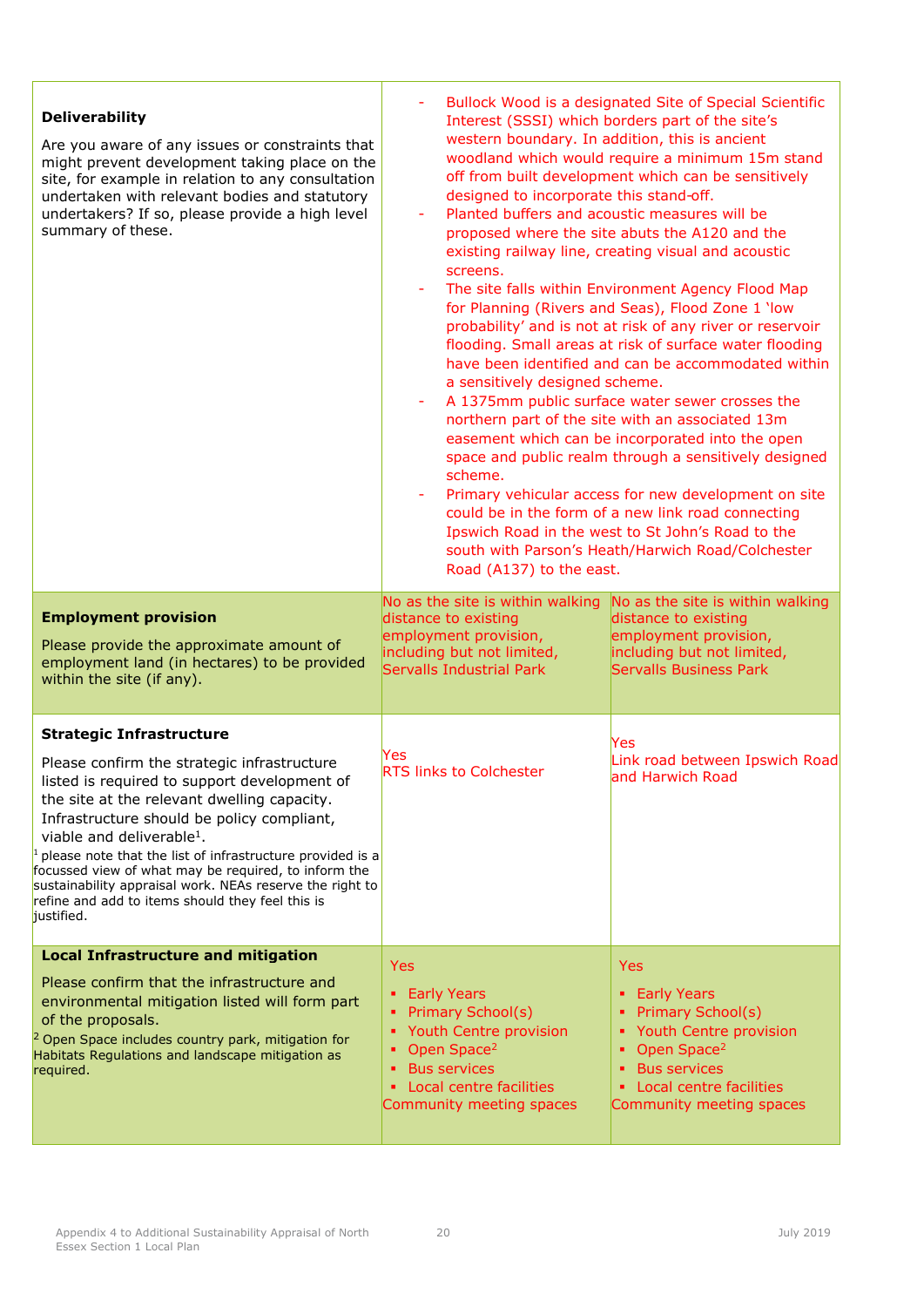| <b>Viability</b><br>Please confirm that the site can viably deliver<br>policy compliant sustainable development <sup>3</sup> and<br>all necessary environmental mitigation, whilst<br>also achieving a benchmark land value in<br>accordance with national planning policy and<br>quidance, at the dwelling capacity in each<br>column. | Yes<br>RTS links will require external<br>funding from transport<br>operating companies. | <b>Yes</b> |
|-----------------------------------------------------------------------------------------------------------------------------------------------------------------------------------------------------------------------------------------------------------------------------------------------------------------------------------------|------------------------------------------------------------------------------------------|------------|
| Please make clear any related factors, such as<br>reliance on any external funding.                                                                                                                                                                                                                                                     |                                                                                          |            |

<sup>3</sup> Policy Compliant Sustainable Development is development which provides for the following: Community and stakeholder empowerment in the design and delivery of the site; At an early stage of the delivery of the site, establish a sustainable funding and governance mechanism for future stewardship, management, maintenance and renewal of community infrastructure and assets; Provide supporting infrastructure ahead of or in tandem with the development it supports; Provides a minimum of 30% affordable housing; Provide a mix of housing types and tenures including self-build, custom-build and starter homes at appropriate densities to their context; Be planned to result in a step change in providing for more sustainable transport, prioritise walking, cycling and use of public transport over private car use and include foot and cycle ways throughout the development; Be structured to provide sociable, vibrant and walkable neighbourhoods with equality of access for all; Provide convenient and effective active travel or public transport connections with the surrounding town and service centres and major employment locations; Provide appropriate access to the highway network; Protect and/or enhance heritage and biodiversity assets within and surrounding the site and secure net gains in local biodiversity and significant green infrastructure connectivity within and linking to/from the site; Provide appropriate buffers along strategic road and rail infrastructure to protect new development; Secure the highest standards of energy efficiency and innovation in technology to reduce the impact of climate change; Provide for water efficiency (and water neutrality in areas of serious water stress); Provide, manage and maintain sustainable surface water management measures; Secure sustainable waste and mineral management including consideration of potential on-site mineral resources through a Minerals Resource Assessment by the Minerals Planning Authority; High speed and reliable broadband will be provided and homes will include specific spaces to enable working from home; and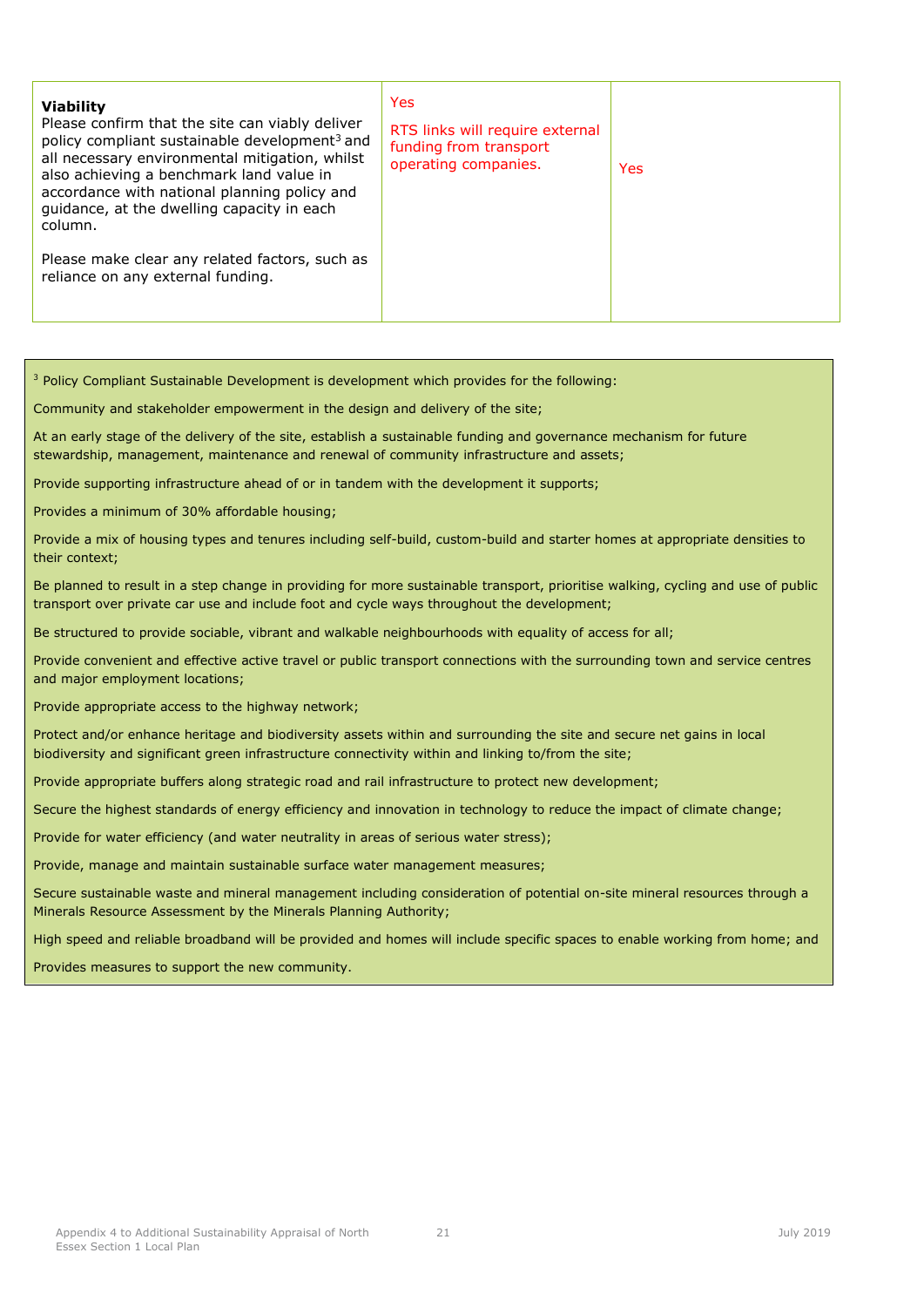<span id="page-25-0"></span>

| <b>Site Ref</b>                                                                                                                                                                                            | <b>ALTGC08</b>                                                                                                                                                    |
|------------------------------------------------------------------------------------------------------------------------------------------------------------------------------------------------------------|-------------------------------------------------------------------------------------------------------------------------------------------------------------------|
| <b>Site Name</b>                                                                                                                                                                                           | Land at East of Colchester Option Two                                                                                                                             |
| <b>Site Boundary</b><br>Please confirm whether the site boundary in the appendix<br>is correct or if not, please provide a revised site<br>boundary.                                                       | <b>Yes</b>                                                                                                                                                        |
| Site Promoter(s)<br>(Please confirm the person(s) / organisation(s) who are<br>promoting the site through the local plan process)                                                                          | Beverley Overton, Stanfords                                                                                                                                       |
| <b>Land ownership and control</b><br>(Please state the person(s) / organisation(s) who own<br>and / or control the land on the site, and whether this is<br>by ownership, option agreement or other means) | <b>Summary</b><br>Multiple landownership, medium deliverability.<br>Ownership / control                                                                           |
| Gross site area (Ha)                                                                                                                                                                                       | 151                                                                                                                                                               |
| <b>Demand for housing</b><br>Please confirm that there is demand for housing in this<br>location (and provide a high level justification)                                                                  | $Yes -$<br>Located within Central Colchester market value area<br>within the Colchester Broad Rental Market Area. This<br>is a medium value area within the NEAs. |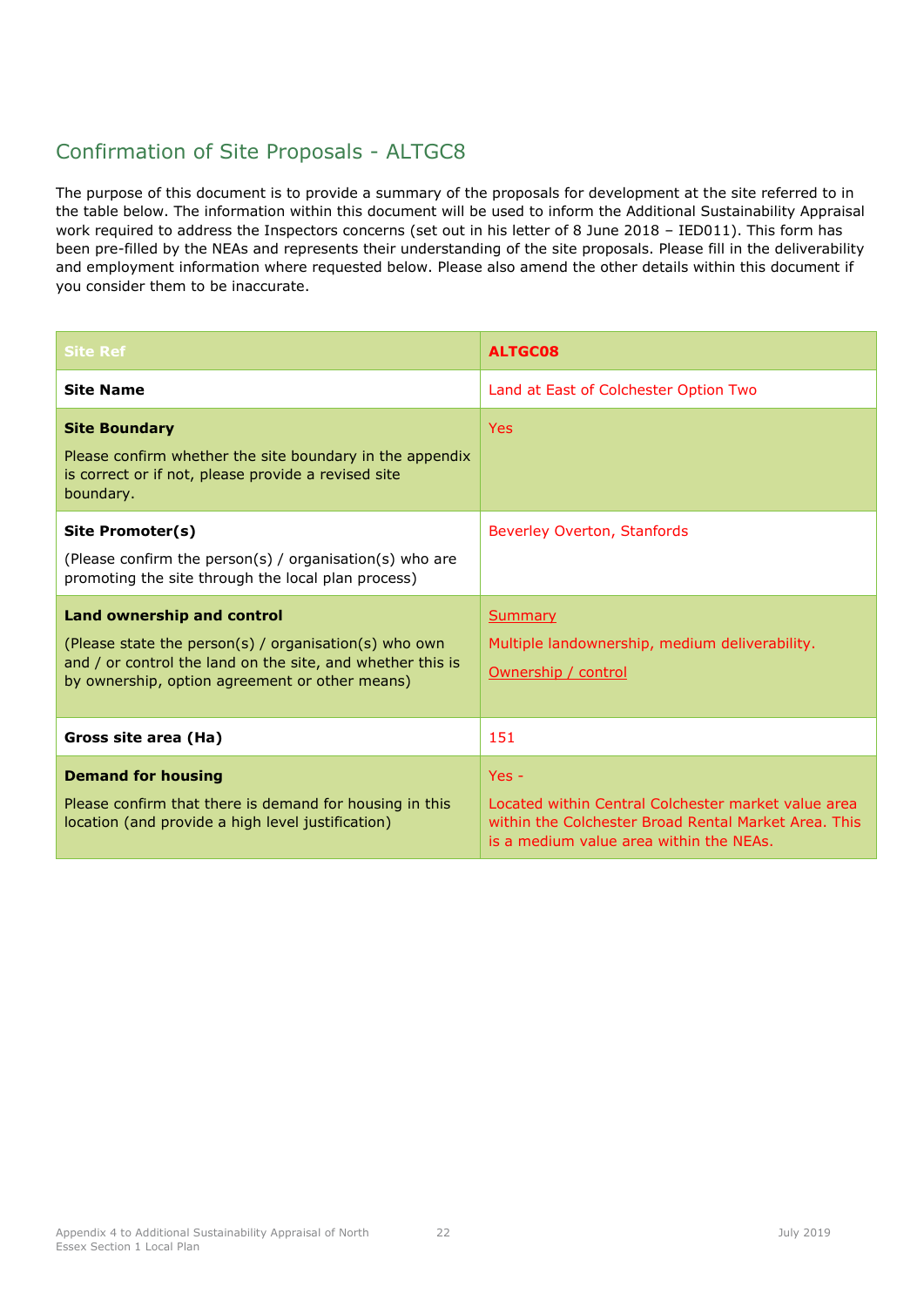|                                                                                                                                                                                                                                                                                               | 2,000                                                                                             |  |
|-----------------------------------------------------------------------------------------------------------------------------------------------------------------------------------------------------------------------------------------------------------------------------------------------|---------------------------------------------------------------------------------------------------|--|
| <b>Delivery rate</b>                                                                                                                                                                                                                                                                          |                                                                                                   |  |
| Please confirm the anticipated rate of housing<br>delivery.                                                                                                                                                                                                                                   | 250 dwellings per annum from 2023/24                                                              |  |
| <b>Delivery by 2033</b>                                                                                                                                                                                                                                                                       |                                                                                                   |  |
| Please confirm that if allocated in the Section 1 plan<br>by 2020, the site will be able to provide a minimum<br>of 2,250 dwellings prior to March 2033.                                                                                                                                      | Yes                                                                                               |  |
| <b>Deliverability</b>                                                                                                                                                                                                                                                                         |                                                                                                   |  |
| Are you aware of any issues or constraints that might<br>prevent development taking place on the site, for<br>example in relation to any consultation undertaken<br>with relevant bodies and statutory undertakers? If so,<br>please provide a high level summary of these.                   | Yes                                                                                               |  |
| <b>Employment provision</b>                                                                                                                                                                                                                                                                   |                                                                                                   |  |
| Please provide the approximate amount of<br>employment land (in hectares) to be provided within<br>the site (if any).                                                                                                                                                                         | <b>None</b>                                                                                       |  |
| <b>Strategic Infrastructure</b>                                                                                                                                                                                                                                                               |                                                                                                   |  |
| Please confirm the strategic infrastructure listed is<br>required to support development of the site at the<br>relevant dwelling capacity. Infrastructure should be<br>policy compliant, viable and deliverable <sup>1</sup> .                                                                | Yes                                                                                               |  |
| $1$ please note that the list of infrastructure provided is a<br>focussed view of what may be required, to inform the<br>sustainability appraisal work. NEAs reserve the right to<br>refine and add to items should they feel this is justified.                                              |                                                                                                   |  |
|                                                                                                                                                                                                                                                                                               | Yes                                                                                               |  |
| <b>Local Infrastructure and mitigation</b>                                                                                                                                                                                                                                                    | • Early Years                                                                                     |  |
| Please confirm that the infrastructure and<br>environmental mitigation listed will form part of the<br>proposals.                                                                                                                                                                             | • Primary School(s)<br>• Youth Centre provision<br>Open Space <sup>2</sup><br><b>Bus services</b> |  |
| <sup>2</sup> Open Space includes country park, mitigation for Habitats<br>Regulations and landscape mitigation as required.                                                                                                                                                                   | Local centre facilities<br>• Community meeting spaces                                             |  |
| <b>Viability</b>                                                                                                                                                                                                                                                                              |                                                                                                   |  |
| Please confirm that the site can viably deliver policy<br>compliant sustainable development <sup>3</sup> and all necessary<br>environmental mitigation, whilst also achieving a<br>benchmark land value in accordance with national<br>planning policy and guidance, at the dwelling capacity | Yes                                                                                               |  |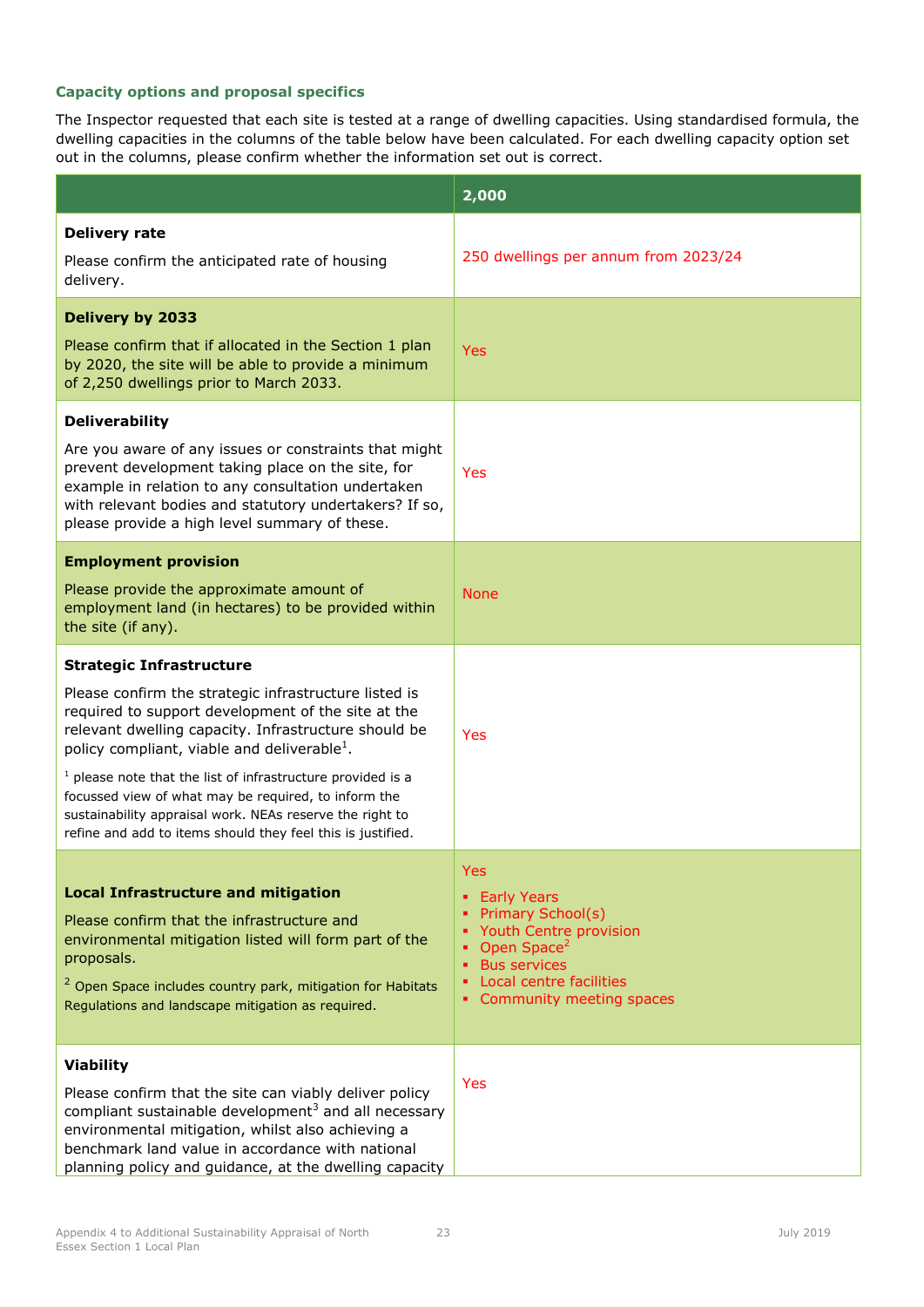|                                                                                     | 2,000 |
|-------------------------------------------------------------------------------------|-------|
| in each column.                                                                     |       |
| Please make clear any related factors, such as<br>reliance on any external funding. |       |

<sup>3</sup> Policy Compliant Sustainable Development is development which provides for the following:

Community and stakeholder empowerment in the design and delivery of the site;

At an early stage of the delivery of the site, establish a sustainable funding and governance mechanism for future stewardship, management, maintenance and renewal of community infrastructure and assets;

Provide supporting infrastructure ahead of or in tandem with the development it supports;

Provides a minimum of 30% affordable housing;

Provide a mix of housing types and tenures including self-build, custom-build and starter homes at appropriate densities to their context;

Be planned to result in a step change in providing for more sustainable transport, prioritise walking, cycling and use of public transport over private car use and include foot and cycle ways throughout the development;

Be structured to provide sociable, vibrant and walkable neighbourhoods with equality of access for all;

Provide convenient and effective active travel or public transport connections with the surrounding town and service centres and major employment locations;

Provide appropriate access to the highway network;

Protect and/or enhance heritage and biodiversity assets within and surrounding the site and secure net gains in local biodiversity and significant green infrastructure connectivity within and linking to/from the site;

Provide appropriate buffers along strategic road and rail infrastructure to protect new development;

Secure the highest standards of energy efficiency and innovation in technology to reduce the impact of climate change;

Provide for water efficiency (and water neutrality in areas of serious water stress);

Provide, manage and maintain sustainable surface water management measures;

Secure sustainable waste and mineral management including consideration of potential on-site mineral resources through a Minerals Resource Assessment by the Minerals Planning Authority;

High speed and reliable broadband will be provided and homes will include specific spaces to enable working from home; and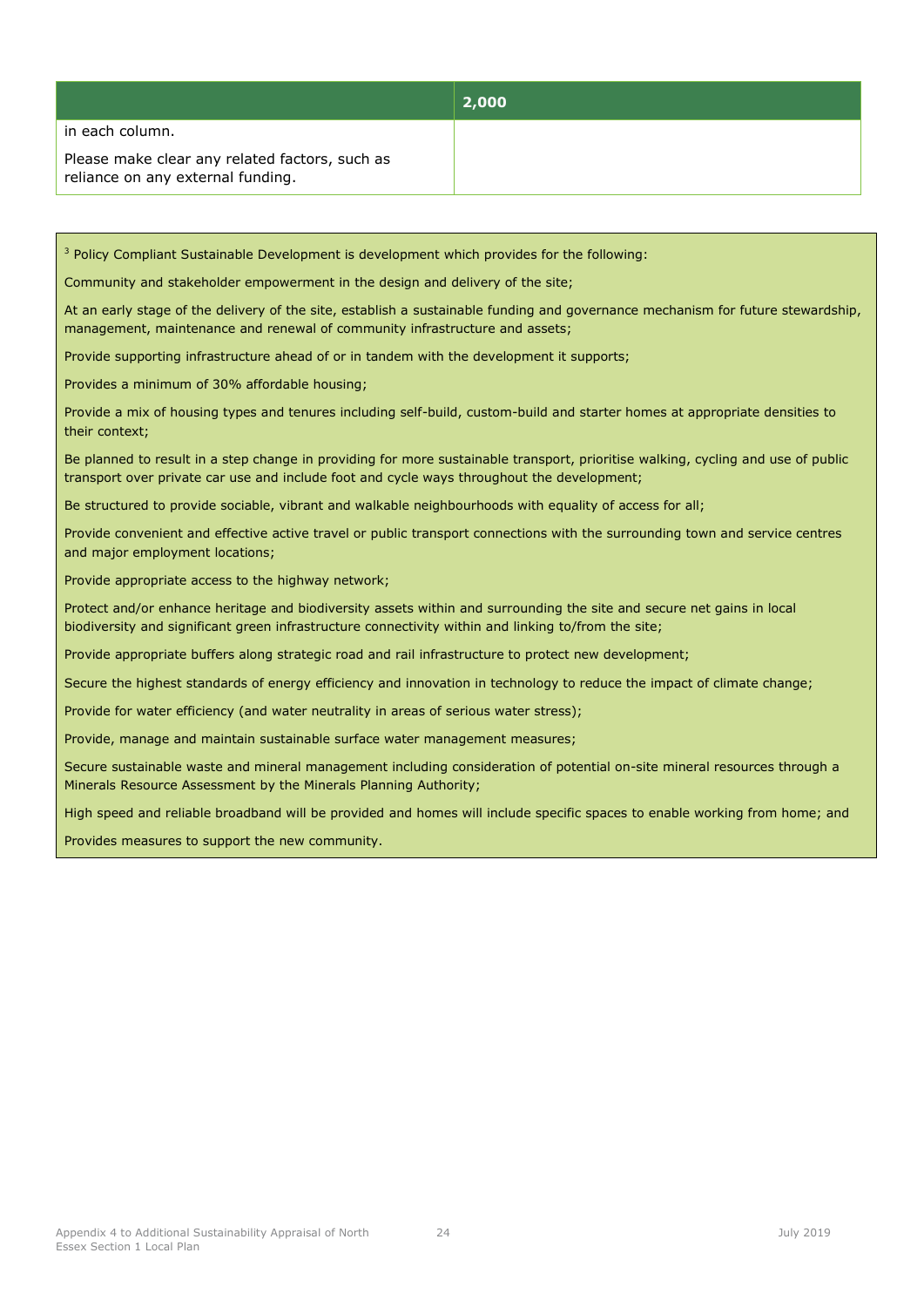<span id="page-28-0"></span>

| <b>Site Ref</b>                                                                                                                                                                                            | <b>ALTGC09</b>                                                                                                                                                    |
|------------------------------------------------------------------------------------------------------------------------------------------------------------------------------------------------------------|-------------------------------------------------------------------------------------------------------------------------------------------------------------------|
| <b>Site Name</b>                                                                                                                                                                                           | Land at East of Colchester Option Three                                                                                                                           |
| <b>Site Boundary</b><br>Please confirm whether the site boundary in the appendix<br>is correct or if not, please provide a revised site<br>boundary.                                                       | <b>Yes</b>                                                                                                                                                        |
| Site Promoter(s)<br>(Please confirm the person(s) / organisation(s) who are<br>promoting the site through the local plan process)                                                                          | Phase 2 Planning                                                                                                                                                  |
| <b>Land ownership and control</b><br>(Please state the person(s) / organisation(s) who own<br>and / or control the land on the site, and whether this is<br>by ownership, option agreement or other means) | Summary<br>Single landownership, higher deliverability.<br>Ownership / control<br><b>Option Agreement</b>                                                         |
| Gross site area (Ha)                                                                                                                                                                                       | 213                                                                                                                                                               |
| <b>Demand for housing</b><br>Please confirm that there is demand for housing in this<br>location (and provide a high level justification)                                                                  | $Yes -$<br>Located within Central Colchester market value area<br>within the Colchester Broad Rental Market Area. This<br>is a medium value area within the NEAs. |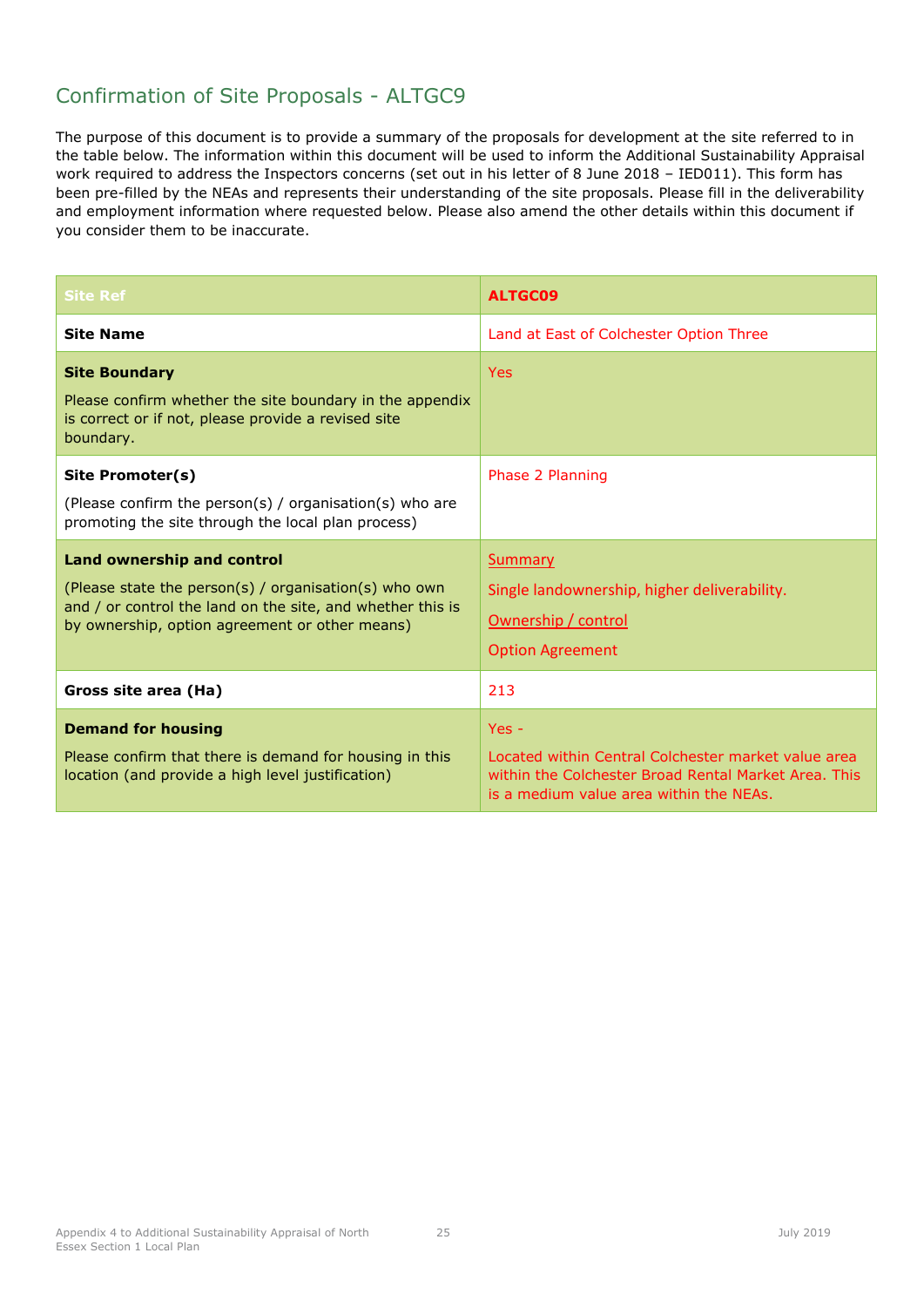|                                                                                                                                                                                                                                                                                                                                                                                                                                                                                                                             | 3,000                                                                                                                                                                                                                    | 2,000                                                                                                                                                                                             |
|-----------------------------------------------------------------------------------------------------------------------------------------------------------------------------------------------------------------------------------------------------------------------------------------------------------------------------------------------------------------------------------------------------------------------------------------------------------------------------------------------------------------------------|--------------------------------------------------------------------------------------------------------------------------------------------------------------------------------------------------------------------------|---------------------------------------------------------------------------------------------------------------------------------------------------------------------------------------------------|
| <b>Delivery rate</b><br>Please confirm the anticipated rate of<br>housing delivery.                                                                                                                                                                                                                                                                                                                                                                                                                                         | 250 dwellings per annum from<br>2023/24                                                                                                                                                                                  | 250 dwellings per annum from<br>2023/24                                                                                                                                                           |
| <b>Delivery by 2033</b><br>Please confirm that if allocated in the<br>Section 1 plan by 2020, the site will be<br>able to provide a minimum of 2,250<br>dwellings prior to March 2033.                                                                                                                                                                                                                                                                                                                                      | <b>Yes</b>                                                                                                                                                                                                               | N/A                                                                                                                                                                                               |
| <b>Deliverability</b><br>Are you aware of any issues or constraints<br>that might prevent development taking<br>place on the site, for example in relation<br>to any consultation undertaken with<br>relevant bodies and statutory<br>undertakers? If so, please provide a high<br>level summary of these.                                                                                                                                                                                                                  | Yes                                                                                                                                                                                                                      | Yes                                                                                                                                                                                               |
| <b>Employment provision</b><br>Please provide the approximate amount of<br>employment land (in hectares) to be<br>provided within the site (if any).                                                                                                                                                                                                                                                                                                                                                                        | <b>None</b>                                                                                                                                                                                                              | <b>None</b>                                                                                                                                                                                       |
| <b>Strategic Infrastructure</b><br>Please confirm the strategic infrastructure<br>listed is required to support development<br>of the site at the relevant dwelling<br>capacity. Infrastructure should be policy<br>compliant, viable and deliverable <sup>1</sup> .<br>$1$ please note that the list of infrastructure<br>provided is a focussed view of what may be<br>required, to inform the sustainability appraisal<br>work. NEAs reserve the right to refine and add<br>to items should they feel this is justified. | Yes<br>• RTS links to Colchester                                                                                                                                                                                         | Yes                                                                                                                                                                                               |
| <b>Local Infrastructure and mitigation</b><br>Please confirm that the infrastructure and<br>environmental mitigation listed will form<br>part of the proposals.<br><sup>2</sup> Open Space includes country park, mitigation<br>for Habitats Regulations and landscape<br>mitigation as required.                                                                                                                                                                                                                           | <b>Yes</b><br>• Early Years<br><b>Primary School(s)</b><br>٠<br>Youth Centre provision<br>٠<br>Open Space <sup>2</sup><br>٠<br><b>Bus services</b><br>٠<br>Local centre facilities<br>٠<br>Community meeting spaces<br>٠ | <b>Yes</b><br>• Early Years<br><b>Primary School(s)</b><br><b>Youth Centre provision</b><br>Open Space <sup>2</sup><br><b>Bus services</b><br>Local centre facilities<br>Community meeting spaces |
| <b>Viability</b><br>Please confirm that the site can viably                                                                                                                                                                                                                                                                                                                                                                                                                                                                 | Yes<br>• RTS links will require external                                                                                                                                                                                 | Yes                                                                                                                                                                                               |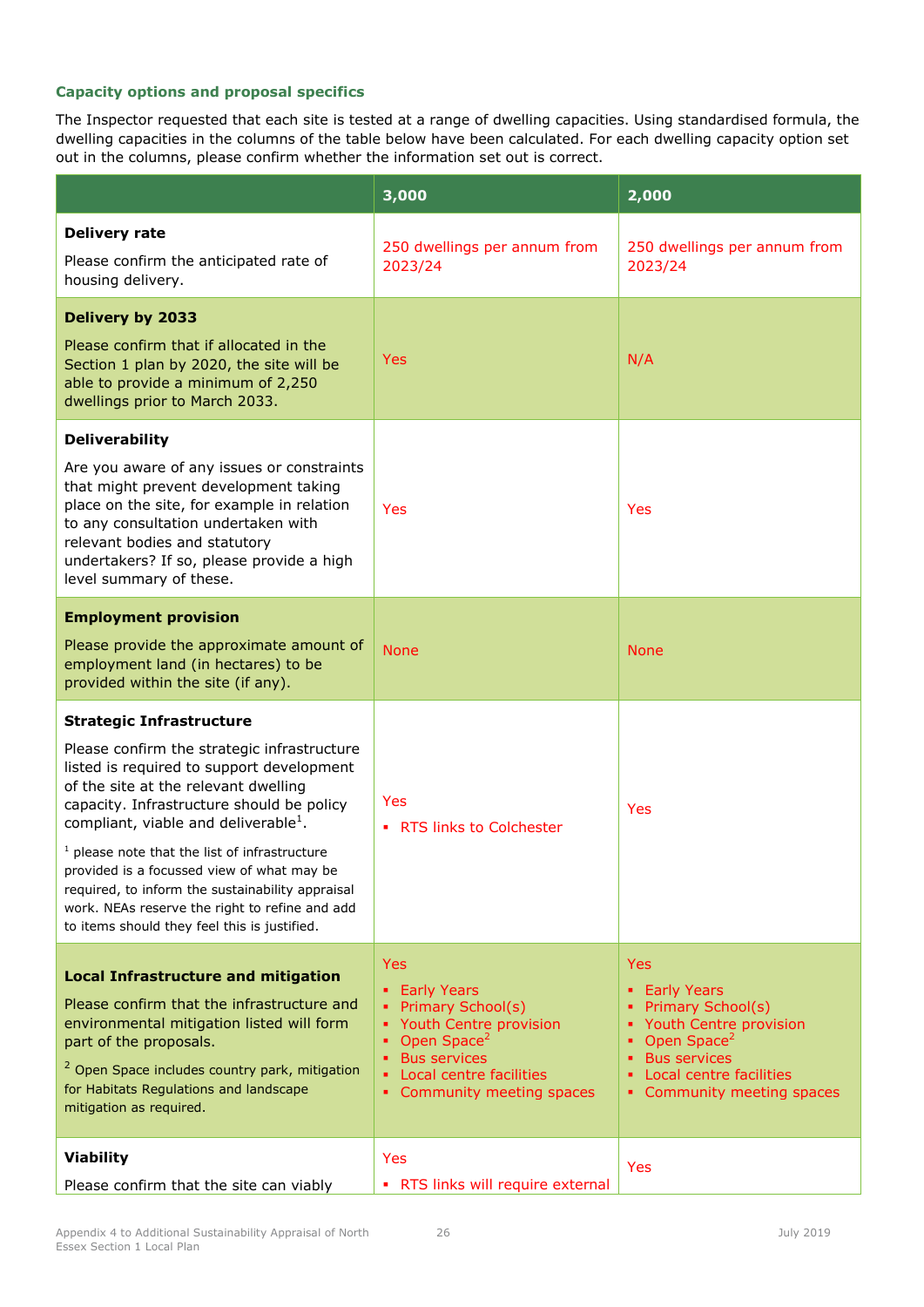|                                                                                                                                                                                                                                                                             | 3,000                                          | 2,000 |
|-----------------------------------------------------------------------------------------------------------------------------------------------------------------------------------------------------------------------------------------------------------------------------|------------------------------------------------|-------|
| deliver policy compliant sustainable<br>development <sup>3</sup> and all necessary<br>environmental mitigation, whilst also<br>achieving a benchmark land value in<br>accordance with national planning policy<br>and guidance, at the dwelling capacity in<br>each column. | funding from transport<br>operating companies. |       |
| Please make clear any related factors,<br>such as reliance on any external funding.                                                                                                                                                                                         |                                                |       |

<sup>3</sup> Policy Compliant Sustainable Development is development which provides for the following:

Community and stakeholder empowerment in the design and delivery of the site;

At an early stage of the delivery of the site, establish a sustainable funding and governance mechanism for future stewardship, management, maintenance and renewal of community infrastructure and assets;

Provide supporting infrastructure ahead of or in tandem with the development it supports;

Provides a minimum of 30% affordable housing;

Provide a mix of housing types and tenures including self-build, custom-build and starter homes at appropriate densities to their context;

Be planned to result in a step change in providing for more sustainable transport, prioritise walking, cycling and use of public transport over private car use and include foot and cycle ways throughout the development;

Be structured to provide sociable, vibrant and walkable neighbourhoods with equality of access for all;

Provide convenient and effective active travel or public transport connections with the surrounding town and service centres and major employment locations;

Provide appropriate access to the highway network;

Protect and/or enhance heritage and biodiversity assets within and surrounding the site and secure net gains in local biodiversity and significant green infrastructure connectivity within and linking to/from the site;

Provide appropriate buffers along strategic road and rail infrastructure to protect new development;

Secure the highest standards of energy efficiency and innovation in technology to reduce the impact of climate change;

Provide for water efficiency (and water neutrality in areas of serious water stress);

Provide, manage and maintain sustainable surface water management measures;

Secure sustainable waste and mineral management including consideration of potential on-site mineral resources through a Minerals Resource Assessment by the Minerals Planning Authority;

High speed and reliable broadband will be provided and homes will include specific spaces to enable working from home; and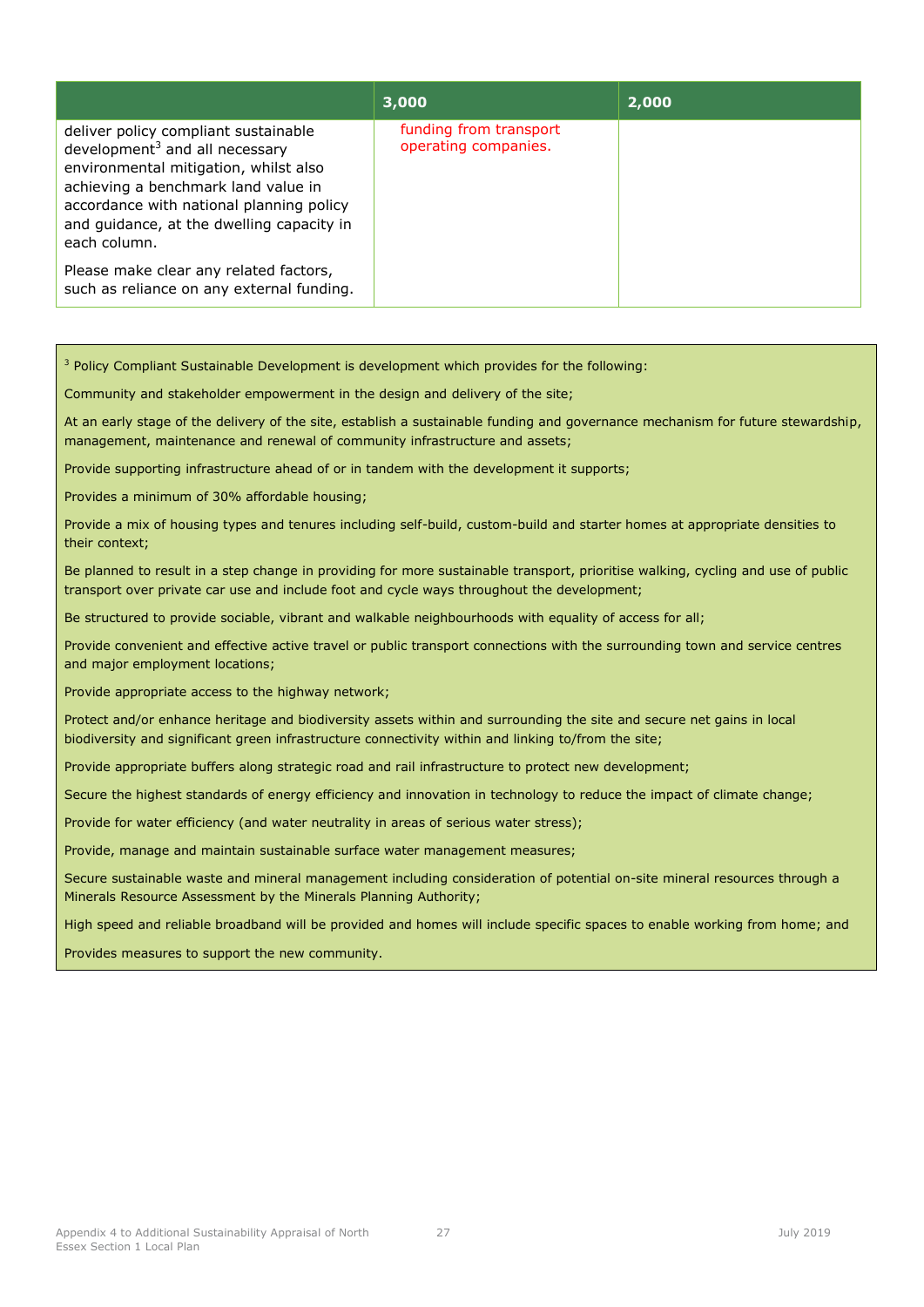<span id="page-31-0"></span>

| <b>Site Ref</b>                                                                                                                                                                                     | ALTGC10                                                                                                                                                           |
|-----------------------------------------------------------------------------------------------------------------------------------------------------------------------------------------------------|-------------------------------------------------------------------------------------------------------------------------------------------------------------------|
| <b>Site Name</b>                                                                                                                                                                                    | Land at East of Colchester Option Four                                                                                                                            |
| <b>Site Boundary</b><br>Please confirm whether the site boundary in the appendix<br>is correct or if not, please provide a revised site<br>boundary.                                                | <b>Yes</b>                                                                                                                                                        |
| Site Promoter(s)<br>(Please confirm the person(s) / organisation(s) who are<br>promoting the site through the local plan process)                                                                   | Phase 2 Planning                                                                                                                                                  |
| Land ownership and control<br>(Please state the person(s) / organisation(s) who own<br>and / or control the land on the site, and whether this is<br>by ownership, option agreement or other means) | Summary<br>Single landownership, higher deliverability.<br>Ownership / control<br><b>Option Agreement</b>                                                         |
| Gross site area (Ha)                                                                                                                                                                                | 289                                                                                                                                                               |
| <b>Demand for housing</b><br>Please confirm that there is demand for housing in this<br>location (and provide a high level justification)                                                           | $Yes -$<br>Located within Central Colchester market value area<br>within the Colchester Broad Rental Market Area. This<br>is a medium value area within the NEAs. |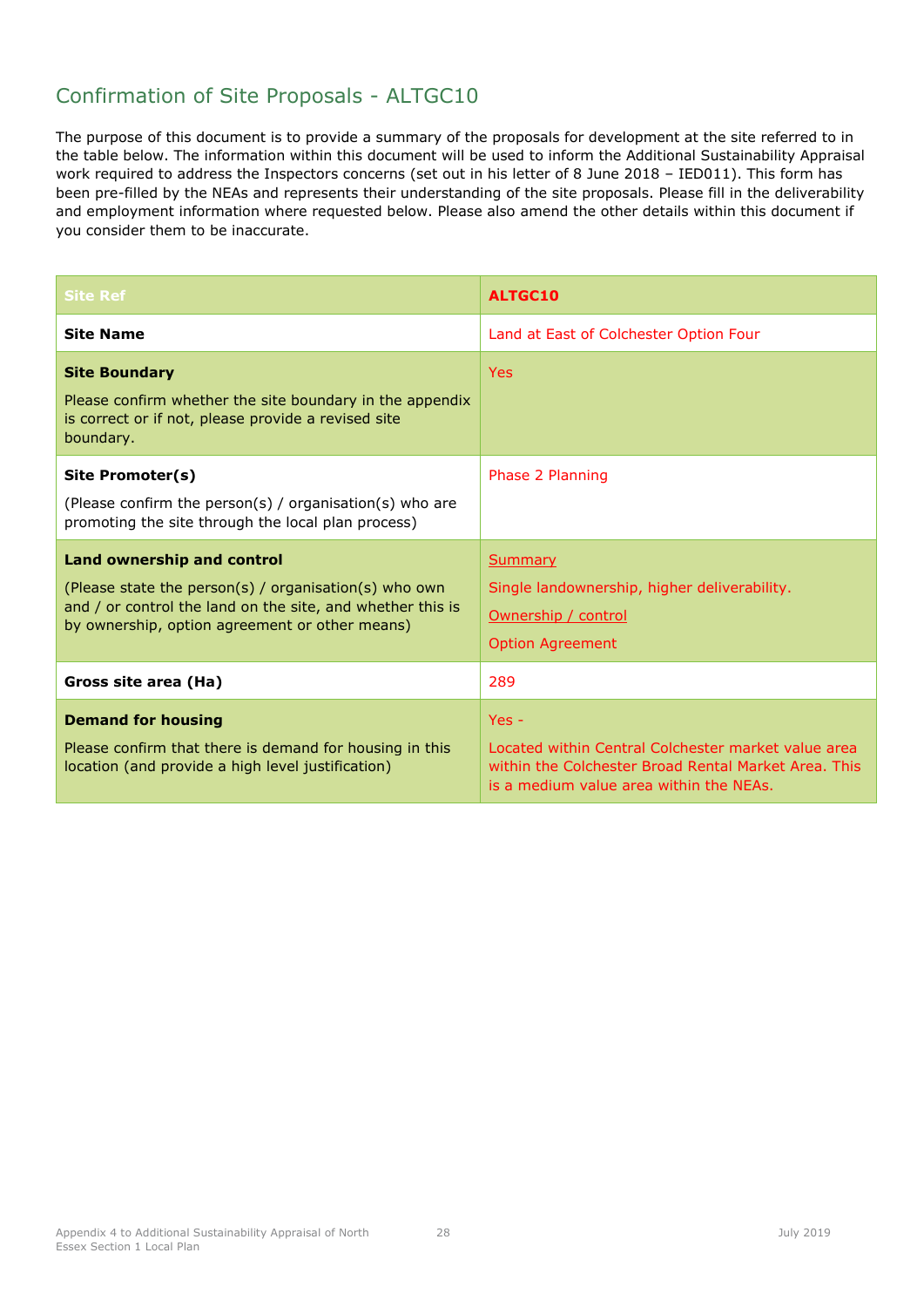|                                                                                                                                                                                                                                                                                                                                                                                                                                                                                                                             | 4,500                                                                                                                                                                                                                                          | 2,000                                                                                                                                                                                  |
|-----------------------------------------------------------------------------------------------------------------------------------------------------------------------------------------------------------------------------------------------------------------------------------------------------------------------------------------------------------------------------------------------------------------------------------------------------------------------------------------------------------------------------|------------------------------------------------------------------------------------------------------------------------------------------------------------------------------------------------------------------------------------------------|----------------------------------------------------------------------------------------------------------------------------------------------------------------------------------------|
| <b>Delivery rate</b><br>Please confirm the anticipated rate of<br>housing delivery.                                                                                                                                                                                                                                                                                                                                                                                                                                         | 250 dwellings per annum from<br>2023/24                                                                                                                                                                                                        | 250 dwellings per annum from<br>2023/24                                                                                                                                                |
| <b>Delivery by 2033</b><br>Please confirm that if allocated in the<br>Section 1 plan by 2020, the site will be<br>able to provide a minimum of 2,250<br>dwellings prior to March 2033.                                                                                                                                                                                                                                                                                                                                      | <b>Yes</b>                                                                                                                                                                                                                                     | <b>Yes</b>                                                                                                                                                                             |
| <b>Deliverability</b><br>Are you aware of any issues or constraints<br>that might prevent development taking<br>place on the site, for example in relation<br>to any consultation undertaken with<br>relevant bodies and statutory<br>undertakers? If so, please provide a high<br>level summary of these.                                                                                                                                                                                                                  | <b>Yes</b>                                                                                                                                                                                                                                     | Yes                                                                                                                                                                                    |
| <b>Employment provision</b><br>Please provide the approximate amount of<br>employment land (in hectares) to be<br>provided within the site (if any).                                                                                                                                                                                                                                                                                                                                                                        | <b>None</b>                                                                                                                                                                                                                                    | <b>None</b>                                                                                                                                                                            |
| <b>Strategic Infrastructure</b><br>Please confirm the strategic infrastructure<br>listed is required to support development<br>of the site at the relevant dwelling<br>capacity. Infrastructure should be policy<br>compliant, viable and deliverable <sup>1</sup> .<br>$1$ please note that the list of infrastructure<br>provided is a focussed view of what may be<br>required, to inform the sustainability appraisal<br>work. NEAs reserve the right to refine and add<br>to items should they feel this is justified. | Yes<br>• RTS links to Colchester                                                                                                                                                                                                               | Yes                                                                                                                                                                                    |
| <b>Local Infrastructure and mitigation</b><br>Please confirm that the infrastructure and<br>environmental mitigation listed will form<br>part of the proposals.<br><sup>2</sup> Open Space includes country park, mitigation<br>for Habitats Regulations and landscape<br>mitigation as required.                                                                                                                                                                                                                           | <b>Yes</b><br>• Early Years<br><b>Primary School(s)</b><br><b>Secondary School</b><br>٠<br>Youth Centre provision<br>٠<br>Open Space <sup>2</sup><br>٠<br><b>Bus services</b><br>٠<br>Local centre facilities<br>٠<br>Community meeting spaces | Yes<br><b>Early Years</b><br>Primary School(s)<br>Youth Centre provision<br>Open Space <sup>2</sup><br>٠<br><b>Bus services</b><br>Local centre facilities<br>Community meeting spaces |
| <b>Viability</b>                                                                                                                                                                                                                                                                                                                                                                                                                                                                                                            | <b>Yes</b>                                                                                                                                                                                                                                     | Yes                                                                                                                                                                                    |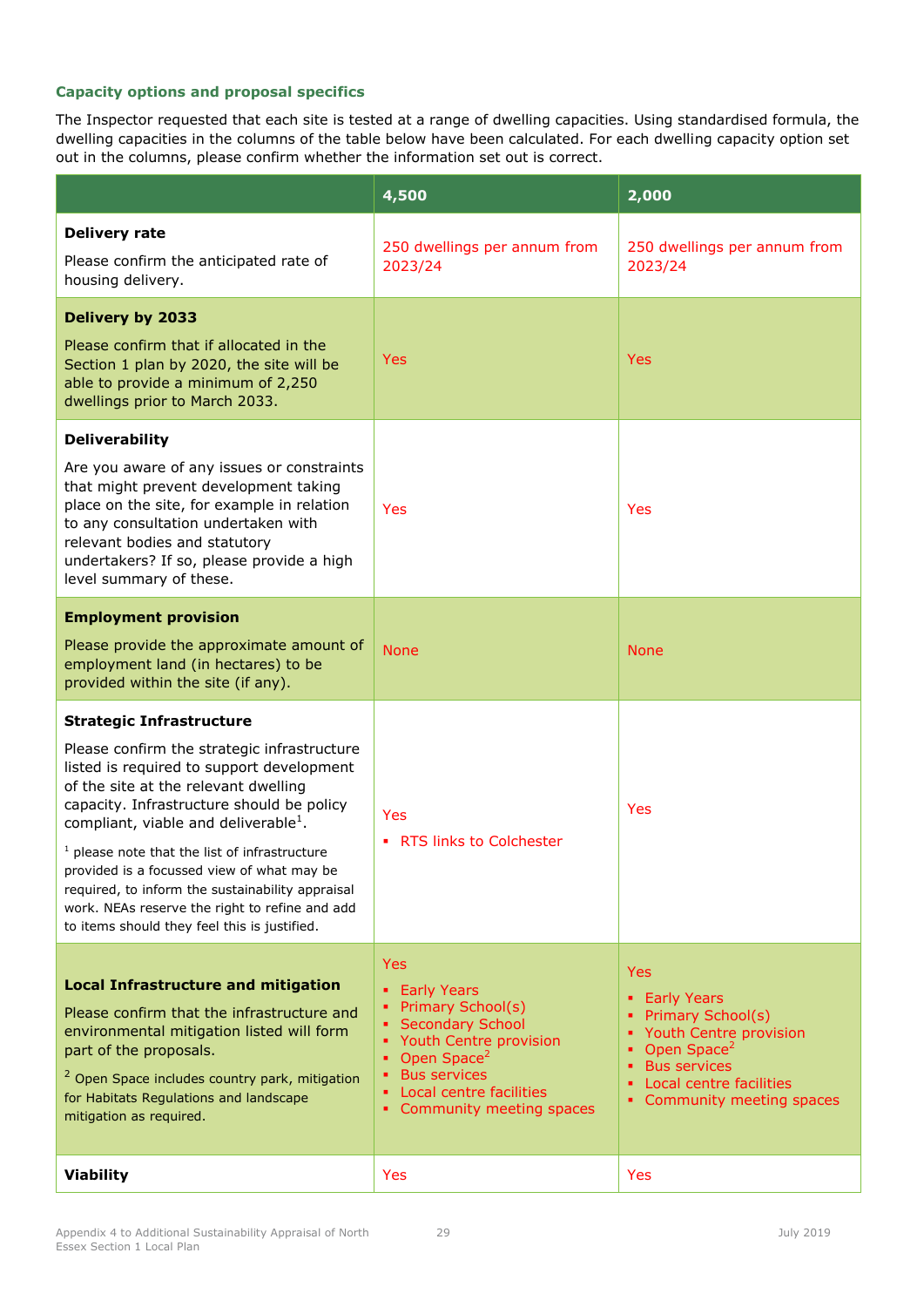|                                                                                                                                                                                                                                                                                                               | 4,500                                                                               | 2,000 |
|---------------------------------------------------------------------------------------------------------------------------------------------------------------------------------------------------------------------------------------------------------------------------------------------------------------|-------------------------------------------------------------------------------------|-------|
| Please confirm that the site can viably<br>deliver policy compliant sustainable<br>development $3$ and all necessary<br>environmental mitigation, whilst also<br>achieving a benchmark land value in<br>accordance with national planning policy<br>and guidance, at the dwelling capacity in<br>each column. | • RTS links will require external<br>funding from transport<br>operating companies. |       |
| Please make clear any related factors,<br>such as reliance on any external funding.                                                                                                                                                                                                                           |                                                                                     |       |

<sup>3</sup> Policy Compliant Sustainable Development is development which provides for the following:

Community and stakeholder empowerment in the design and delivery of the site;

At an early stage of the delivery of the site, establish a sustainable funding and governance mechanism for future stewardship, management, maintenance and renewal of community infrastructure and assets;

Provide supporting infrastructure ahead of or in tandem with the development it supports;

Provides a minimum of 30% affordable housing;

Provide a mix of housing types and tenures including self-build, custom-build and starter homes at appropriate densities to their context;

Be planned to result in a step change in providing for more sustainable transport, prioritise walking, cycling and use of public transport over private car use and include foot and cycle ways throughout the development;

Be structured to provide sociable, vibrant and walkable neighbourhoods with equality of access for all;

Provide convenient and effective active travel or public transport connections with the surrounding town and service centres and major employment locations;

Provide appropriate access to the highway network;

Protect and/or enhance heritage and biodiversity assets within and surrounding the site and secure net gains in local biodiversity and significant green infrastructure connectivity within and linking to/from the site;

Provide appropriate buffers along strategic road and rail infrastructure to protect new development;

Secure the highest standards of energy efficiency and innovation in technology to reduce the impact of climate change;

Provide for water efficiency (and water neutrality in areas of serious water stress);

Provide, manage and maintain sustainable surface water management measures;

Secure sustainable waste and mineral management including consideration of potential on-site mineral resources through a Minerals Resource Assessment by the Minerals Planning Authority;

High speed and reliable broadband will be provided and homes will include specific spaces to enable working from home; and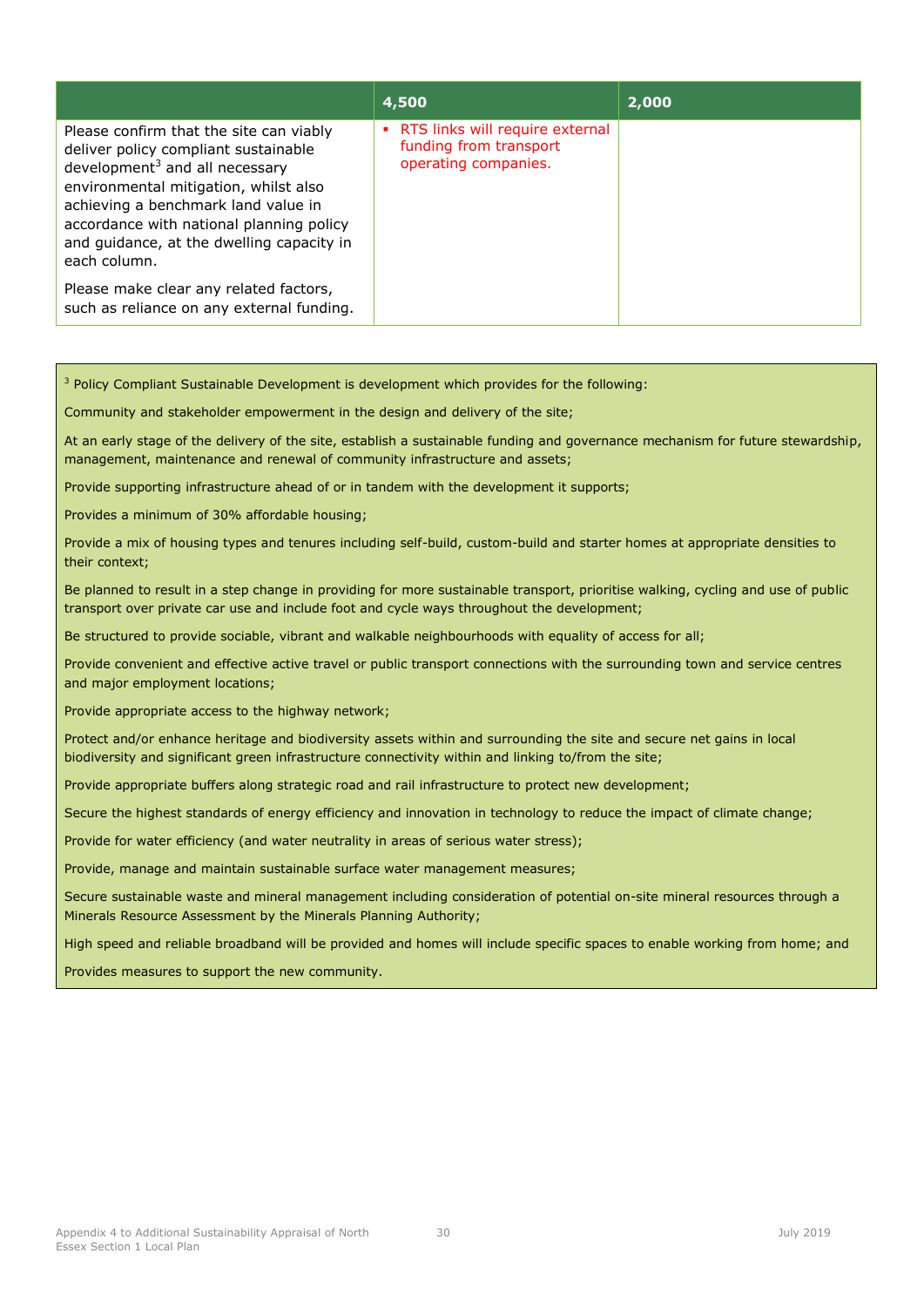<span id="page-34-0"></span>

| <b>Site Ref</b>                                                                                                                                                                                     | <b>ALTGC11</b>                                                                                                                                          |  |
|-----------------------------------------------------------------------------------------------------------------------------------------------------------------------------------------------------|---------------------------------------------------------------------------------------------------------------------------------------------------------|--|
| <b>Site Name</b>                                                                                                                                                                                    | Langham Garden Village                                                                                                                                  |  |
| <b>Site Boundary</b><br>Please confirm whether the site boundary in the appendix<br>is correct or if not, please provide a revised site boundary.                                                   | <b>Yes</b>                                                                                                                                              |  |
| Site Promoter(s)<br>(Please confirm the person(s) / organisation(s) who are<br>promoting the site through the local plan process)                                                                   | <b>Indigo Planning</b>                                                                                                                                  |  |
| Land ownership and control<br>(Please state the person(s) / organisation(s) who own and<br>/ or control the land on the site, and whether this is by<br>ownership, option agreement or other means) | Summary<br>Single landownership, higher deliverability.<br>Ownership / control<br><b>Option Agreement</b>                                               |  |
| Gross site area (Ha)                                                                                                                                                                                | 347                                                                                                                                                     |  |
| <b>Demand for housing</b><br>Please confirm that there is demand for housing in this<br>location (and provide a high level justification)                                                           | $Yes -$<br>Located within Tiptree and Rural market value area<br>within the Colchester Broad Rental Market Area.<br>This is a middle value market area. |  |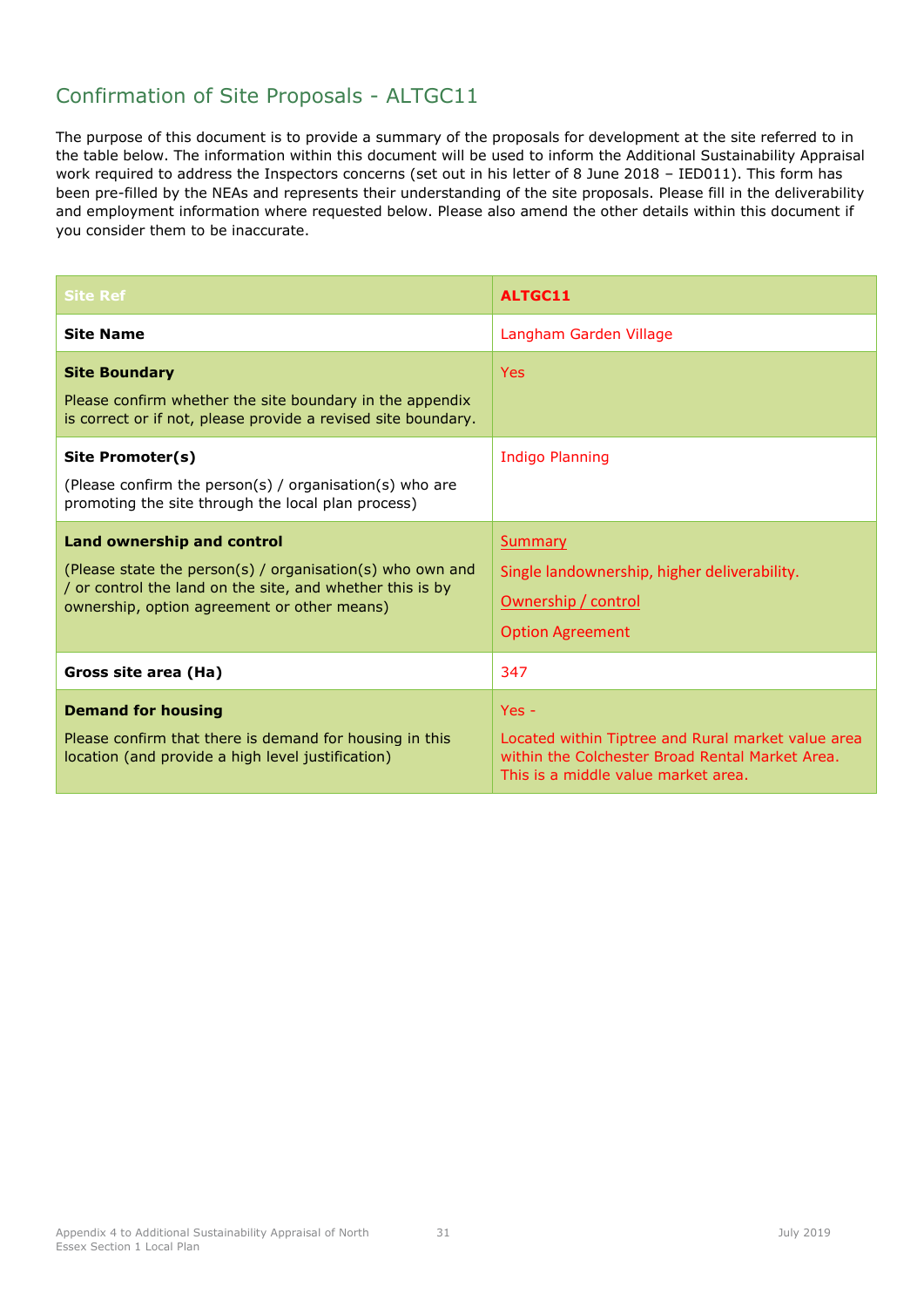|                                                                                                                                                                                                                                                                                                                                                                                                                                                                                                                             | 5,000                                                                                                                                                                                                                                        | 2,000                                                                                                                                                                                         |
|-----------------------------------------------------------------------------------------------------------------------------------------------------------------------------------------------------------------------------------------------------------------------------------------------------------------------------------------------------------------------------------------------------------------------------------------------------------------------------------------------------------------------------|----------------------------------------------------------------------------------------------------------------------------------------------------------------------------------------------------------------------------------------------|-----------------------------------------------------------------------------------------------------------------------------------------------------------------------------------------------|
| <b>Delivery rate</b><br>Please confirm the anticipated rate of<br>housing delivery.                                                                                                                                                                                                                                                                                                                                                                                                                                         | 250 dwellings per annum from<br>2023/24                                                                                                                                                                                                      | 250 dwellings per annum from<br>2023/24                                                                                                                                                       |
| <b>Delivery by 2033</b><br>Please confirm that if allocated in the<br>Section 1 plan by 2020, the site will be<br>able to provide a minimum of 2,250<br>dwellings prior to March 2033.                                                                                                                                                                                                                                                                                                                                      | <b>Yes</b>                                                                                                                                                                                                                                   | N/A                                                                                                                                                                                           |
| <b>Deliverability</b><br>Are you aware of any issues or constraints<br>that might prevent development taking<br>place on the site, for example in relation<br>to any consultation undertaken with<br>relevant bodies and statutory<br>undertakers? If so, please provide a high<br>level summary of these.                                                                                                                                                                                                                  | <b>Yes</b>                                                                                                                                                                                                                                   | Yes                                                                                                                                                                                           |
| <b>Employment provision</b><br>Please provide the approximate amount of<br>employment land (in hectares) to be<br>provided within the site (if any).                                                                                                                                                                                                                                                                                                                                                                        | <b>None</b>                                                                                                                                                                                                                                  | <b>None</b>                                                                                                                                                                                   |
| <b>Strategic Infrastructure</b><br>Please confirm the strategic infrastructure<br>listed is required to support development<br>of the site at the relevant dwelling<br>capacity. Infrastructure should be policy<br>compliant, viable and deliverable <sup>1</sup> .<br>$1$ please note that the list of infrastructure<br>provided is a focussed view of what may be<br>required, to inform the sustainability appraisal<br>work. NEAs reserve the right to refine and add<br>to items should they feel this is justified. | Yes<br>• RTS links to Colchester                                                                                                                                                                                                             | Yes                                                                                                                                                                                           |
| <b>Local Infrastructure and mitigation</b><br>Please confirm that the infrastructure and<br>environmental mitigation listed will form<br>part of the proposals.<br><sup>2</sup> Open Space includes country park, mitigation<br>for Habitats Regulations and landscape<br>mitigation as required.                                                                                                                                                                                                                           | <b>Yes</b><br><b>Early Years</b><br>٠<br>Primary School(s)<br><b>Secondary School</b><br>٠<br>Youth Centre provision<br>٠<br>Open Space <sup>2</sup><br>٠<br><b>Bus services</b><br>٠<br>Local centre facilities<br>Community meeting spaces | <b>Yes</b><br><b>Early Years</b><br>٠<br>Primary School(s)<br>Youth Centre provision<br>Open Space <sup>2</sup><br><b>Bus services</b><br>Local centre facilities<br>Community meeting spaces |
| <b>Viability</b>                                                                                                                                                                                                                                                                                                                                                                                                                                                                                                            | Yes                                                                                                                                                                                                                                          | Yes                                                                                                                                                                                           |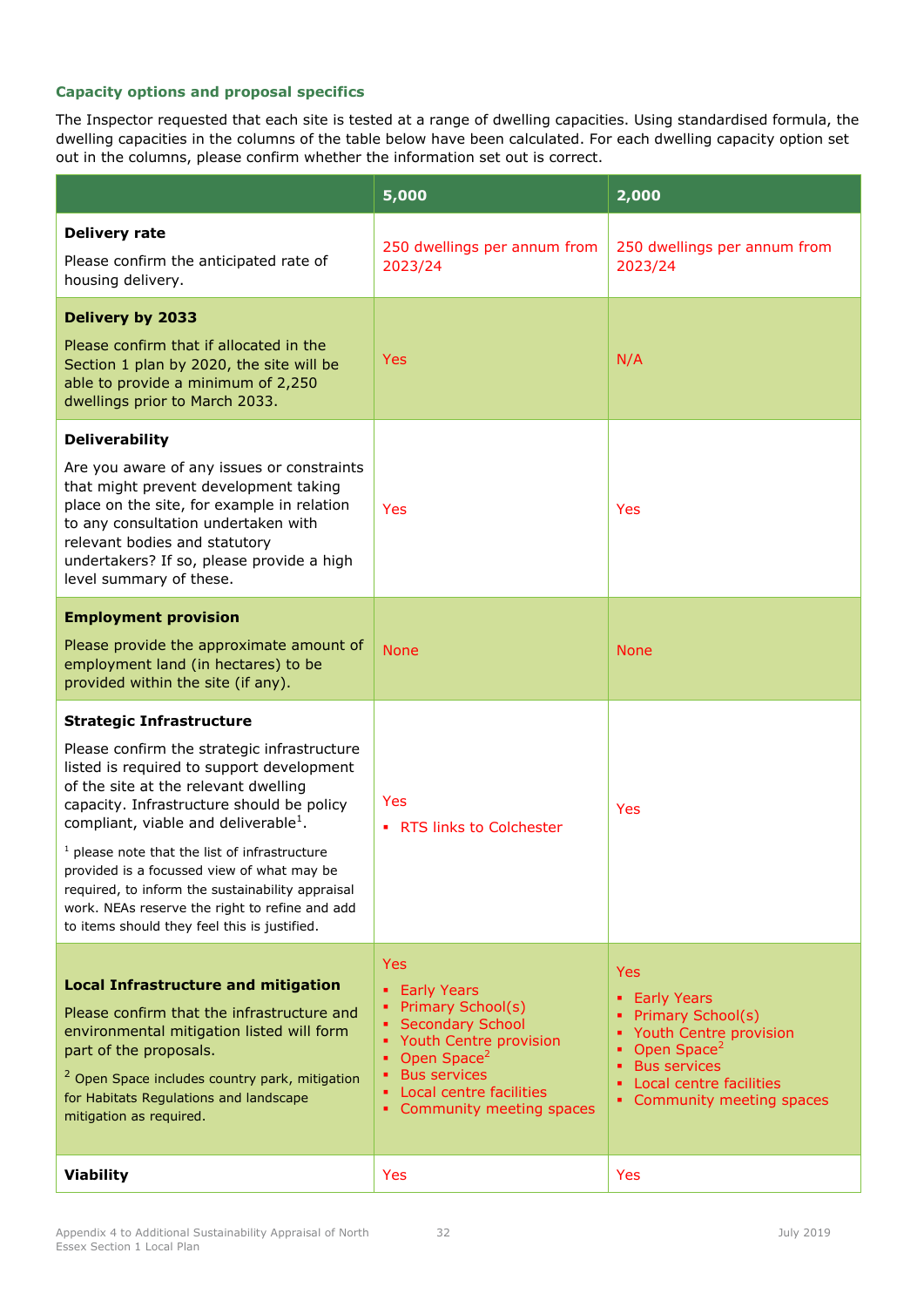|                                                                                                                                                                                                                                                                                                               | 5,000                                                                                  | 2,000 |
|---------------------------------------------------------------------------------------------------------------------------------------------------------------------------------------------------------------------------------------------------------------------------------------------------------------|----------------------------------------------------------------------------------------|-------|
| Please confirm that the site can viably<br>deliver policy compliant sustainable<br>development $3$ and all necessary<br>environmental mitigation, whilst also<br>achieving a benchmark land value in<br>accordance with national planning policy<br>and guidance, at the dwelling capacity in<br>each column. | • RTS links will require<br>external funding from<br>transport operating<br>companies. |       |
| Please make clear any related factors,<br>such as reliance on any external funding.                                                                                                                                                                                                                           |                                                                                        |       |

| <sup>3</sup> Policy Compliant Sustainable Development is development which provides for the following:                                                                                                                         |
|--------------------------------------------------------------------------------------------------------------------------------------------------------------------------------------------------------------------------------|
| Community and stakeholder empowerment in the design and delivery of the site;                                                                                                                                                  |
| At an early stage of the delivery of the site, establish a sustainable funding and governance mechanism for future stewardship,<br>management, maintenance and renewal of community infrastructure and assets;                 |
| Provide supporting infrastructure ahead of or in tandem with the development it supports;                                                                                                                                      |
| Provides a minimum of 30% affordable housing;                                                                                                                                                                                  |
| Provide a mix of housing types and tenures including self-build, custom-build and starter homes at appropriate densities to<br>their context;                                                                                  |
| Be planned to result in a step change in providing for more sustainable transport, prioritise walking, cycling and use of public<br>transport over private car use and include foot and cycle ways throughout the development; |
| Be structured to provide sociable, vibrant and walkable neighbourhoods with equality of access for all;                                                                                                                        |
| Provide convenient and effective active travel or public transport connections with the surrounding town and service centres<br>and major employment locations;                                                                |
| Provide appropriate access to the highway network;                                                                                                                                                                             |
| Protect and/or enhance heritage and biodiversity assets within and surrounding the site and secure net gains in local<br>biodiversity and significant green infrastructure connectivity within and linking to/from the site;   |
| Provide appropriate buffers along strategic road and rail infrastructure to protect new development;                                                                                                                           |
| Secure the highest standards of energy efficiency and innovation in technology to reduce the impact of climate change;                                                                                                         |
| Provide for water efficiency (and water neutrality in areas of serious water stress);                                                                                                                                          |
| Provide, manage and maintain sustainable surface water management measures;                                                                                                                                                    |
| Secure sustainable waste and mineral management including consideration of potential on-site mineral resources through a<br>Minerals Resource Assessment by the Minerals Planning Authority;                                   |
| High speed and reliable broadband will be provided and homes will include specific spaces to enable working from home; and                                                                                                     |
| Provides measures to support the new community.                                                                                                                                                                                |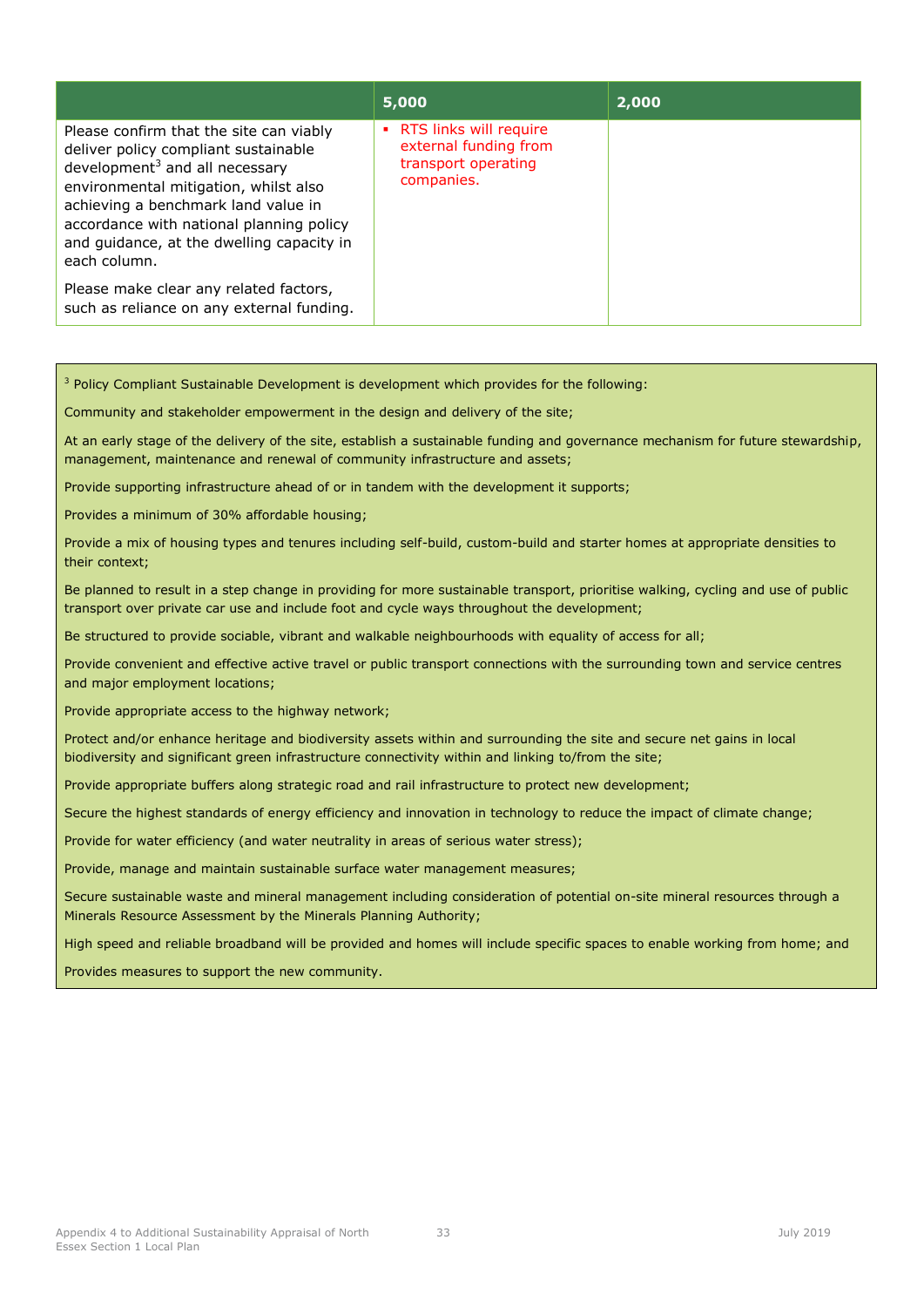# Confirmation of Site Proposal - C1+C2+C3+C4

| <b>Site Ref</b>                                                                                                                                                             | $C1 + C2 + C3 + C4$                                                                                                                                                                                                                                                                                                                                                                                                                                                                                                                                                                                                                                                                                                                                                                                                                                                                                                                                                               |
|-----------------------------------------------------------------------------------------------------------------------------------------------------------------------------|-----------------------------------------------------------------------------------------------------------------------------------------------------------------------------------------------------------------------------------------------------------------------------------------------------------------------------------------------------------------------------------------------------------------------------------------------------------------------------------------------------------------------------------------------------------------------------------------------------------------------------------------------------------------------------------------------------------------------------------------------------------------------------------------------------------------------------------------------------------------------------------------------------------------------------------------------------------------------------------|
| <b>Site Name</b>                                                                                                                                                            | <b>Metro Plan</b>                                                                                                                                                                                                                                                                                                                                                                                                                                                                                                                                                                                                                                                                                                                                                                                                                                                                                                                                                                 |
| <b>Site Boundary</b><br>Please confirm whether the site<br>boundary in the appendix is correct or<br>if not, please provide a revised site<br>boundary.                     | Yes - Proposal could utilise any developable land (assuming<br>engagement with, and support from, existing communities) within an<br>800 metre radius of the four railway stations at Alresford, Great<br>Bentley, Weeley and Thorpe le Soken - the areas shown on the maps<br>produced by LUC.                                                                                                                                                                                                                                                                                                                                                                                                                                                                                                                                                                                                                                                                                   |
| Site Promoter(s)                                                                                                                                                            | <b>CAUSE</b>                                                                                                                                                                                                                                                                                                                                                                                                                                                                                                                                                                                                                                                                                                                                                                                                                                                                                                                                                                      |
| (Please confirm the person(s) /<br>organisation(s) who are promoting the<br>site through the local plan process)                                                            | CAUSE is putting forward a reasonable alternative strategy in<br>accordance with NPPF para 35. This refers to alternative strategies not<br>alternative sites: there is no requirement for a sustainability appraisal<br>to only to consider specific "sites".                                                                                                                                                                                                                                                                                                                                                                                                                                                                                                                                                                                                                                                                                                                    |
| <b>Land ownership and control</b>                                                                                                                                           | <b>Summary</b>                                                                                                                                                                                                                                                                                                                                                                                                                                                                                                                                                                                                                                                                                                                                                                                                                                                                                                                                                                    |
| (Please state the person(s) /<br>organisation(s) who own and / or<br>control the land on the site, and<br>whether this is by ownership, option<br>agreement or other means) | Smaller sites. Higher deliverability.<br>The Metro plan is more deliverable than the GCs because it offers choice<br>and competition in the market for land - there is no need to face down a<br>landowner consortium such as Gateway 120 which claims to control the<br>bulk of the land needed for West Tey. There is no need for the<br>complexity of a development corporation or the use of CPO powers. In<br>addition, smaller sites are less complex and faster to build-out than an<br>entirely new town will be.<br>The land within 800m of four railway stations on the Colchester Clacton<br>line offers space for 14,300 dwellings (according to AECOM). There is<br>space for two additional settlements along the same line, and more<br>along other branch lines. Finding land at sensible prices for a number of<br>smaller settlements will be much easier than finding 1300 hectares for a<br>new town.<br>Ownership / control<br><b>Some Option Agreements</b> |
| Gross site area (Ha)                                                                                                                                                        | CAUSE has modelled a 1000 dwelling settlement built on 38.5hectares.                                                                                                                                                                                                                                                                                                                                                                                                                                                                                                                                                                                                                                                                                                                                                                                                                                                                                                              |
| <b>Demand for housing</b><br>Please confirm that there is demand for<br>housing in this location (and provide a<br>high level justification)                                | $Yes -$<br>Located within Manningtree and rural north market value area and also<br>the Eastern market area in the Tendring Market Value Area. These are<br>the two lowest value areas in the NEA because they are further away<br>from London and thus less attractive to commuters.                                                                                                                                                                                                                                                                                                                                                                                                                                                                                                                                                                                                                                                                                             |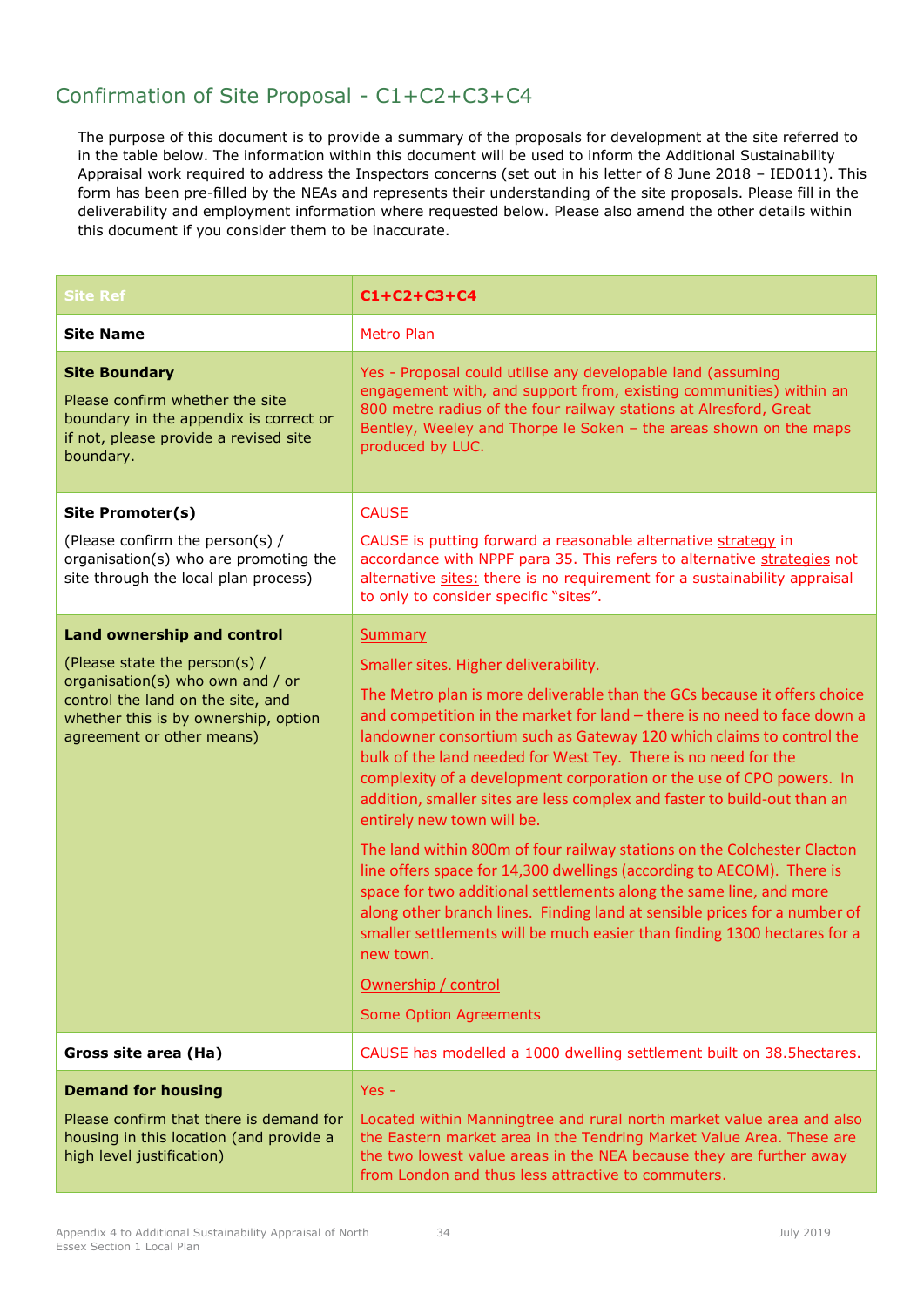| <b>Site Ref</b> | $C1 + C2 + C3 + C4$                                                                                                                                                   |
|-----------------|-----------------------------------------------------------------------------------------------------------------------------------------------------------------------|
|                 | CAUSE's model shows that a 1000 dwelling settlement is highly viable<br>even at Tendring house prices, and this view is supported by the<br>Troy/Three Dragons study. |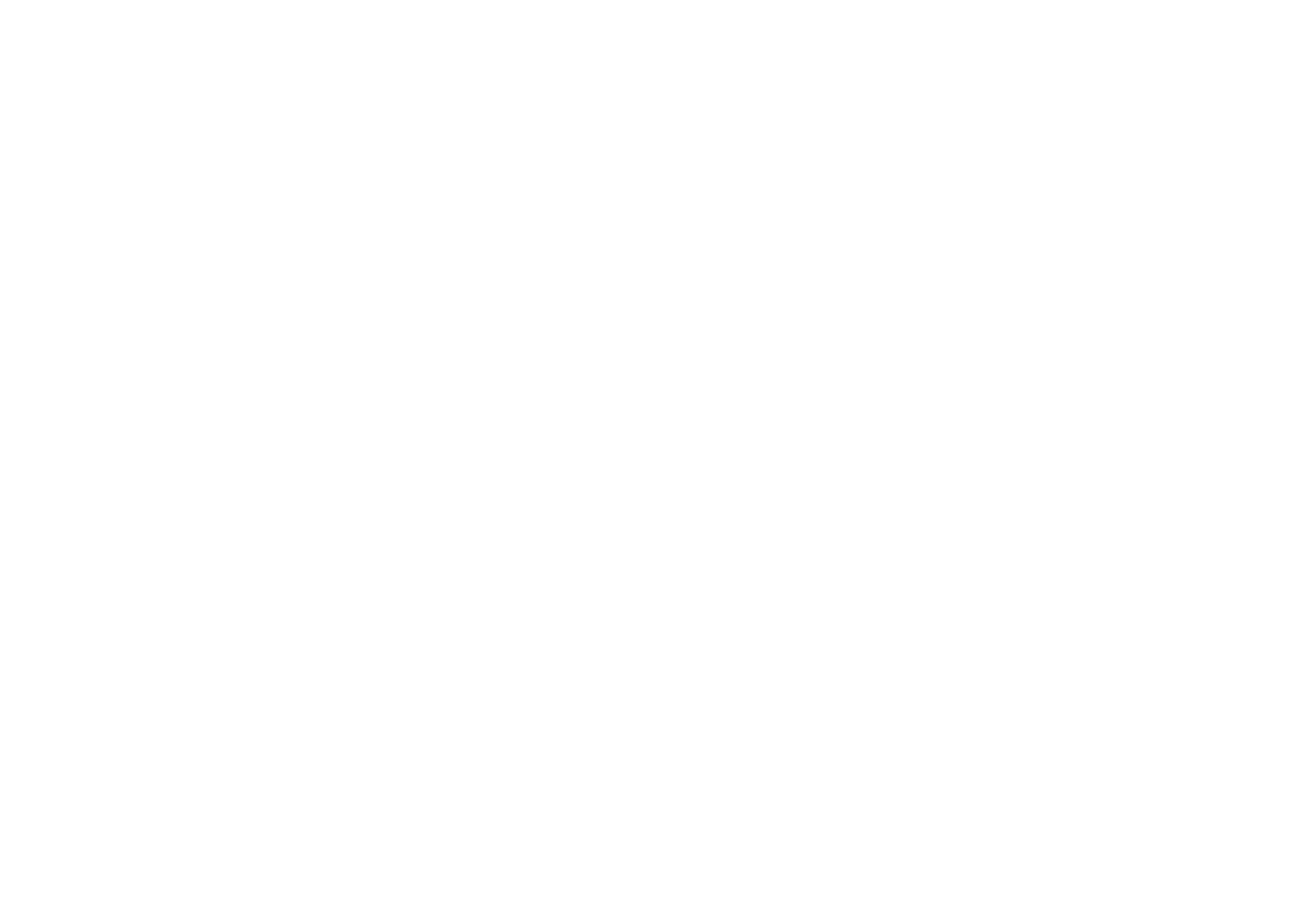|                                                                                     | 11,000                                                                                                                                                                                                                                                                                                                                                                                             | 8,000                                                                                                                                                                                                                         | 2,000                                                                                                                                                                                                                                                                                                                                                                      |
|-------------------------------------------------------------------------------------|----------------------------------------------------------------------------------------------------------------------------------------------------------------------------------------------------------------------------------------------------------------------------------------------------------------------------------------------------------------------------------------------------|-------------------------------------------------------------------------------------------------------------------------------------------------------------------------------------------------------------------------------|----------------------------------------------------------------------------------------------------------------------------------------------------------------------------------------------------------------------------------------------------------------------------------------------------------------------------------------------------------------------------|
| <b>Delivery rate</b><br>Please confirm the anticipated rate of<br>housing delivery. | 250 dwellings per annum from<br>$2023/24 + brownfield + balanceed$<br>arowth                                                                                                                                                                                                                                                                                                                       | 200 dwellings (50 x 4) per annum<br>from $2023/24 +$ brownfield +<br>balanced growth                                                                                                                                          | 200 dwellings (50 $\times$ 4) per annum from<br>$2023/24 + brownfield + balanceed$<br>arowth                                                                                                                                                                                                                                                                               |
|                                                                                     | The Metro Villages are one part of CAUSE's 10-point alternative strategy for North Essex which will deliver at least<br>7500 dwellings prior to 2033. There was never an intention for the Metro Plan to be the one and only 'solution' for<br>north Essex's strategic growth. It forms a 'modular' strategy which can flex according to need/demand, as one part<br>of a wider regional strategy. |                                                                                                                                                                                                                               |                                                                                                                                                                                                                                                                                                                                                                            |
|                                                                                     | CAUSE's 10-point strategy lays out a coherent policy framework leaving it to the private sector working with planners<br>and local communities to deliver. Strong financial incentives are already in place for landowners and developers, so<br>the public sector should restrict its involvement to raising the money for infrastructure and spending it wisely.                                 |                                                                                                                                                                                                                               |                                                                                                                                                                                                                                                                                                                                                                            |
|                                                                                     | Our strategy will deliver housing earlier than big new towns because there is no need to wait for a development<br>corporation. And once started it can deliver faster by offering a diversity of location and product that will be more<br>difficult to achieve in large settlements.                                                                                                             |                                                                                                                                                                                                                               |                                                                                                                                                                                                                                                                                                                                                                            |
|                                                                                     | This builds on the theme of the Letwin report on delivery rates. Each small settlement will be in a better position to<br>develop a community and character than large scale standalone settlements, and "market absorption" problems will be<br>mitigated.                                                                                                                                        |                                                                                                                                                                                                                               |                                                                                                                                                                                                                                                                                                                                                                            |
|                                                                                     | pressure on local services while the project is being completed.                                                                                                                                                                                                                                                                                                                                   | service) that there may be less opposition to the proposal than to the (rightly) opposed new towns which bring no<br>sewerage systems (see AECOM report), which will ensure that the new homes do not immediately place undue | Assuming proper two-way engagement with adjacent communities, there is the possibility that the Metro Plan brings so<br>many benefits to existing residents (in terms of land value captured for local spending plus the improvement to the rail<br>benefit to existing residents. In addition, there are some school places already available and capacity in the water & |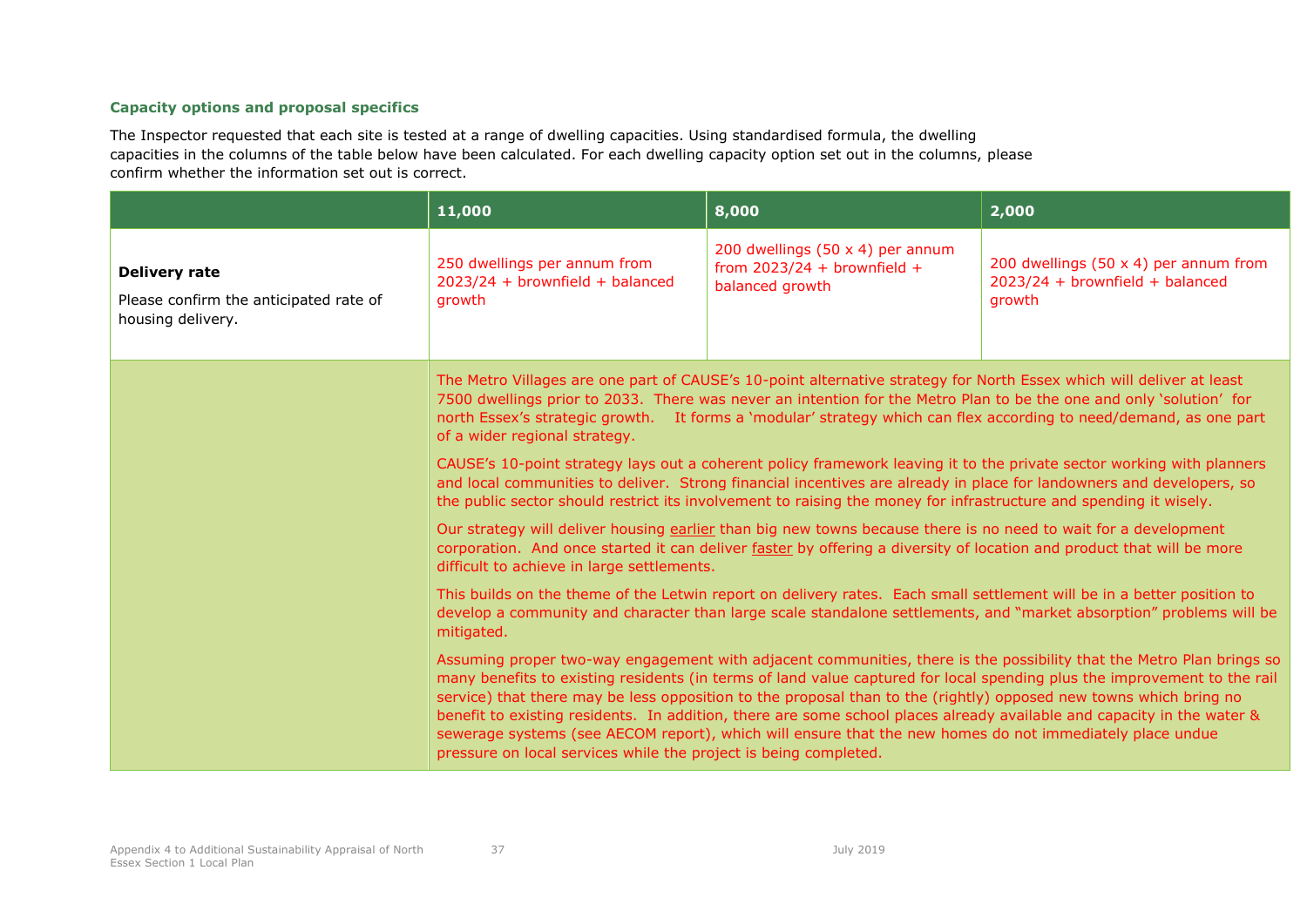|                                                                                                                                                                                                                                                                                                                                                                                                                                                                                                                             | 11,000                                                                                                                                                                                                                                                                                                                                                                                                                                                 | 8,000                                                                                                       | 2,000                                                                                                       |
|-----------------------------------------------------------------------------------------------------------------------------------------------------------------------------------------------------------------------------------------------------------------------------------------------------------------------------------------------------------------------------------------------------------------------------------------------------------------------------------------------------------------------------|--------------------------------------------------------------------------------------------------------------------------------------------------------------------------------------------------------------------------------------------------------------------------------------------------------------------------------------------------------------------------------------------------------------------------------------------------------|-------------------------------------------------------------------------------------------------------------|-------------------------------------------------------------------------------------------------------------|
| Delivery by 2033<br>Please confirm that if allocated in the<br>Section 1 plan by 2020, the site will be<br>able to provide a minimum of 2,250<br>dwellings prior to March 2033.                                                                                                                                                                                                                                                                                                                                             | <b>Yes</b>                                                                                                                                                                                                                                                                                                                                                                                                                                             | <b>Yes</b>                                                                                                  | Yes                                                                                                         |
| <b>Deliverability</b><br>Are you aware of any issues or constraints<br>that might prevent development taking<br>place on the site, for example in relation<br>to any consultation undertaken with<br>relevant bodies and statutory<br>undertakers? If so, please provide a high<br>level summary of these.                                                                                                                                                                                                                  | The planning process for the Metro Villages, first proposed in 2015, lags behind the three standalone GCs. This is a<br>strength as well as a weakness because it provides an opportunity to do things in a sensible commercial order and thus<br>capture land value uplift. It is essential that landowner expectations are first moderated through policy burden.                                                                                    |                                                                                                             |                                                                                                             |
| <b>Employment provision</b><br>Please provide the approximate amount of<br>employment land (in hectares) to be<br>provided within the site (if any).                                                                                                                                                                                                                                                                                                                                                                        | CAUSE's 1000 home appraisal allows for up to 6.5% employment land, the same proportion as for West Tey. In<br>addition there will be agglomeration benefits arising from the excellent connectivity between Colchester, Clacton and<br>the Metro villages which will create local jobs better than standalone settlements connected mainly to London. The<br>Metro settlements will also provide support for existing businesses in adjacent villages. |                                                                                                             |                                                                                                             |
| <b>Strategic Infrastructure</b><br>Please confirm the strategic infrastructure<br>listed is required to support development<br>of the site at the relevant dwelling<br>capacity. Infrastructure should be policy<br>compliant, viable and deliverable <sup>1</sup> .<br>$1$ please note that the list of infrastructure<br>provided is a focussed view of what may be<br>required, to inform the sustainability appraisal<br>work. NEAs reserve the right to refine and add<br>to items should they feel this is justified. | <b>Yes</b><br>• Increased frequency of trains<br>utilising the Colchester to<br>Clacton/Walton branch line.                                                                                                                                                                                                                                                                                                                                            | <b>Yes</b><br>• Increased frequency of trains<br>utilising the Colchester to<br>Clacton/Walton branch line. | <b>Yes</b><br>• Increased frequency of trains utilising<br>the Colchester to Clacton/Walton<br>branch line. |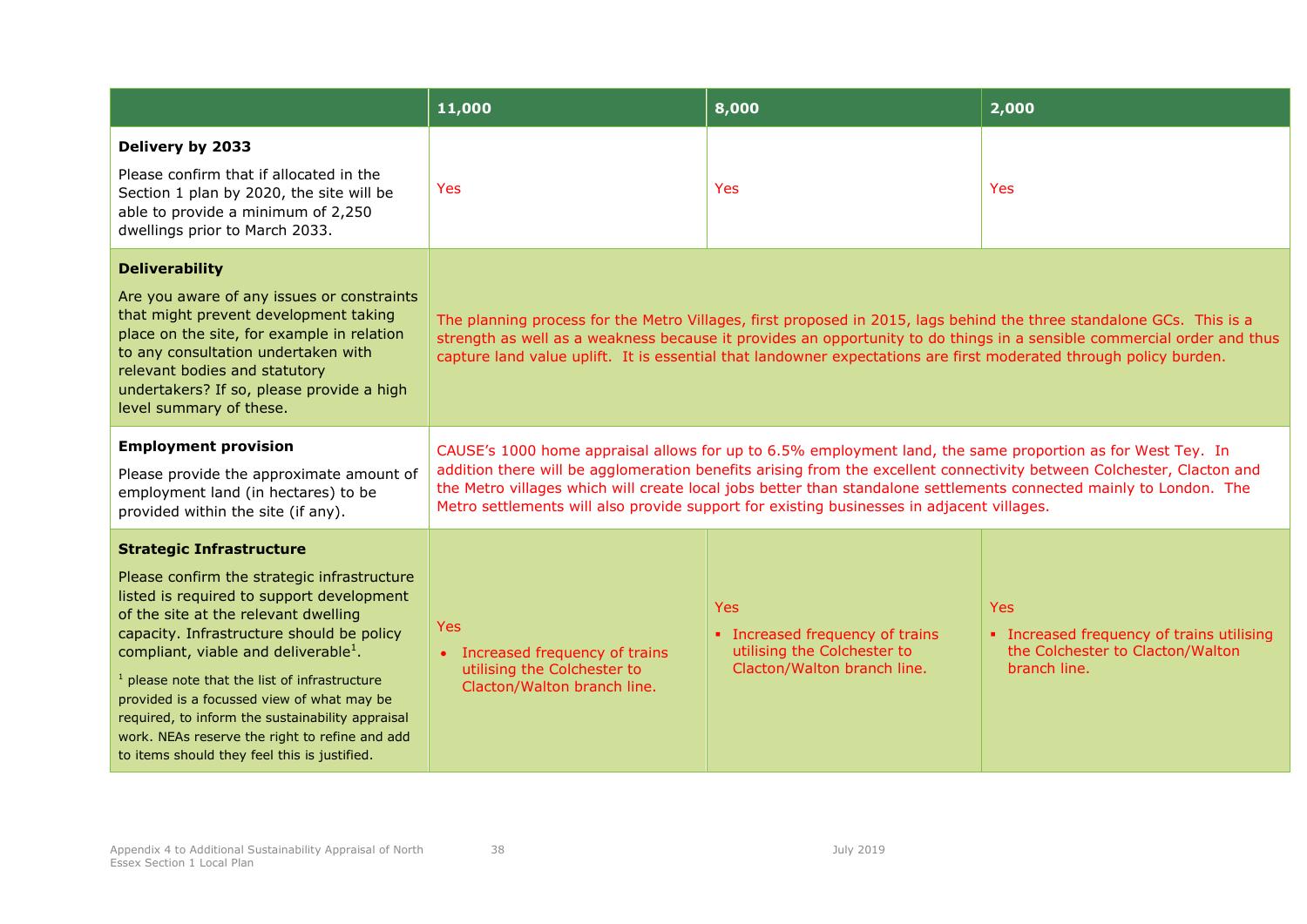|                                                                                                                                                                                                                                                                                                                                                                             | 11,000                                                                                                                                                                                                                                                                                                                                                                                                                                                                                                                                                                                                                                                                                                                                                                                                                                                                                                                                                                                                                                                                                                                                                             | 8,000                                                                                                                                                                             | 2,000                                                                                                                                                                                    |
|-----------------------------------------------------------------------------------------------------------------------------------------------------------------------------------------------------------------------------------------------------------------------------------------------------------------------------------------------------------------------------|--------------------------------------------------------------------------------------------------------------------------------------------------------------------------------------------------------------------------------------------------------------------------------------------------------------------------------------------------------------------------------------------------------------------------------------------------------------------------------------------------------------------------------------------------------------------------------------------------------------------------------------------------------------------------------------------------------------------------------------------------------------------------------------------------------------------------------------------------------------------------------------------------------------------------------------------------------------------------------------------------------------------------------------------------------------------------------------------------------------------------------------------------------------------|-----------------------------------------------------------------------------------------------------------------------------------------------------------------------------------|------------------------------------------------------------------------------------------------------------------------------------------------------------------------------------------|
| <b>Local Infrastructure and mitigation</b><br>Please confirm that the infrastructure and<br>environmental mitigation listed will form<br>part of the proposals.<br><sup>2</sup> Open Space includes country park, mitigation<br>for Habitats Regulations and landscape<br>mitigation as required.                                                                           | Yes<br>• Early Years<br>• Primary School(s)<br>• Youth Centre provision<br>• Open Space <sup>2</sup><br>• Bus services<br>• Local centre facilities<br>• Community meeting spaces                                                                                                                                                                                                                                                                                                                                                                                                                                                                                                                                                                                                                                                                                                                                                                                                                                                                                                                                                                                  | Yes<br>• Early Years<br>• Primary School(s)<br>• Youth Centre provision<br>• Open Space <sup>2</sup><br>• Bus services<br>• Local centre facilities<br>• Community meeting spaces | <b>Yes</b><br>• Early Years<br>• Primary School(s)<br>• Youth Centre provision<br>• Open Space <sup>2</sup><br>• Bus services<br>• Local centre facilities<br>• Community meeting spaces |
|                                                                                                                                                                                                                                                                                                                                                                             | Early years / primary schools: The CAUSE model allows £9000 per dwelling for education, exactly as per the Hyas<br>report which was based on the AECOM feasibility study. There is already some surplus school capacity in the Tendring<br>villages, and it may be that education costs are lower there.<br>Youth centre / local centre facilities / community meeting spaces: The CAUSE model allows £2250 per dwelling for<br>Community and Health, exactly as per the Hyas report for all GCs.<br>Open space: The CAUSE model allows £2750 per dwelling for open spaces, leisure and sports exactly as per the Hyas<br>model. In addition it allows £211 per dwelling for a country park in line with Hyas even though such facility would not<br>be needed when open countryside is close by.<br>Bus services: The CAUSE model allows £15,000 per private dwelling for CIL to contribute towards transport<br>investment. The equivalent figure in the Hyas West Tey model is £7,278 despite the need for a new MRT. The<br>numbers show that small settlements can contribute more per dwelling (and earlier) to transport infrastructure than<br>large ones. |                                                                                                                                                                                   |                                                                                                                                                                                          |
| <b>Viability</b><br>Please confirm that the site can viably<br>deliver policy compliant sustainable<br>development $3$ and all necessary<br>environmental mitigation, whilst also<br>achieving a benchmark land value in<br>accordance with national planning policy<br>and quidance, at the dwelling capacity in<br>each column.<br>Please make clear any related factors, | CAUSE's financial model demonstrates that a settlement of 1000 dwellings at an average density of 50 dwellings per<br>hectare is financially viable with £150psm CIL and 30% social housing. We have chosen a slightly higher density than<br>Hyas because the settlements are so close to transport nodes: but they remain strongly viable at 35 dwellings per<br>hectare. Our financial model is available upon request.<br>We are concerned that the NEA's draft of this note suggests that a one-word self-declaration ("Yes") is adequate<br>evidence of financial viability. LUC's presentation makes it clear that financial viability evidence is required before<br>stage 2 SA process, and this should include proper financial appraisals for all alternatives.<br>The Metro Villages will attract normal developer funding. They are not unusual in scale or structure, and most house-                                                                                                                                                                                                                                                                |                                                                                                                                                                                   |                                                                                                                                                                                          |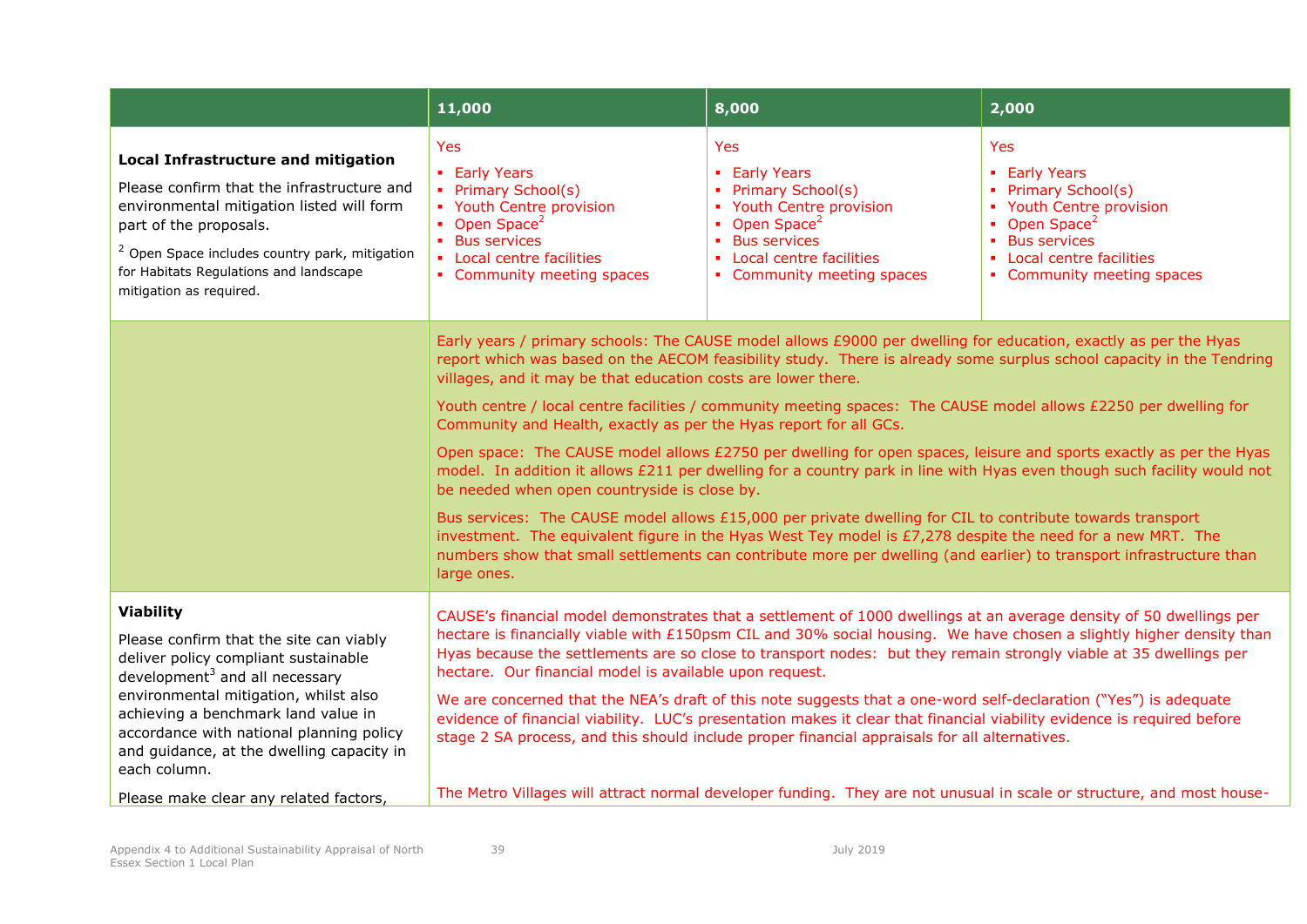|                                           | 11,000                                                                    | 8,000                                                                                             | 2,000 |
|-------------------------------------------|---------------------------------------------------------------------------|---------------------------------------------------------------------------------------------------|-------|
| such as reliance on any external funding. | builders would be capable of putting together a suitable funding package. |                                                                                                   |       |
|                                           |                                                                           | It is essential that proper due-diligence is carried out on ALL promoter promises and appraisals. |       |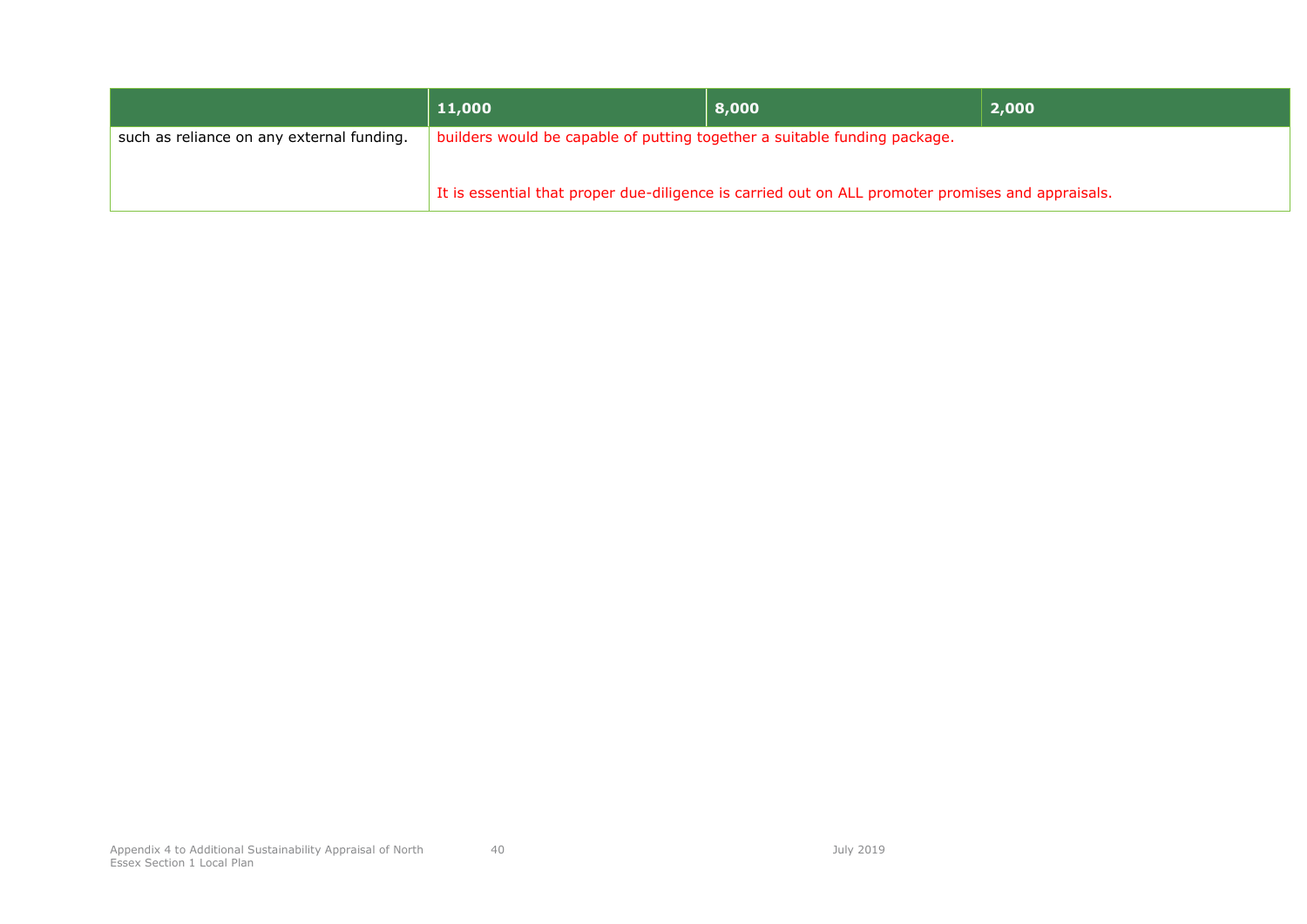\*Policy Compliant Sustainable Development is development which provides the following:

| <b>Policy Requirement</b>                                                                                                                                                                                                                  | <b>CAUSE comments</b>                                                                                                                                                                                                                                                                                                                                                                                                                                                                                                                                                                                                                                                                                                                                                                                          |
|--------------------------------------------------------------------------------------------------------------------------------------------------------------------------------------------------------------------------------------------|----------------------------------------------------------------------------------------------------------------------------------------------------------------------------------------------------------------------------------------------------------------------------------------------------------------------------------------------------------------------------------------------------------------------------------------------------------------------------------------------------------------------------------------------------------------------------------------------------------------------------------------------------------------------------------------------------------------------------------------------------------------------------------------------------------------|
| Community and stakeholder empowerment in<br>the design and delivery of the site;                                                                                                                                                           | To succeed the any must be welcomed by existing<br>communities. The Metro Plan must not be foisted on<br>them as the North Essex Garden Communities have<br>been. A two-way conversation is needed about benefits<br>and disadvantages and about whether disadvantages can<br>be overcome. CAUSE's model generates an extra £4000<br>per dwelling available for infrastructure which can be<br>directed to existing communities and seen as a benefit.<br>Neighbourhood Plan groups can be involved in the design<br>and delivery of each village in a way that would be<br>impractical for large scale new towns. The 'modular'<br>growth involved in the Metro Plan means that different<br>elements can come forward at different times or some<br>not at all if the communities nearby are not interested. |
| At an early stage of the delivery of the site,<br>establish a sustainable funding and<br>governance mechanism for future<br>stewardship, management, maintenance and<br>renewal of community infrastructure and<br>assets;                 | Developments of 1000-2000 dwellings are not unusual.<br>Their strong financial viability will provide funding for<br>future stewardship, management, maintenance and<br>renewal of community infrastructure and assets through<br>existing mechanisms - Council tax and business rates.                                                                                                                                                                                                                                                                                                                                                                                                                                                                                                                        |
| Provide supporting infrastructure ahead of or<br>in tandem with the development it supports;                                                                                                                                               | The strong financial viability of small settlements will put<br>them at a significant advantage - the total cake is bigger<br>because they are more economically efficient (See Small<br>is Beautiful). The Metro Villages have a particular<br>advantage because they have a ready-made electrified<br>railway available immediately.                                                                                                                                                                                                                                                                                                                                                                                                                                                                         |
| Provides a minimum of 30% affordable<br>housing;                                                                                                                                                                                           | CAUSE's model shows a residual value of £212,000 per<br>acre with 30% affordable housing, a figure that offers a<br>significant uplift over agricultural value of £5-10,000 per<br>acre.                                                                                                                                                                                                                                                                                                                                                                                                                                                                                                                                                                                                                       |
| Provide a mix of housing types and tenures<br>including self-build, custom-build and starter<br>homes at appropriate densities to their<br>context;                                                                                        | CAUSE would strongly support self-build, customer-build<br>and starter homes at appropriate densities. The strong<br>financial viability offers opportunities for these to be<br>delivered.                                                                                                                                                                                                                                                                                                                                                                                                                                                                                                                                                                                                                    |
| Be planned to result in a step change in<br>providing for more sustainable transport,<br>prioritise walking, cycling and use of public<br>transport over private car use and include<br>foot and cycle ways throughout the<br>development; | The Metro Plan will result in a step change in sustainable<br>transport by focussing development around existing<br>branch line stations. Several of the potential locations<br>are close to road-oriented existing communities. Transit<br>oriented development will offer opportunities for<br>improving branch line services (in the case of the<br>Colchester Clacton line) from 2 trains an hour to 4 trains<br>per hour with minimal extra infrastructure cost.                                                                                                                                                                                                                                                                                                                                          |
| Be structured to provide sociable, vibrant and<br>walkable neighbourhoods with equality of<br>access for all;                                                                                                                              | The Metro Plan offers an opportunity to pair new transit<br>oriented communities with existing road-based ones.<br>Great Bentley, Weeley and Thorpe-le-Soken are all within<br>800m to the North of the potential Metro Villages and the<br>communities there would benefit from new services<br>without being swamped.                                                                                                                                                                                                                                                                                                                                                                                                                                                                                        |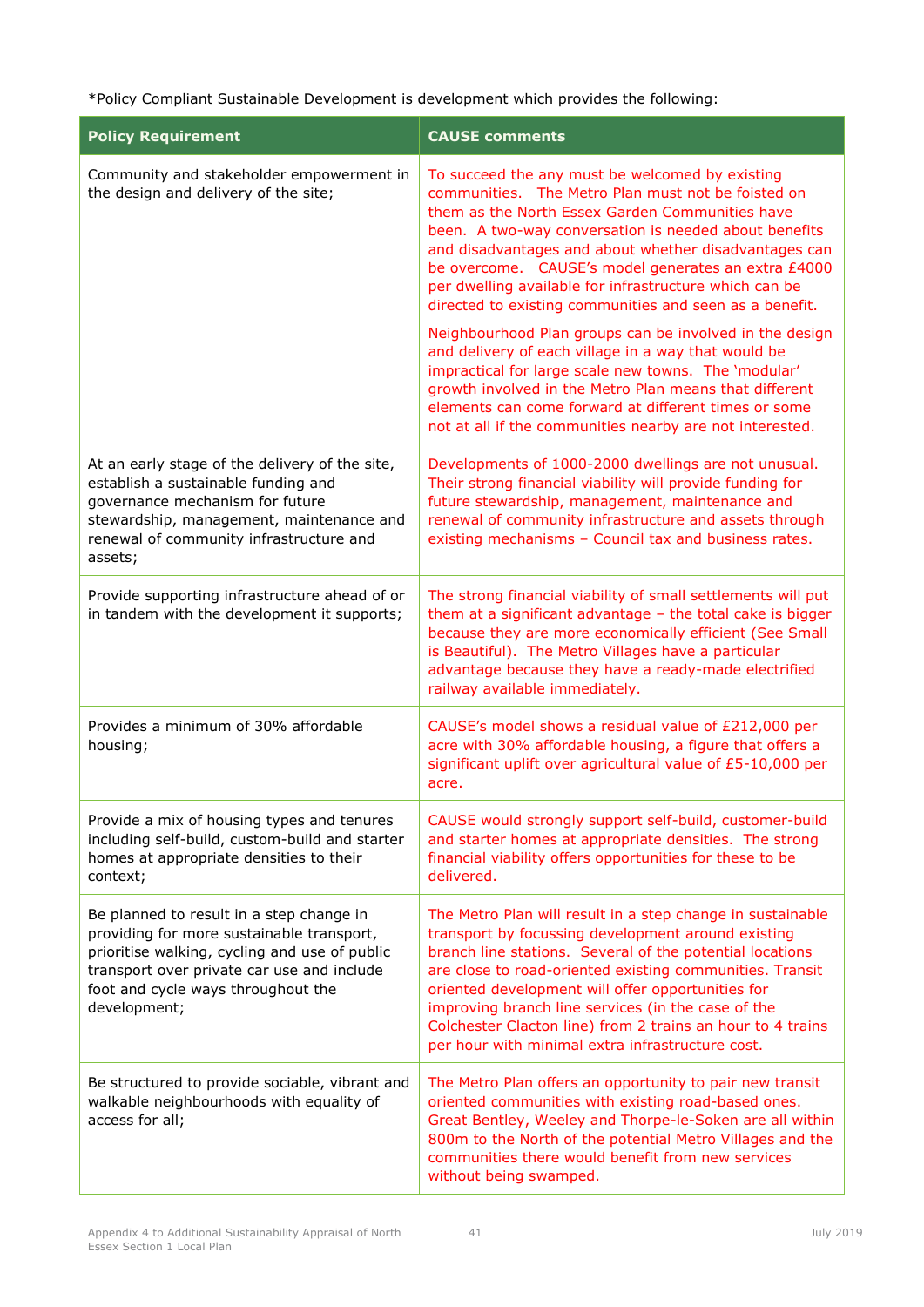| Provide convenient and effective active travel<br>or public transport connections with the<br>surrounding town and service centres and<br>major employment locations;                                                                    | The Metro plan offers excellent opportunities to walk to<br>stations which are well connected to the jobs and<br>services offered by Colchester and Clacton.                                                                                                                                                                                                                 |
|------------------------------------------------------------------------------------------------------------------------------------------------------------------------------------------------------------------------------------------|------------------------------------------------------------------------------------------------------------------------------------------------------------------------------------------------------------------------------------------------------------------------------------------------------------------------------------------------------------------------------|
| Provide appropriate access to the highway<br>network;                                                                                                                                                                                    | The existing Metro villages have road connections. There<br>are some bottlenecks in the road system which need to<br>be resolved wherever development takes place.                                                                                                                                                                                                           |
| Protect and/or enhance heritage and<br>biodiversity assets within and surrounding<br>the site and secure net gains in local<br>biodiversity and significant green<br>infrastructure connectivity within and linking<br>to/from the site; | The Metro villages provide excellent opportunities for<br>enhancing biodiversity and preserving heritage assets<br>within the existing road oriented villages.                                                                                                                                                                                                               |
| Provide appropriate buffers along strategic<br>road and rail infrastructure to protect new<br>development;                                                                                                                               | The Metro Villages will not block new development. They<br>have the potential make best use of existing underused<br>infrastructure by increasing density near to branch line<br>railway stations. The green space included in the model<br>could be allocated between the existing communities and<br>new, thus also providing a new public park for existing<br>residents. |
| Secure the highest standards of energy<br>efficiency and innovation in technology to<br>reduce the impact of climate change;                                                                                                             | The location of the Metro Villages along an existing<br>underused and electrified branch line means i) that no<br>new mass rapid transit (which will have a massive carbon<br>footprint) will need to be built and ii) that there is an<br>opportunity for modal shift from road to rail, with the<br>consequent environmental benefits.                                     |
|                                                                                                                                                                                                                                          | The strong financial viability of the Metro Villages offers<br>opportunities to secure the highest standards of energy<br>efficiency within dwellings.                                                                                                                                                                                                                       |
| Provide for water efficiency (and water<br>neutrality in areas of serious water stress);                                                                                                                                                 | There is no reason to suppose that the Metro Villages will<br>create any additional water efficiency problems over any<br>other form of development. This part of Tendring is not<br>an area of water stress (see Aecom)                                                                                                                                                     |
| Provide, manage and maintain sustainable<br>surface water management measures;                                                                                                                                                           | Small dispersed developments will create fewer "flash<br>flood" problems than large new towns.                                                                                                                                                                                                                                                                               |
| Secure sustainable waste and mineral<br>management including consideration of<br>potential on-site mineral resources through a<br>Minerals Resource Assessment by the<br>Minerals Planning Authority;                                    | The strong financial viability of the Metro Villages offers<br>opportunities to implement sustainable waste and<br>mineral management policies.                                                                                                                                                                                                                              |
| High speed and reliable broadband will be<br>provided and homes will include specific<br>spaces to enable working from home; and                                                                                                         | The strong financial viability of the Metro Villages offers<br>opportunities to provide high speed broadband and space<br>to enable working from home.                                                                                                                                                                                                                       |
| Provides measures to support the new<br>community.                                                                                                                                                                                       | The small scale of the Metro villages is within the scope<br>of existing community support measures provided by the<br>Councils and volunteer groups.                                                                                                                                                                                                                        |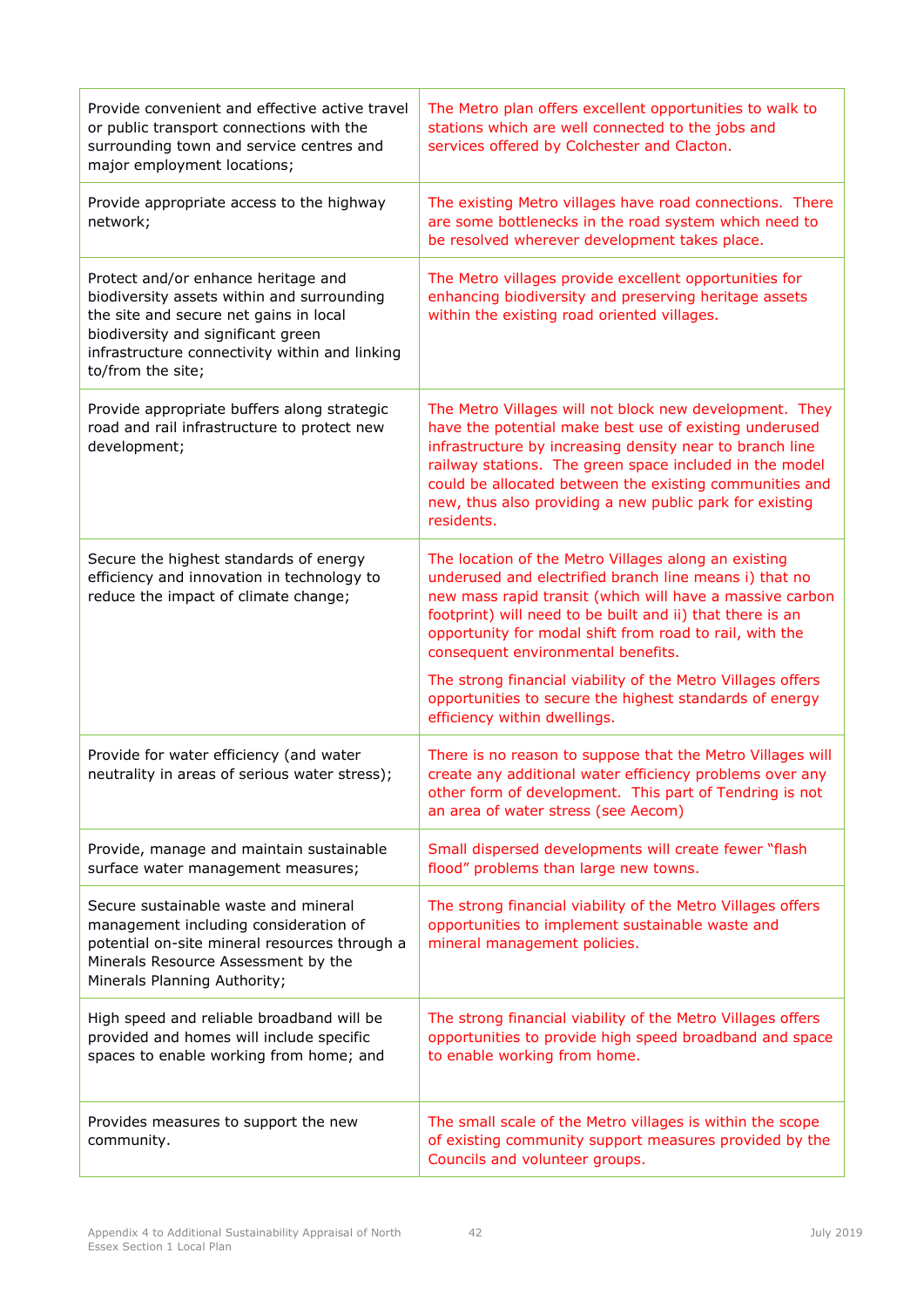### Confirmation of Site Proposals - NEAGC1

| <b>Site Ref</b>                                                                                                                                                                                               | <b>NEAGC1</b>                                                                                                                                                                                                                                                                                                                                                                                                                     |
|---------------------------------------------------------------------------------------------------------------------------------------------------------------------------------------------------------------|-----------------------------------------------------------------------------------------------------------------------------------------------------------------------------------------------------------------------------------------------------------------------------------------------------------------------------------------------------------------------------------------------------------------------------------|
| <b>Site Name</b>                                                                                                                                                                                              | West of Braintree GC                                                                                                                                                                                                                                                                                                                                                                                                              |
| <b>Site Boundary</b><br>Please confirm whether the site boundary in<br>the appendix is correct or if not, please<br>provide a revised site boundary.                                                          | <b>Yes</b>                                                                                                                                                                                                                                                                                                                                                                                                                        |
| Site Promoter(s)<br>(Please confirm the person(s) /<br>organisation(s) who are promoting the site<br>through the local plan process)                                                                          | <b>NEGC Ltd</b>                                                                                                                                                                                                                                                                                                                                                                                                                   |
| <b>Land ownership and control</b><br>(Please state the person(s) / organisation(s)<br>who own and / or control the land on the<br>site, and whether this is by ownership, option<br>agreement or other means) | Summary<br>Multiple landownerships represented by a consortium.<br>Boxted Wood (mostly within Uttlesford) not in this<br>consortium. Minor areas not in consortium. Andrewsfield<br>New Settlement Consortium and Galliard Homes.<br>Ownership / control<br>GL Hearn representing Andrewsfield New Settlement<br>Consortium - land assembly<br>Tarmac Ltd - mineral extraction<br>WYG representing Galliard Homes - house builder |
| Gross site area (Ha)                                                                                                                                                                                          | 496                                                                                                                                                                                                                                                                                                                                                                                                                               |
| <b>Demand for housing</b><br>Please confirm that there is demand for<br>housing in this location (and provide a high<br>level justification)                                                                  | Yes - Located within Braintree Rural North housing<br>market value area but assumed to be within the 'central<br>spine' in the Braintree Value Area 3. This is a high value<br>area within the NEA area                                                                                                                                                                                                                           |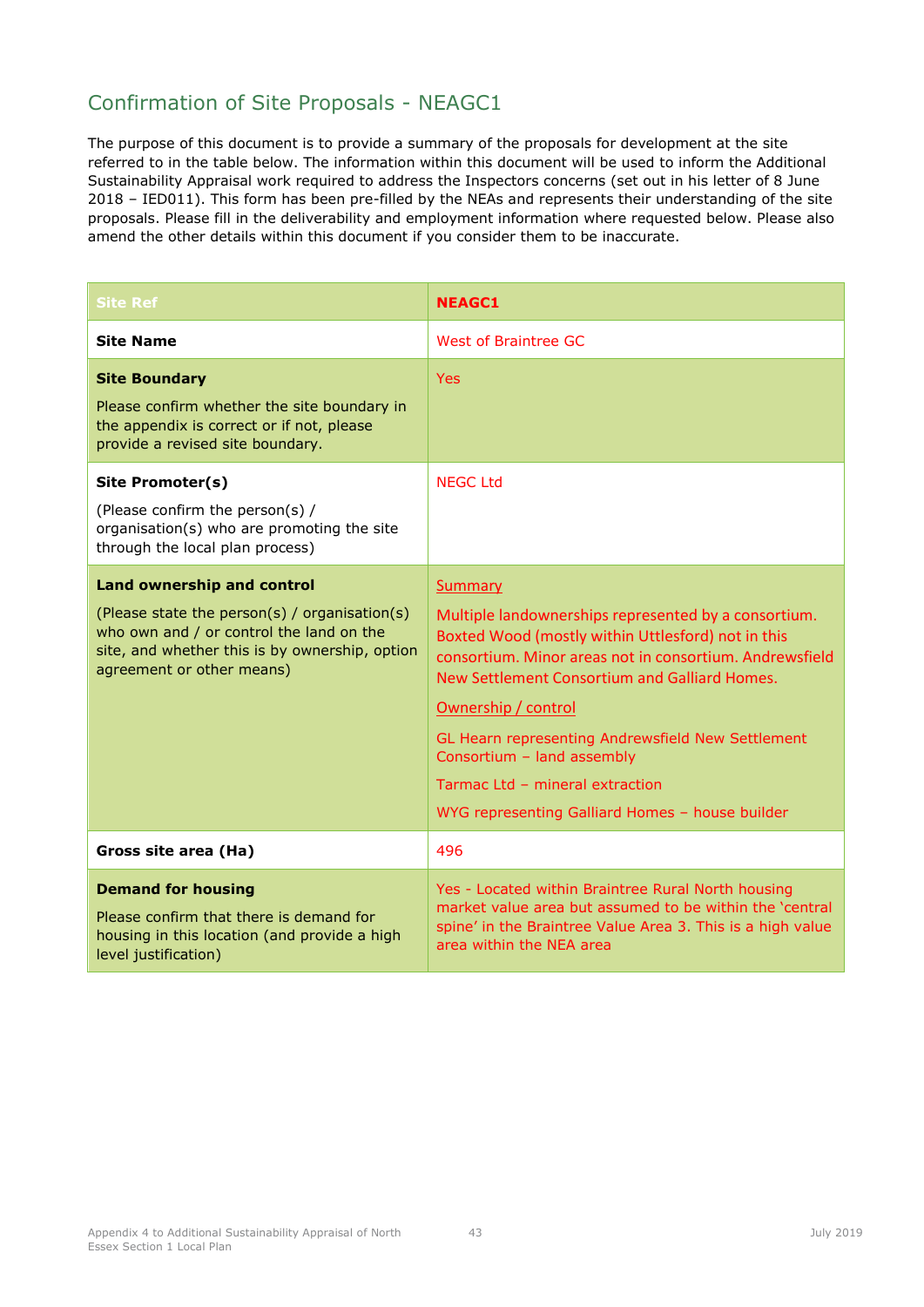|                                                                                                                                                                                                                                                                                                               | 10,000                                                                                                                                                                                                                                                                                                              | 7,500                                                                                                                                                                                                                                                                                                               | 5,500                                                                                                                                                                                                                                                                                                               | 2,000                                   |
|---------------------------------------------------------------------------------------------------------------------------------------------------------------------------------------------------------------------------------------------------------------------------------------------------------------|---------------------------------------------------------------------------------------------------------------------------------------------------------------------------------------------------------------------------------------------------------------------------------------------------------------------|---------------------------------------------------------------------------------------------------------------------------------------------------------------------------------------------------------------------------------------------------------------------------------------------------------------------|---------------------------------------------------------------------------------------------------------------------------------------------------------------------------------------------------------------------------------------------------------------------------------------------------------------------|-----------------------------------------|
| <b>Delivery rate</b><br>Please confirm the anticipated rate of<br>housing delivery.                                                                                                                                                                                                                           | 250 dwellings per annum<br>from 2023/24                                                                                                                                                                                                                                                                             | 250 dwellings per annum<br>from 2023/24                                                                                                                                                                                                                                                                             | 250 dwellings per annum<br>from 2023/24                                                                                                                                                                                                                                                                             | 200 dwellings per annum from<br>2023/24 |
| <b>Delivery by 2033</b><br>Please confirm that if allocated in the<br>Section 1 plan by 2020, the site will<br>be able to provide a minimum of<br>2,250 dwellings prior to March 2033.                                                                                                                        | <b>Yes</b>                                                                                                                                                                                                                                                                                                          | <b>Yes</b>                                                                                                                                                                                                                                                                                                          | <b>Yes</b>                                                                                                                                                                                                                                                                                                          | <b>Yes</b>                              |
| <b>Deliverability</b><br>Are you aware of any issues or<br>constraints that might prevent<br>development taking place on the site,<br>for example in relation to any<br>consultation undertaken with relevant<br>bodies and statutory undertakers? If<br>so, please provide a high level<br>summary of these. | No constraints have been<br>identified which would<br>prevent development taking<br>place on the site. The site<br>has been the subject of<br>numerous studies reflecting<br>its inclusion in the BDC Local<br>Plan. None of these studies<br>has identified any constraints<br>which would prevent<br>development. | No constraints have been<br>identified which would<br>prevent development taking<br>place on the site. The site<br>has been the subject of<br>numerous studies reflecting<br>its inclusion in the BDC Local<br>Plan. None of these studies<br>has identified any constraints<br>which would prevent<br>development. | No constraints have been<br>identified which would<br>prevent development taking<br>place on the site. The site<br>has been the subject of<br>numerous studies reflecting<br>its inclusion in the BDC Local<br>Plan. None of these studies<br>has identified any constraints<br>which would prevent<br>development. | <b>No</b>                               |
| <b>Employment provision</b><br>Please provide the approximate<br>amount of employment land (in<br>hectares) to be provided within the<br>site (if any).                                                                                                                                                       | Please see attached draft<br>Cebr Employment report<br>which will inform<br>employment land use in the<br>WoBGC.                                                                                                                                                                                                    | Please see attached draft<br>Cebr Employment report<br>which will inform<br>employment land use in the<br>WoBGC.                                                                                                                                                                                                    | Please see attached draft<br>Cebr Employment report<br>which will inform<br>employment land use in the<br>WoBGC.                                                                                                                                                                                                    | <b>None</b>                             |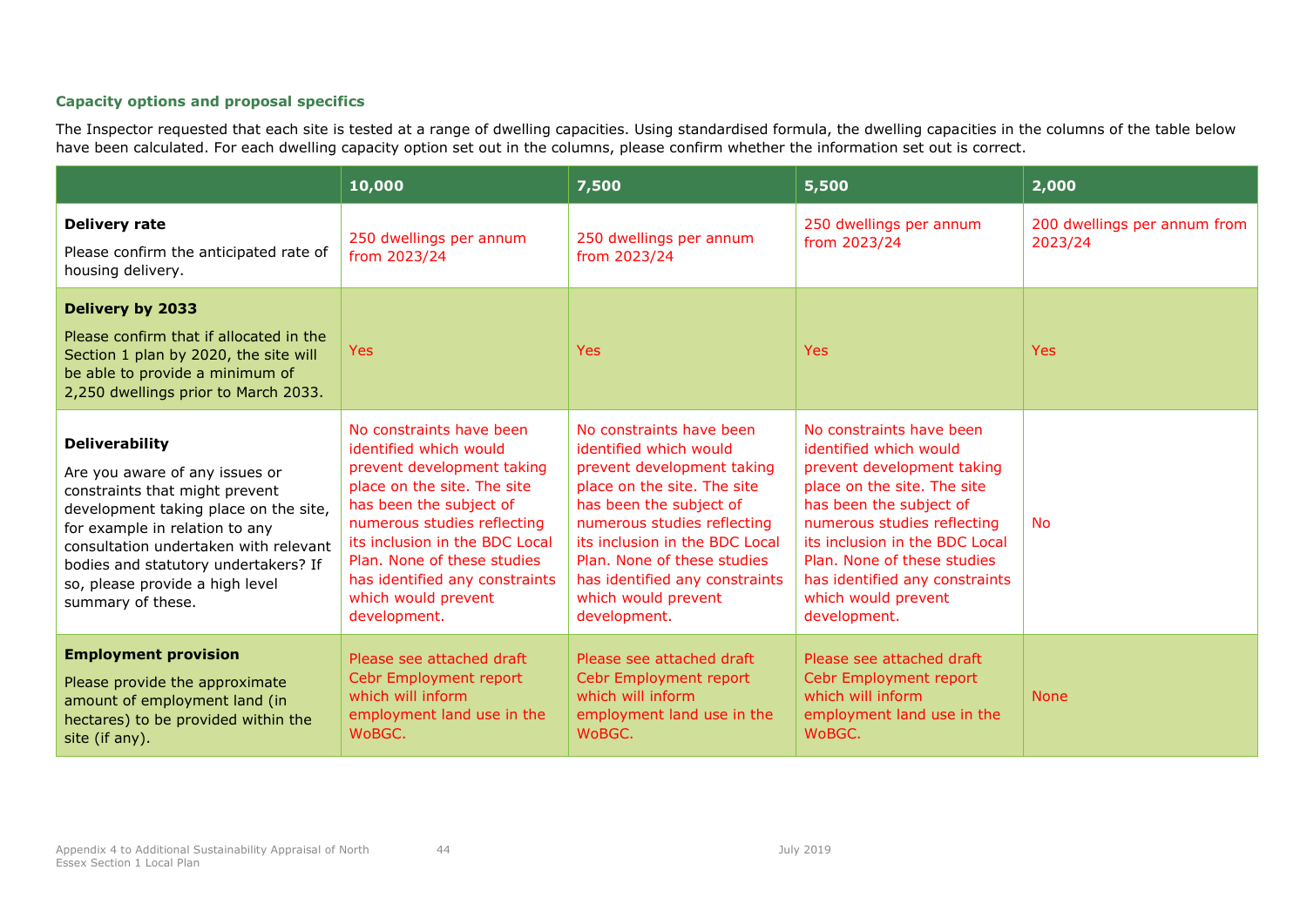|                                                                                                                                                                                                                                                                                                                                                                                                                                                                                                                                   | 10,000                                                                                                                                                                                                                                       | 7,500                                                                                                                                                                                                                                                          | 5,500                                                                                                                                                                                                                                             | 2,000                                                                                                                                                      |
|-----------------------------------------------------------------------------------------------------------------------------------------------------------------------------------------------------------------------------------------------------------------------------------------------------------------------------------------------------------------------------------------------------------------------------------------------------------------------------------------------------------------------------------|----------------------------------------------------------------------------------------------------------------------------------------------------------------------------------------------------------------------------------------------|----------------------------------------------------------------------------------------------------------------------------------------------------------------------------------------------------------------------------------------------------------------|---------------------------------------------------------------------------------------------------------------------------------------------------------------------------------------------------------------------------------------------------|------------------------------------------------------------------------------------------------------------------------------------------------------------|
| <b>Strategic Infrastructure</b><br>Please confirm the strategic<br>infrastructure listed is required to<br>support development of the site at<br>the relevant dwelling capacity.<br>Infrastructure should be policy<br>compliant, viable and deliverable <sup>1</sup> .<br>$1$ please note that the list of infrastructure<br>provided is a focussed view of what may<br>be required, to inform the sustainability<br>appraisal work. NEAs reserve the right to<br>refine and add to items should they feel<br>this is justified. | Yes<br>• RTS links to Braintree<br>Town, Braintree Freeport<br>and Stanstead<br>• New grade separated<br>junction on A120                                                                                                                    | Yes<br>• RTS links to Braintree<br>Town, Braintree Freeport<br>and Stanstead<br>• New grade separated<br>junction on A120                                                                                                                                      | Yes<br>• RTS links to Braintree<br>Town, Braintree Freeport<br>and Stanstead<br>• New grade separated<br>junction on A120                                                                                                                         | <b>Yes</b>                                                                                                                                                 |
| <b>Local Infrastructure and</b><br>mitigation<br>Please confirm that the infrastructure<br>and environmental mitigation listed<br>will form part of the proposals.<br><sup>2</sup> Open Space includes country park,<br>mitigation for Habitats Regulations and<br>landscape mitigation as required.                                                                                                                                                                                                                              | Yes<br>• Early Years<br>• Primary School(s)<br>• Secondary School<br>• Youth Centre provision<br>• Open Space <sup>2</sup><br>• Bus services<br>• Local centre facilities<br>• Healthcare facilities<br>• Community meeting<br><b>spaces</b> | <b>Yes</b><br>• Early Years<br>• Primary School(s)<br>• Secondary School<br>• Youth Centre provision<br>• Open Space <sup>2</sup><br>• Bus services<br>• Local centre facilities<br><b>Healthcare facilities</b><br>ж.<br>• Community meeting<br><b>spaces</b> | <b>Yes</b><br>• Early Years<br>• Primary School(s)<br>• Secondary School<br>• Youth Centre provision<br>• Open Space <sup>2</sup><br>• Bus services<br>• Local centre facilities<br><b>Healthcare facilities</b><br>• Community meeting<br>spaces | <b>Yes</b><br>• Early Years<br>• Primary School(s)<br>• Youth Centre provision<br>• Open Space <sup>2</sup><br>• Bus services<br>• Local centre facilities |
| <b>Viability</b><br>Please confirm that the site can<br>viably deliver policy compliant<br>sustainable development <sup>3</sup> and all<br>necessary environmental mitigation,<br>whilst also achieving a benchmark<br>land value in accordance with<br>national planning policy and<br>quidance, at the dwelling capacity in                                                                                                                                                                                                     | Yes<br>• External funding required<br>for grade-separated A120<br>junction.<br>• RTS links will require<br>external funding from<br>transport operating<br>companies.                                                                        | Yes<br>• External funding required<br>for grade-separated A120<br>junction.<br>• RTS links will require<br>external funding from<br>transport operating<br>companies.                                                                                          | Yes<br>• External funding required<br>for grade-separated A120<br>junction.<br>• RTS links will require<br>external funding from<br>transport operating<br>companies.                                                                             | <b>Yes</b>                                                                                                                                                 |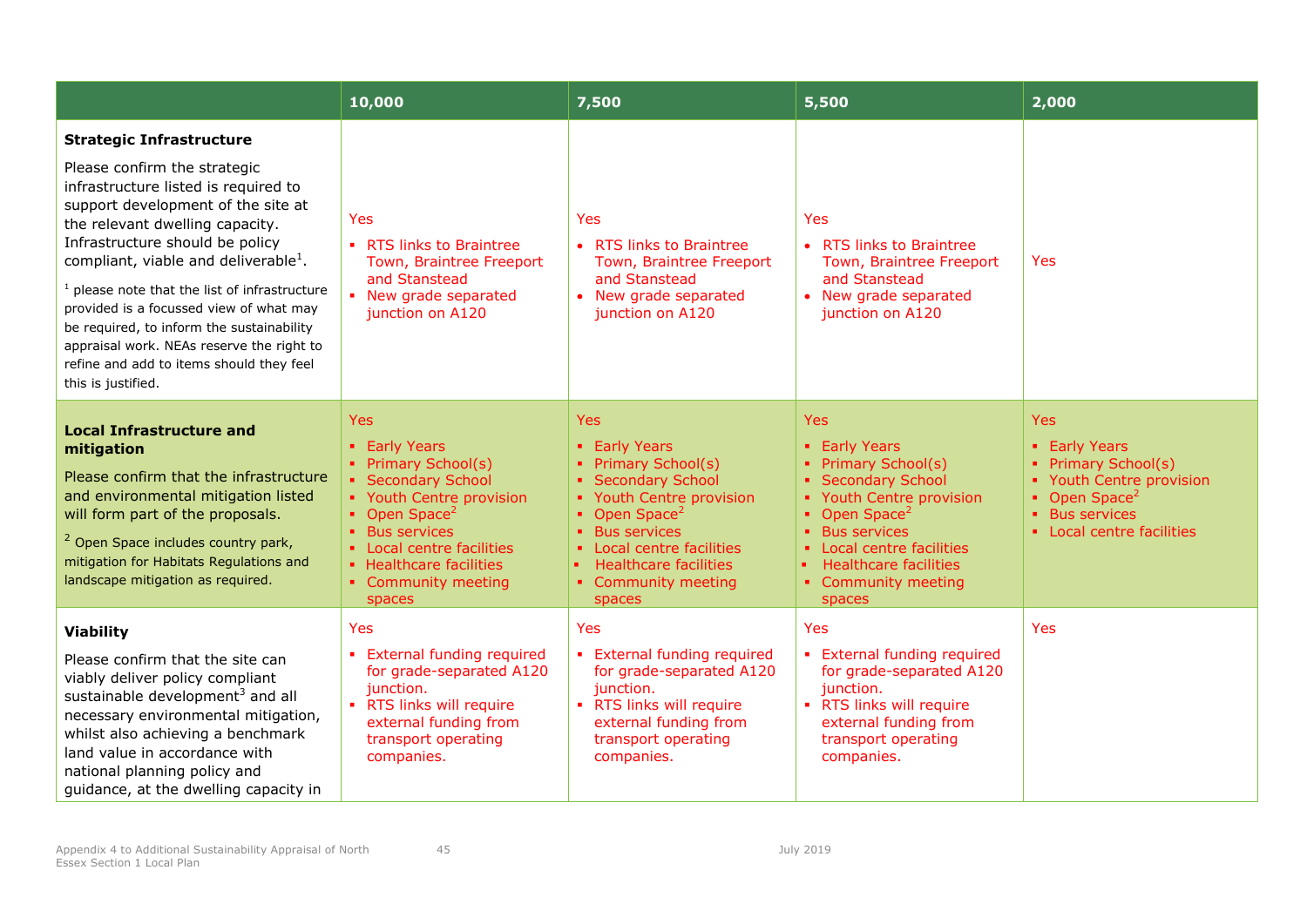|                                                                                                                                                                                                                                | 10,000 | 7,500 | 5,500 | 2,000 |
|--------------------------------------------------------------------------------------------------------------------------------------------------------------------------------------------------------------------------------|--------|-------|-------|-------|
| each column.                                                                                                                                                                                                                   |        |       |       |       |
| Please make clear any related<br>factors, such as reliance on any<br>external funding.                                                                                                                                         |        |       |       |       |
|                                                                                                                                                                                                                                |        |       |       |       |
|                                                                                                                                                                                                                                |        |       |       |       |
| <sup>3</sup> Policy Compliant Sustainable Development is development which provides for the following:                                                                                                                         |        |       |       |       |
| Community and stakeholder empowerment in the design and delivery of the site;                                                                                                                                                  |        |       |       |       |
| At an early stage of the delivery of the site, establish a sustainable funding and governance mechanism for future stewardship, management, maintenance and renewal of community<br>infrastructure and assets;                 |        |       |       |       |
| Provide supporting infrastructure ahead of or in tandem with the development it supports;                                                                                                                                      |        |       |       |       |
| Provides a minimum of 30% affordable housing;                                                                                                                                                                                  |        |       |       |       |
| Provide a mix of housing types and tenures including self-build, custom-build and starter homes at appropriate densities to their context;                                                                                     |        |       |       |       |
| Be planned to result in a step change in providing for more sustainable transport, prioritise walking, cycling and use of public transport over private car use and include foot and cycle<br>ways throughout the development; |        |       |       |       |
| Be structured to provide sociable, vibrant and walkable neighbourhoods with equality of access for all;                                                                                                                        |        |       |       |       |
| Provide convenient and effective active travel or public transport connections with the surrounding town and service centres and major employment locations;                                                                   |        |       |       |       |
| Provide appropriate access to the highway network;                                                                                                                                                                             |        |       |       |       |
| Protect and/or enhance heritage and biodiversity assets within and surrounding the site and secure net gains in local biodiversity and significant green infrastructure connectivity within<br>and linking to/from the site;   |        |       |       |       |
| Provide appropriate buffers along strategic road and rail infrastructure to protect new development;                                                                                                                           |        |       |       |       |
| Secure the highest standards of energy efficiency and innovation in technology to reduce the impact of climate change;                                                                                                         |        |       |       |       |
| Provide for water efficiency (and water neutrality in areas of serious water stress);                                                                                                                                          |        |       |       |       |
| Provide, manage and maintain sustainable surface water management measures;                                                                                                                                                    |        |       |       |       |
| Secure sustainable waste and mineral management including consideration of potential on-site mineral resources through a Minerals Resource Assessment by the Minerals Planning                                                 |        |       |       |       |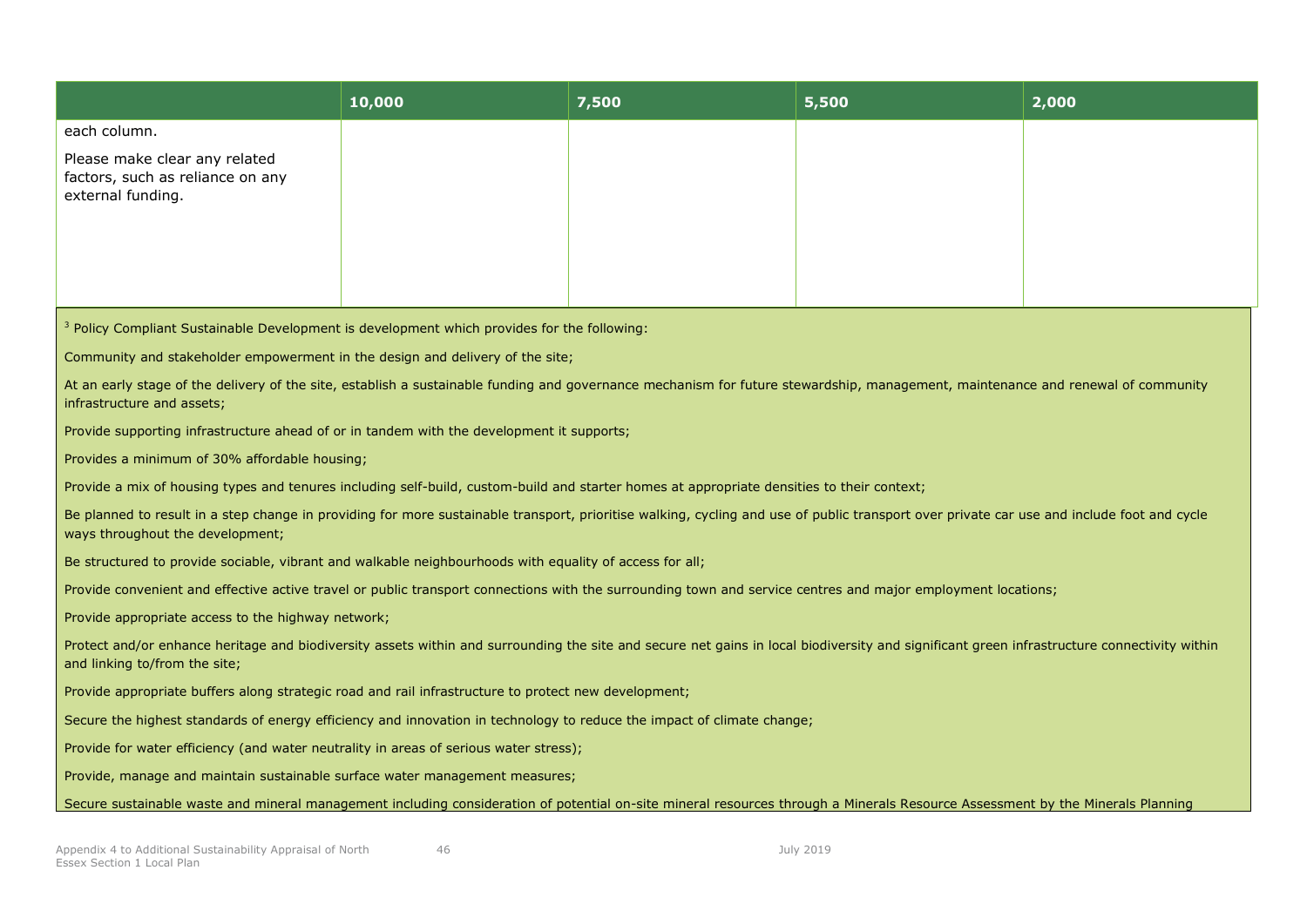Authority;

High speed and reliable broadband will be provided and homes will include specific spaces to enable working from home; and

Provides measures to support the new community.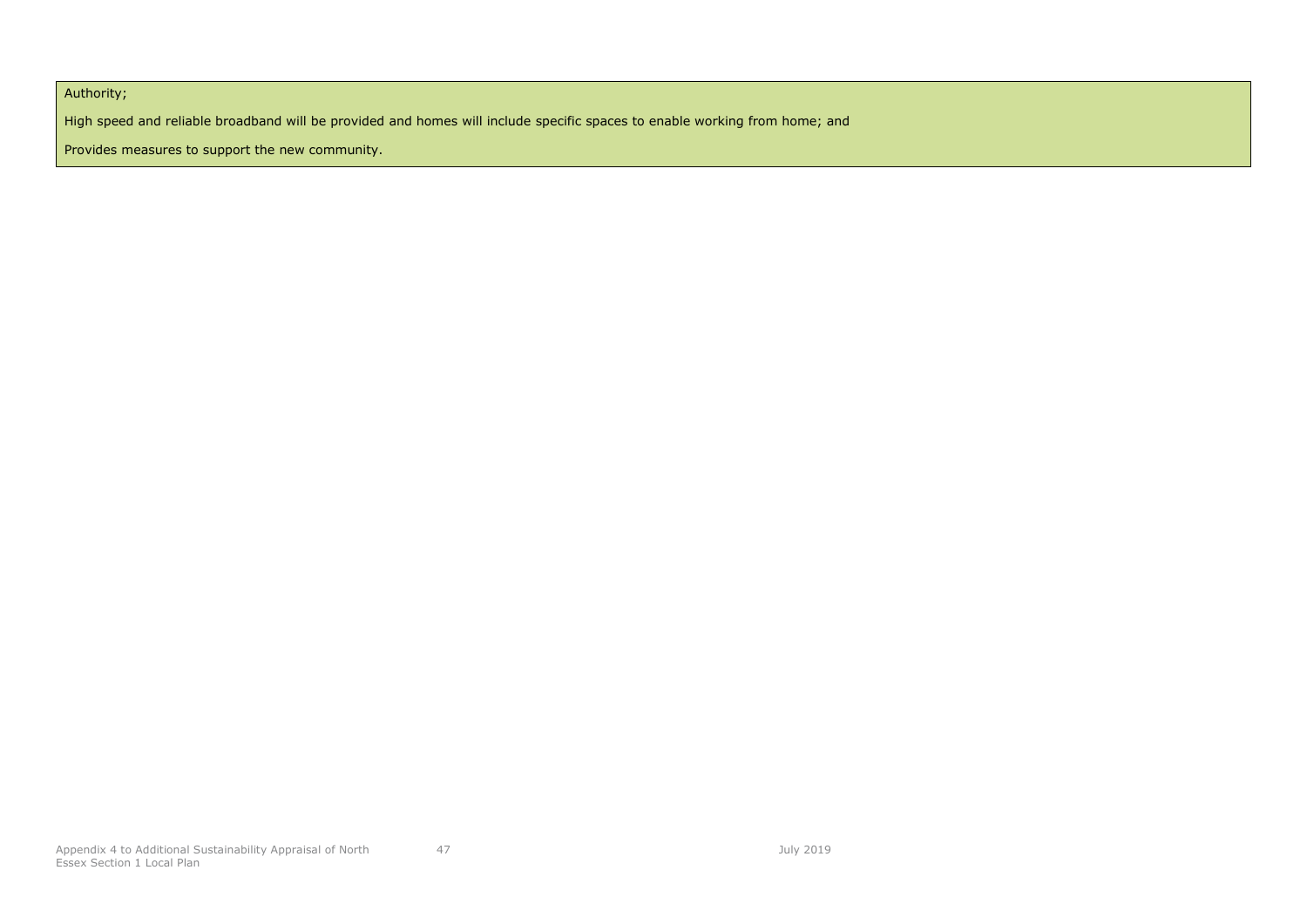### Confirmation of Site Proposals - NEAGC2

| <b>Site Ref</b>                                                                                                                                                                                               | <b>NEAGC2</b>                                                                                                                                                                                                                                                                                                                                                                                                                                   |
|---------------------------------------------------------------------------------------------------------------------------------------------------------------------------------------------------------------|-------------------------------------------------------------------------------------------------------------------------------------------------------------------------------------------------------------------------------------------------------------------------------------------------------------------------------------------------------------------------------------------------------------------------------------------------|
| <b>Site Name</b>                                                                                                                                                                                              | Colchester Braintree Borders GC                                                                                                                                                                                                                                                                                                                                                                                                                 |
| <b>Site Boundary</b><br>Please confirm whether the site boundary in the<br>appendix is correct or if not, please provide a<br>revised site boundary.                                                          | <b>Yes</b>                                                                                                                                                                                                                                                                                                                                                                                                                                      |
| <b>Site Promoter(s)</b><br>(Please confirm the person(s) / organisation(s)<br>who are promoting the site through the local<br>plan process)                                                                   | <b>NEGC Ltd</b>                                                                                                                                                                                                                                                                                                                                                                                                                                 |
| <b>Land ownership and control</b><br>(Please state the person(s) / organisation(s)<br>who own and / or control the land on the site,<br>and whether this is by ownership, option<br>agreement or other means) | <b>Summary</b><br>Multiple landownerships represented by different site<br>promoters. RF West and Crest Nicholson is<br>represented separately to the West Tey Consortium<br>between L&Q, Cirrus Land and G120.<br>Ownership / control<br>Carter Jones representing West Tey Consortium<br>including L&Q, Cirrus and G120 - land assembly<br>Andrew Martin Planning representing RF West and<br>David Sherwood, Crest Nicholson - house builder |
| Gross site area (Ha)                                                                                                                                                                                          | 1,285                                                                                                                                                                                                                                                                                                                                                                                                                                           |
| <b>Demand for housing</b><br>Please confirm that there is demand for housing<br>in this location (and provide a high level<br>justification)                                                                  | Yes - Located in the Tiptree and rural housing market<br>value area within the Colchester Broad Rental Market<br>Area. This is a high market value area within the<br>NEAs.                                                                                                                                                                                                                                                                     |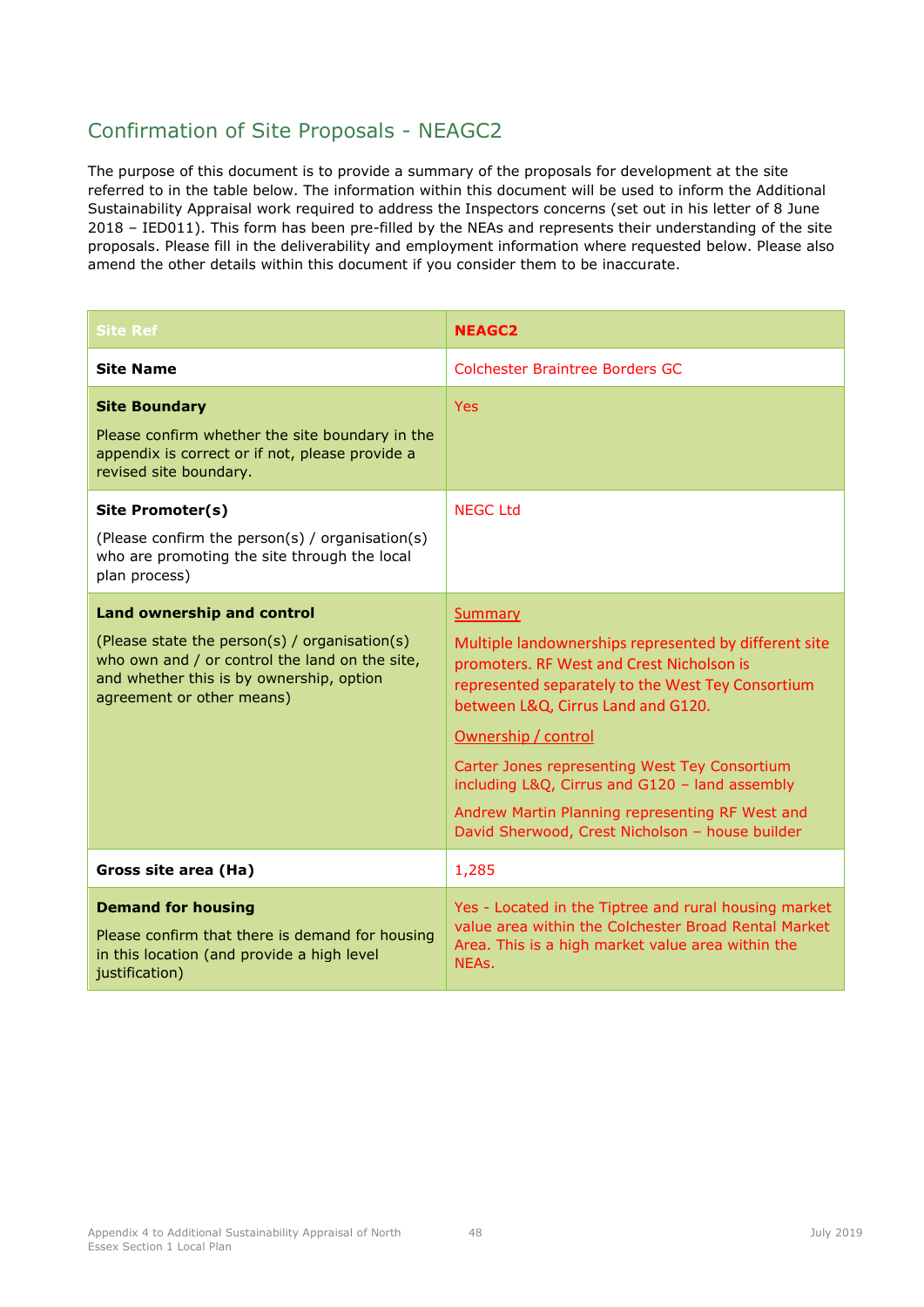|                                                                                                                                                                                                                                                                                                               | 5,500                                                                                                                                                                                                                                                                                                                      | 15,000                                                                                                                                                                                                                                                                                                                     | 21,000                                                                                                                                                                                                                                                                                                                     | 27,000                                                                                                                                                                                                                                                                                                                        |
|---------------------------------------------------------------------------------------------------------------------------------------------------------------------------------------------------------------------------------------------------------------------------------------------------------------|----------------------------------------------------------------------------------------------------------------------------------------------------------------------------------------------------------------------------------------------------------------------------------------------------------------------------|----------------------------------------------------------------------------------------------------------------------------------------------------------------------------------------------------------------------------------------------------------------------------------------------------------------------------|----------------------------------------------------------------------------------------------------------------------------------------------------------------------------------------------------------------------------------------------------------------------------------------------------------------------------|-------------------------------------------------------------------------------------------------------------------------------------------------------------------------------------------------------------------------------------------------------------------------------------------------------------------------------|
| <b>Delivery rate</b><br>Please confirm the anticipated rate<br>of housing delivery.                                                                                                                                                                                                                           | 200 dwellings per annum<br>from 2024/25.<br>300 dwellings per annum<br>from 2028/29.                                                                                                                                                                                                                                       | 200 dwellings per annum<br>from 2024/25.<br>300 dwellings per annum<br>from 2028/29.                                                                                                                                                                                                                                       | 200 dwellings per annum<br>from 2024/25.<br>300 dwellings per annum<br>from 2028/29.                                                                                                                                                                                                                                       | 200 dwellings per annum<br>from 2024/25.<br>300 dwellings per annum<br>from 2028/29.                                                                                                                                                                                                                                          |
| Delivery by 2033<br>Please confirm that if allocated in<br>the Section 1 plan by 2020, the site<br>will be able to provide a minimum<br>of 2,250 dwellings prior to March<br>2033.                                                                                                                            | Yes                                                                                                                                                                                                                                                                                                                        | <b>Yes</b>                                                                                                                                                                                                                                                                                                                 | <b>Yes</b>                                                                                                                                                                                                                                                                                                                 | <b>Yes</b>                                                                                                                                                                                                                                                                                                                    |
| <b>Deliverability</b><br>Are you aware of any issues or<br>constraints that might prevent<br>development taking place on the<br>site, for example in relation to any<br>consultation undertaken with<br>relevant bodies and statutory<br>undertakers? If so, please provide<br>a high level summary of these. | No constraints have been<br>identified which would<br>prevent development taking<br>place on the site. The site<br>has been the subject of<br>numerous studies reflecting<br>its inclusion in BDC and<br>CBC's Local Plans. None of<br>these studies has identified<br>any constraints which would<br>prevent development. | No constraints have been<br>identified which would<br>prevent development taking<br>place on the site. The site<br>has been the subject of<br>numerous studies reflecting<br>its inclusion in BDC and<br>CBC's Local Plans. None of<br>these studies has identified<br>any constraints which would<br>prevent development. | No constraints have been<br>identified which would<br>prevent development taking<br>place on the site. The site<br>has been the subject of<br>numerous studies reflecting<br>its inclusion in BDC and<br>CBC's Local Plans. None of<br>these studies has identified<br>any constraints which would<br>prevent development. | No constraints have been<br>identified which would<br>prevent development taking<br>place on the site. The site<br>has been the subject of<br>numerous studies reflecting<br>its inclusion in the BDC and<br>CBC's Local Plan. None of<br>these studies has identified<br>any constraints which would<br>prevent development. |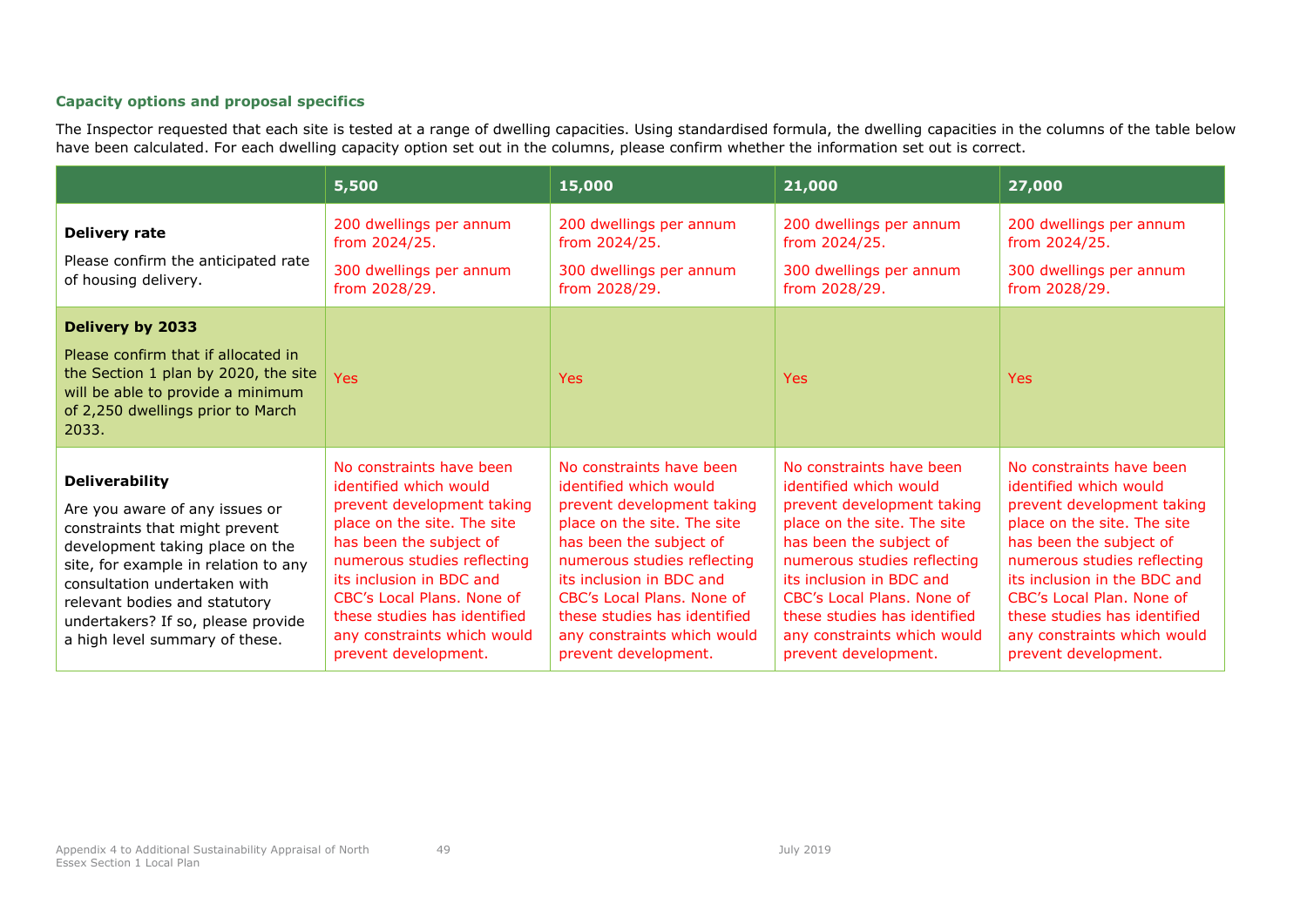|                                                                                                                                                                                                                                                                                                                                                                                                                                                                                                | 5,500                                                                                                                                                                                                                                                      | 15,000                                                                                                                                                                                                                                             | 21,000                                                                                                                                                                                                                                          | 27,000                                                                                                                                                                                                                                                  |
|------------------------------------------------------------------------------------------------------------------------------------------------------------------------------------------------------------------------------------------------------------------------------------------------------------------------------------------------------------------------------------------------------------------------------------------------------------------------------------------------|------------------------------------------------------------------------------------------------------------------------------------------------------------------------------------------------------------------------------------------------------------|----------------------------------------------------------------------------------------------------------------------------------------------------------------------------------------------------------------------------------------------------|-------------------------------------------------------------------------------------------------------------------------------------------------------------------------------------------------------------------------------------------------|---------------------------------------------------------------------------------------------------------------------------------------------------------------------------------------------------------------------------------------------------------|
| <b>Employment provision</b><br>Please provide the approximate<br>amount of employment land (in<br>hectares) to be provided within the<br>site (if any).                                                                                                                                                                                                                                                                                                                                        | Please see attached draft<br>Cebr Employment report<br>which will inform<br>employment land use in the<br><b>CBBGC</b>                                                                                                                                     | Please see attached draft<br>Cebr Employment report<br>which will inform<br>employment land use in the<br><b>CBBGC</b>                                                                                                                             | Please see attached draft<br>Cebr Employment report<br>which will inform<br>employment land use in the<br><b>CBBGC</b>                                                                                                                          | Please see attached draft<br>Cebr Employment report<br>which will inform<br>employment land use in the<br><b>CBBGC</b>                                                                                                                                  |
| <b>Strategic Infrastructure</b>                                                                                                                                                                                                                                                                                                                                                                                                                                                                |                                                                                                                                                                                                                                                            |                                                                                                                                                                                                                                                    |                                                                                                                                                                                                                                                 |                                                                                                                                                                                                                                                         |
| Please confirm the strategic<br>infrastructure listed is required to<br>support development of the site at<br>the relevant dwelling capacity.<br>Infrastructure should be policy<br>compliant, viable and deliverable <sup>1</sup> .<br>$1$ please note that the list of<br>infrastructure provided is a focussed<br>view of what may be required, to inform<br>the sustainability appraisal work. NEAs<br>reserve the right to refine and add to<br>items should they feel this is justified. | Yes<br>• RTS links to Colchester<br>and Braintree, with<br>potential to link to London<br><b>Stansted Airport.</b><br>• Strategic improvements to<br><b>Marks Tey Railway</b><br>Station.<br>• New junctions and<br>widening of A12.<br>• Bypass for A120. | <b>Yes</b><br>RTS links to Colchester<br>and Braintree, with<br>potential to link to London<br>Stansted Airport.<br>Strategic improvements to<br><b>Marks Tey Railway</b><br>Station.<br>New junctions and<br>widening of A12.<br>Bypass for A120. | Yes<br>• RTS links to Colchester<br>and Braintree, with<br>potential to link to London<br>Stansted Airport.<br>Strategic improvements to<br><b>Marks Tey Railway</b><br>Station.<br>• New junctions and<br>widening of A12.<br>Bypass for A120. | <b>Yes</b><br>RTS links to Colchester<br>and Braintree, with<br>potential to link to<br>London Stansted Airport.<br>Strategic improvements<br>to Marks Tey Railway<br>Station.<br>New junctions. Widening,<br>and rerouting of A12.<br>Bypass for A120. |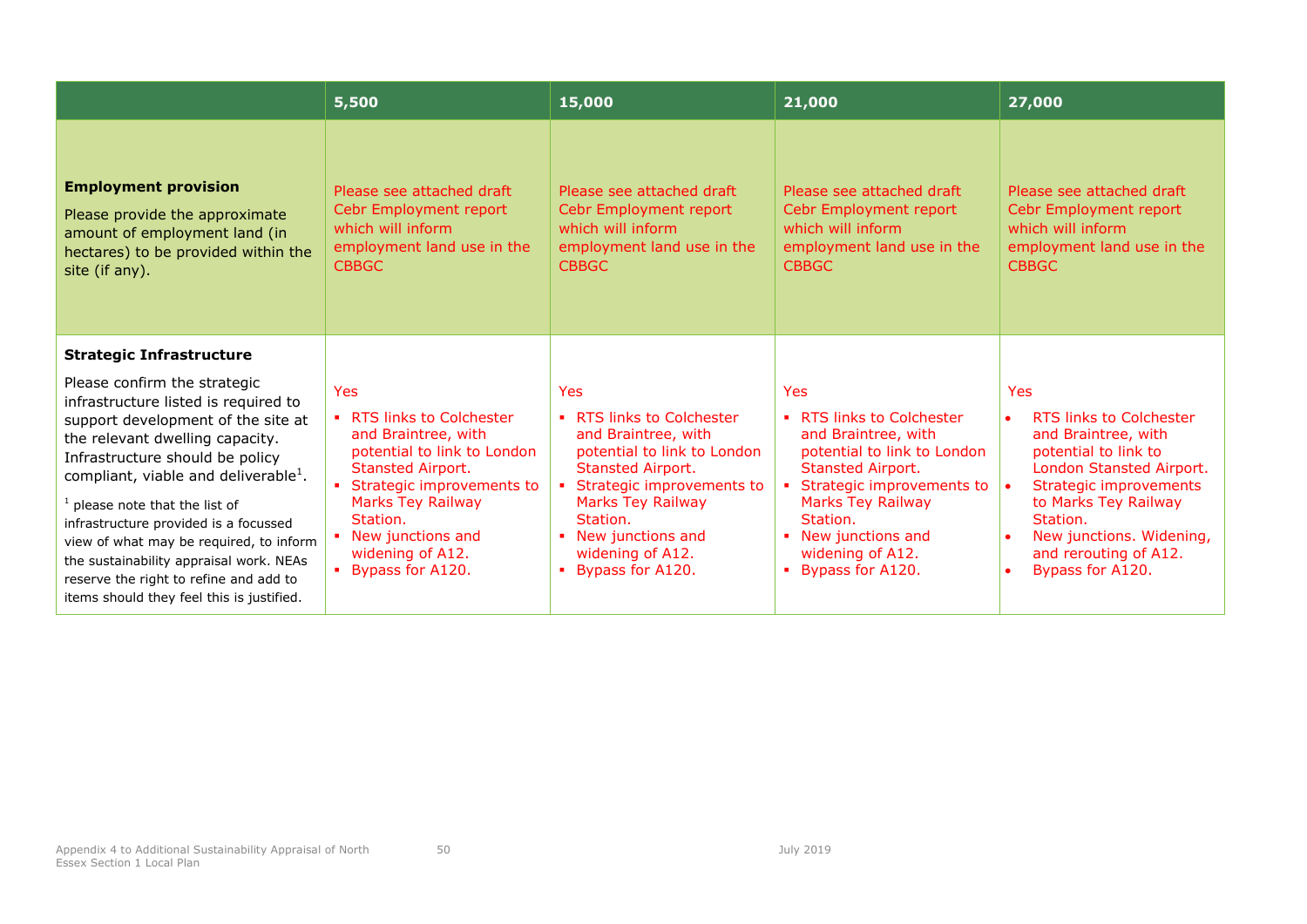|                                                                                                                                                                                                                                                                                                                                                                                                                                         | 5,500                                                                                                                                                                                                                                                   | 15,000                                                                                                                                                                                                                                                                       | 21,000                                                                                                                                                                                                                                                     | 27,000                                                                                                                                                                                                                                                         |
|-----------------------------------------------------------------------------------------------------------------------------------------------------------------------------------------------------------------------------------------------------------------------------------------------------------------------------------------------------------------------------------------------------------------------------------------|---------------------------------------------------------------------------------------------------------------------------------------------------------------------------------------------------------------------------------------------------------|------------------------------------------------------------------------------------------------------------------------------------------------------------------------------------------------------------------------------------------------------------------------------|------------------------------------------------------------------------------------------------------------------------------------------------------------------------------------------------------------------------------------------------------------|----------------------------------------------------------------------------------------------------------------------------------------------------------------------------------------------------------------------------------------------------------------|
| <b>Local Infrastructure and</b><br>mitigation<br>Please confirm that the<br>infrastructure and environmental<br>mitigation listed will form part of<br>the proposals.<br><sup>2</sup> Open Space includes country park,<br>mitigation for Habitats Regulations and<br>landscape mitigation as required.                                                                                                                                 | <b>Yes</b><br>• Early Years<br>• Primary Schools<br><b>Secondary Schools</b><br>• Youth Centre provision<br>• Open Space <sup>2</sup><br>• Bus services<br>• Local centre facilities<br>• Healthcare facilities<br>• Community meeting<br><b>spaces</b> | <b>Yes</b><br>• Early Years<br><b>Primary Schools</b><br><b>Secondary Schools</b><br>• Youth Centre provision<br>• Open Space <sup>2</sup><br><b>Bus services</b><br>$\mathbf{u}$ .<br>• Local centre facilities<br>• Healthcare facilities<br>• Community meeting<br>spaces | <b>Yes</b><br>• Early Years<br><b>Primary Schools</b><br><b>Secondary Schools</b><br>• Youth Centre provision<br>• Open Space <sup>2</sup><br><b>Bus services</b><br>• Local centre facilities<br>• Healthcare facilities<br>• Community meeting<br>spaces | <b>Yes</b><br><b>Early Years</b><br><b>Primary Schools</b><br><b>Secondary Schools</b><br>Youth Centre provision<br>Open Space <sup>2</sup><br><b>Bus services</b><br>Local centre facilities<br>• Healthcare facilities<br>Community meeting<br><b>spaces</b> |
| <b>Viability</b><br>Please confirm that the site can<br>viably deliver policy compliant<br>sustainable development <sup>3</sup> and all<br>necessary environmental<br>mitigation, whilst also achieving a<br>benchmark land value in<br>accordance with national planning<br>policy and guidance, at the<br>dwelling capacity in each column.<br>Please make clear any related<br>factors, such as reliance on any<br>external funding. | Yes<br>• RTS links will require<br>investment from transport<br>operating companies.                                                                                                                                                                    | <b>Yes</b><br>• RTS links will require<br>investment from transport<br>operating companies.                                                                                                                                                                                  | <b>Yes</b><br>• External funding required<br>for grade-separated A12<br>junction to facilitate<br>enhanced growth (Housing<br>Infrastructure Fund).<br>• RTS links will require<br>investment from transport<br>operating companies.                       | <b>Yes</b><br><b>External funding required</b><br>a.<br>for grade-separated A12<br>junction to facilitate<br>enhanced growth (Housing<br>Infrastructure Fund).<br>• RTS links will require<br>investment from transport<br>operating companies.                |

<sup>3</sup> Policy Compliant Sustainable Development is development which provides for the following:

Community and stakeholder empowerment in the design and delivery of the site;

At an early stage of the delivery of the site, establish a sustainable funding and governance mechanism for future stewardship, management, maintenance and renewal of community infrastructure and assets;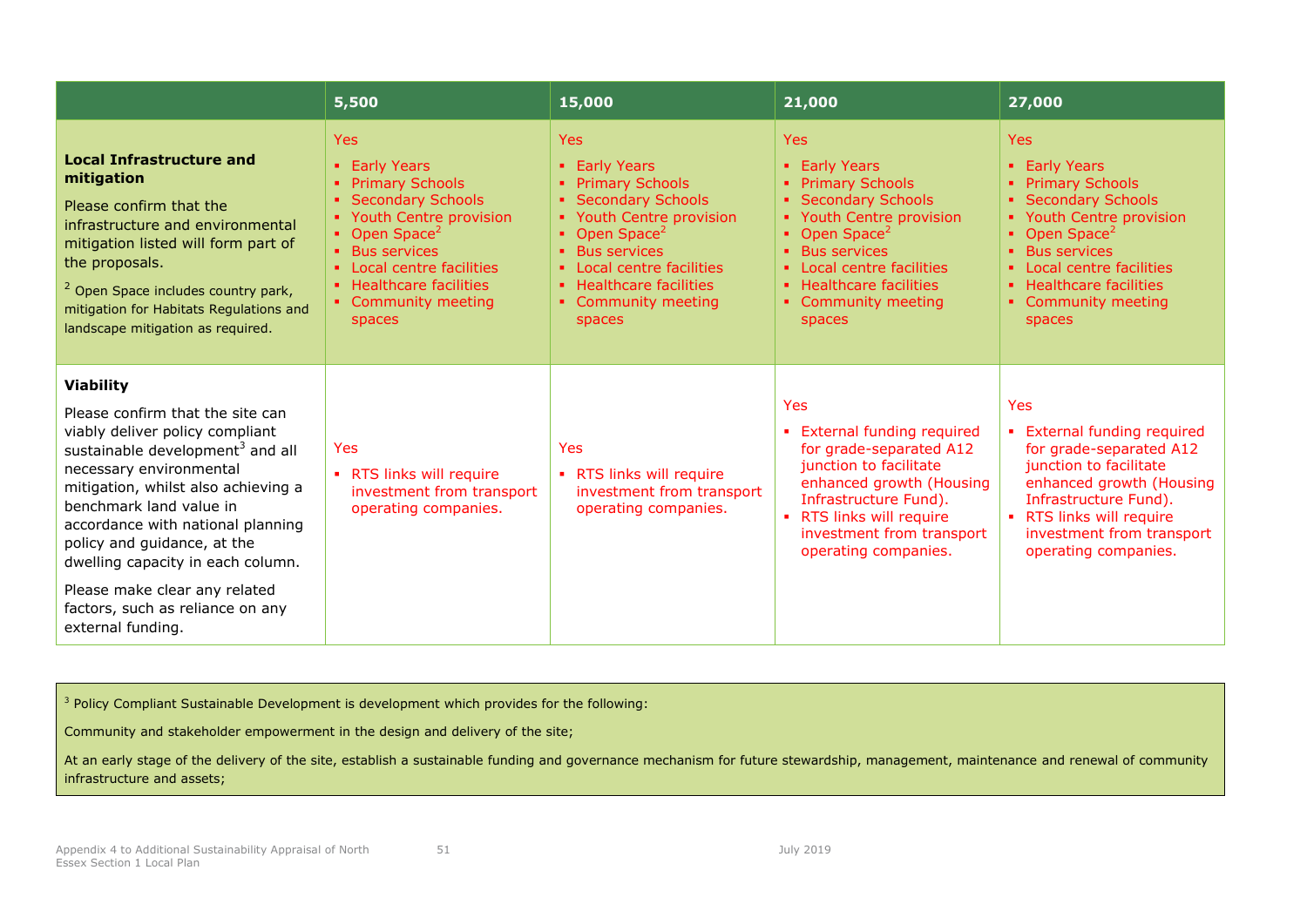Provide supporting infrastructure ahead of or in tandem with the development it supports;

Provides a minimum of 30% affordable housing;

Provide a mix of housing types and tenures including self-build, custom-build and starter homes at appropriate densities to their context;

Be planned to result in a step change in providing for more sustainable transport, prioritise walking, cycling and use of public transport over private car use and include foot and cycle ways throughout the development;

Be structured to provide sociable, vibrant and walkable neighbourhoods with equality of access for all;

Provide convenient and effective active travel or public transport connections with the surrounding town and service centres and major employment locations;

Provide appropriate access to the highway network;

Protect and/or enhance heritage and biodiversity assets within and surrounding the site and secure net gains in local biodiversity and significant green infrastructure connectivity within and linking to/from the site;

Provide appropriate buffers along strategic road and rail infrastructure to protect new development;

Secure the highest standards of energy efficiency and innovation in technology to reduce the impact of climate change;

Provide for water efficiency (and water neutrality in areas of serious water stress);

Provide, manage and maintain sustainable surface water management measures;

Secure sustainable waste and mineral management including consideration of potential on-site mineral resources through a Minerals Resource Assessment by the Minerals Planning Authority;

High speed and reliable broadband will be provided and homes will include specific spaces to enable working from home; and

Provides measures to support the new community.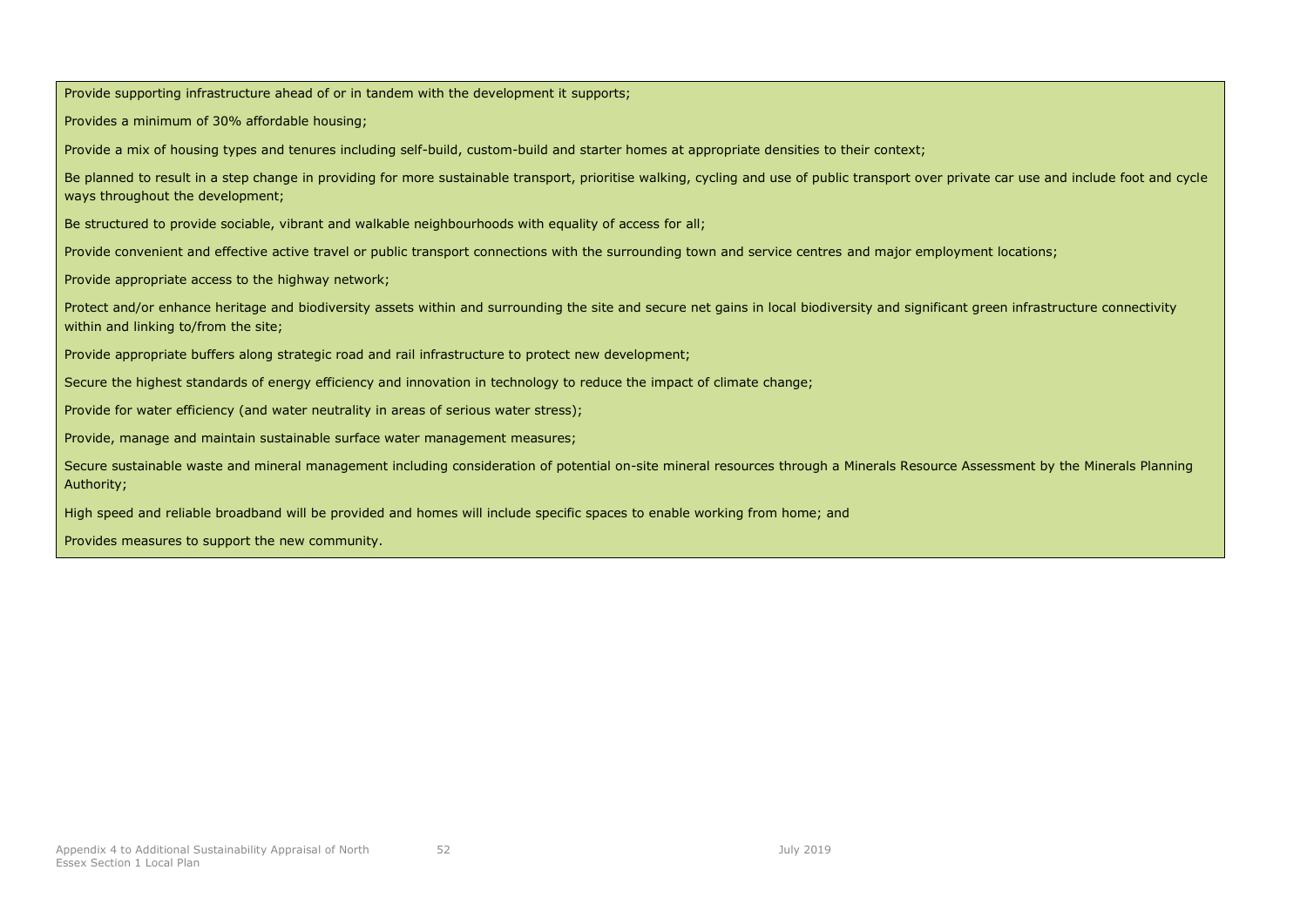# Confirmation of Site Proposals - NEAGC3

| <b>Site Ref</b>                                                                                                                                                                                     | <b>NEAGC3</b>                                                                                                                                                |
|-----------------------------------------------------------------------------------------------------------------------------------------------------------------------------------------------------|--------------------------------------------------------------------------------------------------------------------------------------------------------------|
| <b>Site Name</b>                                                                                                                                                                                    | <b>Tendring Colchester Borders GC</b>                                                                                                                        |
| <b>Site Boundary</b><br>Please confirm whether the site boundary in the<br>appendix is correct or if not, please provide a revised<br>site boundary.                                                | <b>Yes</b>                                                                                                                                                   |
| Site Promoter(s)<br>(Please confirm the person(s) / organisation(s) who are<br>promoting the site through the local plan process)                                                                   | <b>NEGC Ltd</b>                                                                                                                                              |
| Land ownership and control<br>(Please state the person(s) / organisation(s) who own<br>and / or control the land on the site, and whether this is<br>by ownership, option agreement or other means) | Summary<br>Predominately two landowners with option agreement<br>to regional housebuilder (Mersea Homes)                                                     |
| Gross site area (Ha)                                                                                                                                                                                | 519                                                                                                                                                          |
| <b>Demand for housing</b><br>Please confirm that there is demand for housing in this<br>location (and provide a high level justification)                                                           | Yes - Located within Central Colchester market value<br>area within the Colchester Broad Rental Market Area.<br>This is a medium value area within the NEAs. |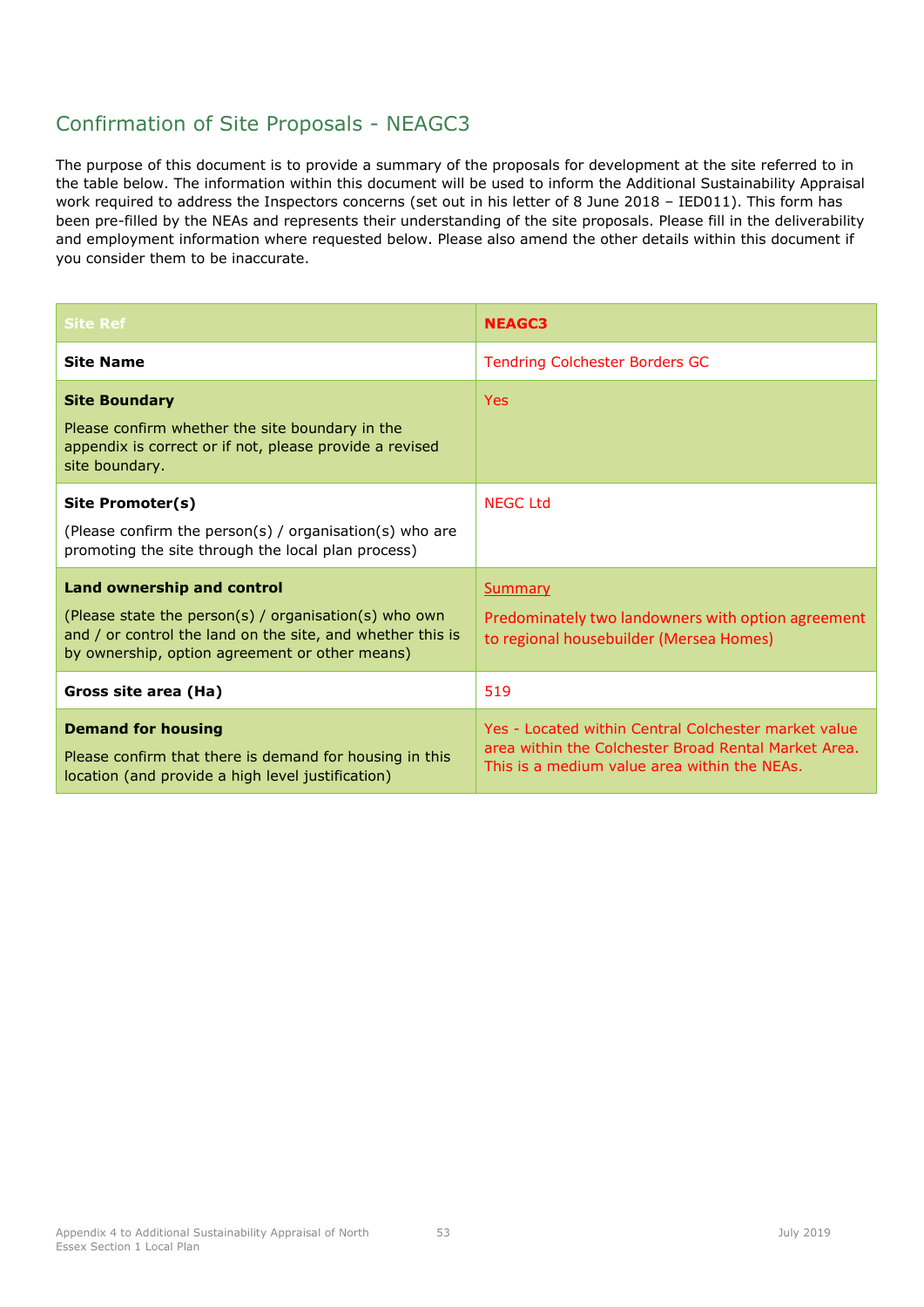|                                                                                                                                                                                                                                                                                                               | 7,500                                                                                                                                                                                                                                                                                                                        | 8,000                                                                                                                                                                                                                                                                                                                        | 5,500                                                                                                                                                                                                                                                                                                                        | 2,000                                                                                                                                                                                                                                                                                                                        |
|---------------------------------------------------------------------------------------------------------------------------------------------------------------------------------------------------------------------------------------------------------------------------------------------------------------|------------------------------------------------------------------------------------------------------------------------------------------------------------------------------------------------------------------------------------------------------------------------------------------------------------------------------|------------------------------------------------------------------------------------------------------------------------------------------------------------------------------------------------------------------------------------------------------------------------------------------------------------------------------|------------------------------------------------------------------------------------------------------------------------------------------------------------------------------------------------------------------------------------------------------------------------------------------------------------------------------|------------------------------------------------------------------------------------------------------------------------------------------------------------------------------------------------------------------------------------------------------------------------------------------------------------------------------|
| <b>Delivery rate</b><br>Please confirm the anticipated rate of<br>housing delivery.                                                                                                                                                                                                                           | 250 dwellings per annum<br>from 2023/24                                                                                                                                                                                                                                                                                      | 250 dwellings per annum<br>from 2023/24                                                                                                                                                                                                                                                                                      | 250 dwellings per annum<br>from 2023/24                                                                                                                                                                                                                                                                                      | 200 dwellings per annum<br>from 2023/24                                                                                                                                                                                                                                                                                      |
| <b>Delivery by 2033</b><br>Please confirm that if allocated in the<br>Section 1 plan by 2020, the site will<br>be able to provide a minimum of<br>2,250 dwellings prior to March 2033.                                                                                                                        | <b>Yes</b>                                                                                                                                                                                                                                                                                                                   | <b>Yes</b>                                                                                                                                                                                                                                                                                                                   | <b>Yes</b>                                                                                                                                                                                                                                                                                                                   | <b>Yes</b>                                                                                                                                                                                                                                                                                                                   |
| <b>Deliverability</b><br>Are you aware of any issues or<br>constraints that might prevent<br>development taking place on the<br>site, for example in relation to any<br>consultation undertaken with<br>relevant bodies and statutory<br>undertakers? If so, please provide a<br>high level summary of these. | No constraints have been<br>identified which would<br>prevent development taking<br>place on the site. The site has<br>been the subject of numerous<br>studies reflecting its inclusion<br>in the CBC and TDC Local<br>Plans. None of these studies<br>has identified any constraints<br>which would prevent<br>development. | No constraints have been<br>identified which would<br>prevent development taking<br>place on the site. The site has<br>been the subject of numerous<br>studies reflecting its inclusion<br>in the CBC and TDC Local<br>Plans. None of these studies<br>has identified any constraints<br>which would prevent<br>development. | No constraints have been<br>identified which would<br>prevent development taking<br>place on the site. The site has<br>been the subject of numerous<br>studies reflecting its inclusion<br>in the CBC and TDC Local<br>Plans. None of these studies<br>has identified any constraints<br>which would prevent<br>development. | No constraints have been<br>identified which would<br>prevent development taking<br>place on the site. The site has<br>been the subject of numerous<br>studies reflecting its inclusion<br>in the CBC and TDC Local<br>Plans. None of these studies<br>has identified any constraints<br>which would prevent<br>development. |
| <b>Employment provision</b><br>Please provide the approximate<br>amount of employment land (in<br>hectares) to be provided within the<br>site (if any).                                                                                                                                                       | Please see attached draft<br>Cebr Employment report<br>which will inform employment<br>land use in the TCBGC.                                                                                                                                                                                                                | Please see attached draft<br>Cebr Employment report<br>which will inform employment<br>land use in the TCBGC.                                                                                                                                                                                                                | Please see attached draft<br>Cebr Employment report<br>which will inform employment<br>land use in the TCBGC.                                                                                                                                                                                                                | <b>None</b>                                                                                                                                                                                                                                                                                                                  |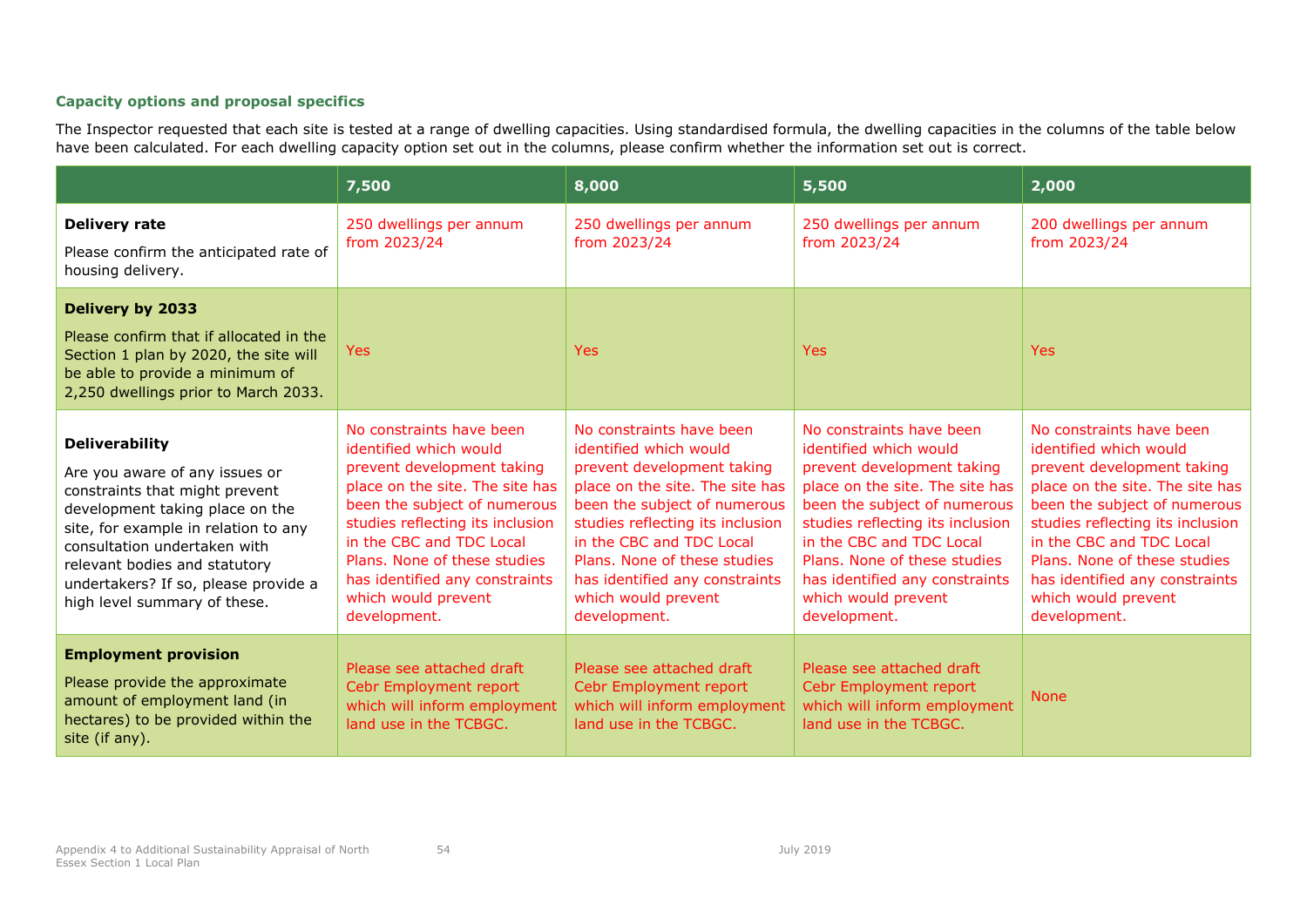|                                                                                                                                                                                                                                                                                                                                                                                                                                                                                                                                   | 7,500                                                                                                                                                                                                                                        | 8,000                                                                                                                                                                                                                                               | 5,500                                                                                                                                                                                                                                                      | 2,000                                                                                                                                                                          |
|-----------------------------------------------------------------------------------------------------------------------------------------------------------------------------------------------------------------------------------------------------------------------------------------------------------------------------------------------------------------------------------------------------------------------------------------------------------------------------------------------------------------------------------|----------------------------------------------------------------------------------------------------------------------------------------------------------------------------------------------------------------------------------------------|-----------------------------------------------------------------------------------------------------------------------------------------------------------------------------------------------------------------------------------------------------|------------------------------------------------------------------------------------------------------------------------------------------------------------------------------------------------------------------------------------------------------------|--------------------------------------------------------------------------------------------------------------------------------------------------------------------------------|
| <b>Strategic Infrastructure</b><br>Please confirm the strategic<br>infrastructure listed is required to<br>support development of the site at<br>the relevant dwelling capacity.<br>Infrastructure should be policy<br>compliant, viable and deliverable <sup>1</sup> .<br>$1$ please note that the list of infrastructure<br>provided is a focussed view of what may<br>be required, to inform the sustainability<br>appraisal work. NEAs reserve the right to<br>refine and add to items should they feel<br>this is justified. | Yes<br>• RTS links to Colchester<br>Town with potential to link<br>to Braintree and London<br><b>Stansted Airport.</b><br>A120 to A133 link road<br>with new junctions.                                                                      | Yes<br><b>RTS links to</b><br><b>Colchester Town with</b><br>potential to link to<br><b>Braintree and London</b><br>Stansted Airport.<br>A120 to A133 link<br>road with new<br>junctions.                                                           | Yes<br><b>RTS links to</b><br><b>Colchester Town with</b><br>potential to link to<br><b>Braintree and London</b><br>Stansted Airport.<br>A120 to A133 link<br>$\bullet$<br>road with new<br>junctions.                                                     |                                                                                                                                                                                |
| <b>Local Infrastructure and</b><br>mitigation<br>Please confirm that the infrastructure<br>and environmental mitigation listed<br>will form part of the proposals.<br><sup>2</sup> Open Space includes country park,<br>mitigation for Habitats Regulations and<br>landscape mitigation as required.                                                                                                                                                                                                                              | <b>Yes</b><br>• Early Years<br>• Primary School(s)<br>• Secondary School<br>• Youth Centre provision<br>• Open Space <sup>2</sup><br>• Bus services<br>• Local centre facilities<br>• Healthcare facilities<br>• Community meeting<br>spaces | <b>Yes</b><br>• Early Years<br>• Primary School(s)<br>• Secondary School<br>• Youth Centre provision<br>• Open Space <sup>2</sup><br>• Bus services<br>• Local centre facilities<br>• Healthcare facilities<br>• Community meeting<br><b>spaces</b> | Yes<br>• Early Years<br>Primary School(s)<br>• Secondary School<br>• Youth Centre provision<br>• Open Space <sup>2</sup><br><b>Bus services</b><br>$\blacksquare$<br>• Local centre facilities<br>• Healthcare facilities<br>• Community meeting<br>spaces | <b>Yes</b><br>• Early Years<br><b>Primary School</b><br>Youth Centre provision<br>• Open Space <sup>2</sup><br>• Local centre facilities<br><b>Community meeting</b><br>spaces |
| <b>Viability</b><br>Please confirm that the site can<br>viably deliver policy compliant<br>sustainable development <sup>3</sup> and all<br>necessary environmental mitigation,<br>whilst also achieving a benchmark<br>land value in accordance with<br>national planning policy and<br>guidance, at the dwelling capacity in                                                                                                                                                                                                     | Yes<br>• External funding required<br>for A120-A133 link road<br>(Housing Infrastructure<br>Fund).<br>• RTS requires investment<br>from transport operators.                                                                                 | Yes<br>• External funding required<br>for A120-A133 link road<br>(Housing Infrastructure<br>Fund)<br>• RTS requires investment<br>from transport operators.                                                                                         | Yes<br><b>External funding required</b><br>$\mathbf{u}$ .<br>for A120-A133 link road<br>(Housing Infrastructure<br>Fund)<br>RTS requires investment<br>from transport operators.                                                                           | Yes                                                                                                                                                                            |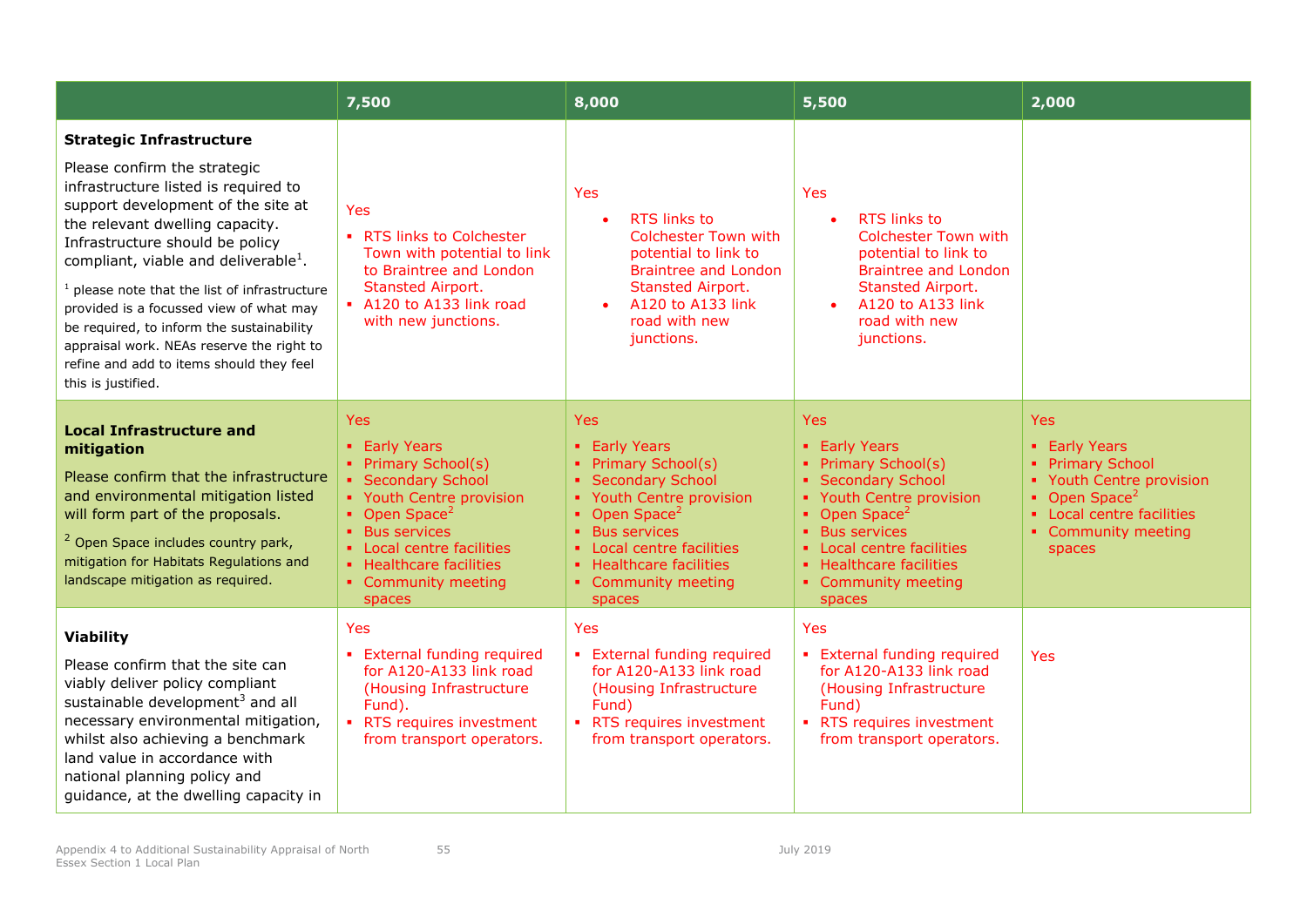|                                                                                        | 7,500 | 8,000 | 5,500 | 2,000 |
|----------------------------------------------------------------------------------------|-------|-------|-------|-------|
| each column.                                                                           |       |       |       |       |
| Please make clear any related<br>factors, such as reliance on any<br>external funding. |       |       |       |       |

| <sup>3</sup> Policy Compliant Sustainable Development is development which provides for the following:                                                                                                                         |
|--------------------------------------------------------------------------------------------------------------------------------------------------------------------------------------------------------------------------------|
| Community and stakeholder empowerment in the design and delivery of the site;                                                                                                                                                  |
| At an early stage of the delivery of the site, establish a sustainable funding and governance mechanism for future stewardship, management, maintenance and renewal of community<br>infrastructure and assets;                 |
| Provide supporting infrastructure ahead of or in tandem with the development it supports;                                                                                                                                      |
| Provides a minimum of 30% affordable housing;                                                                                                                                                                                  |
| Provide a mix of housing types and tenures including self-build, custom-build and starter homes at appropriate densities to their context;                                                                                     |
| Be planned to result in a step change in providing for more sustainable transport, prioritise walking, cycling and use of public transport over private car use and include foot and cycle<br>ways throughout the development; |
| Be structured to provide sociable, vibrant and walkable neighbourhoods with equality of access for all;                                                                                                                        |
| Provide convenient and effective active travel or public transport connections with the surrounding town and service centres and major employment locations;                                                                   |
| Provide appropriate access to the highway network;                                                                                                                                                                             |
| Protect and/or enhance heritage and biodiversity assets within and surrounding the site and secure net gains in local biodiversity and significant green infrastructure connectivity within<br>and linking to/from the site;   |
| Provide appropriate buffers along strategic road and rail infrastructure to protect new development;                                                                                                                           |
| Secure the highest standards of energy efficiency and innovation in technology to reduce the impact of climate change;                                                                                                         |
| Provide for water efficiency (and water neutrality in areas of serious water stress);                                                                                                                                          |
| Provide, manage and maintain sustainable surface water management measures;                                                                                                                                                    |
| Secure sustainable waste and mineral management including consideration of potential on-site mineral resources through a Minerals Resource Assessment by the Minerals Planning<br>Authority;                                   |
| High speed and reliable broadband will be provided and homes will include specific spaces to enable working from home; and                                                                                                     |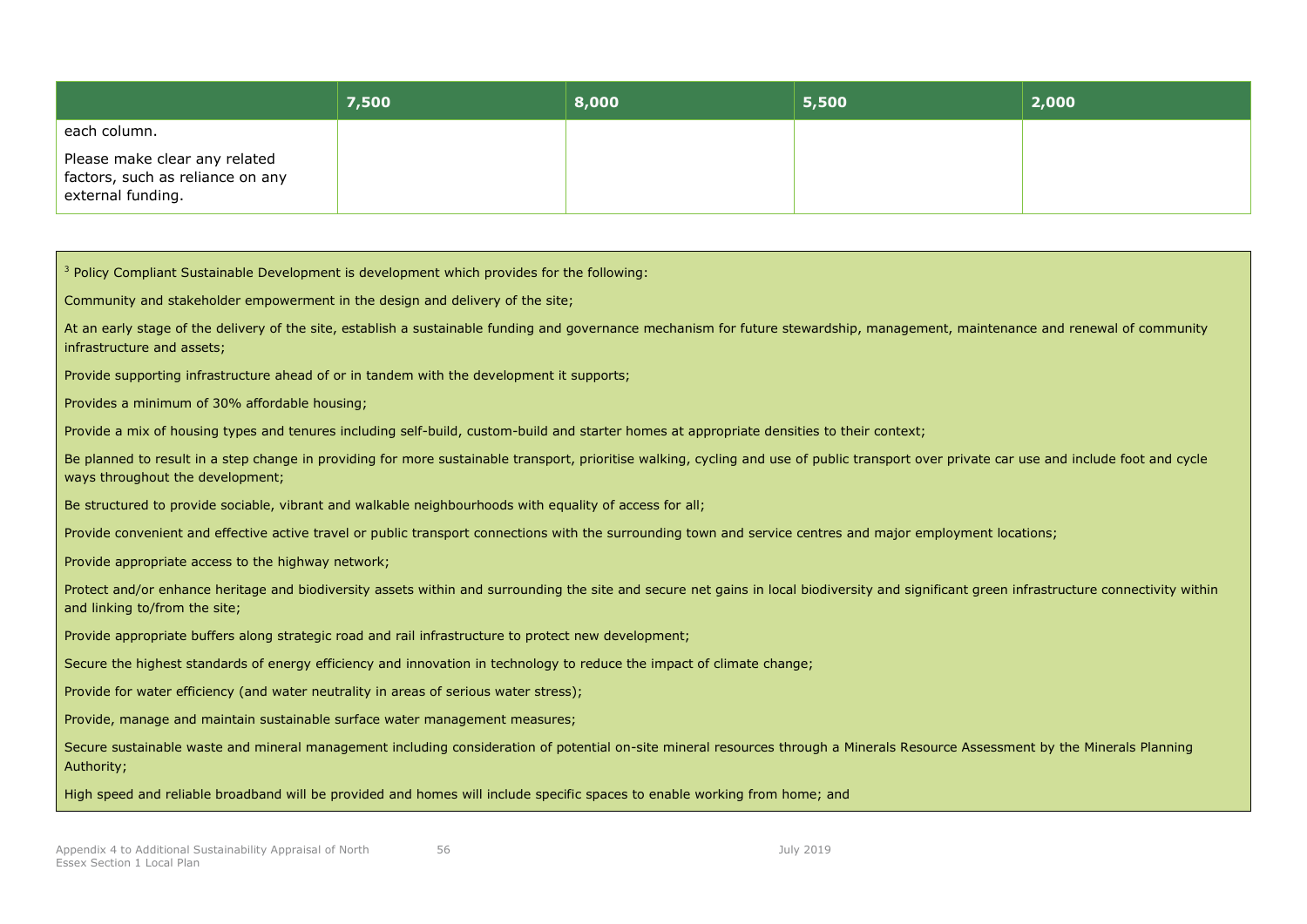Provides measures to support the new community.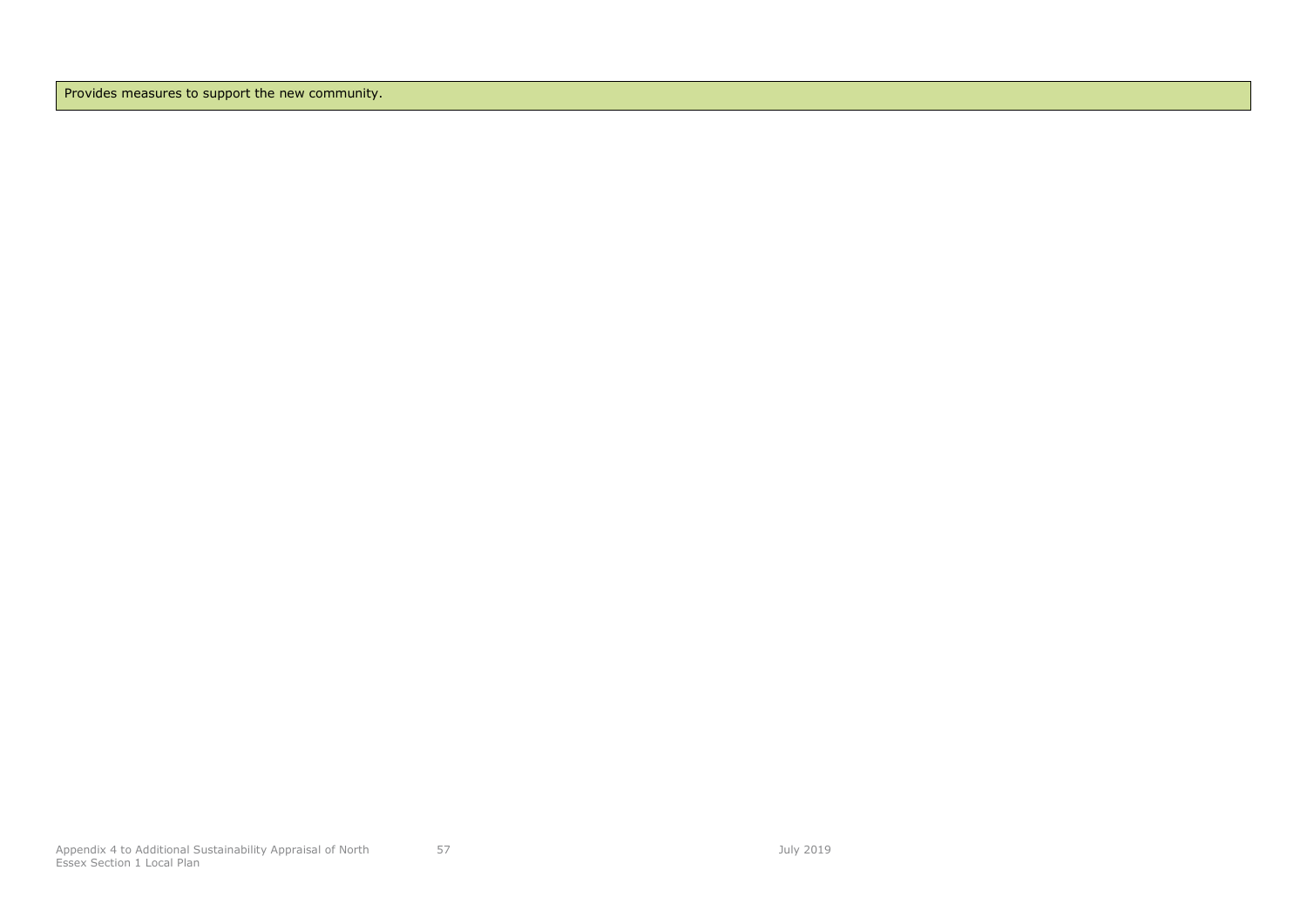## Confirmation of Site Proposals - SUE1

| <b>Site Ref</b>                                                                                                                                                                                               | SUE01                                                                                                                                                                                                                                                                                                                                                                          |
|---------------------------------------------------------------------------------------------------------------------------------------------------------------------------------------------------------------|--------------------------------------------------------------------------------------------------------------------------------------------------------------------------------------------------------------------------------------------------------------------------------------------------------------------------------------------------------------------------------|
| <b>Site Name</b>                                                                                                                                                                                              | Land at Halstead                                                                                                                                                                                                                                                                                                                                                               |
| <b>Site Boundary</b><br>Please confirm whether the site boundary in<br>the appendix is correct or if not, please<br>provide a revised site boundary.                                                          | <b>Yes</b>                                                                                                                                                                                                                                                                                                                                                                     |
| Site Promoter(s)<br>(Please confirm the person(s) /<br>organisation(s) who are promoting the site<br>through the local plan process)                                                                          | Ptarmigan Halstead Land & Landowner Consortium                                                                                                                                                                                                                                                                                                                                 |
| <b>Land ownership and control</b><br>(Please state the person(s) / organisation(s)<br>who own and / or control the land on the site,<br>and whether this is by ownership, option<br>agreement or other means) | Summary<br><b>Land Available</b><br>Multiple landownership, mixed deliverability.<br>Ownership / control<br>Majority of land is highly deliverable due to the land either being<br>actively promoted by a promoter or landowner's agent. Where<br>an agent or promoter has not been appointed the deliverability is<br>less certain but landowners have confirmed availability |
| Gross site area (Ha)                                                                                                                                                                                          | 348                                                                                                                                                                                                                                                                                                                                                                            |
| <b>Demand for housing</b><br>Please confirm that there is demand for<br>housing in this location (and provide a high<br>level justification)                                                                  | $Yes -$<br>Located within central area in the Braintree Market Value Area 3.<br>This is a high value part of the NEA area.                                                                                                                                                                                                                                                     |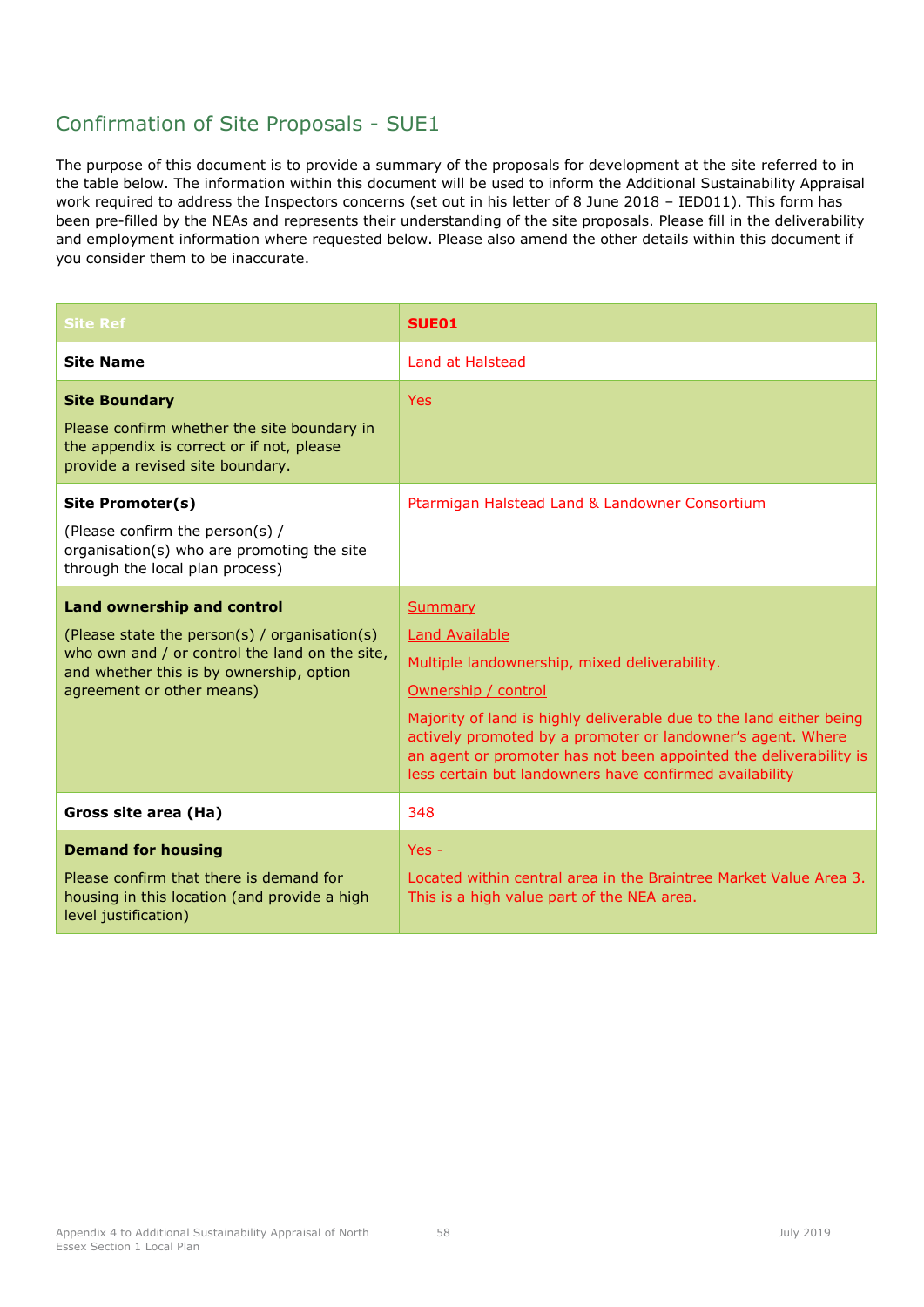|                                                                                                                                                                                                                                                                                                            | 8,500                                                                                                                                                                                                                                                            | 6,000                                                                                                                                                                                                                                                            | 2,000                                                                                                                                                                                                                                                            |
|------------------------------------------------------------------------------------------------------------------------------------------------------------------------------------------------------------------------------------------------------------------------------------------------------------|------------------------------------------------------------------------------------------------------------------------------------------------------------------------------------------------------------------------------------------------------------------|------------------------------------------------------------------------------------------------------------------------------------------------------------------------------------------------------------------------------------------------------------------|------------------------------------------------------------------------------------------------------------------------------------------------------------------------------------------------------------------------------------------------------------------|
| <b>Delivery rate</b><br>Please confirm the anticipated rate of<br>housing delivery.                                                                                                                                                                                                                        | 250 dwellings per annum from<br>2023/24                                                                                                                                                                                                                          | 250 dwellings per annum from<br>2023/24                                                                                                                                                                                                                          | 200 dwellings per annum from 2023/24                                                                                                                                                                                                                             |
| Delivery by 2033<br>Please confirm that if allocated in the<br>Section 1 plan by 2020, the site will be<br>able to provide a minimum of 2,250<br>dwellings prior to March 2033.                                                                                                                            | <b>Yes</b>                                                                                                                                                                                                                                                       | <b>Yes</b>                                                                                                                                                                                                                                                       | N/A                                                                                                                                                                                                                                                              |
| <b>Deliverability</b><br>Are you aware of any issues or constraints<br>that might prevent development taking<br>place on the site, for example in relation<br>to any consultation undertaken with<br>relevant bodies and statutory<br>undertakers? If so, please provide a high<br>level summary of these. | No,<br>We are unaware of any designation<br>or constraint that would prevent<br>the delivery of the full bypass and<br>mixed residential development.<br>The Landowner Consortium has<br>agreed to make available land for<br>the indicative route of the bypass | No,<br>We are unaware of any designation or<br>constraint that would prevent the<br>delivery of the full bypass and mixed<br>residential development.<br>The Landowner Consortium has<br>agreed to make available land for the<br>indicative route of the bypass | No,<br>We are unaware of any designation or<br>constraint that would prevent the<br>delivery of the full bypass and mixed<br>residential development.<br>The Landowner Consortium has agreed<br>to make available land for the<br>indicative route of the bypass |
| <b>Employment provision</b><br>Please provide the approximate amount of<br>employment land (in hectares) to be<br>provided within the site (if any).                                                                                                                                                       | Yes, please refer to accompanying<br>note. The site provides an<br>opportunity to enhance<br>accessibility to (and/or expand)<br>the Bluebridge Industrial Estate.                                                                                               | Yes, please refer to accompanying<br>note. The site provides an<br>opportunity to enhance accessibility<br>to (and/or expand) the Bluebridge<br><b>Industrial Estate.</b>                                                                                        | Yes, please refer to accompanying<br>note. The site provides an opportunity<br>to enhance accessibility to (and/or<br>expand) the Bluebridge Industrial<br>Estate.                                                                                               |
| <b>Strategic Infrastructure</b><br>Please confirm the strategic infrastructure<br>listed is required to support development                                                                                                                                                                                | <b>Yes</b><br>• Full Halstead Bypass<br>• restore dismantled railway                                                                                                                                                                                             | Yes<br><b>Full Halstead Bypass</b><br>п.<br>restore dismantled railway<br>٠                                                                                                                                                                                      | Yes<br>Partial Delivery of Halstead Bypass<br>×<br>(Southern section from Colchester                                                                                                                                                                             |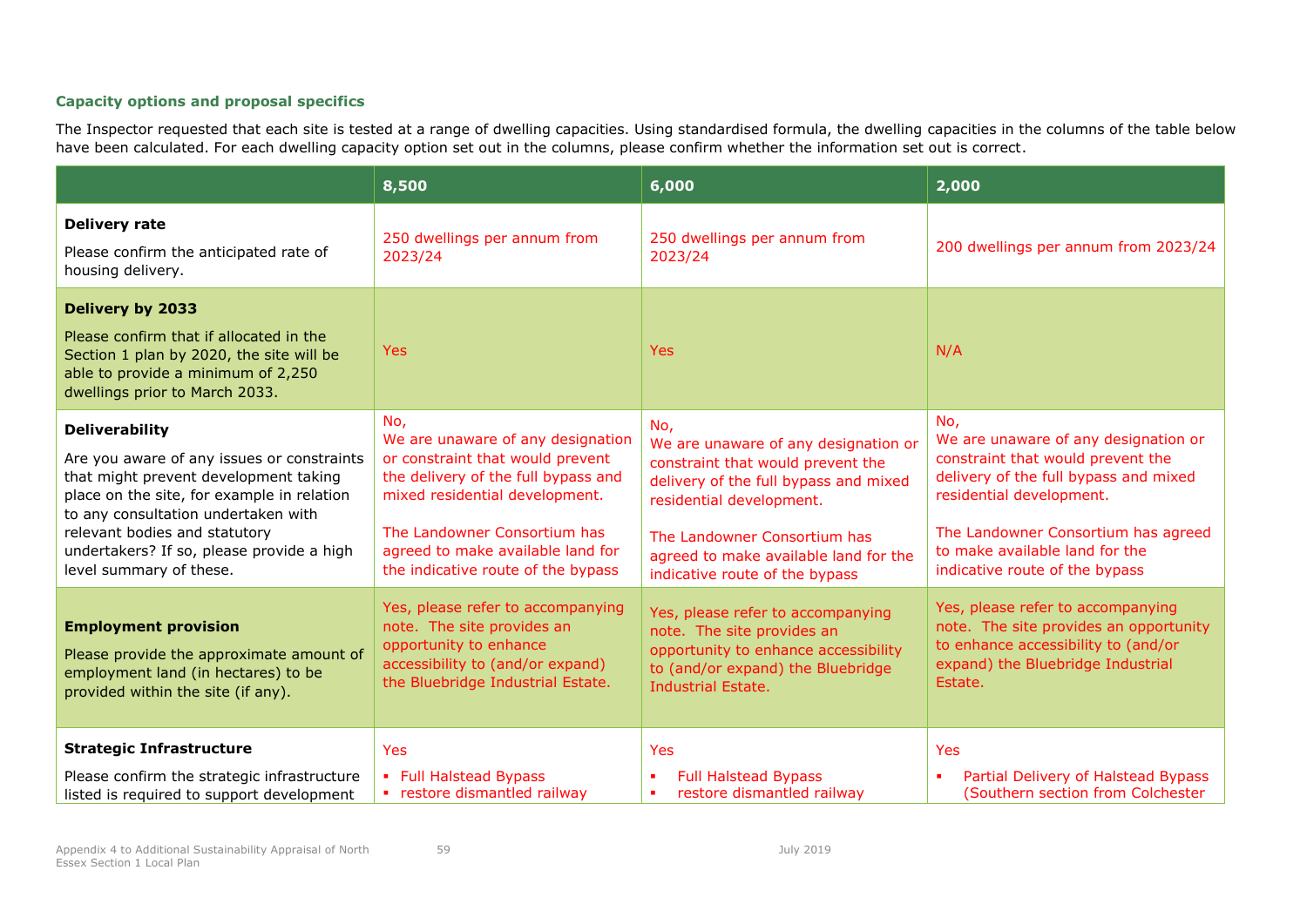|                                                                                                                                                                                                                                                                                                                                                                                                                                   | 8,500                                                                                                                                                                                                                       | 6,000                                                                                                                                                                                                                                 | 2,000                                                                                                                                                                                                    |
|-----------------------------------------------------------------------------------------------------------------------------------------------------------------------------------------------------------------------------------------------------------------------------------------------------------------------------------------------------------------------------------------------------------------------------------|-----------------------------------------------------------------------------------------------------------------------------------------------------------------------------------------------------------------------------|---------------------------------------------------------------------------------------------------------------------------------------------------------------------------------------------------------------------------------------|----------------------------------------------------------------------------------------------------------------------------------------------------------------------------------------------------------|
| of the site at the relevant dwelling<br>capacity. Infrastructure should be policy<br>compliant, viable and deliverable <sup>1</sup> .                                                                                                                                                                                                                                                                                             | <b>Colchester Road to Tidings Hill</b><br>as a new cycle and pedestrian<br>route.                                                                                                                                           | Colchester Road to Tidings Hill as<br>a new cycle and pedestrian route.                                                                                                                                                               | Road to the A131)                                                                                                                                                                                        |
| $1$ please note that the list of infrastructure<br>provided is a focussed view of what may be<br>required, to inform the sustainability appraisal<br>work. NEAs reserve the right to refine and add<br>to items should they feel this is justified.                                                                                                                                                                               |                                                                                                                                                                                                                             |                                                                                                                                                                                                                                       |                                                                                                                                                                                                          |
| <b>Local Infrastructure and mitigation</b><br>Please confirm that the infrastructure and<br>environmental mitigation listed will form<br>part of the proposals.<br><sup>2</sup> Open Space includes country park, mitigation<br>for Habitats Regulations and landscape<br>mitigation as required.                                                                                                                                 | <b>Yes</b><br>• Early Years<br>• Primary School(s)<br>• Secondary School<br>• Youth Centre provision<br>• Open Space <sup>2</sup><br>• New improved Bus services<br>• Local centre facilities<br>• Community meeting spaces | <b>Yes</b><br><b>Early Years</b><br><b>Primary School(s)</b><br>• Secondary School<br>• Youth Centre provision<br>• Open Space <sup>2</sup><br>• New improved Bus services<br>• Local centre facilities<br>• Community meeting spaces | <b>Yes</b><br>• Early Years<br><b>Primary School(s)</b><br>• Youth Centre provision<br>Open Space <sup>2</sup><br>• New improved Bus services<br>• Local centre facilities<br>• Community meeting spaces |
| <b>Viability</b><br>Please confirm that the site can viably<br>deliver policy compliant sustainable<br>development <sup>3</sup> and all necessary<br>environmental mitigation, whilst also<br>achieving a benchmark land value in<br>accordance with national planning policy<br>and guidance, at the dwelling capacity in<br>each column.<br>Please make clear any related factors,<br>such as reliance on any external funding. | Yes                                                                                                                                                                                                                         | Yes                                                                                                                                                                                                                                   | Yes                                                                                                                                                                                                      |

 $\frac{3}{2}$  Policy Compliant Sustainable Development is development which provides for the following: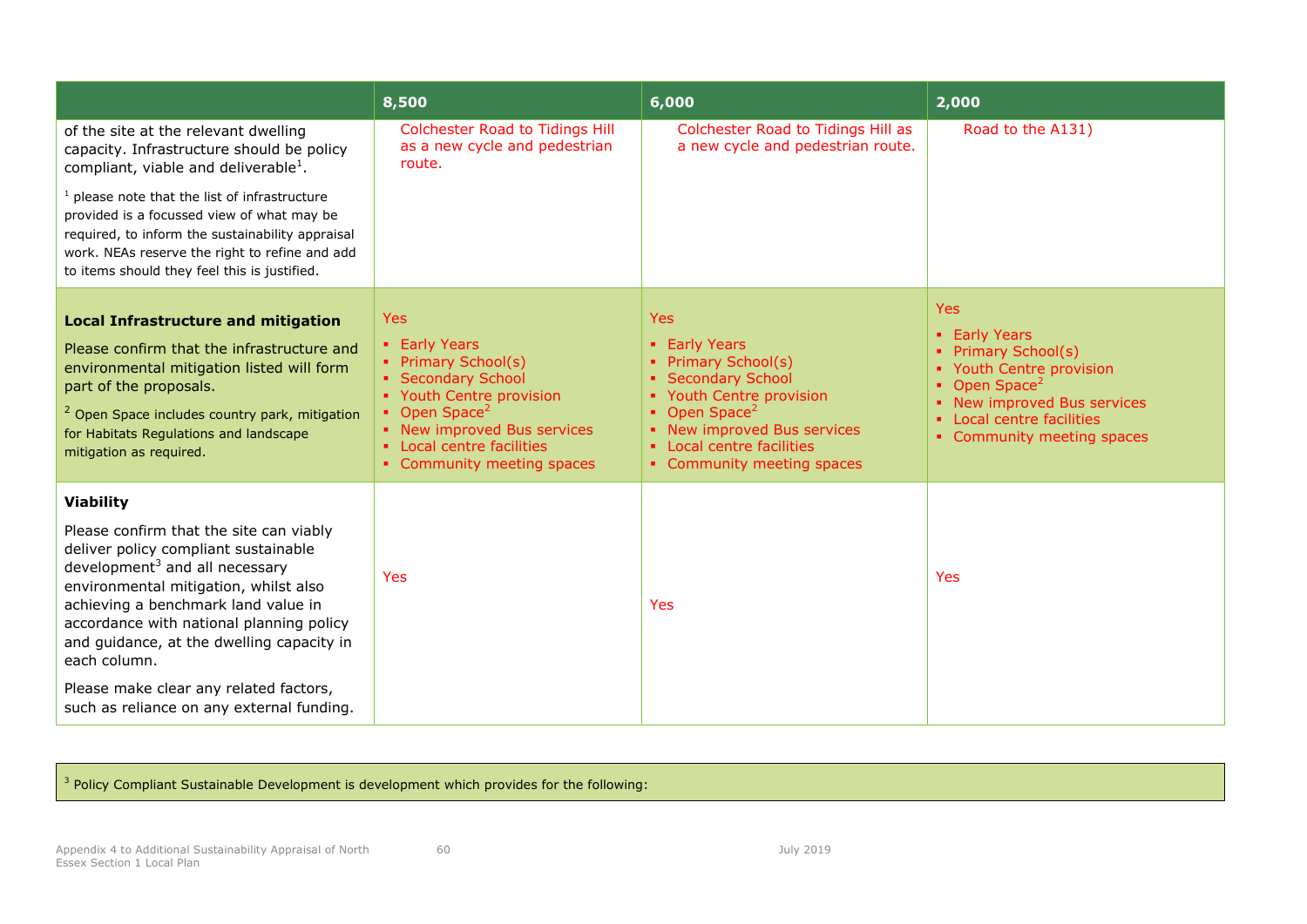Community and stakeholder empowerment in the design and delivery of the site; At an early stage of the delivery of the site, establish a sustainable funding and governance mechanism for future stewardship, management, maintenance and renewal of community infrastructure and assets; Provide supporting infrastructure ahead of or in tandem with the development it supports; Provides a minimum of 30% affordable housing; Provide a mix of housing types and tenures including self-build, custom-build and starter homes at appropriate densities to their context; Be planned to result in a step change in providing for more sustainable transport, prioritise walking, cycling and use of public transport over private car use and include foot and cycle ways throughout the development; Be structured to provide sociable, vibrant and walkable neighbourhoods with equality of access for all; Provide convenient and effective active travel or public transport connections with the surrounding town and service centres and major employment locations; Provide appropriate access to the highway network; Protect and/or enhance heritage and biodiversity assets within and surrounding the site and secure net gains in local biodiversity and significant green infrastructure connectivity within and linking to/from the site; Provide appropriate buffers along strategic road and rail infrastructure to protect new development; Secure the highest standards of energy efficiency and innovation in technology to reduce the impact of climate change; Provide for water efficiency (and water neutrality in areas of serious water stress); Provide, manage and maintain sustainable surface water management measures; Secure sustainable waste and mineral management including consideration of potential on-site mineral resources through a Minerals Resource Assessment by the Minerals Planning Authority; High speed and reliable broadband will be provided and homes will include specific spaces to enable working from home; and Provides measures to support the new community.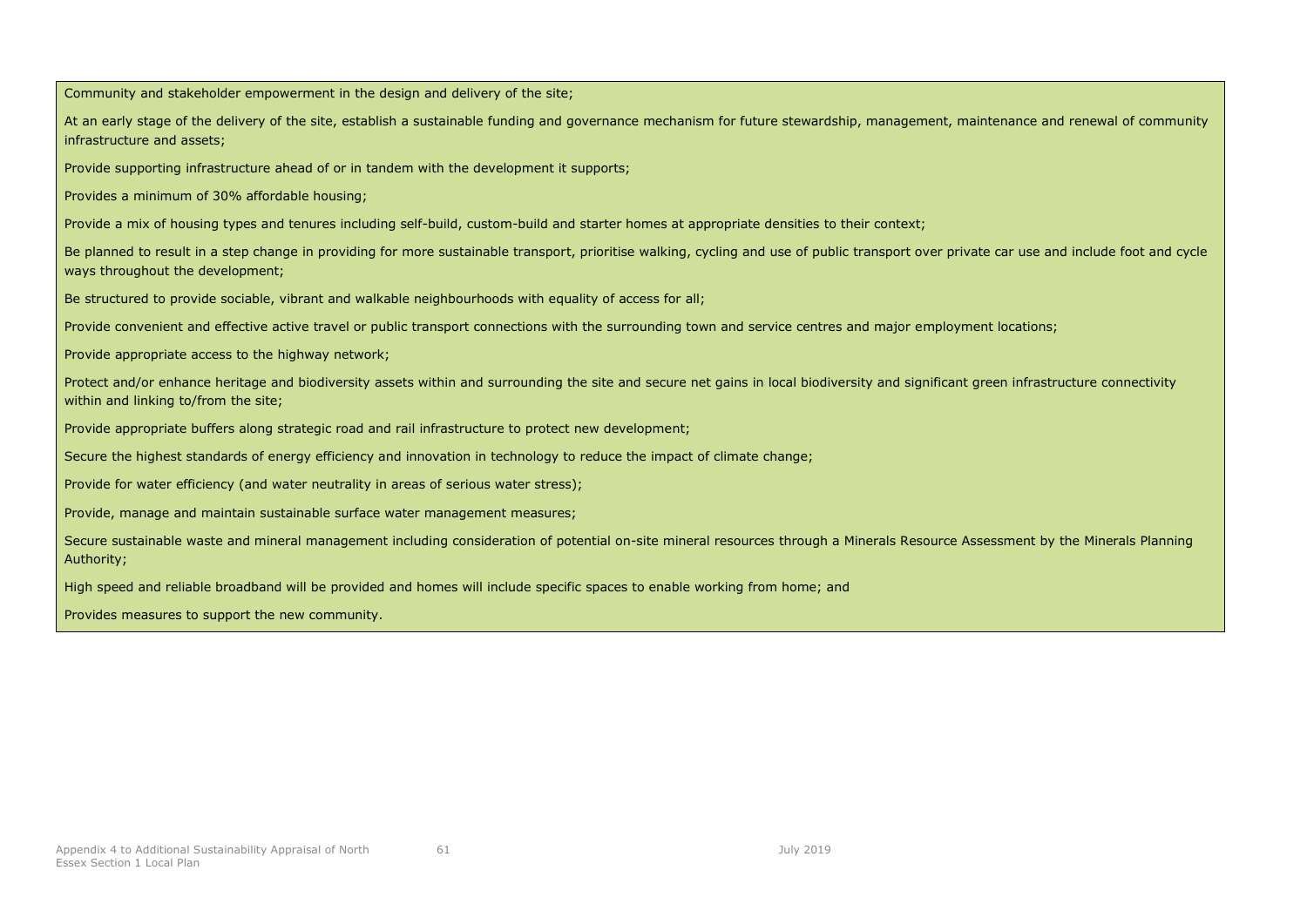### Confirmation of Site Proposals - SUE2

| <b>Site Ref</b>                                                                                                                                                                                               | SUE <sub>02</sub>                                                                                                                                                                |
|---------------------------------------------------------------------------------------------------------------------------------------------------------------------------------------------------------------|----------------------------------------------------------------------------------------------------------------------------------------------------------------------------------|
| <b>Site Name</b>                                                                                                                                                                                              | Land East of Braintree (including Temple Border)                                                                                                                                 |
| <b>Site Boundary</b><br>Please confirm whether the site boundary in the<br>appendix is correct or if not, please provide a<br>revised site boundary.                                                          | <b>Yes</b>                                                                                                                                                                       |
| Site Promoter(s)<br>(Please confirm the person(s) / organisation(s) who<br>are promoting the site through the local plan<br>process)                                                                          | Carter Jonas                                                                                                                                                                     |
| <b>Land ownership and control</b><br>(Please state the person(s) / organisation(s) who<br>own and / or control the land on the site, and<br>whether this is by ownership, option agreement or<br>other means) | Summary<br>'owned freehold', higher deliverability.<br>Ownership / control<br>Owned by the consortium of landowners (under G120)<br>and L&Q & Cirrus have a promotion agreement. |
| Gross site area (Ha)                                                                                                                                                                                          | 161                                                                                                                                                                              |
| <b>Demand for housing</b><br>Please confirm that there is demand for housing in<br>this location (and provide a high level justification)                                                                     | $Yes -$<br>Located within Braintree Central area in the Braintree<br>Market Value Area. This is a high value area in the<br>NEA.                                                 |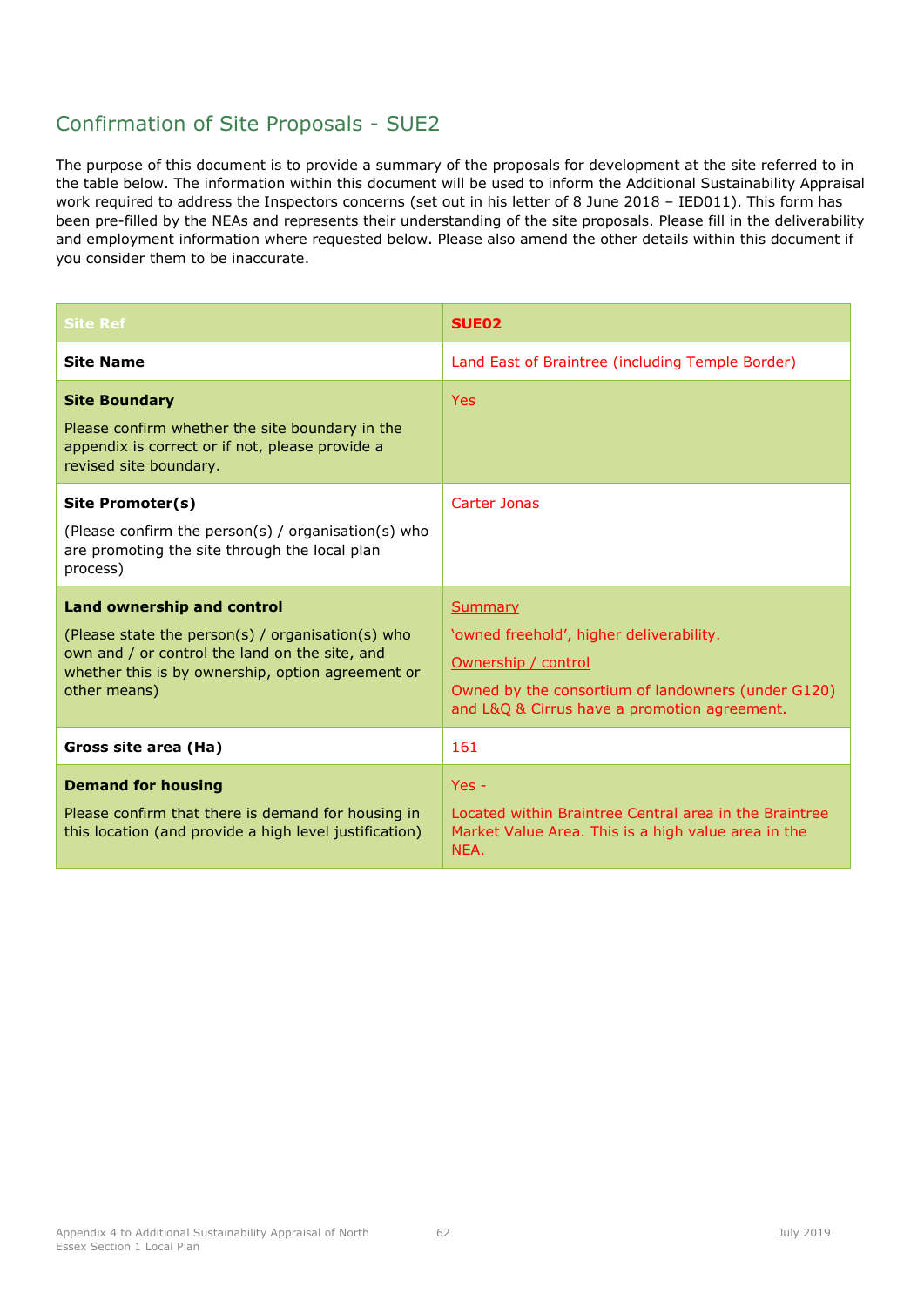|                                                                                                                                                                                                                                                                                                                                                                                                                                                                                                                             | 5,000                                                                                                                                                                                                                                                                                                                          | 2,000                                                                                                                                                                                  |
|-----------------------------------------------------------------------------------------------------------------------------------------------------------------------------------------------------------------------------------------------------------------------------------------------------------------------------------------------------------------------------------------------------------------------------------------------------------------------------------------------------------------------------|--------------------------------------------------------------------------------------------------------------------------------------------------------------------------------------------------------------------------------------------------------------------------------------------------------------------------------|----------------------------------------------------------------------------------------------------------------------------------------------------------------------------------------|
| <b>Delivery rate</b><br>Please confirm the anticipated rate of<br>housing delivery.                                                                                                                                                                                                                                                                                                                                                                                                                                         | 350 dwellings per annum<br>from 2023/24                                                                                                                                                                                                                                                                                        | 200 dwellings per annum from<br>2023/24                                                                                                                                                |
| <b>Delivery by 2033</b><br>Please confirm that if allocated in the<br>Section 1 plan by 2020, the site will be<br>able to provide a minimum of 2,250<br>dwellings prior to March 2033.                                                                                                                                                                                                                                                                                                                                      | <b>Yes</b>                                                                                                                                                                                                                                                                                                                     | N/A                                                                                                                                                                                    |
| <b>Deliverability</b><br>Are you aware of any issues or constraints<br>that might prevent development taking<br>place on the site, for example in relation<br>to any consultation undertaken with<br>relevant bodies and statutory<br>undertakers? If so, please provide a high<br>level summary of these.                                                                                                                                                                                                                  | There are no issues or<br>constraints that would<br>prevent the development<br>taking place<br>Development capacity subject<br>to a number of factors,<br>including the physical land<br>take for the new route of the<br>A120 and it is likely that the<br>site will be capable of<br>delivering less than 5,000<br>dwellings | There are no issues or<br>constraints that would prevent<br>the development taking place                                                                                               |
| <b>Employment provision</b><br>Please provide the approximate amount of<br>employment land (in hectares) to be<br>provided within the site (if any).                                                                                                                                                                                                                                                                                                                                                                        | The proposals for the site<br>includes the provision of a<br>range of leisure, employment<br>and retail uses to<br>complement the relocation of<br>Braintree Football Club to the<br>site                                                                                                                                      | The proposals for the site<br>includes the provision of a<br>range of leisure, employment<br>and retail uses to complement<br>the relocation of Braintree<br>Football Club to the site |
| <b>Strategic Infrastructure</b><br>Please confirm the strategic infrastructure<br>listed is required to support development<br>of the site at the relevant dwelling<br>capacity. Infrastructure should be policy<br>compliant, viable and deliverable <sup>1</sup> .<br>$1$ please note that the list of infrastructure<br>provided is a focussed view of what may be<br>required, to inform the sustainability appraisal<br>work. NEAs reserve the right to refine and add<br>to items should they feel this is justified. | Yes<br>• RTS links to Braintree<br>Town, Braintree Freeport,<br>and Colchester<br>٠<br>Millennium slipways are<br>required to provide<br>additional capacity for<br>initial phases (June 2020).<br>New route of A120 to<br>٠<br>provide a free-flow link in<br>place of the Galley's Corner<br>roundabout.                     | Yes                                                                                                                                                                                    |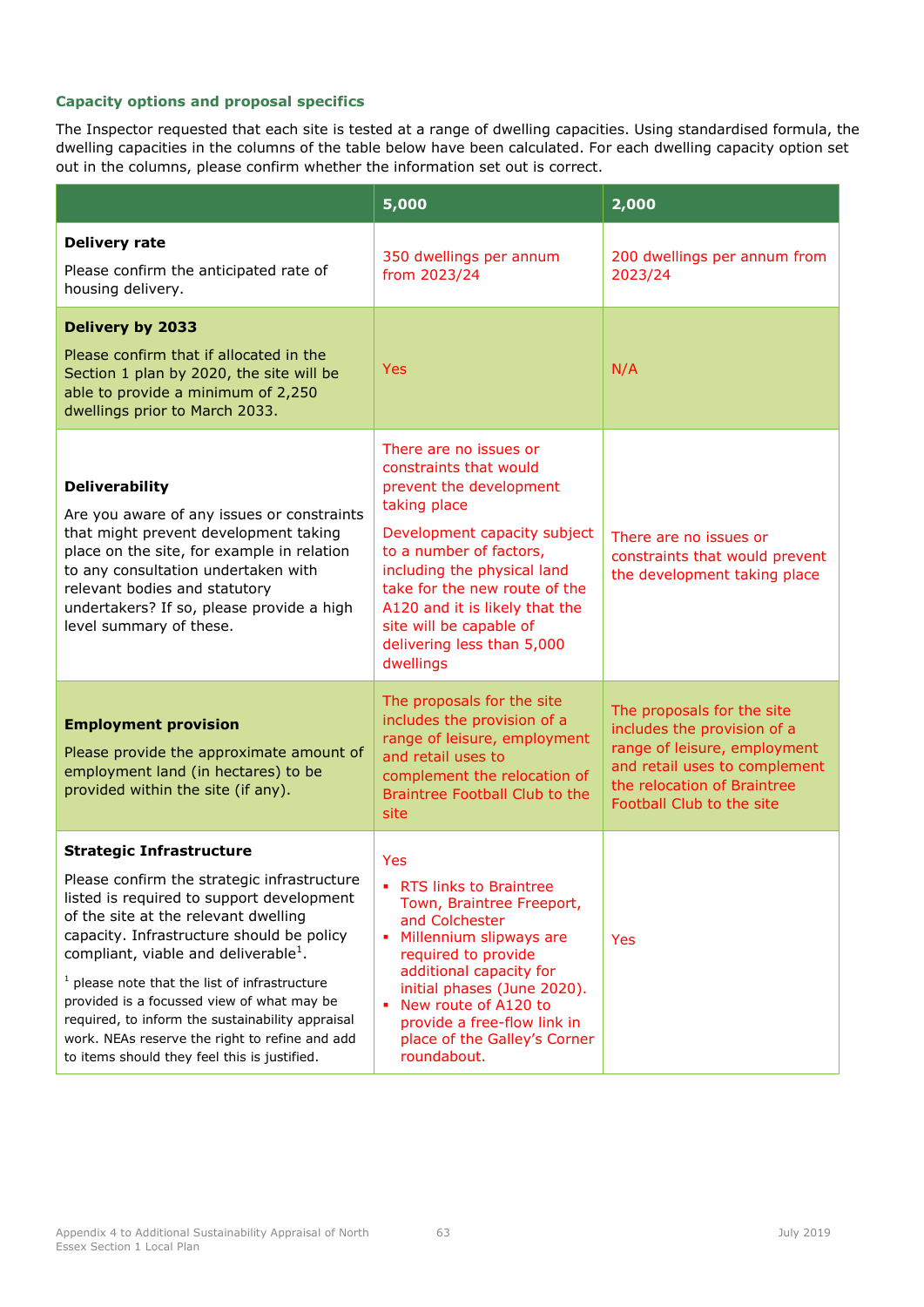|                                                                                                                                                                                                                                                                                                   | 5,000                                                                                                                                                                                                                       | 2,000                                                                                                                                                                                                    |
|---------------------------------------------------------------------------------------------------------------------------------------------------------------------------------------------------------------------------------------------------------------------------------------------------|-----------------------------------------------------------------------------------------------------------------------------------------------------------------------------------------------------------------------------|----------------------------------------------------------------------------------------------------------------------------------------------------------------------------------------------------------|
| <b>Local Infrastructure and mitigation</b><br>Please confirm that the infrastructure and<br>environmental mitigation listed will form<br>part of the proposals.<br><sup>2</sup> Open Space includes country park, mitigation<br>for Habitats Regulations and landscape<br>mitigation as required. | <b>Yes</b><br><b>Early Years</b><br>Primary School(s)<br><b>Secondary School</b><br>Youth Centre provision<br>Open Space <sup>2</sup><br><b>Bus services</b><br>٠<br>Local centre facilities<br>Community meeting<br>spaces | <b>Yes</b><br><b>Early Years</b><br>٠<br>Primary School(s)<br>Youth Centre provision<br>Open Space <sup>2</sup><br><b>Bus services</b><br>٠<br>Local centre facilities<br>Community meeting spaces       |
| <b>Viability</b><br>Please confirm that the site can viably<br>deliver policy compliant sustainable<br>development <sup>3</sup> and all necessary<br>environmental mitigation, whilst also<br>achieving a benchmark land value in<br>accordance with national planning policy                     | Yes<br>• The extent of the proposals<br>identified within the site are<br>capable of being delivered<br>without the need for external<br>funding and have been<br>subject to detailed viability                             | Yes<br>• The extent of the proposals<br>identified within the site are<br>capable of being delivered<br>without the need for external<br>funding and have been subject<br>to detailed viability testing, |
| and guidance, at the dwelling capacity in<br>each column.<br>Please make clear any related factors,<br>such as reliance on any external funding.                                                                                                                                                  | testing, which confirms that<br>the scheme is viable and<br>deliverable.                                                                                                                                                    | which confirms that the<br>scheme is viable and<br>deliverable.                                                                                                                                          |

<sup>3</sup> Policy Compliant Sustainable Development is development which provides for the following:

Community and stakeholder empowerment in the design and delivery of the site;

At an early stage of the delivery of the site, establish a sustainable funding and governance mechanism for future stewardship, management, maintenance and renewal of community infrastructure and assets;

Provide supporting infrastructure ahead of or in tandem with the development it supports;

Provides a minimum of 30% affordable housing;

Provide a mix of housing types and tenures including self-build, custom-build and starter homes at appropriate densities to their context;

Be planned to result in a step change in providing for more sustainable transport, prioritise walking, cycling and use of public transport over private car use and include foot and cycle ways throughout the development;

Be structured to provide sociable, vibrant and walkable neighbourhoods with equality of access for all;

Provide convenient and effective active travel or public transport connections with the surrounding town and service centres and major employment locations;

Provide appropriate access to the highway network;

Protect and/or enhance heritage and biodiversity assets within and surrounding the site and secure net gains in local biodiversity and significant green infrastructure connectivity within and linking to/from the site;

Provide appropriate buffers along strategic road and rail infrastructure to protect new development;

Secure the highest standards of energy efficiency and innovation in technology to reduce the impact of climate change;

Provide for water efficiency (and water neutrality in areas of serious water stress);

Provide, manage and maintain sustainable surface water management measures;

Secure sustainable waste and mineral management including consideration of potential on-site mineral resources through a Minerals Resource Assessment by the Minerals Planning Authority;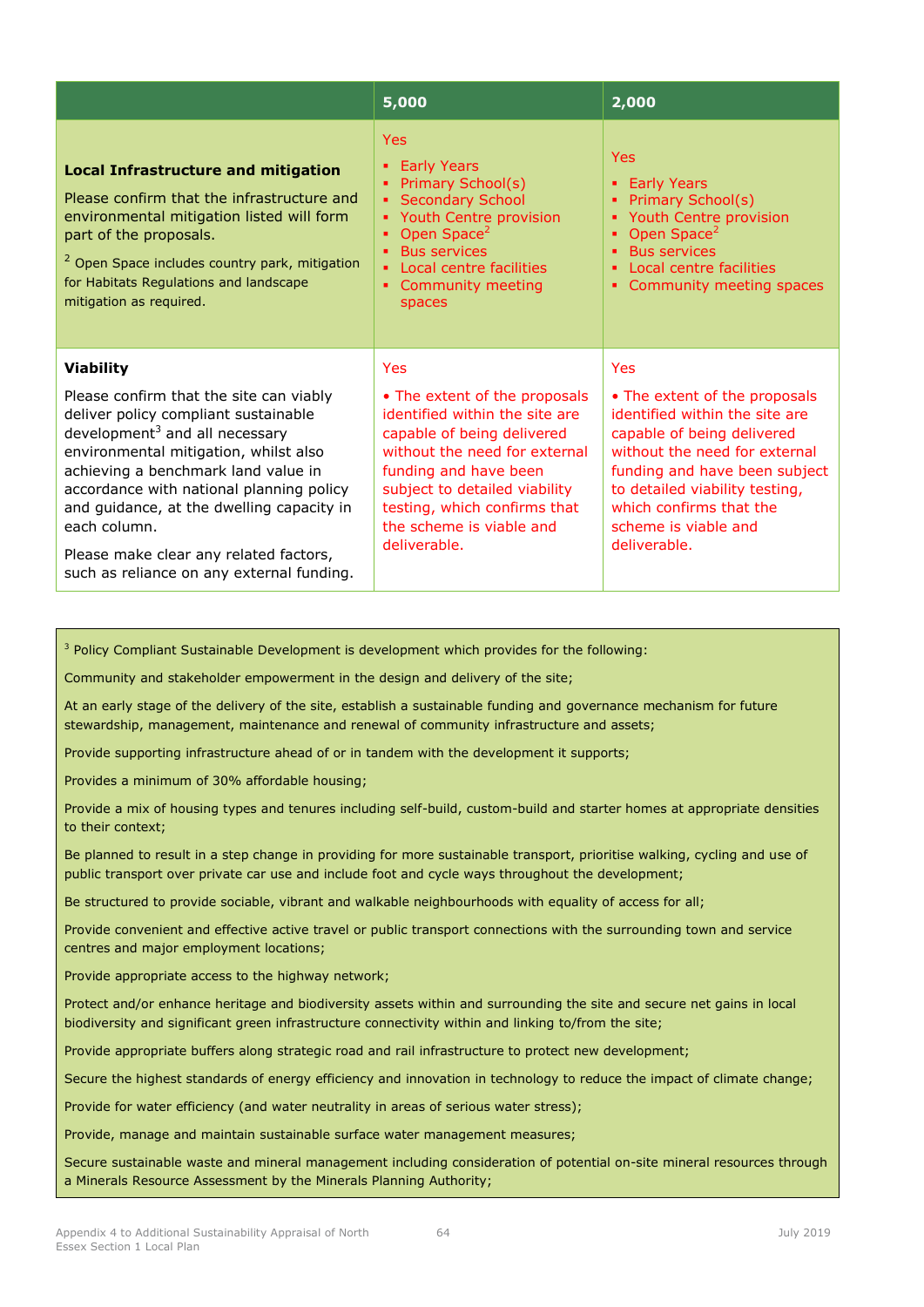High speed and reliable broadband will be provided and homes will include specific spaces to enable working from home; and

Provides measures to support the new community.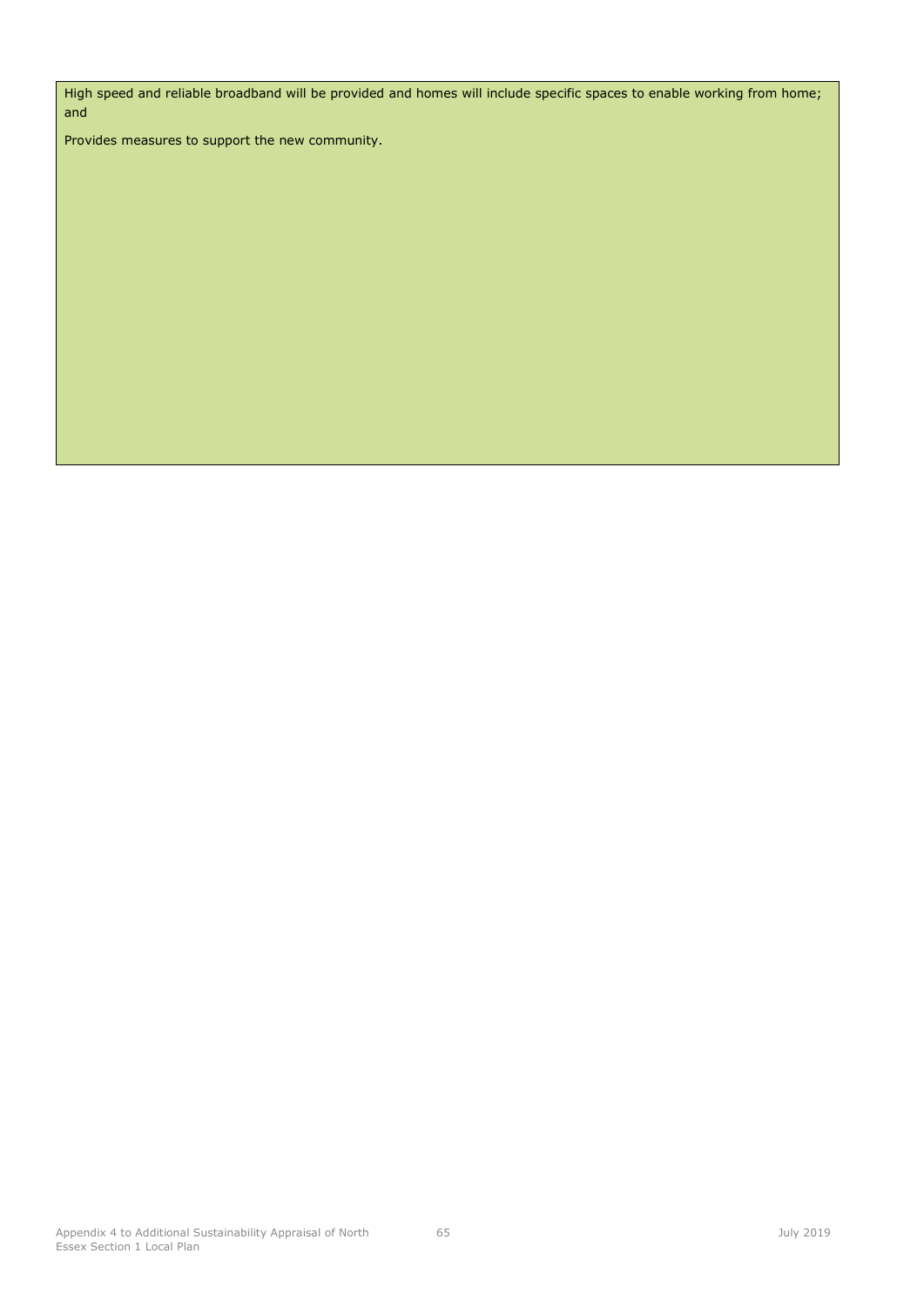# Confirmation of Site Proposals - SUE3

| <b>Site Ref</b>                                                                                                                                                                                            | SUE <sub>03</sub>                                                                                                                                                                                                                                |
|------------------------------------------------------------------------------------------------------------------------------------------------------------------------------------------------------------|--------------------------------------------------------------------------------------------------------------------------------------------------------------------------------------------------------------------------------------------------|
| <b>Site Name</b>                                                                                                                                                                                           | SUE 3 Land South East of Braintree                                                                                                                                                                                                               |
| <b>Site Boundary</b><br>Please confirm whether the site boundary in the<br>appendix is correct or if not, please provide a revised<br>site boundary.                                                       | <b>Yes</b>                                                                                                                                                                                                                                       |
| Site Promoter(s)<br>(Please confirm the person(s) / organisation(s) who<br>are promoting the site through the local plan process)                                                                          | <b>Emery Planning</b>                                                                                                                                                                                                                            |
| <b>Land ownership and control</b><br>(Please state the person(s) / organisation(s) who own<br>and / or control the land on the site, and whether this<br>is by ownership, option agreement or other means) | <b>Summary</b><br>Multiple landownership, Short - Medium deliverability.<br>Parts of the proposal can be delivered in the short<br>term, e.g. application 18/00549 for up to 250<br>dwellings.<br>Ownership / control<br><b>Option Agreement</b> |
| Gross site area (Ha)                                                                                                                                                                                       | 432                                                                                                                                                                                                                                              |
| <b>Demand for housing</b><br>Please confirm that there is demand for housing in this<br>location (and provide a high level justification)                                                                  | $Yes -$<br>Located in the central corridor housing market value<br>area in Braintree value area 3. This is a high value<br>market area within the NEAs.                                                                                          |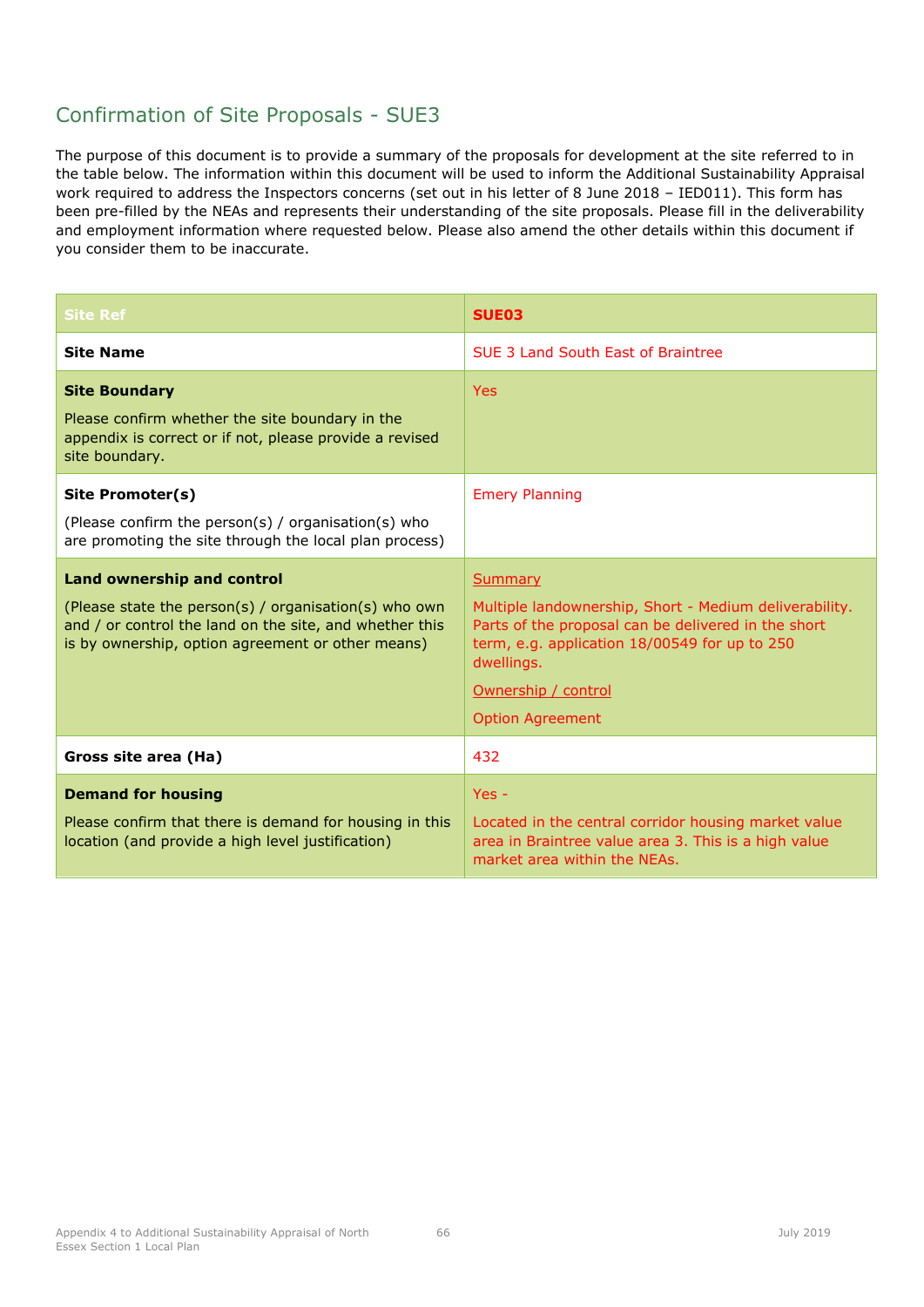|                                                                                                                                                                                                                                                                                                            | 12,500                                                     | 5,000                                                                                                                                                                                                                                                                                                                                                                                                                                                                                   | 2,000                                                                                                                                                                                                                                                                                                                                                                                                                                                                                   |
|------------------------------------------------------------------------------------------------------------------------------------------------------------------------------------------------------------------------------------------------------------------------------------------------------------|------------------------------------------------------------|-----------------------------------------------------------------------------------------------------------------------------------------------------------------------------------------------------------------------------------------------------------------------------------------------------------------------------------------------------------------------------------------------------------------------------------------------------------------------------------------|-----------------------------------------------------------------------------------------------------------------------------------------------------------------------------------------------------------------------------------------------------------------------------------------------------------------------------------------------------------------------------------------------------------------------------------------------------------------------------------------|
| <b>Delivery rate</b><br>Please confirm the anticipated rate of<br>housing delivery.                                                                                                                                                                                                                        | 250 dwellings per annum from<br>2023/24                    | 250 dwellings per annum from<br>2023/24                                                                                                                                                                                                                                                                                                                                                                                                                                                 | 250 dwellings per annum from<br>2023/24                                                                                                                                                                                                                                                                                                                                                                                                                                                 |
| <b>Delivery by 2033</b><br>Please confirm that if allocated in the<br>Section 1 plan by 2020, the site will be<br>able to provide a minimum of 2,250<br>dwellings prior to March 2033.                                                                                                                     | Scale of development not supported<br>by the site promoter | <b>Yes</b><br>However, the plan period must now<br>be extended to account for delay in<br>adoption                                                                                                                                                                                                                                                                                                                                                                                      | <b>Yes</b><br>However, the plan period must now<br>be extended to account for delay in<br>adoption                                                                                                                                                                                                                                                                                                                                                                                      |
| <b>Deliverability</b><br>Are you aware of any issues or constraints<br>that might prevent development taking<br>place on the site, for example in relation<br>to any consultation undertaken with<br>relevant bodies and statutory<br>undertakers? If so, please provide a high<br>level summary of these. | No issues or constraints identified.                       | No issues or constraints identified.<br>Substantial progress has been made<br>in relation to strategic highway<br>infrastructure upgrades and<br>connections in this locality which<br>assist in accessibility generally. A<br>high proportion of the development is<br>deliverable based on existing and<br>committed highway infrastructure.<br>Consultation undertaken on<br>application 18/00549 for up to 250<br>dwellings and masterplan<br>engagement exercise has<br>commenced. | No issues or constraints identified.<br>Substantial progress has been made<br>in relation to strategic highway<br>infrastructure upgrades and<br>connections in this locality which<br>assist in accessibility generally. A<br>high proportion of the development is<br>deliverable based on existing and<br>committed highway infrastructure.<br>Consultation undertaken on<br>application 18/00549 for up to 250<br>dwellings and masterplan<br>engagement exercise has<br>commenced. |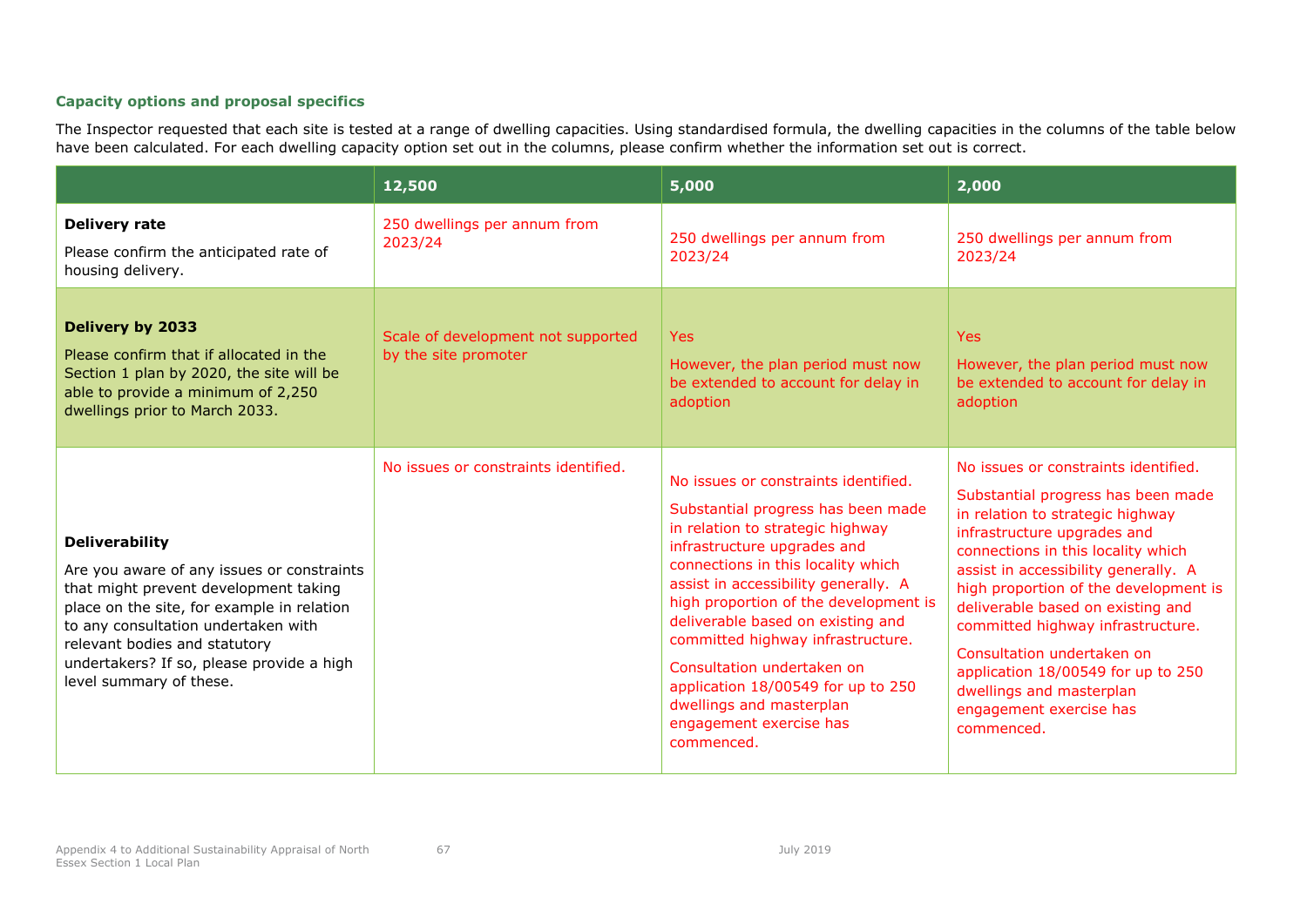|                                                                                                                                                                                                                                                                                                                                                                                                                                                                                                                             | 12,500                                                                                                                                                                                                  | 5,000                                                                                                                                                                                                                                   | 2,000                                                                                                                                                                                                                                 |
|-----------------------------------------------------------------------------------------------------------------------------------------------------------------------------------------------------------------------------------------------------------------------------------------------------------------------------------------------------------------------------------------------------------------------------------------------------------------------------------------------------------------------------|---------------------------------------------------------------------------------------------------------------------------------------------------------------------------------------------------------|-----------------------------------------------------------------------------------------------------------------------------------------------------------------------------------------------------------------------------------------|---------------------------------------------------------------------------------------------------------------------------------------------------------------------------------------------------------------------------------------|
| <b>Employment provision</b><br>Please provide the approximate amount of<br>employment land (in hectares) to be<br>provided within the site (if any).                                                                                                                                                                                                                                                                                                                                                                        | Use formula same as NEAGC                                                                                                                                                                               | • Local Centre - circa 500 jobs FTE<br>- Leisure, Cultural & Recreation -<br>circa 65,000 sq.m (650,000 sq.ft)<br>and circa 1,500 jobs FTE<br>• Commercial B8 / B1 Uses - (circa<br>300,000 sq.m (3m sq.ft) and circa<br>5,000 jobs FTE | • Local Centre - circa 500 jobs FTE<br>• Leisure, Cultural & Recreation -<br>circa 65,000 sq.m (650,000 sq.ft)<br>and circa 1,500 jobs FTE<br>Commercial B8 / B1 Uses - (circa<br>300,000 sq.m (3m sq.ft) and circa<br>5,000 jobs FTE |
| <b>Strategic Infrastructure</b><br>Please confirm the strategic infrastructure<br>listed is required to support development<br>of the site at the relevant dwelling<br>capacity. Infrastructure should be policy<br>compliant, viable and deliverable <sup>1</sup> .<br>$1$ please note that the list of infrastructure<br>provided is a focussed view of what may be<br>required, to inform the sustainability appraisal<br>work. NEAs reserve the right to refine and add<br>to items should they feel this is justified. | Yes<br>Grade-separated A120 junction at<br>Galley's corner.<br>• RTS links to Braintree Town,<br><b>Braintree Freeport and Colchester</b>                                                               | Yes<br>• Grade-separated A120 junction at<br>Galley's corner.<br>• RTS links to Braintree Town,<br><b>Braintree Freeport and Colchester</b>                                                                                             | Yes                                                                                                                                                                                                                                   |
| <b>Local Infrastructure and mitigation</b><br>Please confirm that the infrastructure and<br>environmental mitigation listed will form<br>part of the proposals.<br><sup>2</sup> Open Space includes country park, mitigation<br>for Habitats Regulations and landscape<br>mitigation as required.                                                                                                                                                                                                                           | Yes<br>• Early Years<br>• Primary School(s)<br>• Secondary School<br>• Youth Centre provision<br>• Open Space <sup>2</sup><br>• Bus services<br>• Local centre facilities<br>• Community meeting spaces | Yes<br>• Early Years<br>• Primary School(s)<br>• Secondary School<br>• Youth Centre provision<br>• Open Space <sup>2</sup><br><b>Bus services</b><br>• Local centre facilities<br>• Community meeting spaces                            | <b>Yes</b><br>• Early Years<br>• Primary School(s)<br>• Youth Centre provision<br>• Open Space <sup>2</sup><br><b>Bus services</b><br>Local centre facilities<br>×.<br>• Community meeting spaces                                     |
| <b>Viability</b><br>Please confirm that the site can viably<br>deliver policy compliant sustainable<br>development <sup>3</sup> and all necessary                                                                                                                                                                                                                                                                                                                                                                           | Yes<br>• External funding required for<br>grade-separated A120 junction at<br>Galley's corner. The promoter of                                                                                          | Yes<br>External funding required for<br>$\mathbf{E}^{(1)}$<br>grade-separated A120 junction at<br>Galley's corner. The promoter of                                                                                                      | Yes                                                                                                                                                                                                                                   |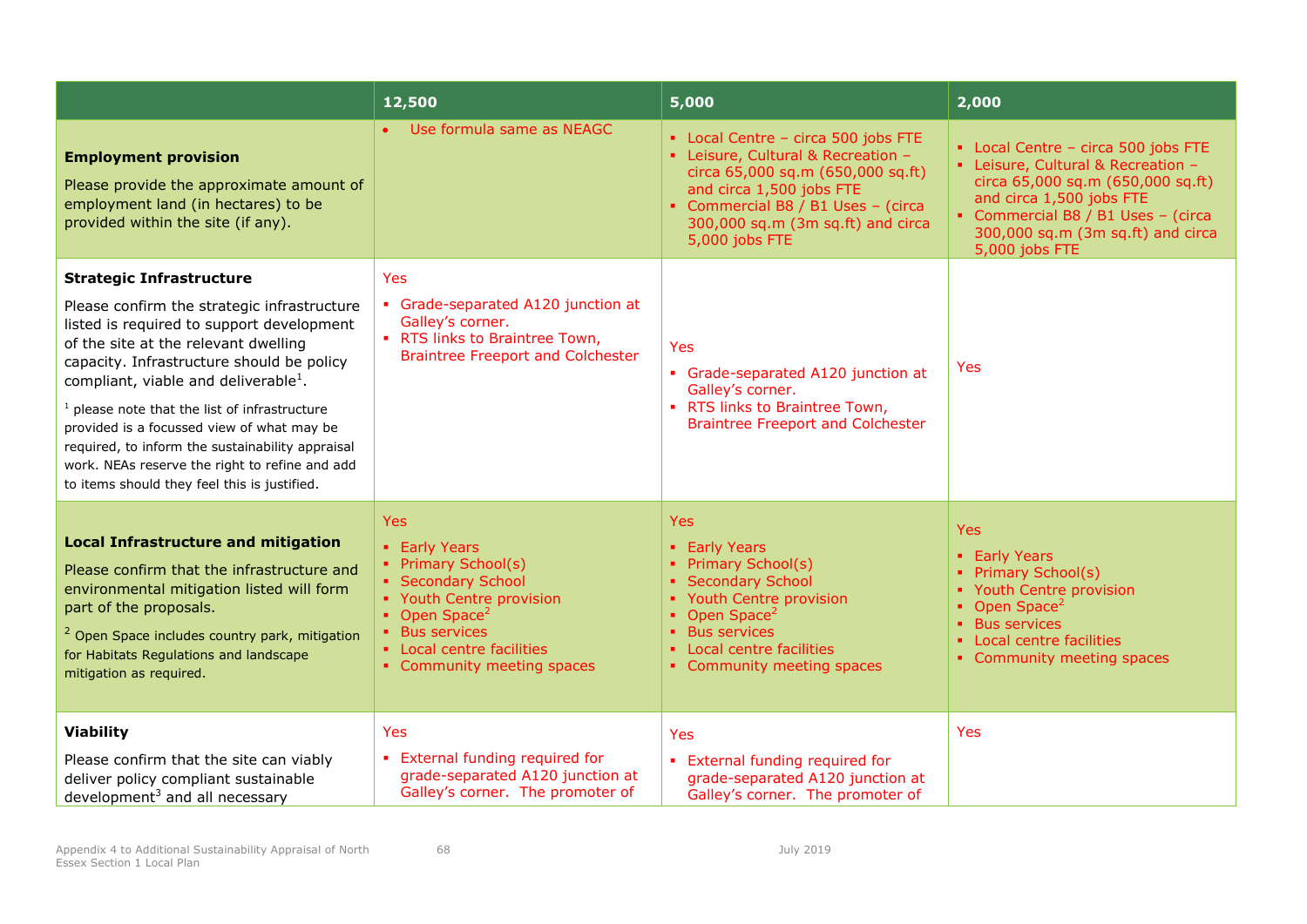|                                                                                                                                                                                       | 12,500                                                                                                                                                                | 5,000                                                                                                                                                               | 2,000 |
|---------------------------------------------------------------------------------------------------------------------------------------------------------------------------------------|-----------------------------------------------------------------------------------------------------------------------------------------------------------------------|---------------------------------------------------------------------------------------------------------------------------------------------------------------------|-------|
| environmental mitigation, whilst also<br>achieving a benchmark land value in<br>accordance with national planning policy<br>and quidance, at the dwelling capacity in<br>each column. | the site can also assist with<br>delivery of this strategic<br>infrastructure.<br>• RTS links will require external<br>funding from transport operating<br>companies. | the site can also assist with<br>delivery of this strategic<br>infrastructure.<br>RTS links will require external<br>funding from transport operating<br>companies. |       |
| Please make clear any related factors,<br>such as reliance on any external funding.                                                                                                   |                                                                                                                                                                       |                                                                                                                                                                     |       |

Community and stakeholder empowerment in the design and delivery of the site;

|                            | At an early stage of the delivery of the site, establish a sustainable funding and governance mechanism for future stewardship, management, maintenance and renewal of community |  |
|----------------------------|----------------------------------------------------------------------------------------------------------------------------------------------------------------------------------|--|
| infrastructure and assets; |                                                                                                                                                                                  |  |

Provide supporting infrastructure ahead of or in tandem with the development it supports;

Provides a minimum of 30% affordable housing;

Provide a mix of housing types and tenures including self-build, custom-build and starter homes at appropriate densities to their context:

Be planned to result in a step change in providing for more sustainable transport, prioritise walking, cycling and use of public transport over private car use and include foot and cycle ways throughout the development;

Be structured to provide sociable, vibrant and walkable neighbourhoods with equality of access for all;

Provide convenient and effective active travel or public transport connections with the surrounding town and service centres and major employment locations;

Provide appropriate access to the highway network;

Protect and/or enhance heritage and biodiversity assets within and surrounding the site and secure net gains in local biodiversity and significant green infrastructure connectivity within and linking to/from the site;

Provide appropriate buffers along strategic road and rail infrastructure to protect new development;

Secure the highest standards of energy efficiency and innovation in technology to reduce the impact of climate change;

Provide for water efficiency (and water neutrality in areas of serious water stress);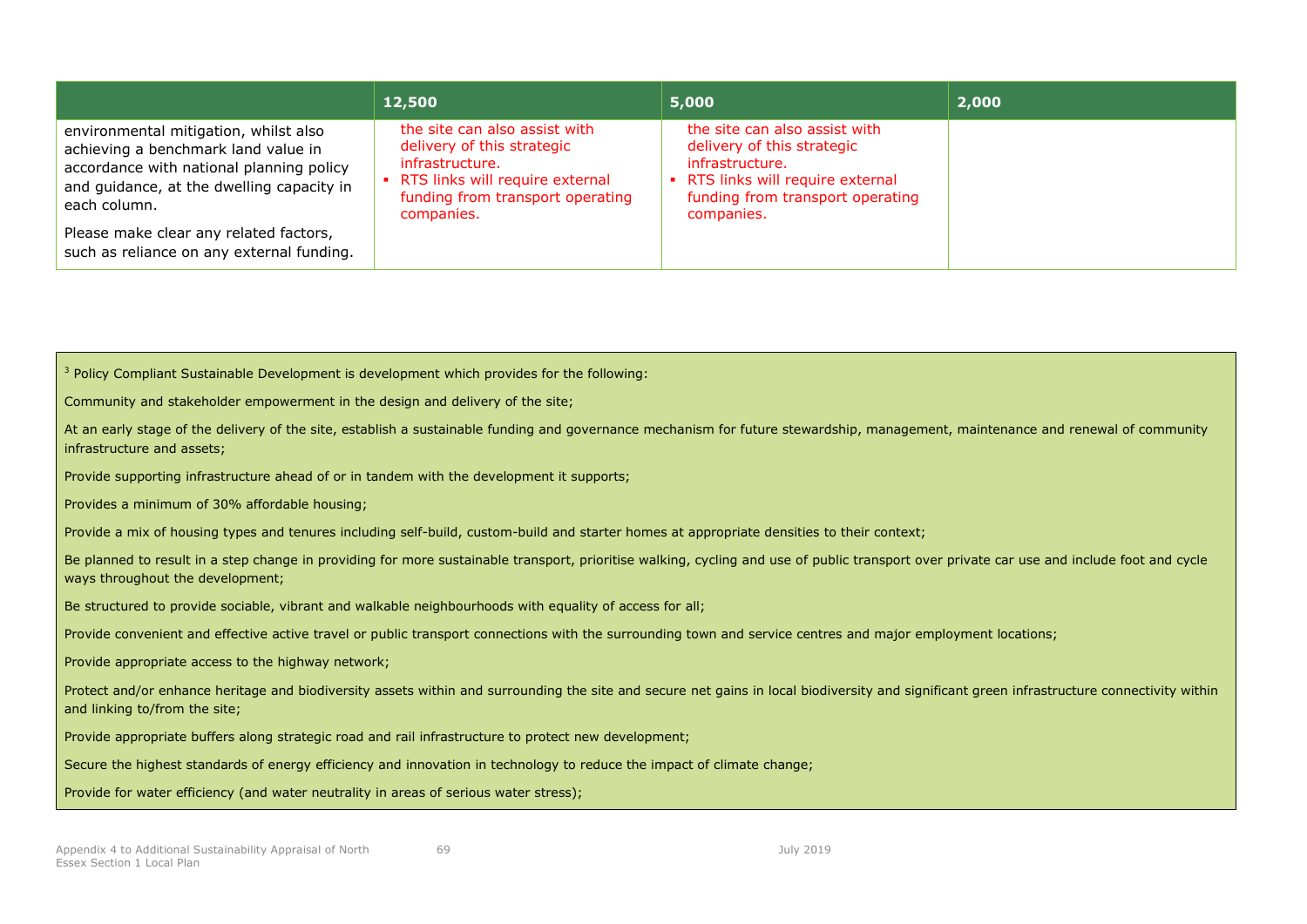Provide, manage and maintain sustainable surface water management measures;

Secure sustainable waste and mineral management including consideration of potential on-site mineral resources through a Minerals Resource Assessment by the Minerals Planning Authority;

High speed and reliable broadband will be provided and homes will include specific spaces to enable working from home; and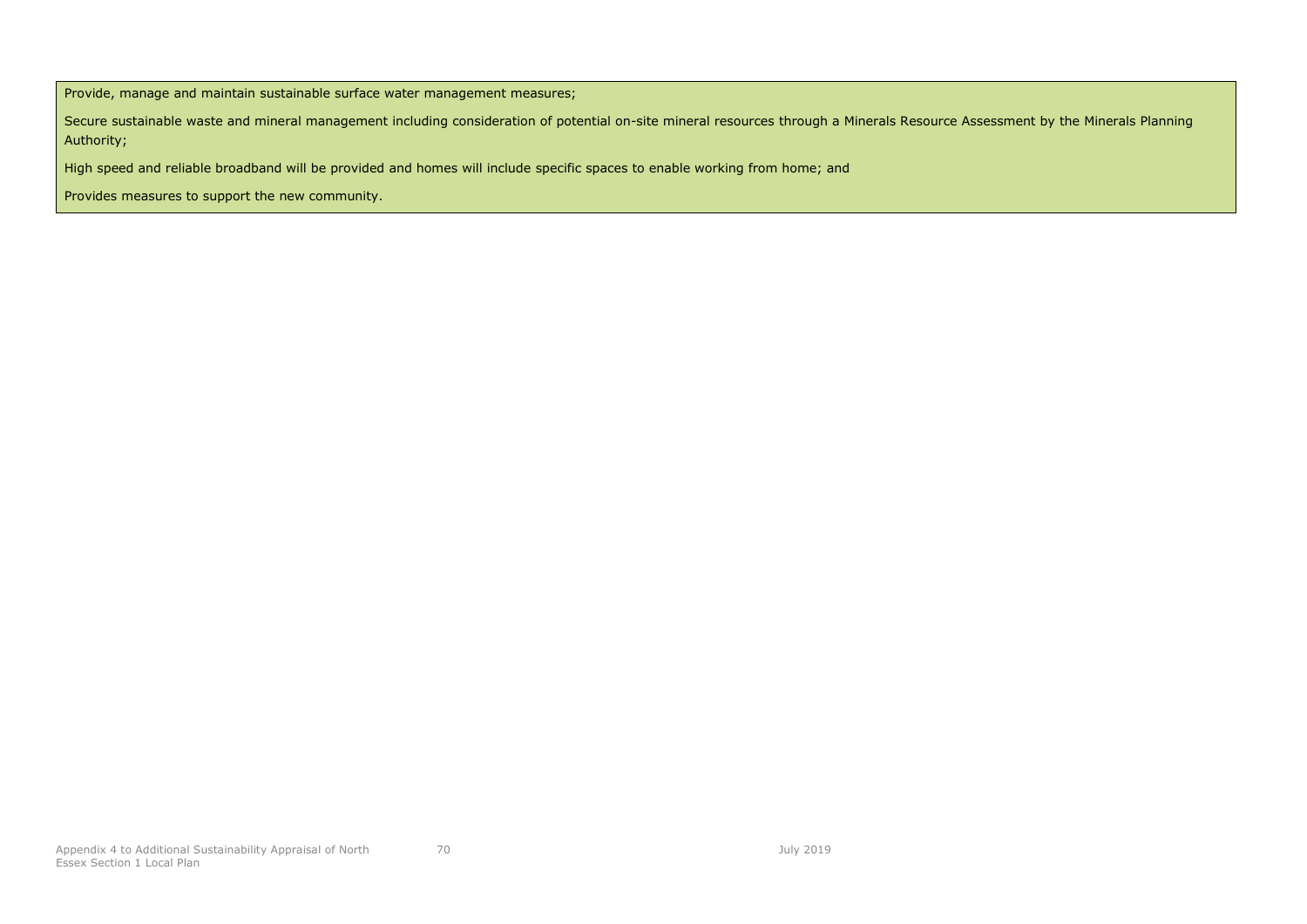| <b>Site Ref</b>                                                                                                                                                                                                  | <b>SUE04</b>                                                                                                                                                                                                                                                                                                                                                                                                                                                                                                                              |
|------------------------------------------------------------------------------------------------------------------------------------------------------------------------------------------------------------------|-------------------------------------------------------------------------------------------------------------------------------------------------------------------------------------------------------------------------------------------------------------------------------------------------------------------------------------------------------------------------------------------------------------------------------------------------------------------------------------------------------------------------------------------|
| <b>Site Name</b>                                                                                                                                                                                                 | <b>SUF 4 Land South of Haverhill</b>                                                                                                                                                                                                                                                                                                                                                                                                                                                                                                      |
| <b>Site Boundary</b><br>Please confirm whether the site<br>boundary in the appendix is correct or if<br>not, please provide a revised site<br>boundary.                                                          | The site boundary in the appendix contains minor inaccuracies at<br>certain points. Please refer to the Location Plan provided.                                                                                                                                                                                                                                                                                                                                                                                                           |
| Site Promoter(s)<br>(Please confirm the person(s) /<br>organisation(s) who are promoting the<br>site through the local plan process)                                                                             | <b>Hallam Land Management</b>                                                                                                                                                                                                                                                                                                                                                                                                                                                                                                             |
| <b>Land ownership and control</b><br>(Please state the person(s) /<br>organisation(s) who own and / or<br>control the land on the site, and<br>whether this is by ownership, option<br>agreement or other means) | <b>Summary</b><br>Two landowners, High deliverability.<br>Ownership / control<br><b>Planning Promotion Agreement</b>                                                                                                                                                                                                                                                                                                                                                                                                                      |
| Gross site area (Ha)                                                                                                                                                                                             | 165                                                                                                                                                                                                                                                                                                                                                                                                                                                                                                                                       |
| <b>Demand for housing</b><br>Please confirm that there is demand for<br>housing in this location (and provide a<br>high level justification)                                                                     | Yes -<br>Located directly to the south of Haverhill and within Rural Fringes area<br>in the Braintree Market Value Area. This is the second highest value<br>area in the NEA and adjoins the Cambridge Sub Region Housing<br>Market Area. Haverhill is one of a number of towns around Cambridge<br>which provide affordable housing opportunities for not only those<br>people who work locally but also who work in Cambridge and<br>surrounding locations where the supply and affordability of housing<br>does not meet expectations. |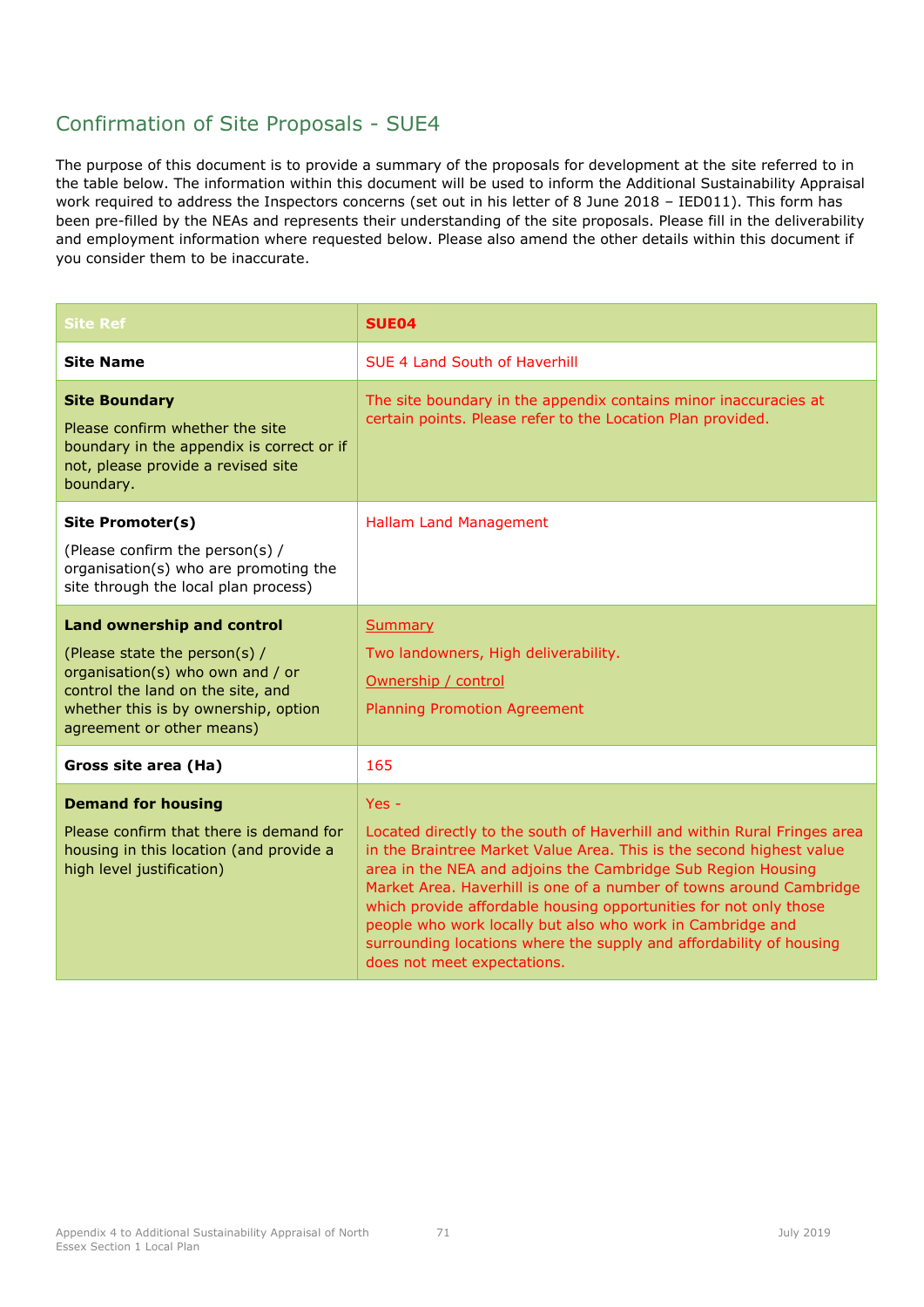|                                                                                                                                                                                                                                                                                                                                                                                                                                                                                                                             | 3,500                                                                                                                                                                                                                                                                                                                                                                        | 2,000                                                                                                                                                                                                                                                                                                                                                                        |
|-----------------------------------------------------------------------------------------------------------------------------------------------------------------------------------------------------------------------------------------------------------------------------------------------------------------------------------------------------------------------------------------------------------------------------------------------------------------------------------------------------------------------------|------------------------------------------------------------------------------------------------------------------------------------------------------------------------------------------------------------------------------------------------------------------------------------------------------------------------------------------------------------------------------|------------------------------------------------------------------------------------------------------------------------------------------------------------------------------------------------------------------------------------------------------------------------------------------------------------------------------------------------------------------------------|
| <b>Delivery rate</b><br>Please confirm the anticipated rate of<br>housing delivery.                                                                                                                                                                                                                                                                                                                                                                                                                                         | 250 dwellings per annum from<br>2023/24                                                                                                                                                                                                                                                                                                                                      | 200 dwellings per annum from<br>2023/24                                                                                                                                                                                                                                                                                                                                      |
| <b>Delivery by 2033</b><br>Please confirm that if allocated in the<br>Section 1 plan by 2020, the site will be<br>able to provide a minimum of 2,250<br>dwellings prior to March 2033.                                                                                                                                                                                                                                                                                                                                      | <b>Yes</b>                                                                                                                                                                                                                                                                                                                                                                   | N/A                                                                                                                                                                                                                                                                                                                                                                          |
| <b>Deliverability</b><br>Are you aware of any issues or constraints<br>that might prevent development taking<br>place on the site, for example in relation<br>to any consultation undertaken with<br>relevant bodies and statutory<br>undertakers? If so, please provide a high<br>level summary of these.                                                                                                                                                                                                                  | The site is deliverable.<br>Technical work undertaken to<br>date is supportive of this with<br>no issues or constraints that<br>might prevent development<br>taking place on the site being<br>identified. Technical work was<br>submitted to the authority in<br>December 2018 in parallel to a<br>formal Call for Sites submission<br>to West Suffolk in December<br>2018. | The site is deliverable. Technical<br>work undertaken to date is<br>supportive of this with no issues<br>or constraints that might<br>prevent development taking<br>place on the site being<br>identified. Technical work was<br>submitted to the authority in<br>December 2018 in parallel to a<br>formal Call for Sites submission<br>to West Suffolk in December<br>2018. |
| <b>Employment provision</b><br>Please provide the approximate amount of<br>employment land (in hectares) to be<br>provided within the site (if any).                                                                                                                                                                                                                                                                                                                                                                        | The site provides the<br>opportunity to deliver<br>employment land. The current<br>masterplan delivers 6ha of<br>employment land, in addition to<br>a 1.5ha Local Centre, Primary<br>School (and potential secondary<br>school) that will also provide<br>employment.                                                                                                        | The site provides the<br>opportunity to deliver<br>employment land. The current<br>masterplan delivers 6ha of<br>employment land, in addition to<br>a 1.5ha Local Centre, Primary<br>School (and potential secondary<br>school) that will also provide<br>employment.                                                                                                        |
| <b>Strategic Infrastructure</b><br>Please confirm the strategic infrastructure<br>listed is required to support development<br>of the site at the relevant dwelling<br>capacity. Infrastructure should be policy<br>compliant, viable and deliverable <sup>1</sup> .<br>$1$ please note that the list of infrastructure<br>provided is a focussed view of what may be<br>required, to inform the sustainability appraisal<br>work. NEAs reserve the right to refine and add<br>to items should they feel this is justified. | Yes. In addition, the site can<br>facilitate delivery of the<br>Cambridge Metro proposals,<br>ensuring that further<br>development at Haverhill is<br>sustainable and deliverable<br>without harm to the local and<br>wider infrastructure.                                                                                                                                  | Yes. In addition, the site can<br>facilitate delivery of the<br>Cambridge Metro proposals,<br>ensuring that further<br>development at Haverhill is<br>sustainable and deliverable<br>without harm to the local and<br>wider infrastructure.                                                                                                                                  |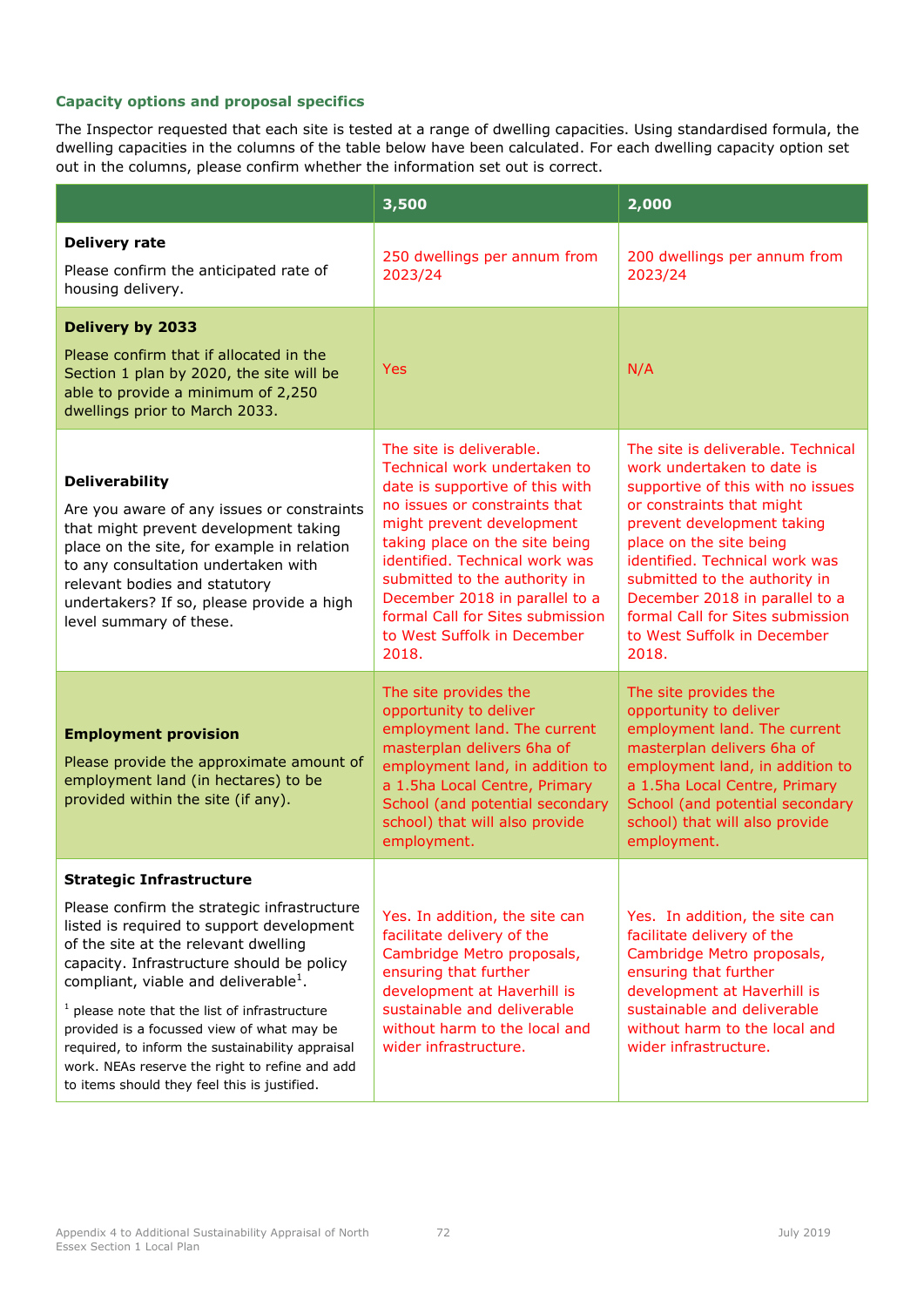|                                                                                                                                                                                                                                                                                                               | 3,500                                                                                                                                                                                                                                         | 2,000                                                                                                                                                                               |
|---------------------------------------------------------------------------------------------------------------------------------------------------------------------------------------------------------------------------------------------------------------------------------------------------------------|-----------------------------------------------------------------------------------------------------------------------------------------------------------------------------------------------------------------------------------------------|-------------------------------------------------------------------------------------------------------------------------------------------------------------------------------------|
| <b>Local Infrastructure and mitigation</b><br>Please confirm that the infrastructure and<br>environmental mitigation listed will form<br>part of the proposals.<br><sup>2</sup> Open Space includes country park, mitigation<br>for Habitats Regulations and landscape<br>mitigation as required.             | <b>Yes</b><br><b>Early Years</b><br>Primary School(s)<br>٠<br>Youth Centre provision<br>Open Space <sup>2</sup><br>٠<br><b>Bus services</b><br>٠<br>Local centre facilities<br>Community meeting spaces                                       | Yes<br><b>Early Years</b><br>Primary School(s)<br>Youth Centre provision<br>Open Space <sup>2</sup><br><b>Bus services</b><br>Local centre facilities<br>• Community meeting spaces |
| <b>Viability</b>                                                                                                                                                                                                                                                                                              | <b>Yes</b>                                                                                                                                                                                                                                    |                                                                                                                                                                                     |
| Please confirm that the site can viably<br>deliver policy compliant sustainable<br>development $3$ and all necessary<br>environmental mitigation, whilst also<br>achieving a benchmark land value in<br>accordance with national planning policy<br>and guidance, at the dwelling capacity in<br>each column. | The site can deliver a scheme<br>wholly within the administrative<br>area of Braintree but equally<br>form part of a larger<br>development including land<br>within West Suffolk, The<br>submitted technical work<br>demonstrates this larger | Yes                                                                                                                                                                                 |
| Please make clear any related factors,<br>such as reliance on any external funding.                                                                                                                                                                                                                           | scheme.                                                                                                                                                                                                                                       |                                                                                                                                                                                     |

Community and stakeholder empowerment in the design and delivery of the site;

At an early stage of the delivery of the site, establish a sustainable funding and governance mechanism for future stewardship, management, maintenance and renewal of community infrastructure and assets;

Provide supporting infrastructure ahead of or in tandem with the development it supports;

Provides a minimum of 30% affordable housing;

Provide a mix of housing types and tenures including self-build, custom-build and starter homes at appropriate densities to their context;

Be planned to result in a step change in providing for more sustainable transport, prioritise walking, cycling and use of public transport over private car use and include foot and cycle ways throughout the development;

Be structured to provide sociable, vibrant and walkable neighbourhoods with equality of access for all;

Provide convenient and effective active travel or public transport connections with the surrounding town and service centres and major employment locations;

Provide appropriate access to the highway network;

Protect and/or enhance heritage and biodiversity assets within and surrounding the site and secure net gains in local biodiversity and significant green infrastructure connectivity within and linking to/from the site;

Provide appropriate buffers along strategic road and rail infrastructure to protect new development;

Secure the highest standards of energy efficiency and innovation in technology to reduce the impact of climate change;

Provide for water efficiency (and water neutrality in areas of serious water stress);

Provide, manage and maintain sustainable surface water management measures;

Secure sustainable waste and mineral management including consideration of potential on-site mineral resources through a Minerals Resource Assessment by the Minerals Planning Authority;

High speed and reliable broadband will be provided and homes will include specific spaces to enable working from home; and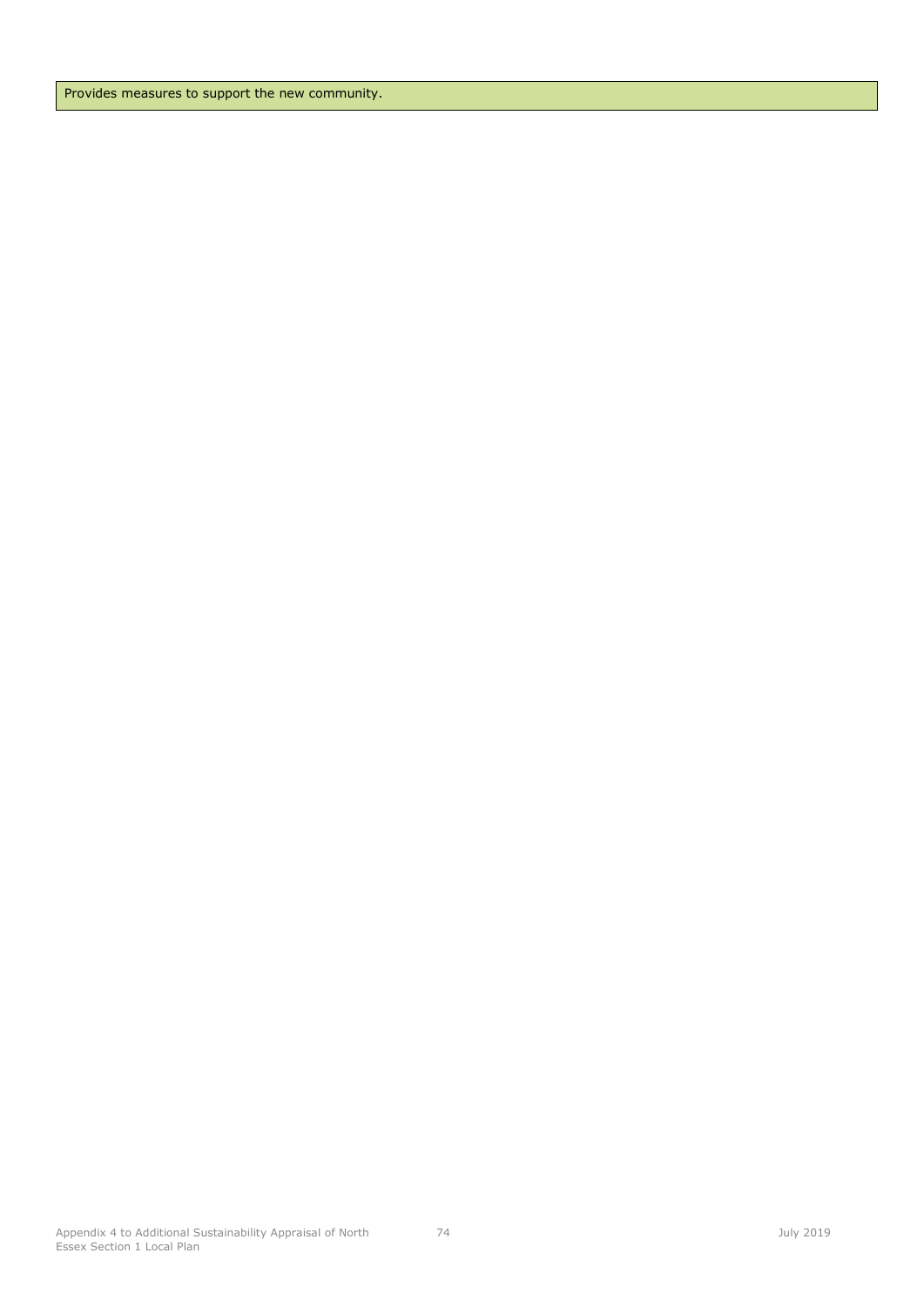| <b>Site Ref</b>                                                                                                                                                                                                  | <b>VE01</b>                                                                                                                                                                                                                                                                                                                              |
|------------------------------------------------------------------------------------------------------------------------------------------------------------------------------------------------------------------|------------------------------------------------------------------------------------------------------------------------------------------------------------------------------------------------------------------------------------------------------------------------------------------------------------------------------------------|
| <b>Site Name</b>                                                                                                                                                                                                 | Land at Kelvedon                                                                                                                                                                                                                                                                                                                         |
| <b>Site Boundary</b><br>Please confirm whether the site<br>boundary in the appendix is correct<br>or if not, please provide a revised<br>site boundary.                                                          | <b>Yes</b>                                                                                                                                                                                                                                                                                                                               |
| Site Promoter(s)<br>(Please confirm the person(s) /<br>organisation(s) who are promoting<br>the site through the local plan<br>process)                                                                          | Parker Strategic Land is promoting the Kings Dene scheme on<br>land at Kelvedon additional land is the subject of two planning<br>applications which are with Braintree District<br>Council for determination (17/00679/OUT and 17/01979/OUT).<br>This submission is made only in relation to land promoted by<br>Parker Strategic Land. |
| <b>Land ownership and control</b><br>(Please state the person(s) /<br>organisation(s) who own and / or<br>control the land on the site, and<br>whether this is by ownership,<br>option agreement or other means) | The land promoted and supported by Parker Strategic Land Ltd is<br>owned by: Parkers of Leicester Ltd, Siggers, Shakeley and Van<br>Tuyll.                                                                                                                                                                                               |
| Gross site area (Ha)                                                                                                                                                                                             | The land promoted by Parker Strategic Land extends to 471.73<br>hectares.<br>The area identified on the site boundary is 495ha.                                                                                                                                                                                                          |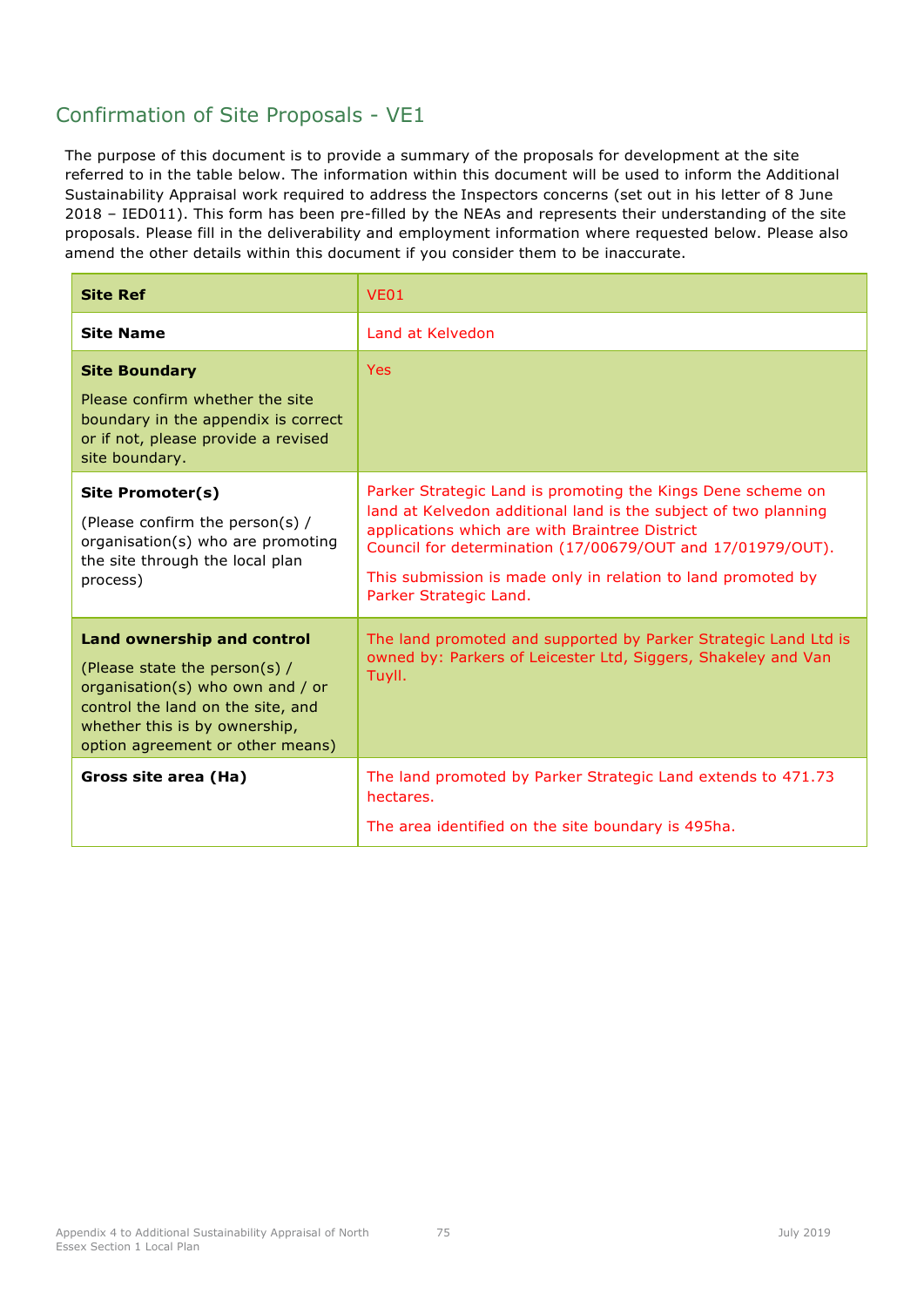| <b>Demand for housing</b>                                           | Yes:                                                                                                                           |
|---------------------------------------------------------------------|--------------------------------------------------------------------------------------------------------------------------------|
| Please confirm that there is<br>demand for housing in this location | Kelvedon is located within the Rural Fringes area in the Braintree<br>Market Value Area which is a high value area in the NEA. |
| (and provide a high level<br>justification)                         | Demand is higher due to:                                                                                                       |
|                                                                     | Migration inflows from Essex and London<br>$\bullet$                                                                           |
|                                                                     | Strong Train links to London (12% of Braintree commuters)<br>$\bullet$                                                         |
|                                                                     | Meet economic growth demand from London, Cambridge,<br>$\bullet$<br>Milton Keynes and Oxford.                                  |
|                                                                     | Between NE growth centres at Braintree and Colchester.<br>$\bullet$<br>Exploit A12/A120 investment.                            |
|                                                                     | This is already reflected in the price paid for housing.                                                                       |
|                                                                     |                                                                                                                                |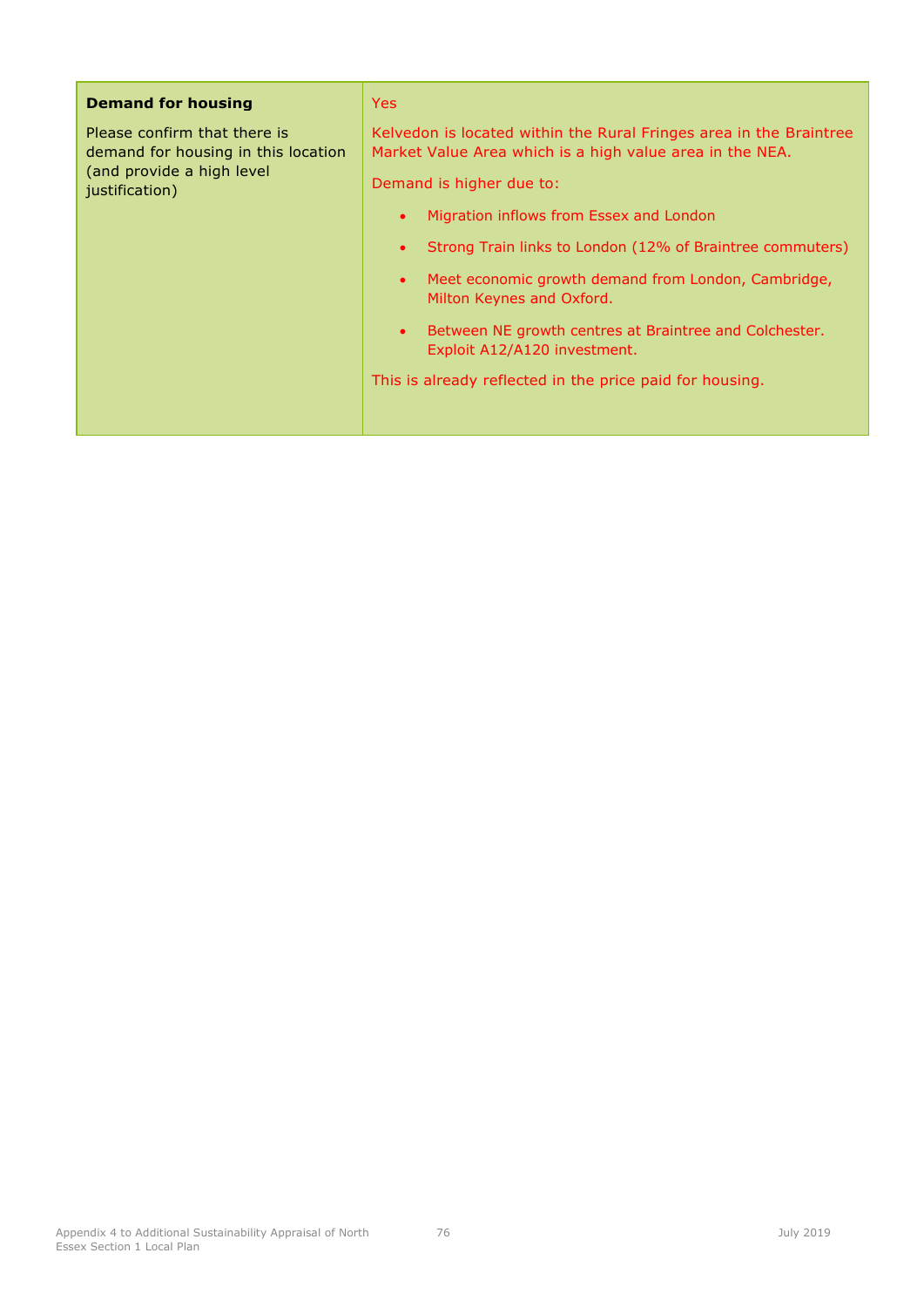|                                                                                                                                                                                                                                                                                                     | 17,000                                                            | 5,000                                                                                                                                                                                                                                                                                                                                                                                                                            | 2,000                                                                    |
|-----------------------------------------------------------------------------------------------------------------------------------------------------------------------------------------------------------------------------------------------------------------------------------------------------|-------------------------------------------------------------------|----------------------------------------------------------------------------------------------------------------------------------------------------------------------------------------------------------------------------------------------------------------------------------------------------------------------------------------------------------------------------------------------------------------------------------|--------------------------------------------------------------------------|
| <b>Delivery rate</b><br>Please confirm the anticipated rate of<br>housing delivery.                                                                                                                                                                                                                 | 250 dwellings per<br>annum from<br>2023/24                        | From 2023/24, including Local Plan making process and time for<br>planning applications and reserved matters.<br>Given the sustainability and accessibility of Kings Dene's location,<br>an average rate of 250 dwellings per annum could be assumed.                                                                                                                                                                            | 250 dwellings per<br>annum from<br>2023/24                               |
| Delivery by 2033<br>Please confirm that if allocated in the<br>Section 1 plan by 2020, the site will be<br>able to provide a minimum of 2,250<br>dwellings prior to March 2033.                                                                                                                     | Yes:                                                              | Yes.<br>If delivery of this site commenced in 2023/24 and continued at an<br>average build out rate of 250 dwellings per annum.                                                                                                                                                                                                                                                                                                  | N/A                                                                      |
| <b>Deliverability</b><br>Are you aware of any issues or<br>constraints that might prevent<br>development taking place on the site,<br>for example in relation to any<br>consultation undertaken with relevant<br>bodies and statutory undertakers? If so,<br>please provide a high level summary of | Site Promoter<br>does not support<br>this scale of<br>development | Parker Strategic Land are not aware of any issues or constraints<br>which would prevent delivery taking place on this site. Engagement is<br>being undertaken with a number of relevant bodies in the area<br>including Essex County Council, Network Rail and relevant utility<br>providers.<br>Parker Strategic Land do not consider that the presence of utilities<br>represents a constraint to the delivery of development. | <b>Site Promoter does</b><br>not support this<br>scale of<br>development |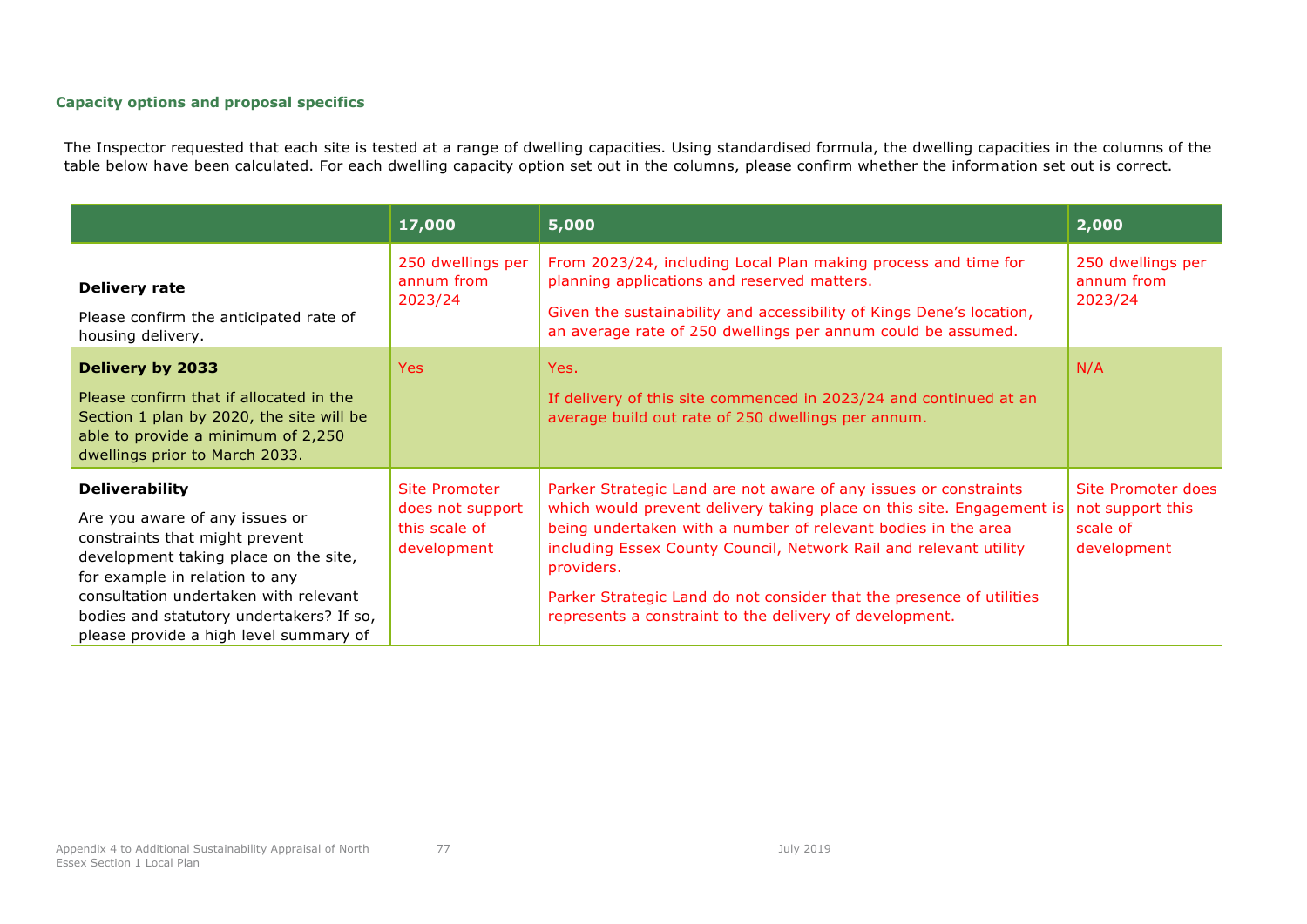| <b>Employment provision</b><br>Please provide the approximate amount<br>of employment land (in hectares) to be<br>provided within the site (if any).                                                                                                                                                                                                                                                                                                                                                                              | Up to 36ha | The proposals for Kings Dene include the provision of up to 36ha of<br>employment land for B use class employment use (B1, B2 and B8).<br>This land is to be provided in a highly accessible location to the<br>south west of the site between the A12 and railway line.<br>To complement the proposed employment land provision,<br>opportunities also exist to provide B1 and non B class employment<br>generating uses around the rail station as part of mixed used district<br>centre and within local centres.                                                                                                                                                                                                                                                                                                                                                                                                                                                                                                                                                                                                                                                                                                                                                                                                                                                                                                 | Up to 36ha |
|-----------------------------------------------------------------------------------------------------------------------------------------------------------------------------------------------------------------------------------------------------------------------------------------------------------------------------------------------------------------------------------------------------------------------------------------------------------------------------------------------------------------------------------|------------|----------------------------------------------------------------------------------------------------------------------------------------------------------------------------------------------------------------------------------------------------------------------------------------------------------------------------------------------------------------------------------------------------------------------------------------------------------------------------------------------------------------------------------------------------------------------------------------------------------------------------------------------------------------------------------------------------------------------------------------------------------------------------------------------------------------------------------------------------------------------------------------------------------------------------------------------------------------------------------------------------------------------------------------------------------------------------------------------------------------------------------------------------------------------------------------------------------------------------------------------------------------------------------------------------------------------------------------------------------------------------------------------------------------------|------------|
| <b>Strategic Infrastructure</b><br>Please confirm the strategic<br>infrastructure listed is required to<br>support development of the site at the<br>relevant dwelling<br>capacity. Infrastructure should be policy<br>compliant, viable and deliverable <sup>1</sup> .<br>$1$ please note that the list of infrastructure<br>provided is a focussed view of what may be<br>required, to inform the sustainability<br>appraisal work. NEAs reserve the right to<br>refine and add to items should they feel<br>this is justified. | Yes:       | The delivery of the Kings Dene scheme is not contingent<br>upon the prior (or eventual) construction of the dualled<br>A120 on the 'Option D' alignment, nor does it prejudice the<br>delivery of this alignment.<br>RIS funded A12 upgrading 2022 to 2025 - we understand<br>$\bullet$<br>that the scheme is likely to be built in 2 phases, the first<br>from Chelmsford to the Kelvedon junction, and then the<br>second phase to the north. The Kings Dene scheme<br>connects directly into this infrastructure as part of the local<br>road network.<br>Alternative route from Coggeshall Road through the site to<br>$\bullet$<br>the A12 south west of Kelvedon. This provides the<br>opportunity to remove through traffic from the restricted<br>centre of Kelvedon and connect the Coggeshall traffic<br>directly to the new A12 junction.<br>Opportunity to increase car parking at Kelvedon Station.<br>$\bullet$<br>This benefits also the wider community accessing rail<br>services with appropriate car parking facilities.<br>Opportunity to close the existing level crossing on Church<br>$\bullet$<br>Street and realign Hollow Road into the development road<br>network.<br>In contrast to other large scale proposals being considered in the<br>North Essex area, the proposal at Kings Dene does not require the<br>significant strategic infrastructure in order to commence its delivery. | <b>Yes</b> |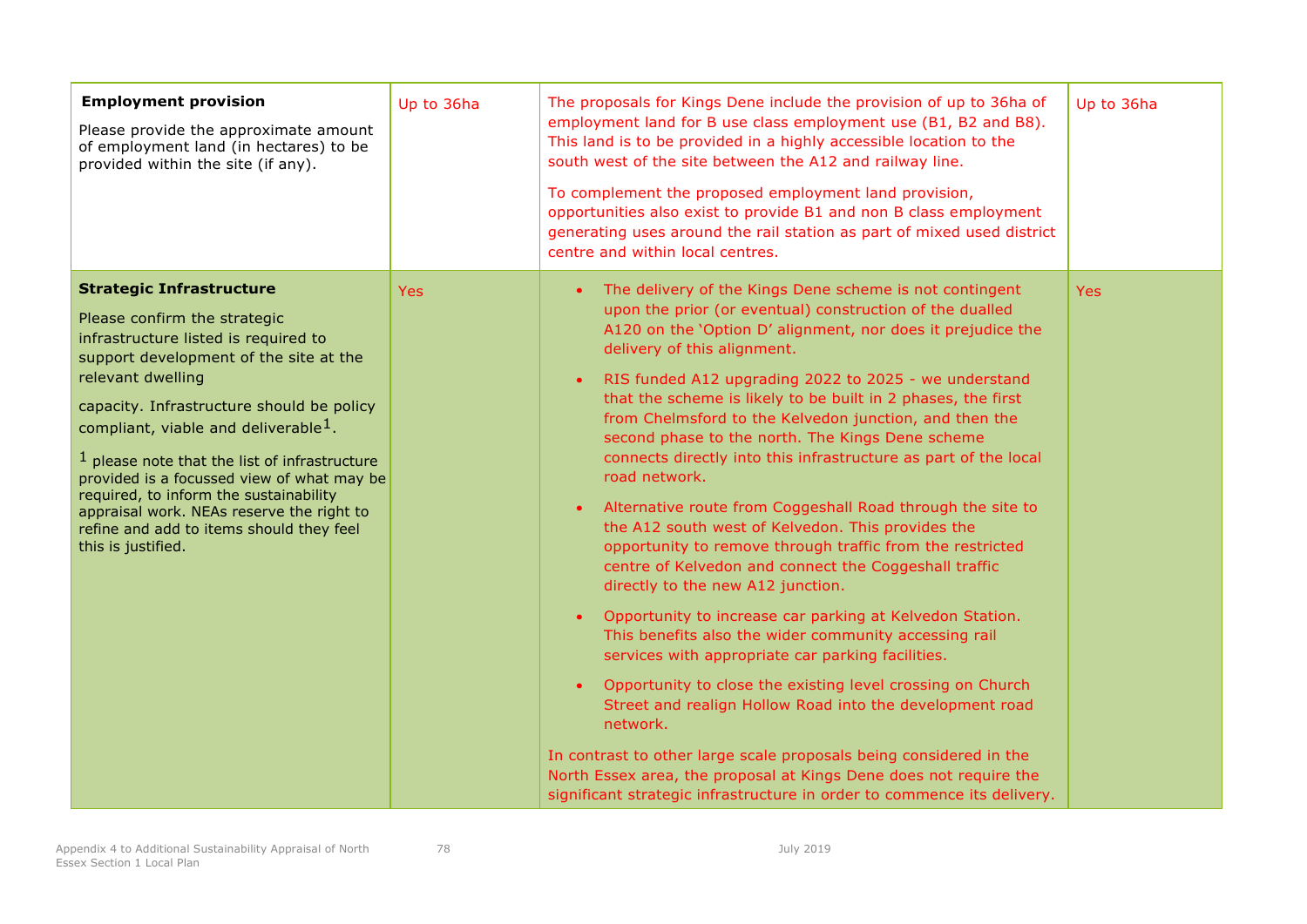| <b>Local Infrastructure and mitigation</b><br>Please confirm that the infrastructure<br>and environmental mitigation listed will<br>form part of the proposals.<br><sup>2</sup> Open Space includes country park,<br>mitigation for Habitats Regulations and<br>landscape<br>mitigation as required.                                                                                                                              | Yes<br><b>Early Years</b><br>Primary School(s)<br><b>Secondary School</b><br><b>Youth Centre</b><br>provision<br>Open Space <sup>2</sup><br><b>Bus services</b><br>Primary medical<br>facilities<br>Local centre<br>facilities<br>Community<br>meeting spaces | New facilities will be provided to accommodate those who are Yes<br>aged between 2-4 years old.<br>3 new primary schools.<br>$\bullet$<br>There are no secondary schools within walking distance of<br>Kelvedon. A new secondary school will provide a<br>sustainable and accessible resource.<br>There are currently two oversubscribed GP surgeries within<br>Kelvedon, according to the standard of 1 GP to 1,800.<br>Additional provision will be provided to support the new<br>population on site in Local Centres.<br>Additional community facilities, open space and recreational<br>infrastructure will also be provided to support the new<br>population, including addressing deficiencies in indoor court,<br>amenity green space and recreation ground provision.<br>Youth Centre provision<br><b>Bus services</b><br>Local centre facilities<br>Community meeting spaces | <b>Early Years</b><br>Primary School(s)<br><b>Youth Centre</b><br>provision<br>Open Space <sup>2</sup><br><b>Bus services</b><br>Local centre<br>facilities<br>Community<br>meeting spaces |
|-----------------------------------------------------------------------------------------------------------------------------------------------------------------------------------------------------------------------------------------------------------------------------------------------------------------------------------------------------------------------------------------------------------------------------------|---------------------------------------------------------------------------------------------------------------------------------------------------------------------------------------------------------------------------------------------------------------|----------------------------------------------------------------------------------------------------------------------------------------------------------------------------------------------------------------------------------------------------------------------------------------------------------------------------------------------------------------------------------------------------------------------------------------------------------------------------------------------------------------------------------------------------------------------------------------------------------------------------------------------------------------------------------------------------------------------------------------------------------------------------------------------------------------------------------------------------------------------------------------|--------------------------------------------------------------------------------------------------------------------------------------------------------------------------------------------|
| <b>Viability</b><br>Please confirm that the site can viably<br>deliver policy compliant sustainable<br>development <sup>3</sup> and all necessary<br>environmental mitigation, whilst also<br>achieving a benchmark land value in<br>accordance with national planning policy<br>and guidance, at the dwelling capacity<br>in each column.<br>Please make clear any related factors,<br>such as reliance on any external funding. | Yes:                                                                                                                                                                                                                                                          | Policy compliant viability assessment underway<br>No need for any external funding in order to facilitate the<br>delivery or success of the proposal.<br>Assumption that A12 widening and related junction<br>infrastructure is funded and proposal does not require<br>addition Government funding to ensure the delivery of the<br>scheme.                                                                                                                                                                                                                                                                                                                                                                                                                                                                                                                                           | <b>Yes</b>                                                                                                                                                                                 |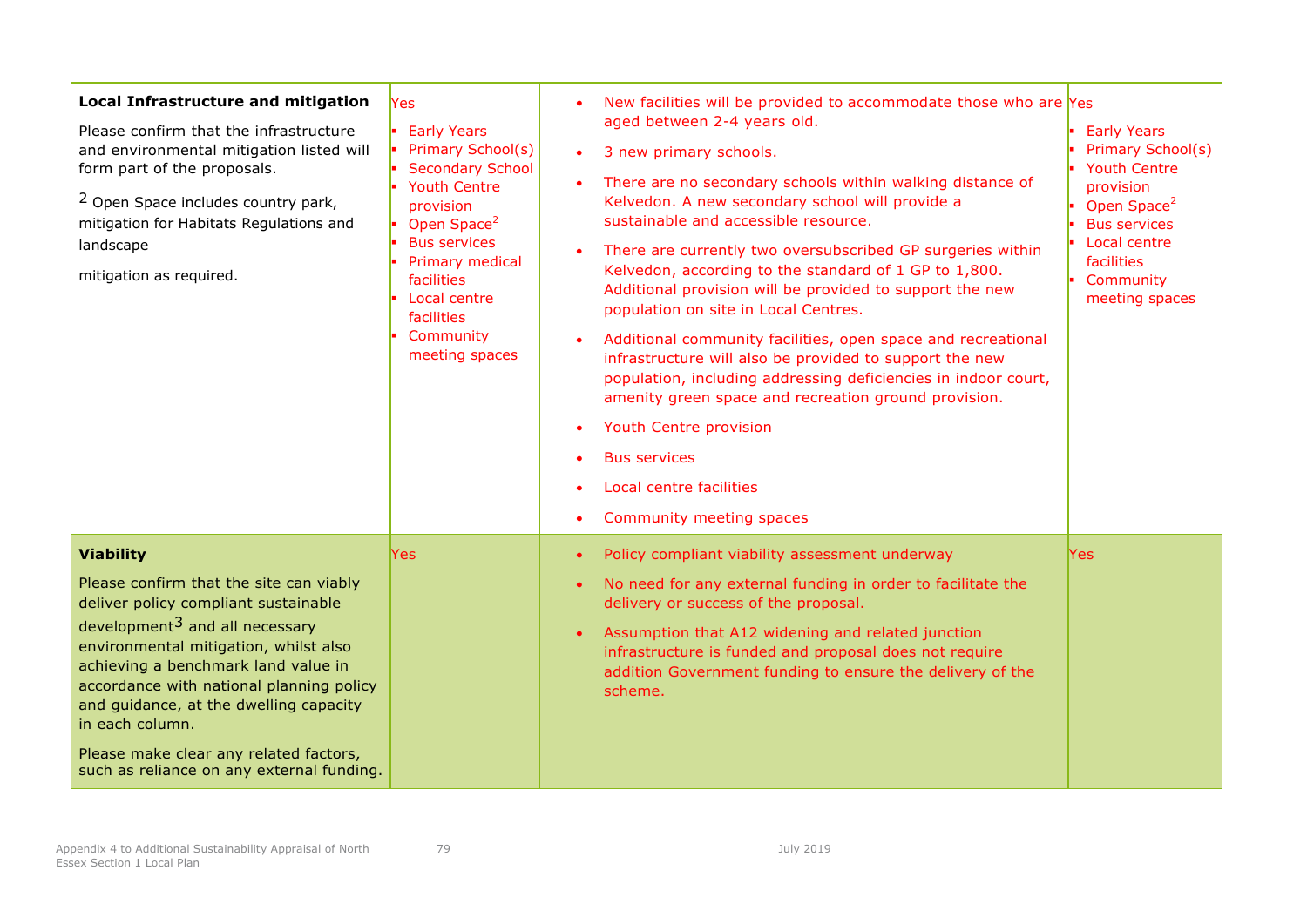<sup>3</sup> Policy Compliant Sustainable Development is development which provides for the following: Community and stakeholder empowerment in the design and delivery of the site; At an early stage of the delivery of the site, establish a sustainable funding and governance mechanism for future stewardship, management, maintenance and renewal of community infrastructure and assets; Provide supporting infrastructure ahead of or in tandem with the development it supports; Provides a minimum of 30% affordable housing; Provide a mix of housing types and tenures including self-build, custom-build and starter homes at appropriate densities to their context; Be planned to result in a step change in providing for more sustainable transport, prioritise walking, cycling and use of public transport over private car use and include foot and cycle ways throughout the development; Be structured to provide sociable, vibrant and walkable neighbourhoods with equality of access for all; Provide convenient and effective active travel or public transport connections with the surrounding town and service centres and major employment locations; Provide appropriate access to the highway network; Protect and/or enhance heritage and biodiversity assets within and surrounding the site and secure net gains in local biodiversity and significant green infrastructure connectivity within and linking to/from the site; Provide appropriate buffers along strategic road and rail infrastructure to protect new development; Secure the highest standards of energy efficiency and innovation in technology to reduce the impact of climate change; Provide for water efficiency (and water neutrality in areas of serious water stress); Provide, manage and maintain sustainable surface water management measures; Secure sustainable waste and mineral management including consideration of potential on-site mineral resources through a Minerals Resource Assessment by the Minerals Planning Authority; High speed and reliable broadband will be provided and homes will include specific spaces to enable working from home; and Provides measures to support the new community.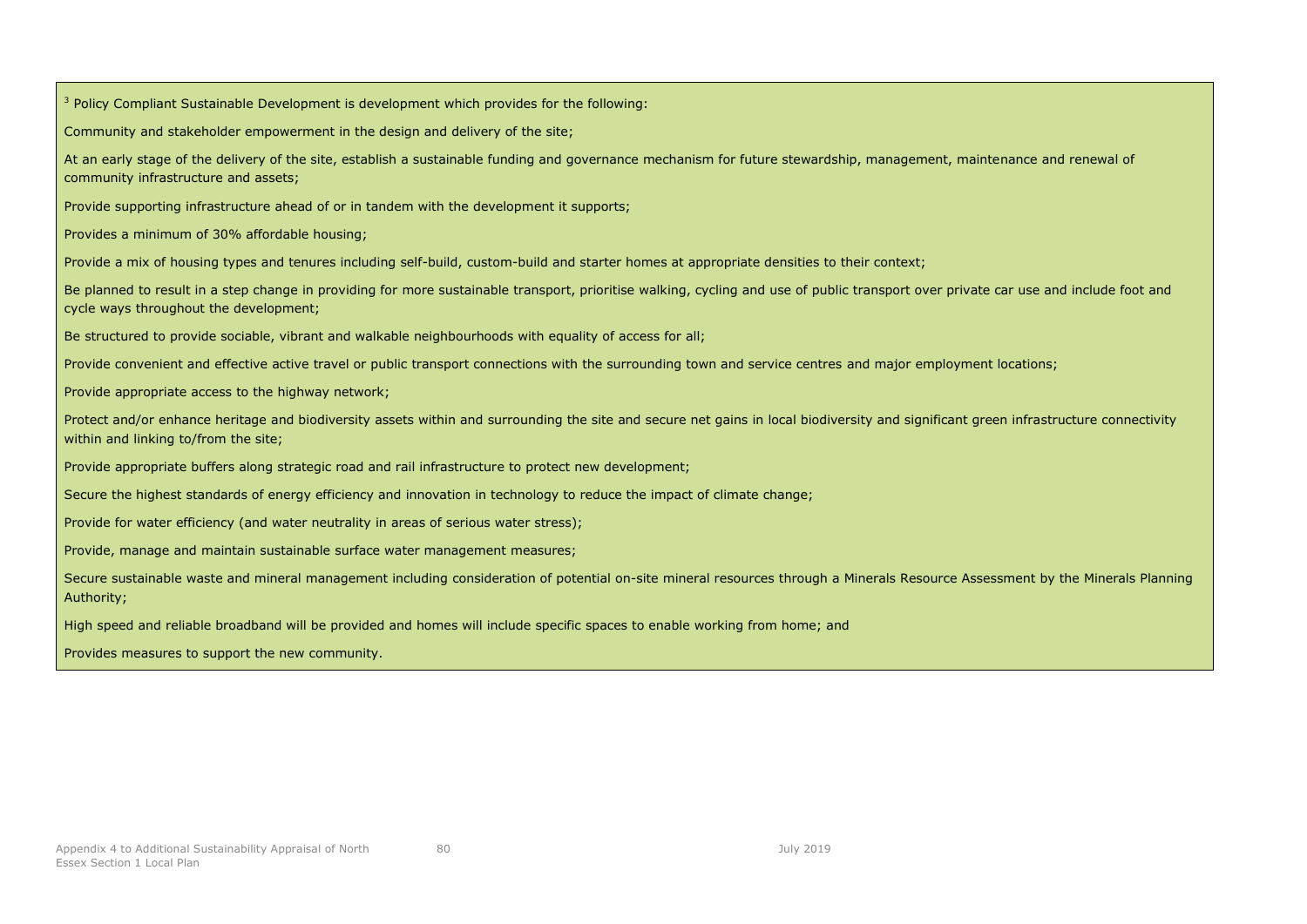| <b>Site Ref</b>                                                                                                                                                                                                  | <b>VE04</b>                                                                                                                                                                                                                                                                                                                                                                                                                                                                                                                                                                                                                                                                                                                                                                                                                                                                                                                                                                                  |
|------------------------------------------------------------------------------------------------------------------------------------------------------------------------------------------------------------------|----------------------------------------------------------------------------------------------------------------------------------------------------------------------------------------------------------------------------------------------------------------------------------------------------------------------------------------------------------------------------------------------------------------------------------------------------------------------------------------------------------------------------------------------------------------------------------------------------------------------------------------------------------------------------------------------------------------------------------------------------------------------------------------------------------------------------------------------------------------------------------------------------------------------------------------------------------------------------------------------|
| <b>Site Name</b>                                                                                                                                                                                                 | <b>Weeley Garden Village</b>                                                                                                                                                                                                                                                                                                                                                                                                                                                                                                                                                                                                                                                                                                                                                                                                                                                                                                                                                                 |
| <b>Site Boundary</b><br>Please confirm whether the site<br>boundary in the appendix is correct or<br>if not, please provide a revised site<br>boundary.                                                          | The land parcels controlled by Rose Builders are identified on the<br>attached plan and are in addition to those identified under your site ref<br>VE04. It is not clear why these parcels have been omitted as they were<br>understood to be "alternative strategic" sites (TDC refs: WGV1 and<br><b>RSC20).</b><br>Both sites are recorded in the TDC SHLAA (2018), an extract of which<br>is attached. Site WGV1 was noted by the SHLAA as being "suitable"<br>and "available". Access to RSC20 would be via WGV1, which in doing<br>so would overcome the access concerns raised in the SHLAA, helping it<br>to become "suitable" and "available". Such a conclusion is reached in<br>the "other comments" column of the 2018 SHLAA for site RSC20.<br>Therefore the site boundary map for site ref VE04 should be amended<br>accordingly.                                                                                                                                               |
| Site Promoter(s)<br>(Please confirm the person(s) /<br>organisation(s) who are promoting the<br>site through the local plan process)                                                                             | Woolf Bond Planning, Rose Builders, Raymond Stemp Associates                                                                                                                                                                                                                                                                                                                                                                                                                                                                                                                                                                                                                                                                                                                                                                                                                                                                                                                                 |
| <b>Land ownership and control</b><br>(Please state the person(s) /<br>organisation(s) who own and / or<br>control the land on the site, and<br>whether this is by ownership, option<br>agreement or other means) | <b>Summary</b><br>Multiple landownership, very high deliverability.<br>Ownership / control<br>The main issue raised is that this form implies that all the relevant<br>parcels in Weeley would need to come forward together. Indeed this<br>form states that the site (Weeley Garden Village) is in multiple land<br>ownership with lower deliverability. One does not necessarily follow the<br>other.<br>Whilst the entire Weeley garden village is promoted and controlled by<br>multiple land owners, this fact should not necessarily count against the<br>proposals. Rose Builders is promoting several conjoined land parcels in<br>Weeley, which are certainly very able of being delivered and would<br>require no specific liaison with the land controlled by the other<br>promotors mentioned on this form. The Rose Builders land is under an<br>option agreement. For these reasons, and others set out below, this<br>land would score very well in terms of deliverability. |
| Gross site area (Ha)                                                                                                                                                                                             | $72 + 21$ ha of Rose Builders sites = 93ha                                                                                                                                                                                                                                                                                                                                                                                                                                                                                                                                                                                                                                                                                                                                                                                                                                                                                                                                                   |
| <b>Demand for housing</b>                                                                                                                                                                                        | $Yes -$                                                                                                                                                                                                                                                                                                                                                                                                                                                                                                                                                                                                                                                                                                                                                                                                                                                                                                                                                                                      |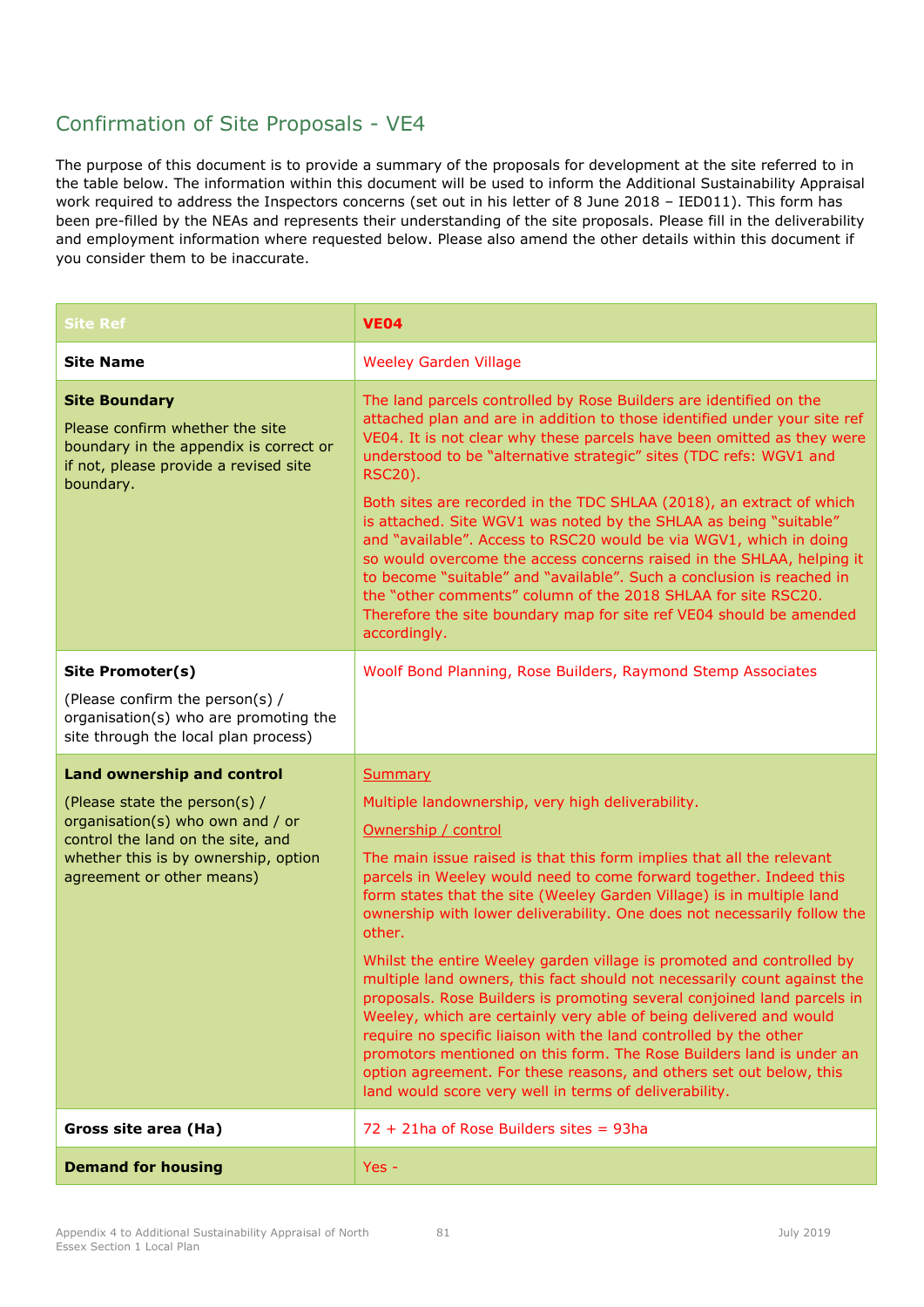| <b>Site Ref</b>                                                                                                 | VE <sub>04</sub>                                                                                            |
|-----------------------------------------------------------------------------------------------------------------|-------------------------------------------------------------------------------------------------------------|
| Please confirm that there is demand for<br>housing in this location (and provide a<br>high level justification) | Located within Eastern area of the Tendring Market Value Area. This is<br>the lowest value area in the NEA. |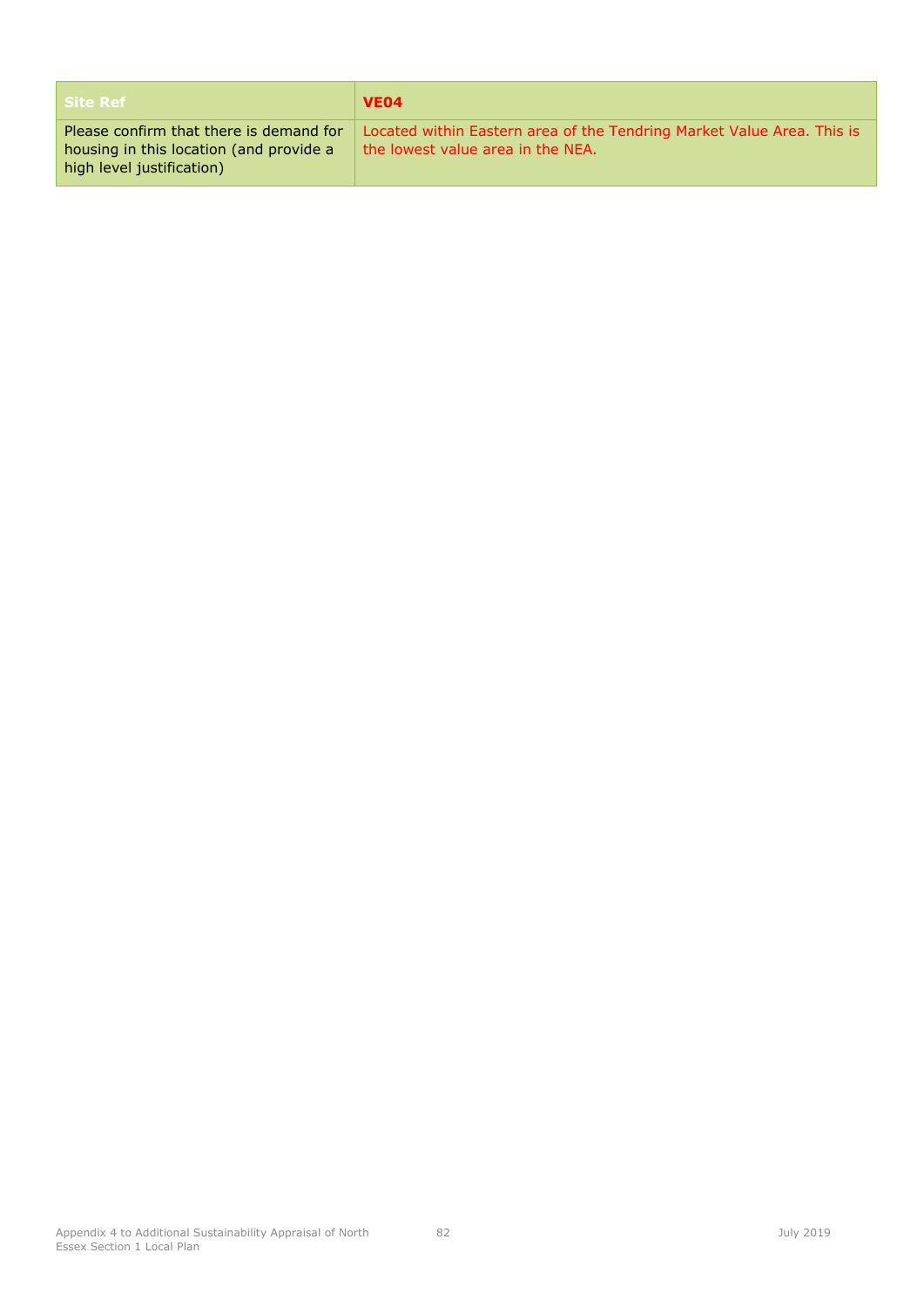|                                                                                                                                                                                                                                                                                   | 2,000                                                                                                                                                                                                                                                                                                                                                                                                                                                                                                           |  |
|-----------------------------------------------------------------------------------------------------------------------------------------------------------------------------------------------------------------------------------------------------------------------------------|-----------------------------------------------------------------------------------------------------------------------------------------------------------------------------------------------------------------------------------------------------------------------------------------------------------------------------------------------------------------------------------------------------------------------------------------------------------------------------------------------------------------|--|
| <b>Delivery rate</b><br>Please confirm the anticipated rate of<br>housing delivery.                                                                                                                                                                                               | The 2018 SHLAA identifies sites WGV1 and RSC20 as providing<br>300 and 129 sites respectively. This amount of development<br>would be reasonable for sites of their size, shape and character.<br>It is anticipated that these two parcels could be developed under<br>a single proposal. An Outline application can be submitted in<br>January 2020 with a Reserved Matters application in 2021.<br>Houses could be delivered in 2022 after condition clearance.<br>Each full year could deliver 40 dwellings. |  |
|                                                                                                                                                                                                                                                                                   | Rose Builders has experience of delivering homes locally with 20<br>homes delivered at Barleyfield Drive, Weeley and 46 homes<br>underway at Millers Green, Weeley Heath. A large application for<br>280 homes, new school and employment is currently pending in<br>Weeley (TDC draft site allocation SAMU5).                                                                                                                                                                                                  |  |
| <b>Delivery by 2033</b>                                                                                                                                                                                                                                                           |                                                                                                                                                                                                                                                                                                                                                                                                                                                                                                                 |  |
| Please confirm that if allocated in the<br>Section 1 plan by 2020, the site will be<br>able to provide a minimum of 2,250<br>dwellings prior to March 2033.                                                                                                                       | N/A                                                                                                                                                                                                                                                                                                                                                                                                                                                                                                             |  |
| <b>Deliverability</b>                                                                                                                                                                                                                                                             |                                                                                                                                                                                                                                                                                                                                                                                                                                                                                                                 |  |
| Are you aware of any issues or constraints<br>that might prevent development taking<br>place on the site, for example in relation<br>to any consultation undertaken with<br>relevant bodies and statutory<br>undertakers? If so, please provide a high<br>level summary of these. | WGV1 and RSC20 are both outside of the adopted Weeley<br>settlement boundary and in agricultural use. In that respect<br>there will be normal considerations like landscape, ecology and<br>highway. However, assessments undertaken do not reveal any<br>significant issue that cannot be overcome.                                                                                                                                                                                                            |  |
| <b>Employment provision</b>                                                                                                                                                                                                                                                       |                                                                                                                                                                                                                                                                                                                                                                                                                                                                                                                 |  |
| Please provide the approximate amount of<br>employment land (in hectares) to be<br>provided within the site (if any).                                                                                                                                                             | No additional employment land is proposed on either of these<br>sites.                                                                                                                                                                                                                                                                                                                                                                                                                                          |  |
| <b>Strategic Infrastructure</b>                                                                                                                                                                                                                                                   |                                                                                                                                                                                                                                                                                                                                                                                                                                                                                                                 |  |
| Please confirm the strategic infrastructure<br>listed is required to support development<br>of the site at the relevant dwelling<br>capacity. Infrastructure should be policy<br>compliant, viable and deliverable <sup>1</sup> .                                                 | No specific items of strategic infrastructure have been identified<br>beyond those identified under local infrastructure below or off-<br>site works normally covered by an s106 legal agreement.                                                                                                                                                                                                                                                                                                               |  |
| $1$ please note that the list of infrastructure<br>provided is a focussed view of what may be<br>required, to inform the sustainability appraisal<br>work. NEAs reserve the right to refine and add<br>to items should they feel this is justified.                               |                                                                                                                                                                                                                                                                                                                                                                                                                                                                                                                 |  |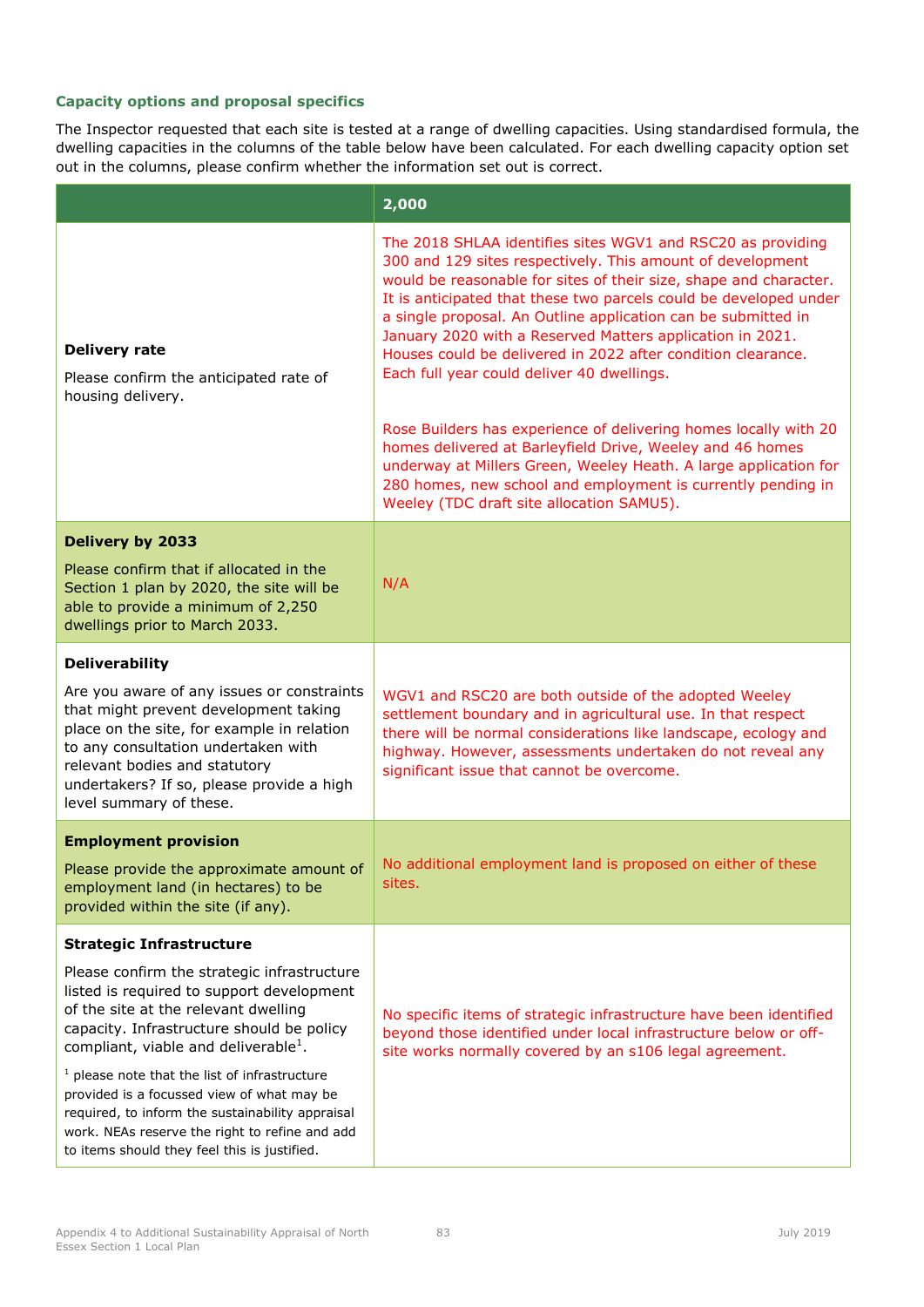|                                                                                                                                                                                                                                                                                                                                                                                                                                   | 2,000                                                                                                                                                                                                                                                                                                                                                                                                                                                                                                                                                                                               |
|-----------------------------------------------------------------------------------------------------------------------------------------------------------------------------------------------------------------------------------------------------------------------------------------------------------------------------------------------------------------------------------------------------------------------------------|-----------------------------------------------------------------------------------------------------------------------------------------------------------------------------------------------------------------------------------------------------------------------------------------------------------------------------------------------------------------------------------------------------------------------------------------------------------------------------------------------------------------------------------------------------------------------------------------------------|
| <b>Local Infrastructure and mitigation</b><br>Please confirm that the infrastructure and<br>environmental mitigation listed will form<br>part of the proposals.<br><sup>2</sup> Open Space includes country park, mitigation<br>for Habitats Regulations and landscape<br>mitigation as required.                                                                                                                                 | <b>Yes</b><br>• Early Years<br>• Primary School(s)<br>• Youth Centre provision<br>Open Space <sup>2</sup><br><b>Bus services</b><br>• Local centre facilities<br>• Community meeting spaces<br>Across all of the Weeley sites a range of local infrastructure is<br>proposed. The Thorpe Road (allocation SAMU5) site includes a<br>primary school, early years, employment land, open space, bus<br>stops and a new railway footbridge. As mentioned above, a<br>planning application is pending for these items. Sites WGV1 and<br>RSC20 will add further open space land as well as new housing. |
| <b>Viability</b><br>Please confirm that the site can viably<br>deliver policy compliant sustainable<br>development <sup>3</sup> and all necessary<br>environmental mitigation, whilst also<br>achieving a benchmark land value in<br>accordance with national planning policy<br>and guidance, at the dwelling capacity in<br>each column.<br>Please make clear any related factors,<br>such as reliance on any external funding. | Yes. Proposals for sites WGV1 and RSC20 are viable. Rose<br>Builders benefits here from its local knowledge with several<br>successful sites in Tendring, including the two aforementioned<br>sites in Weeley and Weeley Heath. These provide important<br>market information as well as evidence of policy compliant<br>sustainable development. No external funding is required.                                                                                                                                                                                                                  |

Community and stakeholder empowerment in the design and delivery of the site;

At an early stage of the delivery of the site, establish a sustainable funding and governance mechanism for future stewardship, management, maintenance and renewal of community infrastructure and assets;

Provide supporting infrastructure ahead of or in tandem with the development it supports;

Provides a minimum of 30% affordable housing;

Provide a mix of housing types and tenures including self-build, custom-build and starter homes at appropriate densities to their context;

Be planned to result in a step change in providing for more sustainable transport, prioritise walking, cycling and use of public transport over private car use and include foot and cycle ways throughout the development;

Be structured to provide sociable, vibrant and walkable neighbourhoods with equality of access for all;

Provide convenient and effective active travel or public transport connections with the surrounding town and service centres and major employment locations;

Provide appropriate access to the highway network;

Protect and/or enhance heritage and biodiversity assets within and surrounding the site and secure net gains in local biodiversity and significant green infrastructure connectivity within and linking to/from the site;

Provide appropriate buffers along strategic road and rail infrastructure to protect new development;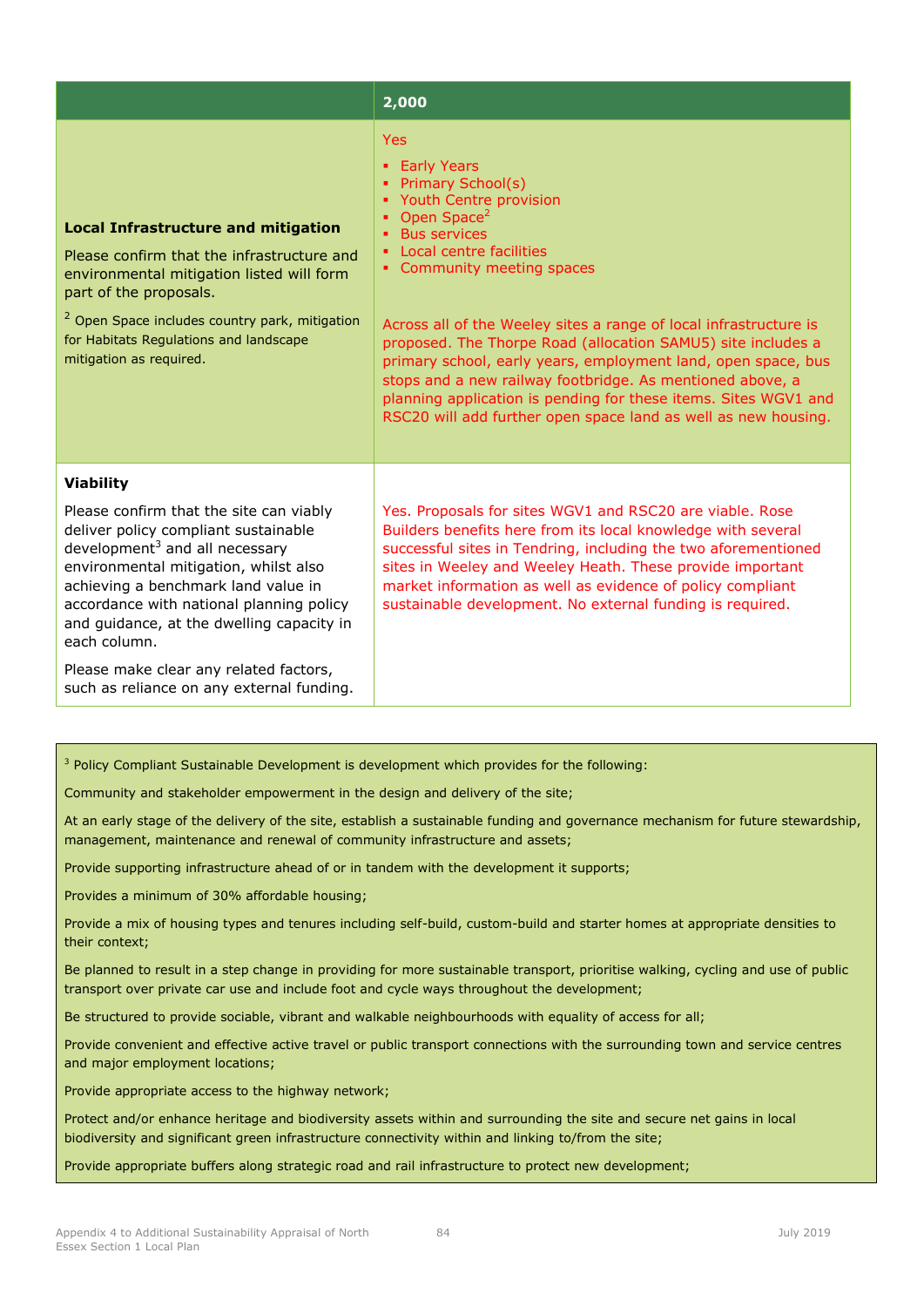Secure the highest standards of energy efficiency and innovation in technology to reduce the impact of climate change;

Provide for water efficiency (and water neutrality in areas of serious water stress);

Provide, manage and maintain sustainable surface water management measures;

Secure sustainable waste and mineral management including consideration of potential on-site mineral resources through a Minerals Resource Assessment by the Minerals Planning Authority;

High speed and reliable broadband will be provided and homes will include specific spaces to enable working from home; and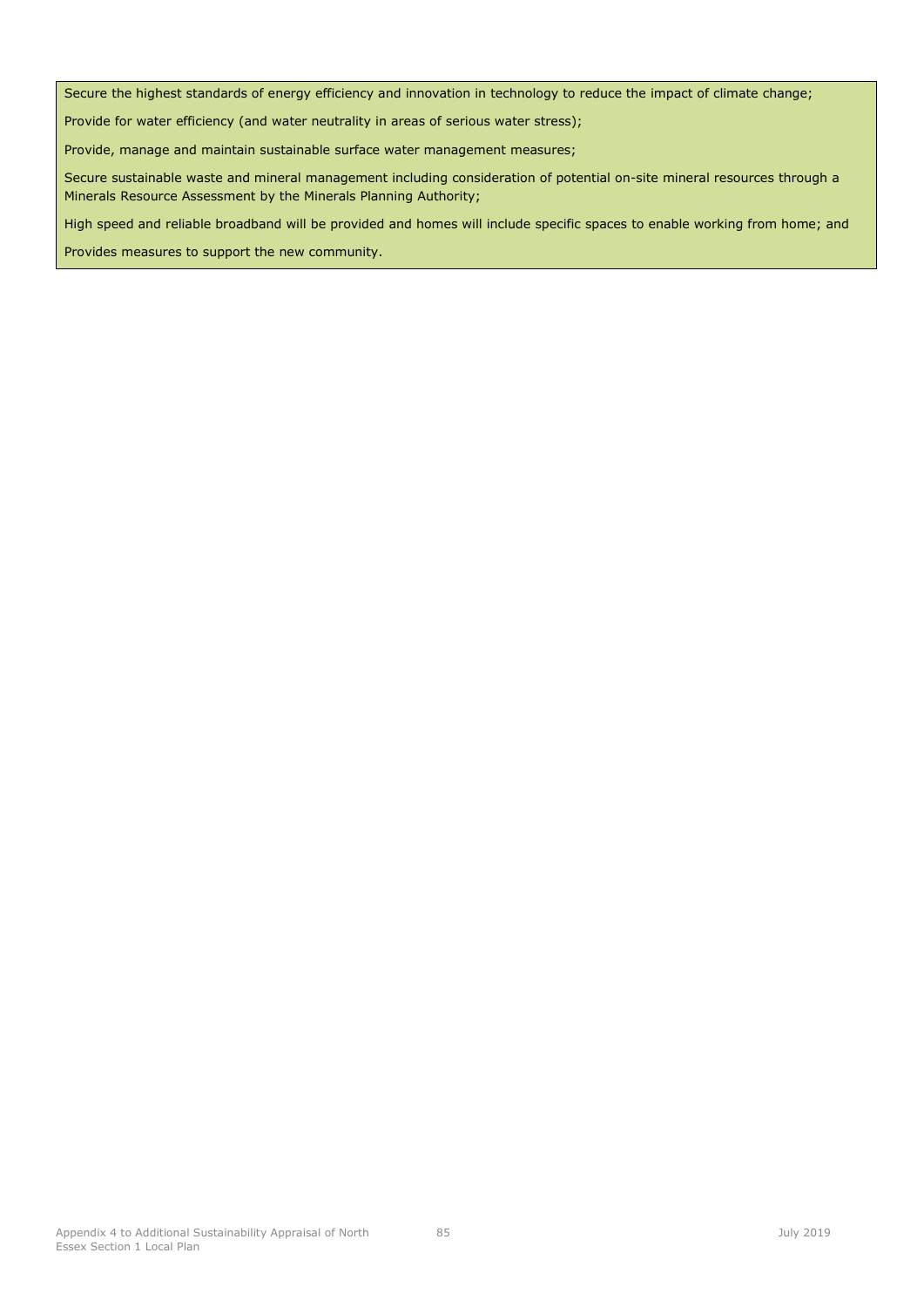| <b>Site Ref</b>                                                                                                                                                                                               | <b>VE04</b>                                                                                                            |
|---------------------------------------------------------------------------------------------------------------------------------------------------------------------------------------------------------------|------------------------------------------------------------------------------------------------------------------------|
| <b>Site Name</b>                                                                                                                                                                                              | <b>Weeley Garden Village</b>                                                                                           |
| <b>Site Boundary</b><br>Please confirm whether the site boundary in the<br>appendix is correct or if not, please provide a<br>revised site boundary.                                                          | <b>Yes</b>                                                                                                             |
| Site Promoter(s)<br>(Please confirm the person(s) / organisation(s)<br>who are promoting the site through the local plan<br>process)                                                                          | Raymond Stemp Associates; Woolf Bond Planning (no<br>response)                                                         |
| <b>Land ownership and control</b><br>(Please state the person(s) / organisation(s) who<br>own and / or control the land on the site, and<br>whether this is by ownership, option agreement or<br>other means) | <b>Summary</b><br>Multiple landownership, lower deliverability.<br>Ownership / control<br>Some Option Agreements       |
| Gross site area (Ha)                                                                                                                                                                                          | 72                                                                                                                     |
| <b>Demand for housing</b><br>Please confirm that there is demand for housing in<br>this location (and provide a high level justification)                                                                     | $Yes -$<br>Located within Eastern area of the Tendring Market Value<br>Area. This is the lowest value area in the NEA. |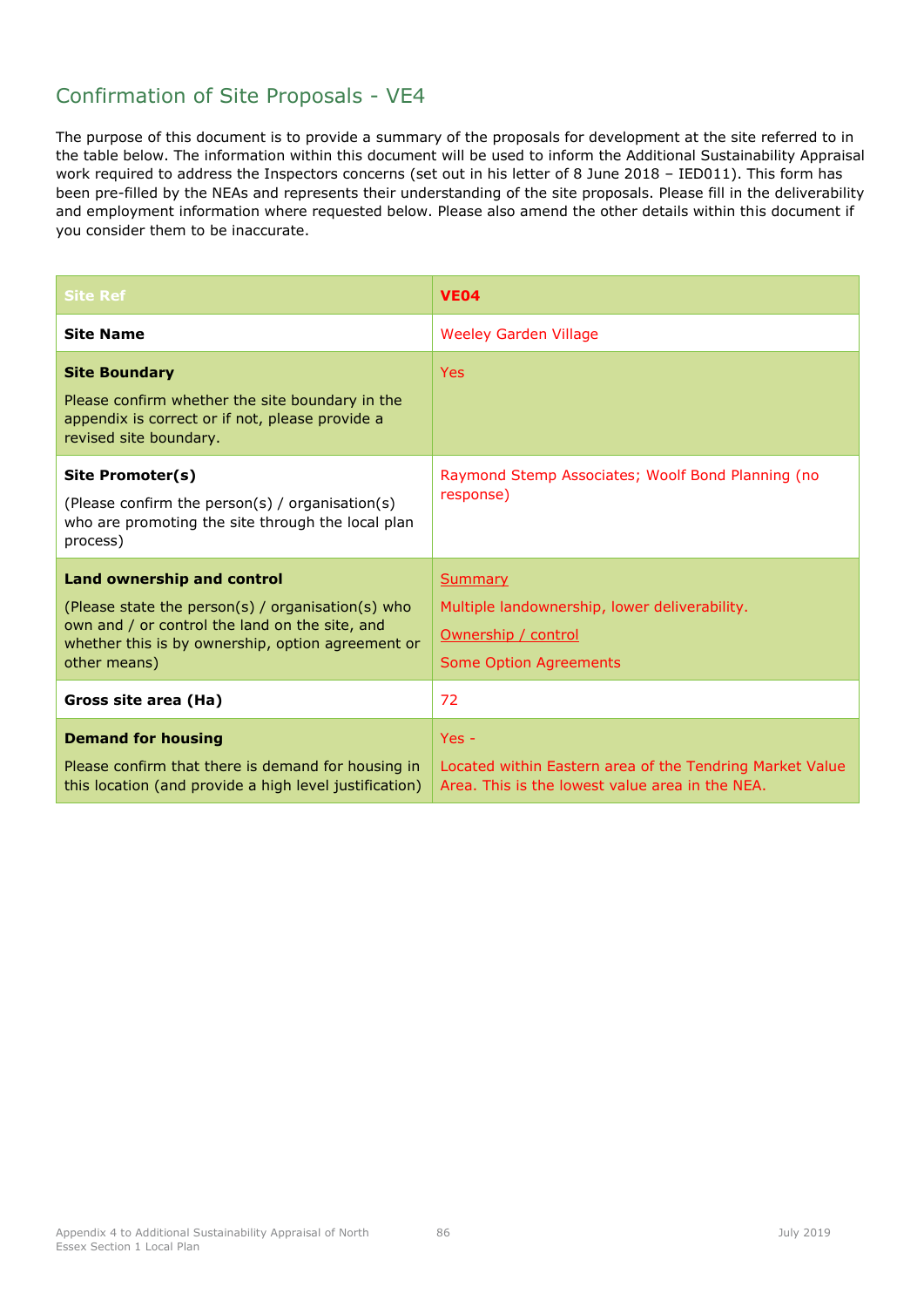|                                                                                                                                                                                                                                                                                                                                                                                                                                                                                                                       | 2,000                                                                                                                                                                                                                                                   |  |
|-----------------------------------------------------------------------------------------------------------------------------------------------------------------------------------------------------------------------------------------------------------------------------------------------------------------------------------------------------------------------------------------------------------------------------------------------------------------------------------------------------------------------|---------------------------------------------------------------------------------------------------------------------------------------------------------------------------------------------------------------------------------------------------------|--|
| <b>Delivery rate</b><br>Please confirm the anticipated rate of housing delivery.                                                                                                                                                                                                                                                                                                                                                                                                                                      | 250 dwellings annum from 2023/24                                                                                                                                                                                                                        |  |
| <b>Delivery by 2033</b><br>Please confirm that if allocated in the Section 1 plan by<br>2020, the site will be able to provide a minimum of<br>2,250 dwellings prior to March 2033.                                                                                                                                                                                                                                                                                                                                   | N/A                                                                                                                                                                                                                                                     |  |
| <b>Deliverability</b><br>Are you aware of any issues or constraints that might<br>prevent development taking place on the site, for<br>example in relation to any consultation undertaken<br>with relevant bodies and statutory undertakers? If so,<br>please provide a high level summary of these.                                                                                                                                                                                                                  | Mr A Bacon is the owner of all the land to the south<br>of the Weeley Bypass. The development could be<br>delivered as soon as planning permission is granted -<br>Application 18/00578/OUT is currently with Tendring<br>District Council for Phase 1. |  |
| <b>Employment provision</b><br>Please provide the approximate amount of employment<br>land (in hectares) to be provided within the site (if<br>any).                                                                                                                                                                                                                                                                                                                                                                  | One hectare of land to be provided for B1 uses (small<br>starter units forming a small business park within the<br>development and employment also provided in the<br>proposed primary school, nursery school and local<br>shops.                       |  |
| <b>Strategic Infrastructure</b><br>Please confirm the strategic infrastructure listed is<br>required to support development of the site at the<br>relevant dwelling capacity. Infrastructure should be<br>policy compliant, viable and deliverable <sup>1</sup> .<br>$1$ please note that the list of infrastructure provided is a<br>focussed view of what may be required, to inform the<br>sustainability appraisal work. NEAs reserve the right to refine<br>and add to items should they feel this is justified. | Yes - no additional strategic infrastructure required                                                                                                                                                                                                   |  |
| <b>Local Infrastructure and mitigation</b><br>Please confirm that the infrastructure and<br>environmental mitigation listed will form part of the<br>proposals.<br><sup>2</sup> Open Space includes country park, mitigation for Habitats<br>Regulations and landscape mitigation as required.                                                                                                                                                                                                                        | Yes<br>• Early Years<br>Primary School(s)<br>Youth Centre provision<br>Open Space <sup>2</sup><br><b>Bus services</b><br>Local centre facilities<br>• Community meeting spaces                                                                          |  |
| <b>Viability</b><br>Please confirm that the site can viably deliver policy<br>compliant sustainable development <sup>3</sup> and all necessary<br>environmental mitigation, whilst also achieving a<br>benchmark land value in accordance with national<br>planning policy and guidance, at the dwelling capacity                                                                                                                                                                                                     | Yes                                                                                                                                                                                                                                                     |  |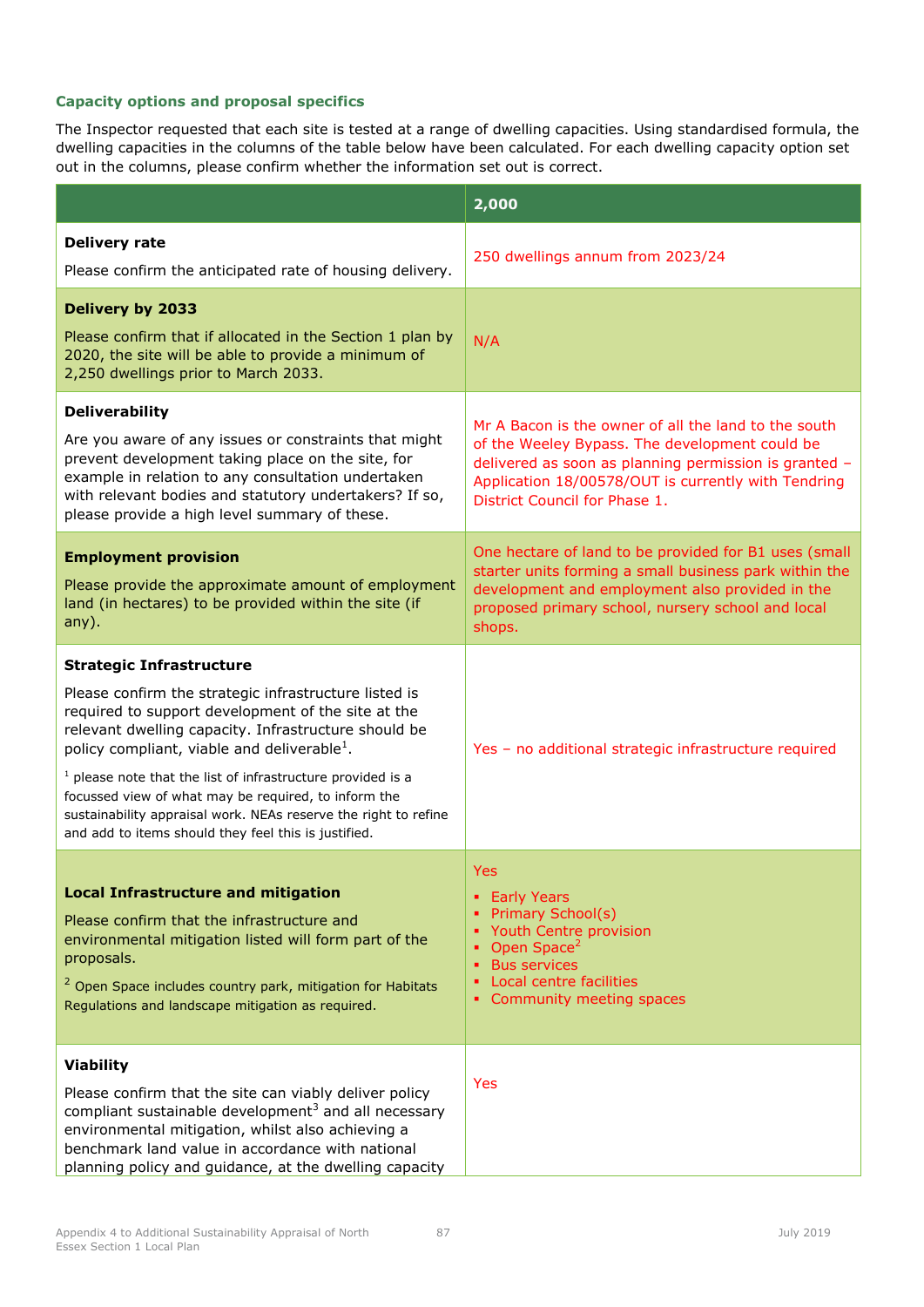|                                                                                     | 2,000 |
|-------------------------------------------------------------------------------------|-------|
| in each column.                                                                     |       |
| Please make clear any related factors, such as reliance<br>on any external funding. |       |

Community and stakeholder empowerment in the design and delivery of the site;

At an early stage of the delivery of the site, establish a sustainable funding and governance mechanism for future stewardship, management, maintenance and renewal of community infrastructure and assets;

Provide supporting infrastructure ahead of or in tandem with the development it supports;

Provides a minimum of 30% affordable housing;

Provide a mix of housing types and tenures including self-build, custom-build and starter homes at appropriate densities to their context;

Be planned to result in a step change in providing for more sustainable transport, prioritise walking, cycling and use of public transport over private car use and include foot and cycle ways throughout the development;

Be structured to provide sociable, vibrant and walkable neighbourhoods with equality of access for all;

Provide convenient and effective active travel or public transport connections with the surrounding town and service centres and major employment locations;

Provide appropriate access to the highway network;

Protect and/or enhance heritage and biodiversity assets within and surrounding the site and secure net gains in local biodiversity and significant green infrastructure connectivity within and linking to/from the site;

Provide appropriate buffers along strategic road and rail infrastructure to protect new development;

Secure the highest standards of energy efficiency and innovation in technology to reduce the impact of climate change;

Provide for water efficiency (and water neutrality in areas of serious water stress);

Provide, manage and maintain sustainable surface water management measures;

Secure sustainable waste and mineral management including consideration of potential on-site mineral resources through a Minerals Resource Assessment by the Minerals Planning Authority;

High speed and reliable broadband will be provided and homes will include specific spaces to enable working from home; and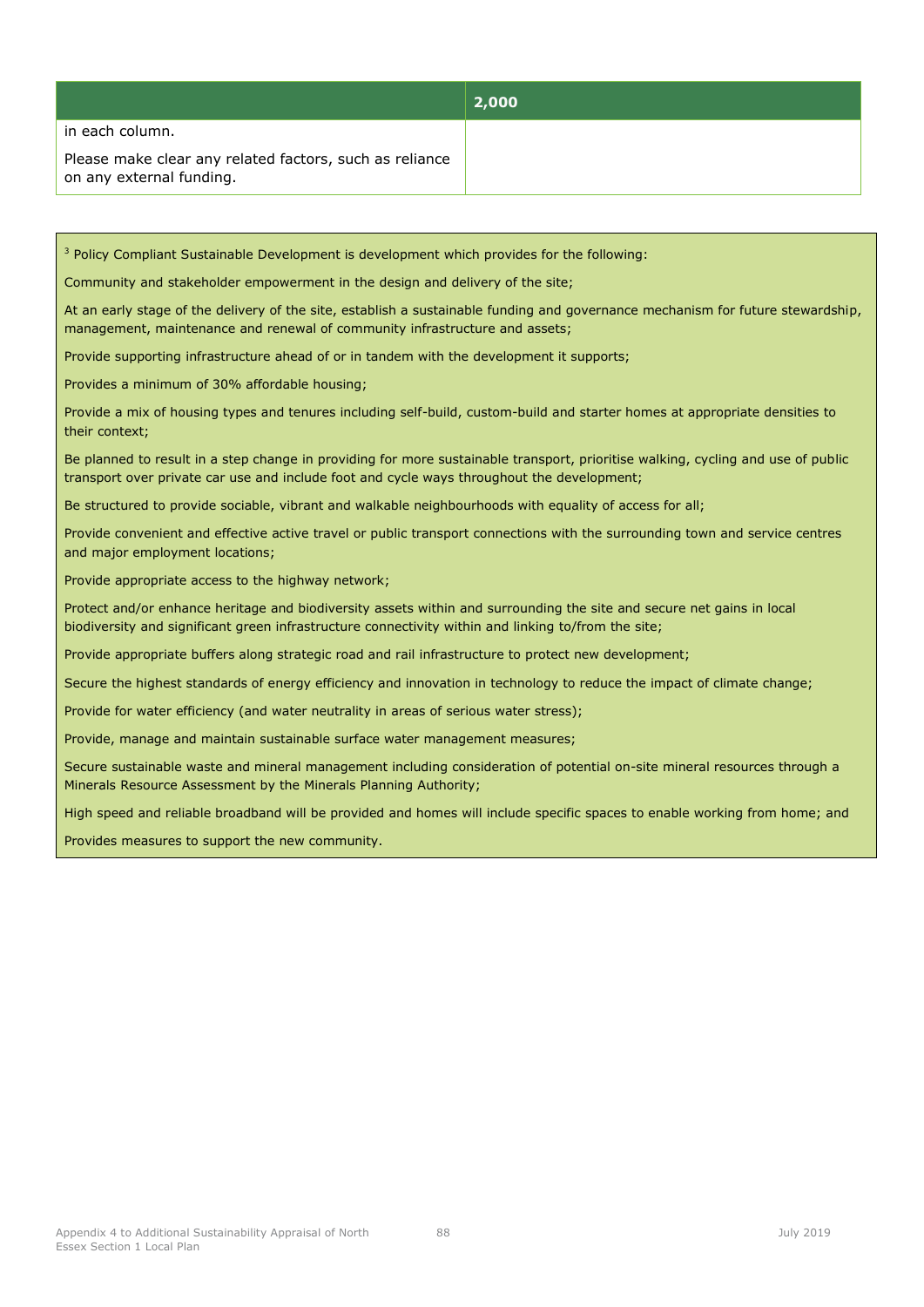| <b>Site Ref</b>                                                                                                                                                                                               | <b>VE05</b>                                                                                                                                                                                                                                                                                                                                                    |
|---------------------------------------------------------------------------------------------------------------------------------------------------------------------------------------------------------------|----------------------------------------------------------------------------------------------------------------------------------------------------------------------------------------------------------------------------------------------------------------------------------------------------------------------------------------------------------------|
| <b>Site Name</b>                                                                                                                                                                                              | <b>Tendring Central Garden Village</b>                                                                                                                                                                                                                                                                                                                         |
| <b>Site Boundary</b><br>Please confirm whether the site boundary in<br>the appendix is correct or if not, please<br>provide a revised site boundary.                                                          | Yes (as updated)                                                                                                                                                                                                                                                                                                                                               |
| Site Promoter(s)<br>(Please confirm the person(s) /<br>organisation(s) who are promoting the site<br>through the local plan process)                                                                          | <b>Edward Gittins &amp; Associates</b>                                                                                                                                                                                                                                                                                                                         |
| <b>Land ownership and control</b><br>(Please state the person(s) / organisation(s)<br>who own and / or control the land on the<br>site, and whether this is by ownership,<br>option agreement or other means) | <b>Summary</b><br>Multiple landownership<br>Ownership / control:<br>Negotiations with principal landowners are on-going and some are<br>advanced. A Delivery Company is being established to secure<br>options and promotional agreements and the lead land interest is<br>currently commissioning further technical studies relating to the<br>enlarged site. |
| Gross site area (Ha)                                                                                                                                                                                          | 387 (net 331)                                                                                                                                                                                                                                                                                                                                                  |
| <b>Demand for housing</b><br>Please confirm that there is demand for<br>housing in this location (and provide a high<br>level justification)                                                                  | $Yes -$<br>Located within Eastern area of the Tendring Market Value Area.                                                                                                                                                                                                                                                                                      |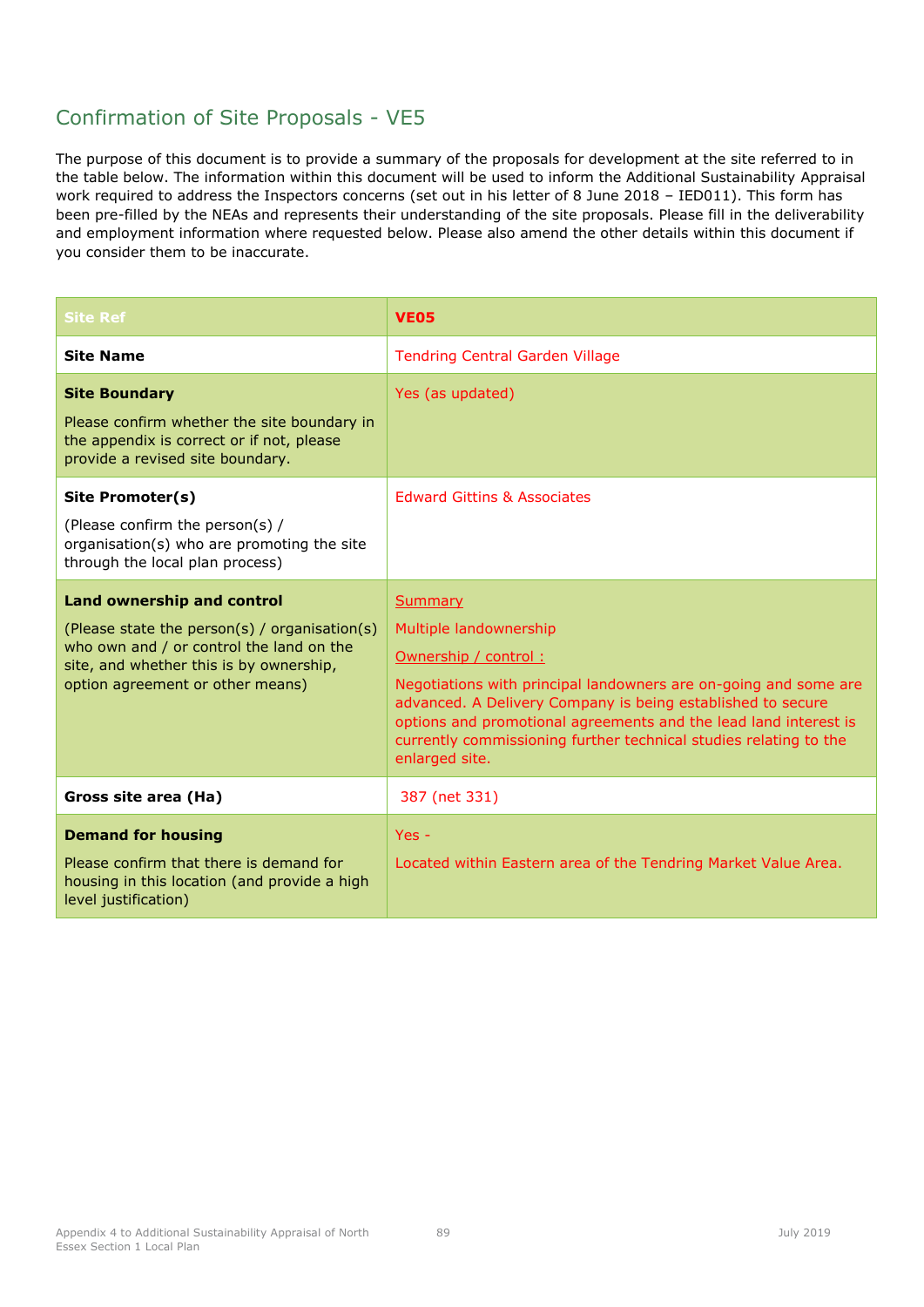|                                                                                                                                                                                                                                                                                                                                                                                                                                                                                                                              | 4,500                                                                                                                                                                                                                                                                        | 2,000                                              |
|------------------------------------------------------------------------------------------------------------------------------------------------------------------------------------------------------------------------------------------------------------------------------------------------------------------------------------------------------------------------------------------------------------------------------------------------------------------------------------------------------------------------------|------------------------------------------------------------------------------------------------------------------------------------------------------------------------------------------------------------------------------------------------------------------------------|----------------------------------------------------|
| <b>Delivery rate</b><br>Please confirm the anticipated rate of<br>housing delivery.                                                                                                                                                                                                                                                                                                                                                                                                                                          | Minimum of 250 dwellings per<br>annum from 2023/24                                                                                                                                                                                                                           | Minimum of 250 dwellings per<br>annum from 2023/24 |
| <b>Delivery by 2033</b><br>Please confirm that if allocated in the<br>Section 1 plan by 2020, the site will be<br>able to provide a minimum of 2,250<br>dwellings prior to March 2033.                                                                                                                                                                                                                                                                                                                                       | Yes. Envisaged that<br>approximately half the site area<br>will be devoted to housing to<br>deliver an ultimate maximum of<br>up to 5,000 dwellings. At a<br>minimum annual completion<br>rate of 250, at least half the<br>site capacity would be delivered<br>before 2033. | N/A                                                |
| <b>Deliverability</b><br>Are you aware of any issues or constraints<br>that might prevent development taking<br>place on the site, for example in relation<br>to any consultation undertaken with<br>relevant bodies and statutory<br>undertakers? If so, please provide a high<br>level summary of these.                                                                                                                                                                                                                   | No: The site is able to be<br>serviced by all main utilities and<br>there are no known material<br>constraints relating to<br>landscape impact, ecology,<br>flood risk, contamination,<br>access, or archaeology.                                                            | N/A                                                |
| <b>Employment provision</b><br>Please provide the approximate amount of<br>employment land (in hectares) to be<br>provided within the site (if any).                                                                                                                                                                                                                                                                                                                                                                         | In addition to the existing<br>employment areas (TBS etc.),<br>up to:<br>B1, B2 & B8: 29.85 ha.<br>Village Centre: 4.59 ha.                                                                                                                                                  |                                                    |
| <b>Strategic Infrastructure</b><br>Please confirm the strategic infrastructure<br>listed is required to support development<br>of the site at the relevant dwelling<br>capacity. Infrastructure should be policy<br>compliant, viable and deliverable <sup>1</sup> .<br>$^1$ please note that the list of infrastructure<br>provided is a focussed view of what may be<br>required, to inform the sustainability appraisal<br>work. NEAs reserve the right to refine and add<br>to items should they feel this is justified. | Yes : Project includes delivery<br>of omni-directional access<br>between the A120 and A133 at<br>the Oasis (Trunk Road)<br>Junction.                                                                                                                                         | <b>Yes</b>                                         |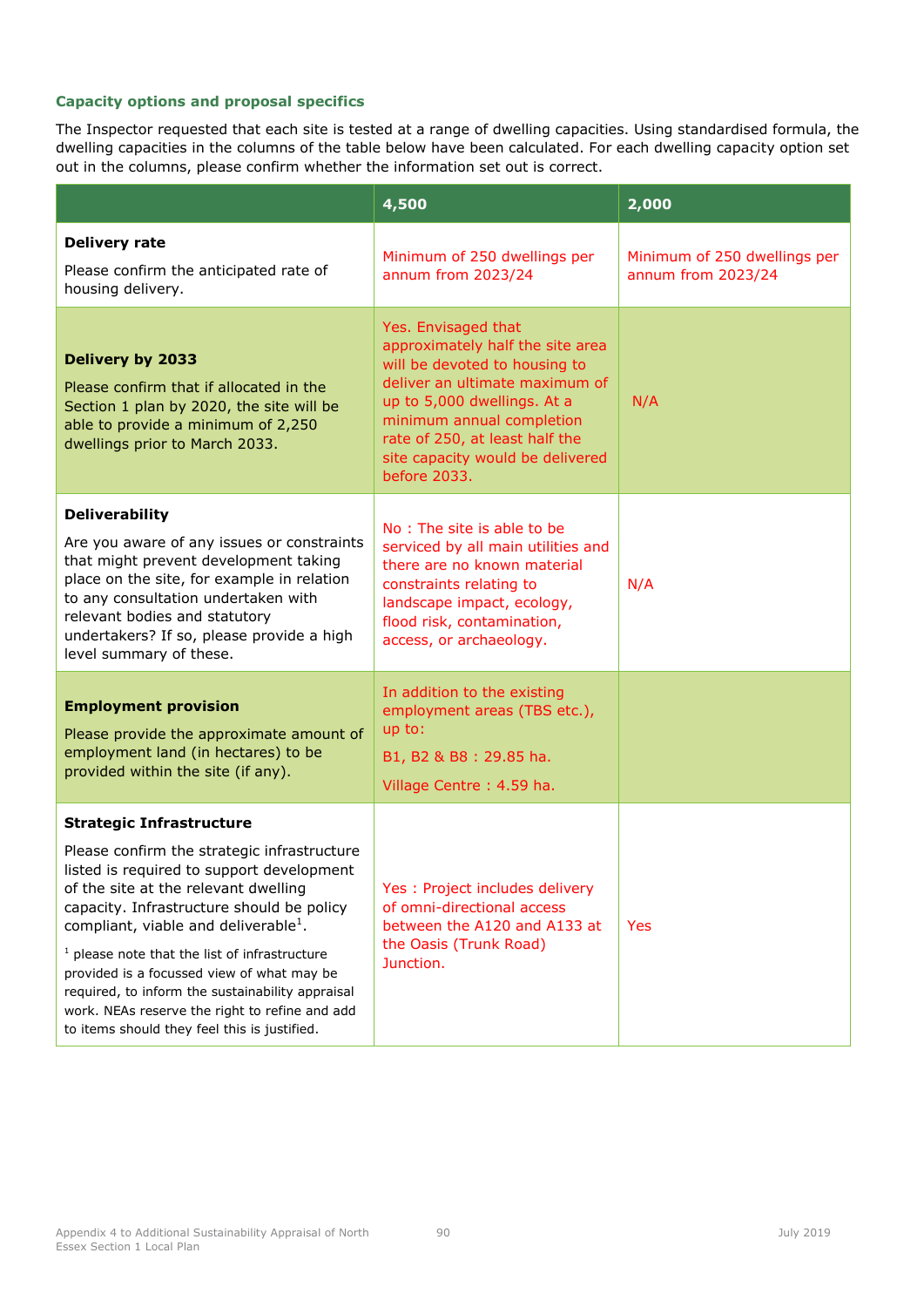|                                                                                                                                                                                                                                                                                                                                   | 4,500                                                                                                                                                                                                                                                                                                                     | 2,000                                                                                                                                                                                                                            |
|-----------------------------------------------------------------------------------------------------------------------------------------------------------------------------------------------------------------------------------------------------------------------------------------------------------------------------------|---------------------------------------------------------------------------------------------------------------------------------------------------------------------------------------------------------------------------------------------------------------------------------------------------------------------------|----------------------------------------------------------------------------------------------------------------------------------------------------------------------------------------------------------------------------------|
| <b>Local Infrastructure and mitigation</b><br>Please confirm that the infrastructure and<br>environmental mitigation listed will form<br>part of the proposals.<br><sup>2</sup> Open Space includes country park, mitigation<br>for Habitats Regulations and landscape<br>mitigation as required.                                 | <b>Yes</b><br>• Early Years<br>• Primary School(s)<br>• Secondary School<br>• Youth Centre provision<br>Open Space <sup>2</sup><br>• Country Park/Community<br>Woodland.<br>• Local centre facilities<br>Community meeting spaces<br><b>Bus Services</b><br>Improved B1029 to new<br>Metro Plan Station at<br>Thorrington | <b>Yes</b><br>• Early Years<br>Primary School(s)<br>• Youth Centre provision<br>Open Space <sup>2</sup><br>• County Park/Community<br>Woodland<br><b>Bus services</b><br>• Local centre facilities<br>• Community meeting spaces |
| <b>Viability</b><br>Please confirm that the site can viably<br>deliver policy compliant sustainable<br>development $3$ and all necessary<br>environmental mitigation, whilst also<br>achieving a benchmark land value in<br>accordance with national planning policy<br>and guidance, at the dwelling capacity in<br>each column. | Yes<br>The scheme will be promoted<br>and delivered via a single-<br>purpose Delivery Company.<br>Some public funding for the<br>omni-directional Oasis (Trunk<br>Road) Junction may be sought.                                                                                                                           | Yes                                                                                                                                                                                                                              |
| Please make clear any related factors,<br>such as reliance on any external funding.                                                                                                                                                                                                                                               |                                                                                                                                                                                                                                                                                                                           |                                                                                                                                                                                                                                  |